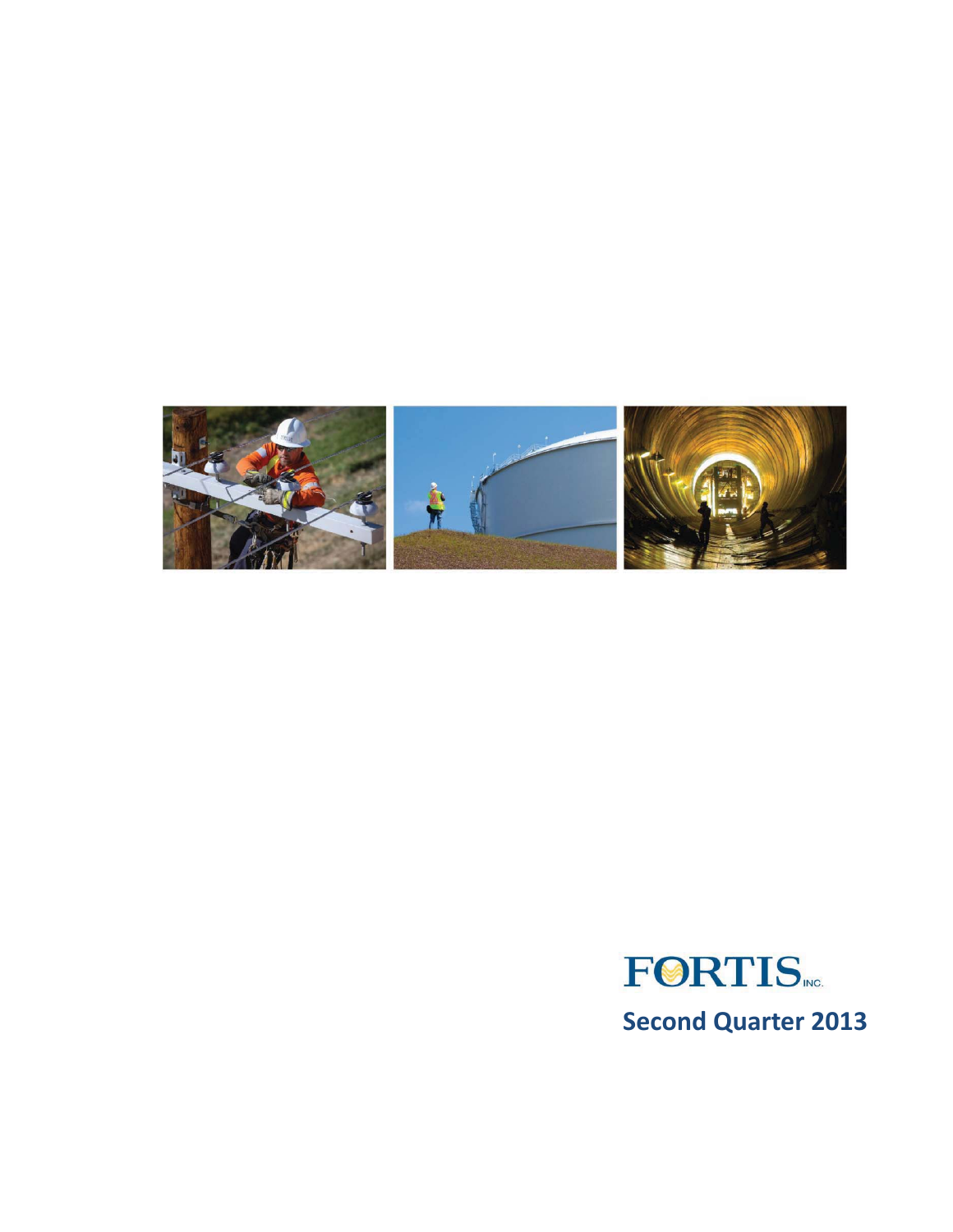## *Dear Shareholder:*

Fortis achieved second quarter net earnings attributable to common equity shareholders of \$54 million, or \$0.28 per common share, compared to \$62 million, or \$0.33 per common share, for the second quarter of 2012. For the first half of 2013, net earnings attributable to common equity shareholders were \$205 million, or \$1.06 per common share, compared to \$183 million, or \$0.97 per common share, for the first half of last year.

On June 27, 2013, Fortis closed the acquisition of CH Energy Group, Inc. ("CH Energy Group") for approximately US\$1.5 billion, including the assumption of US\$518 million of debt on closing. The net purchase price of the acquisition was financed using proceeds from a \$601 million common equity offering and drawings under the Corporation's committed credit



facility. Central Hudson Gas & Electric Corporation ("Central Hudson"), the main business of CH Energy Group, is a regulated transmission and distribution utility that serves 377,000 electric and gas customers in New York State's Mid-Hudson River Valley. Earnings for the quarter were reduced by \$32 million, or \$0.17 per common share, due to acquisition-related expenses and customer and community benefits offered to obtain regulatory approval of the acquisition compared to \$3 million of acquisition-related expenses for the same period last year.

Earnings for the quarter were favourably impacted by an income tax recovery of \$25 million, or \$0.13 per common share, due to the enactment of higher deductions associated with Part VI.1 tax on the Corporation's preference share dividends. In the second quarter of 2012, earnings were reduced by income tax expenses of \$3 million associated with Part VI.1 tax.

Excluding the above-noted acquisition-related and Part VI.1 tax impacts, net earnings attributable to common equity shareholders for the second quarter of 2013 were \$61 million, or \$0.32 per common share, compared to \$68 million, or \$0.36 per common share, for the second quarter of 2012.

The integration of Central Hudson into the Fortis Group is progressing well. The acquisition is expected to be accretive to earnings per common share of Fortis beginning in 2015.

Regulated utilities, including Central Hudson, comprise approximately 90% of total assets and serve approximately 2.4 million gas and electricity customers across Canada and in New York State and the Caribbean. Regulated rate base assets of Fortis exceed \$10 billion.

Canadian Regulated Gas Utilities contributed earnings of \$6 million compared to \$13 million for the second quarter of 2012. The \$7 million decrease in earnings reflects the \$8 million unfavourable impact for the first half of 2013 of the regulatory decision related to the first phase of the Generic Cost of Capital ("GCOC") Proceeding in British Columbia, described more fully below, which was recognized in the second quarter of 2013 when the decision was received. Earnings contribution from growth in energy infrastructure investment was largely offset by lower gas transportation volumes to industrial customers and lower-than-expected customer additions.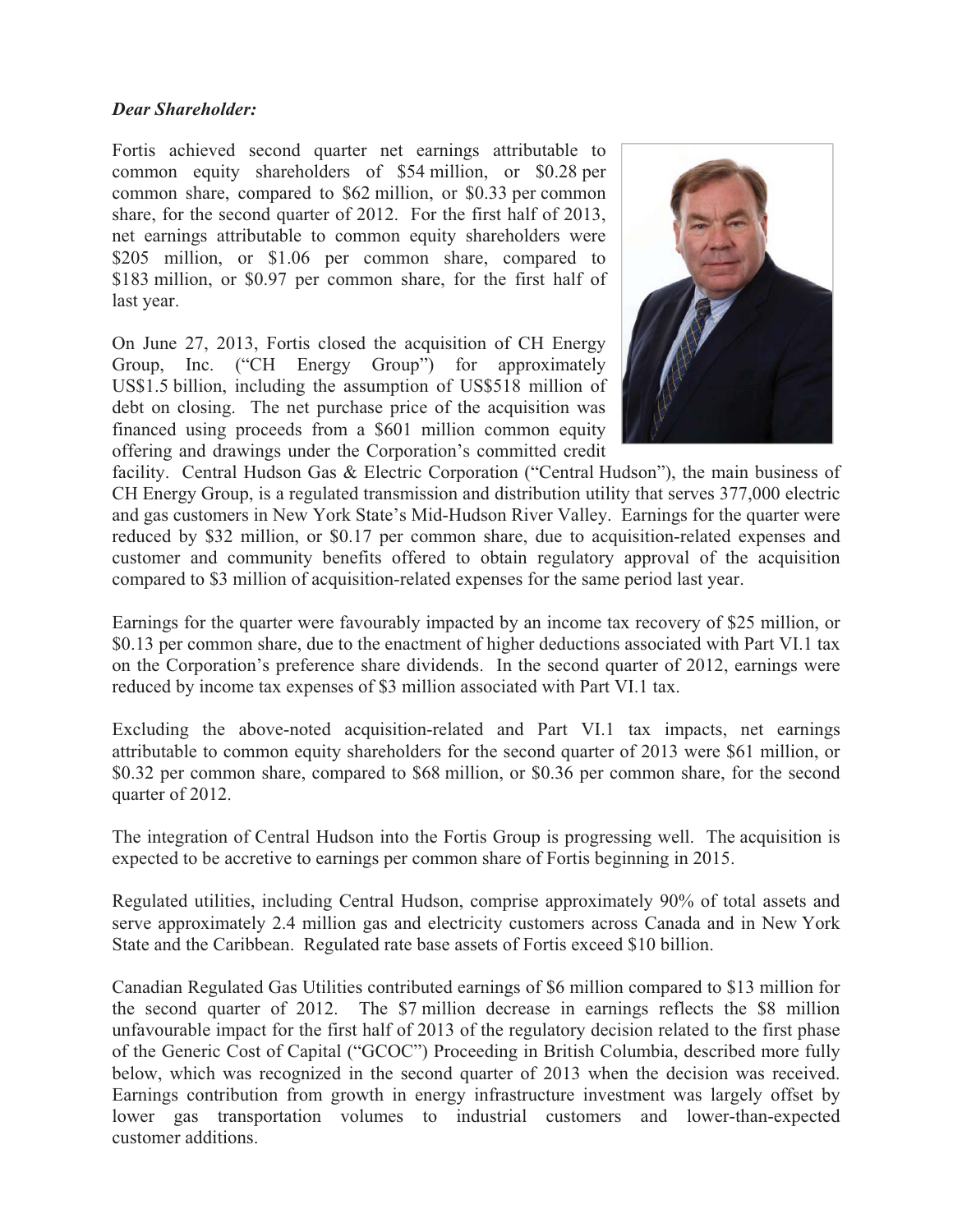Canadian Regulated Electric Utilities contributed earnings of \$66 million, up \$15 million from the second quarter of 2012. For the second quarter, earnings at Newfoundland Power and Maritime Electric were favourably impacted by income tax recoveries of \$13 million and \$4 million, respectively, associated with Part VI.1 tax. FortisAlberta's earnings decreased \$1 million, due to lower net transmission revenue and timing of the recognition of a regulatory decision in 2012 impacting depreciation, partially offset by timing of operating expenses, growth in energy infrastructure investment and customer growth. The utility's depreciation rates were reduced, effective January 1, 2012, as a result of the decision related to FortisAlberta's 2012 revenue requirements, the impact of which was not recognized until the second quarter of 2012 when the decision was received. FortisBC Electric's earnings were \$1 million lower quarter over quarter, due to the \$2 million unfavourable impact for the first half of 2013 of the regulatory decision related to the first phase of the GCOC Proceeding, which was recognized in the second quarter of 2013 when the decision was received, partially offset by lower-than-expected finance charges, growth in energy infrastructure investment and higher capitalized allowance for funds used during construction.

In May 2013 the British Columbia Utilities Commission issued its decision on the first phase of its GCOC Proceeding. As a result, the allowed rate of return on common shareholders' equity ("ROE") for FortisBC Energy Inc. has been set at 8.75%, as compared to 9.50% for 2012, and the common equity component of capital structure has been reduced from 40.0% to 38.5% for 2013 through 2015. The interim allowed ROEs for the other FortisBC Energy companies, FortisBC Energy (Vancouver Island) Inc. ("FEVI") and FortisBC Energy (Whistler) Inc. ("FEWI"), and for FortisBC Electric were also reduced by 75 basis points for 2013 as a result of the first phase of the GCOC Proceeding, while the common equity components of the capital structures remain unchanged. Final allowed ROEs and capital structures for FEVI, FEWI and FortisBC Electric will be determined in the second phase of the GCOC Proceeding, which is currently underway.

In April 2013 Newfoundland Power received a cost of capital decision maintaining the utility's allowed ROE and common equity component of capital structure at 8.8% and 45%, respectively, for 2013 through 2015. FortisAlberta's allowed ROE and capital structure for 2013 remain to be determined.

Caribbean Regulated Electric Utilities contributed \$6 million of earnings, comparable with the second quarter of 2012.

Non-Regulated Fortis Generation contributed \$3 million of earnings compared to \$6 million for the second quarter of 2012. The \$3 million decrease in earnings is mainly related to lower production in Belize due to lower rainfall.

Non-Utility operations contributed earnings of \$9 million, \$1 million higher than earnings for the second quarter of 2012, largely related to performance at Fortis Properties' hotels in western Canada.

Corporate and other expenses were \$36 million compared to \$22 million for the second quarter of 2012. Corporate and other expenses for the second quarter of 2013 included \$32 million in CH Energy Group transaction expenses, compared to \$3 million for the same quarter last year. An approximate \$8 million income tax recovery, associated with Part VI.1 tax, reduced Corporate and other expenses in the second quarter of 2013, compared to income tax expense of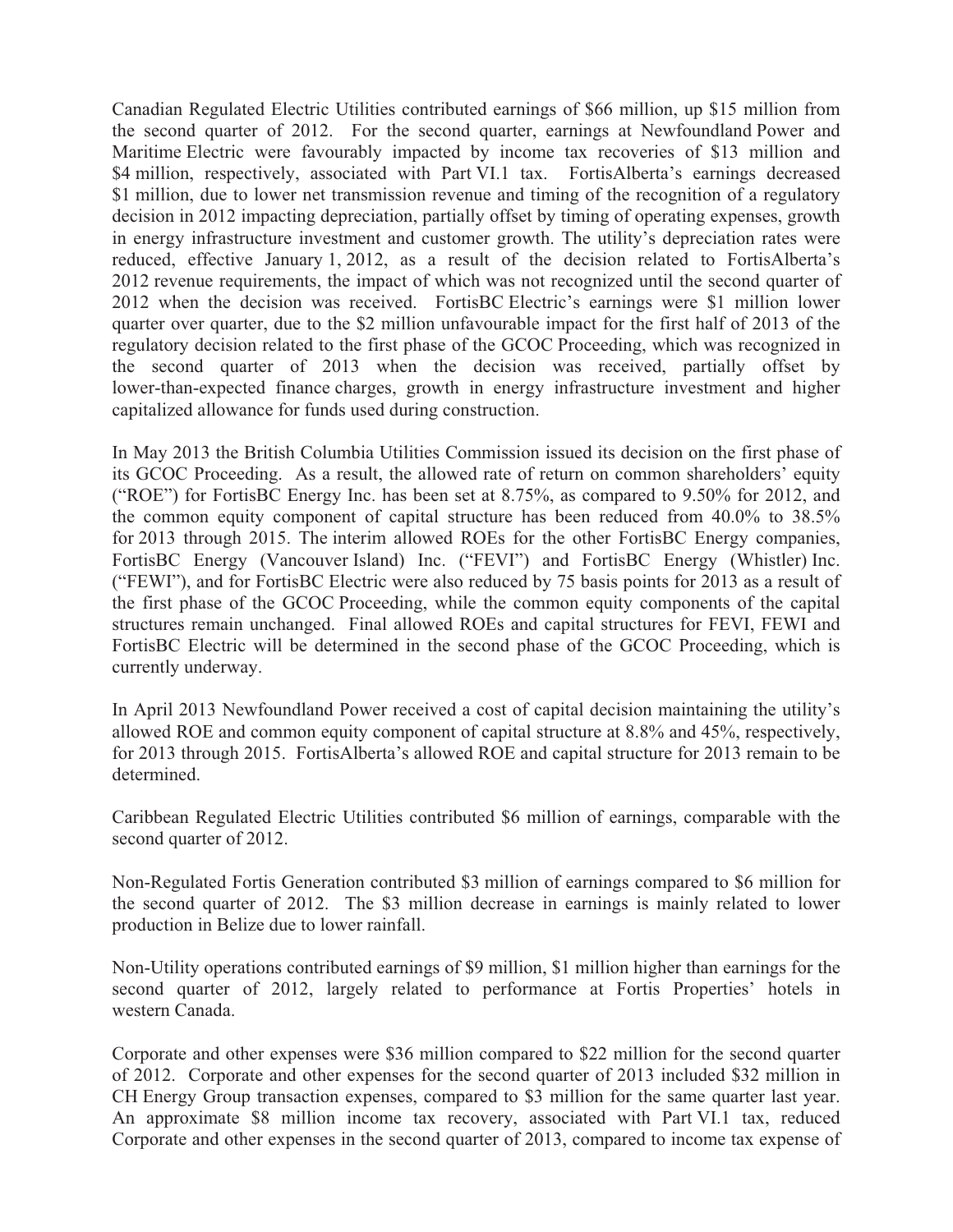\$3 million associated with Part VI.1 tax for the same quarter last year. Excluding the above-noted impacts, Corporate and other expenses were \$4 million lower, quarter over quarter, mainly due to the favourable impact of the release of income tax provisions in the second quarter of 2013, a higher foreign exchange gain and lower finance charges, partially offset by higher preference share dividends.

Consolidated capital expenditures, before customer contributions, were approximately \$548 million for the first half of 2013 and are expected to total approximately \$1.3 billion for the year. Construction of the \$900 million, 335-megawatt Waneta Expansion hydroelectric generating facility ("Waneta Expansion") in British Columbia continues on time and on budget, with completion of the facility expected in spring 2015. Approximately \$513 million in total has been invested in the Waneta Expansion since construction began in late 2010.

Cash flow from operating activities was \$571 million for the first half of 2013 compared to \$583 million for the first half of 2012.

Fortis has consolidated credit facilities of \$2.7 billion, of which \$1.7 billion was unused as at June 30, 2013. Credit facility borrowings as at June 30, 2013 include \$605 million in drawings under the Corporation's committed credit facility. In July 2013 Fortis issued 10 million Cumulative Redeemable Fixed Rate Reset First Preference Shares, Series K for gross proceeds of \$250 million, the proceeds of which were used to redeem all of the Corporation's First Preference Shares, Series C in July 2013 for \$125 million, to repay a portion of credit facility borrowings and for other general corporate purposes. In July 2013 the Corporation also priced a private placement of 10-year US\$285 million unsecured notes at 3.84% and 30-year US\$40 million unsecured notes at 5.08%. The offering is scheduled to close on October 1, 2013. Proceeds from the offering will be used to repay a portion of US dollar-denominated committed credit facility borrowings incurred to initially finance a portion of the CH Energy Group acquisition.

The second half of 2013 will continue to be very busy for Fortis, with significant regulatory proceedings in British Columbia and Alberta and with work continuing on capital projects for the year to ensure we continue to meet our customers' energy needs. Our five-year capital program, including Central Hudson, is projected to total \$6 billion, which is expected to drive growth in earnings and dividends.

We welcome the employees of Central Hudson to the Fortis team, now some 8,400 individuals strong. The addition of this well-run U.S. utility and its proven track record for providing customers with quality service will further enhance the positioning of Fortis as a leader in the North American utility industry.

*H. Stanlev Marshall Presiden t and Chief E Executive Of Officer Fortis In c.*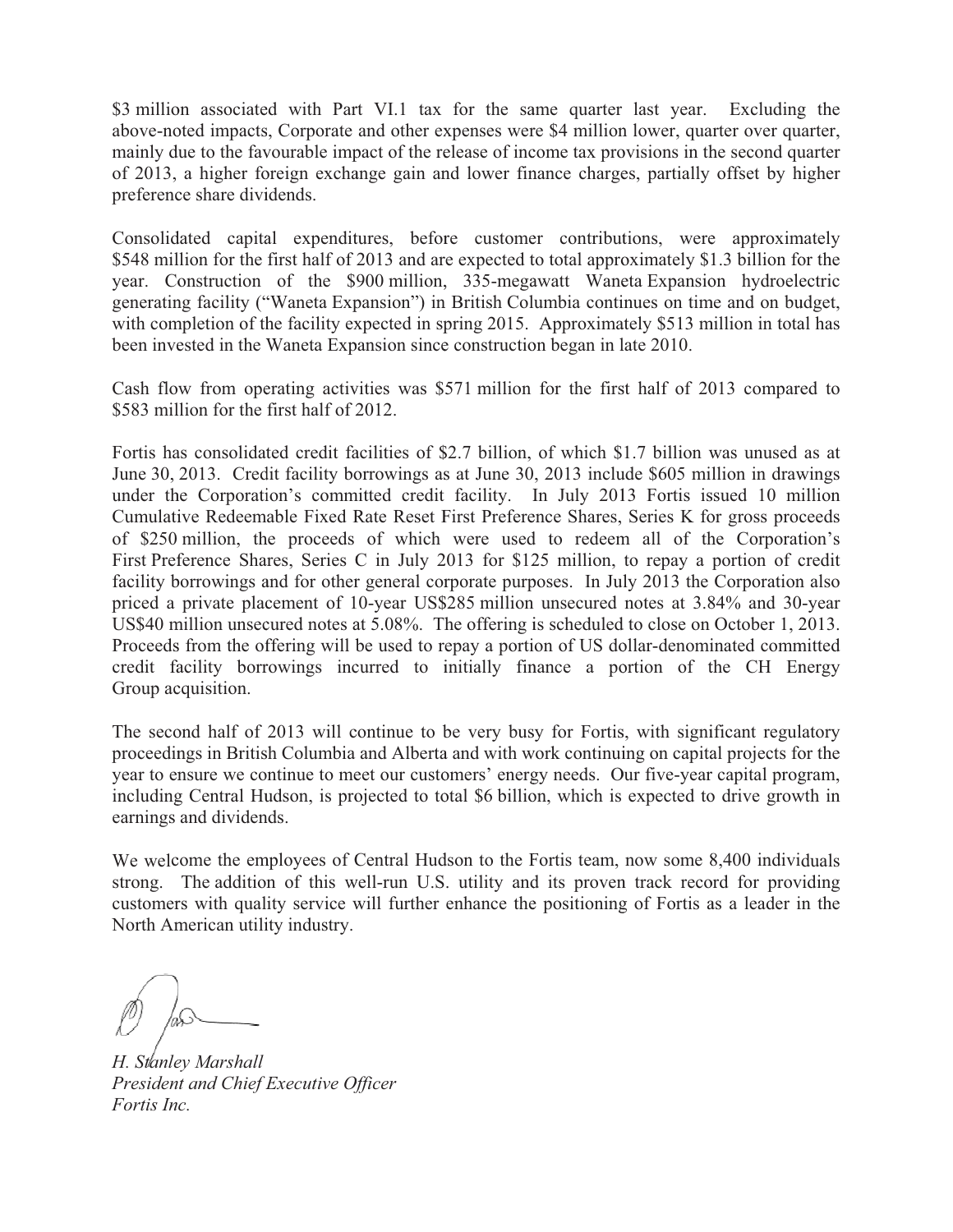## **Interim Management Discussion and Analysis**

For the three and six months ended June 30, 2013 Dated August 1, 2013

#### **TABLE OF CONTENTS**

|                                                   |    |                                                       | 25    |
|---------------------------------------------------|----|-------------------------------------------------------|-------|
|                                                   | 2  |                                                       | 27    |
|                                                   |    | Summary of Consolidated Cash Flows                    | 27    |
|                                                   |    |                                                       | 29    |
|                                                   | 8  |                                                       | 30    |
| Regulated Gas Utilities - Canadian                |    |                                                       | 31    |
|                                                   | 9  |                                                       | 31    |
| Regulated Gas & Electric Utility - United States  |    |                                                       | 32    |
|                                                   | 10 |                                                       | 33    |
| Regulated Electric Utilities - Canadian           |    |                                                       | 34    |
|                                                   |    | Off-Balance Sheet Arrangements                        | 36    |
|                                                   |    |                                                       | 36    |
|                                                   |    |                                                       | 38    |
| Other Canadian Electric Utilities  14             |    | Future Accounting Pronouncements                      | 38    |
| Regulated Electric Utilities - Caribbean 15       |    |                                                       | 39    |
| Non-Regulated - Fortis Generation  16             |    |                                                       | 41    |
|                                                   |    |                                                       | 43    |
|                                                   |    |                                                       | 43    |
|                                                   |    |                                                       | 44    |
|                                                   |    | Interim Consolidated Financial Statements (Unaudited) | $F-1$ |
| Material Regulatory Decisions and Applications 20 |    |                                                       |       |

## **FORWARD-LOOKING INFORMATION**

The following Fortis Inc. ("Fortis" or the "Corporation") Management Discussion and Analysis ("MD&A") has been prepared in accordance with National Instrument 51-102 - *Continuous Disclosure Obligations*. The MD&A should be read in conjunction with the interim unaudited consolidated financial statements and notes thereto for the three and six months ended June 30, 2013 and the MD&A and audited consolidated financial statements for the year ended December 31, 2012 included in the Corporation's 2012 Annual Report. Financial information contained in the MD&A has been prepared in accordance with accounting principles generally accepted in the United States ("US GAAP") and is presented in Canadian dollars unless otherwise specified.

*Fortis includes forward-looking information in the Management Discussion and Analysis ("MD&A") within the meaning of applicable securities laws in Canada ("forward-looking information"). The purpose of the forward-looking information is to provide management's expectations regarding the Corporation's future growth, results of operations, performance, business prospects and opportunities, and it may not be appropriate for other purposes. All forward-looking information is given pursuant to the safe harbour provisions of applicable Canadian securities legislation. The words "anticipates", "believes", "budgets", "could", "estimates", "expects", "forecasts", "intends", "may", "might", "plans", "projects", "schedule", "should", "will", "would" and similar expressions are often intended to identify forward-looking information, although not all forward-looking information contains these identifying words. The forward-looking information reflects management's current beliefs and is based on information currently available to the Corporation's management. The forward-looking information in the MD&A includes, but is not limited to, statements regarding: the Corporation's forecasted gross consolidated capital expenditures for 2013 and total capital spending over the five-year period 2013 through 2017; the expectation that capital investment over the above-noted five-year period will allow utility rate base and hydroelectric investment to increase at a combined compound annual growth rate of approximately 6%; the expected nature, timing and capital cost related to the construction of the Waneta Expansion hydroelectric generating facility ("Waneta Expansion"); the expectation that, based on current tax legislation, future earnings will not be materially impacted by* Part VI.1 tax; the expectation that cash required to complete subsidiary capital expenditure programs will be sourced from a *combination of cash from operations, borrowings under credit facilities, equity injections from Fortis and long-term debt offerings;*  the expectation that the combination of available credit facilities and relatively low annual debt maturities and repayments will *provide the Corporation and its subsidiaries with flexibility in the timing of access to capital markets; the expected consolidated long-term debt maturities and repayments on average annually over the next five years; the expectation that the Corporation and its subsidiaries will remain compliant with debt covenants during 2013; the expected timing of filing of regulatory applications and of receipt of regulatory decisions; the expectation that the acquisition of CH Energy Group, Inc. ("CH Energy Group") will be*  accretive to earnings per common share of Fortis beginning in 2015; and the expectation that the Corporation's capital expenditure *program will support continuing growth in earnings and dividends.*

*The forecasts and projections that make up the forward-looking information are based on assumptions which include, but are not limited to: the receipt of applicable regulatory approvals and requested rate orders, no material adverse regulatory decisions being received and the expectation of regulatory stability; FortisAlberta continues to recover its cost of service and earn its allowed rate of return on common shareholders' equity ("ROE") under performance-based rate-setting, which commenced for a five-year term effective January 1, 2013; no significant variability in interest rates; no significant operational disruptions or environmental liability due to a catastrophic event or environmental upset caused by severe weather, other acts of nature or other major events; the continued ability to maintain the gas and electricity systems to ensure their continued performance; no severe and prolonged*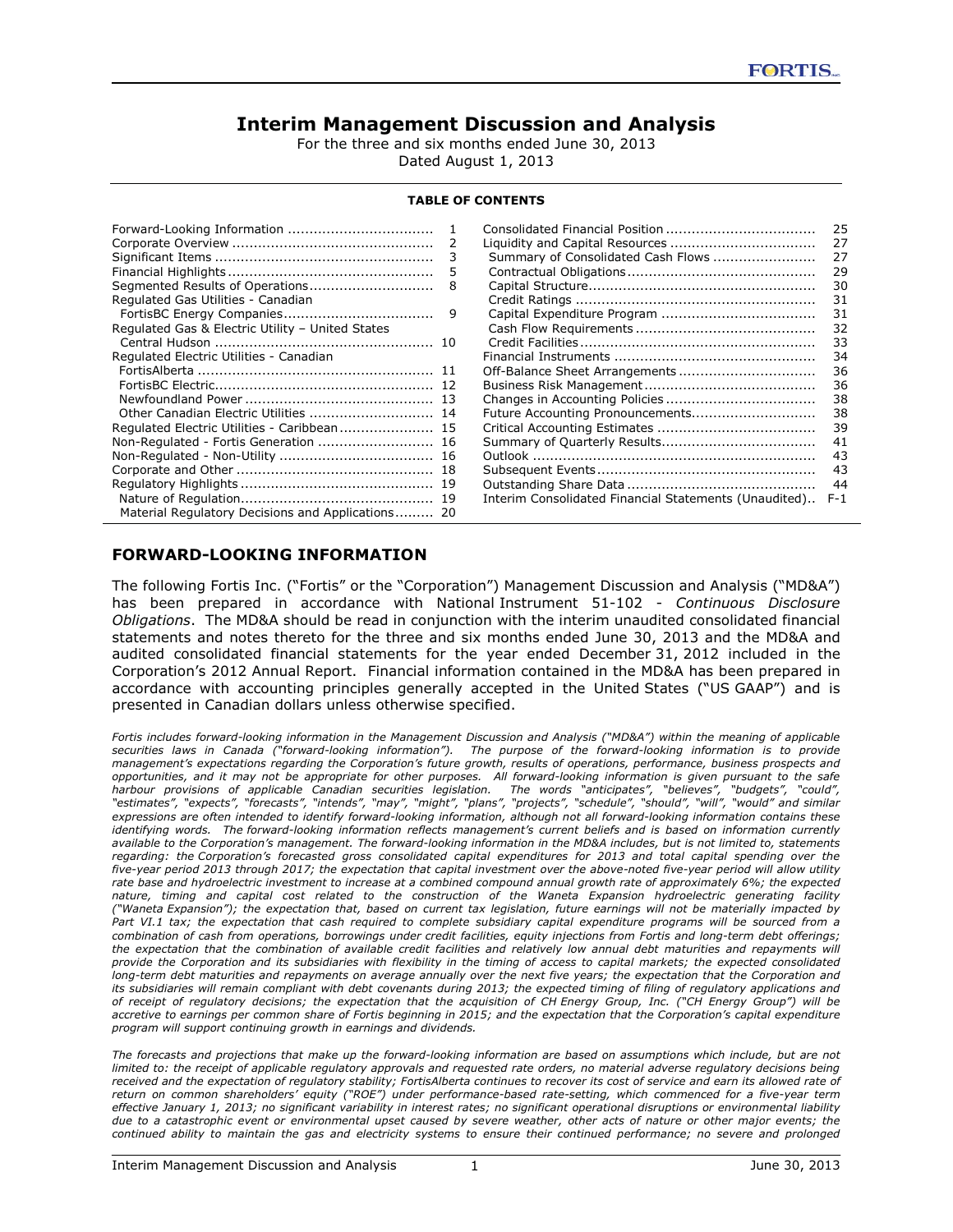*downturn in economic conditions; no significant decline in capital spending; no material capital project and financing cost overrun*  related to the construction of the Waneta Expansion; sufficient liquidity and capital resources; the expectation that the Corporation *will receive appropriate compensation from the Government of Belize ("GOB") for the fair value of the Corporation's investment in Belize Electricity that was expropriated by the GOB; the expectation that Belize Electric Company Limited will not be expropriated by the GOB; the continuation of regulator-approved mechanisms to flow through the commodity cost of natural gas and energy supply costs in customer rates; the ability to hedge exposures to fluctuations in foreign exchange rates, natural gas commodity prices, electricity prices and fuel prices; no significant counterparty defaults; the continued competitiveness of natural gas pricing when compared with electricity and other alternative sources of energy; the continued availability of natural gas, fuel and electricity supply; continuation and regulatory approval of power supply and capacity purchase contracts; the ability to fund defined benefit pension plans, earn the assumed long-term rates of return on the related assets and recover net pension costs in customer rates; no significant changes in government energy plans and environmental laws that may materially negatively affect the operations and cash flows of the Corporation and its subsidiaries; no material change in public policies and directions by governments that could materially negatively affect the Corporation and its subsidiaries; maintenance of adequate insurance coverage; the ability to obtain and maintain licences and permits; retention of existing service areas; the ability to report under accounting principles generally accepted in the United States beyond 2014 or the adoption of International Financial Reporting Standards after 2014 that allows for the recognition of regulatory assets and liabilities; the continued tax-deferred treatment of earnings from the Corporation's Caribbean operations; continued maintenance of information technology infrastructure; continued favourable relations with First Nations; favourable labour relations; and sufficient human resources to deliver service and execute the capital program.*

*The forward-looking information is subject to risks, uncertainties and other factors that could cause actual results to differ materially from historical results or results anticipated by the forward-looking information. Risk factors which could cause results or events to differ from current expectations are detailed under the heading "Business Risk Management" in this MD&A, the Corporation's MD&A for the year ended December 31, 2012 and in continuous disclosure materials filed from time to time with Canadian securities regulatory authorities. Key risk factors for 2013 include, but are not limited to: uncertainty of the impact a continuation of a low interest rate environment may have on the allowed ROE at each of the Corporation's regulated utilities in western Canada; risk associated with the amount of compensation to be paid to Fortis for its investment in Belize Electricity that was expropriated by the GOB; and the timeliness of the receipt of compensation and the ability of the GOB to pay the compensation owing to Fortis.* 

*All forward-looking information in the MD&A is qualified in its entirety by the above cautionary statements and, except as required by law, the Corporation undertakes no obligation to revise or update any forward-looking information as a result of new information, future events or otherwise after the date hereof.*

## **CORPORATE OVERVIEW**

Fortis is the largest investor-owned gas and electric distribution utility in Canada. Its regulated utilities account for 90% of total assets and serve approximately 2.4 million gas and electricity customers across Canada and in New York State and the Caribbean. Fortis owns non-regulated hydroelectric generation assets in Canada, Belize and Upstate New York. The Corporation's non-utility investments are comprised of hotels and commercial real estate in Canada and petroleum supply operations in the Mid-Atlantic Region of the United States.

Year-to-date June 30, 2013, the Corporation's electricity distribution systems met a combined peak demand of approximately 5,159 megawatts ("MW") and its gas distribution system met a peak day demand of 1,113 terajoules ("TJ"). For additional information on the Corporation's business segments, refer to Note 1 to the Corporation's interim unaudited consolidated financial statements for the three and six months ended June 30, 2013 and to the "Corporate Overview" section of the 2012 Annual MD&A.

The Corporation's main business, utility operations, is highly regulated and the earnings of the Corporation's regulated utilities are primarily determined under cost of service ("COS") regulation. Generally under COS regulation, the respective regulatory authority sets customer gas and/or electricity rates to permit a reasonable opportunity for the utility to recover, on a timely basis, estimated costs of providing service to customers, including a fair rate of return on a regulatory deemed or targeted capital structure applied to an approved regulatory asset value ("rate base"). The ability of a regulated utility to recover prudently incurred costs of providing service and earn the regulator-approved rate of return on common shareholders' equity ("ROE") and/or rate of return on rate base assets ("ROA") depends on the utility achieving the forecasts established in the rate-setting processes. As such, earnings of regulated utilities are generally impacted by: (i) changes in the regulator-approved allowed ROE and/or ROA and equity component of capital structure; (ii) changes in rate base; (iii) changes in energy sales or gas delivery volumes; (iv) changes in the number and composition of customers; (v) variances between actual expenses incurred and forecasted expenses used to determine revenue requirements and set customer rates; and (vi) timing differences within an annual financial reporting period between when actual expenses are incurred and when they are recovered from customers in rates. When forward test years are used to establish revenue requirements and set base customer rates, these rates are not adjusted as a result of actual COS being different from that which is estimated, other than for certain prescribed costs that are eligible to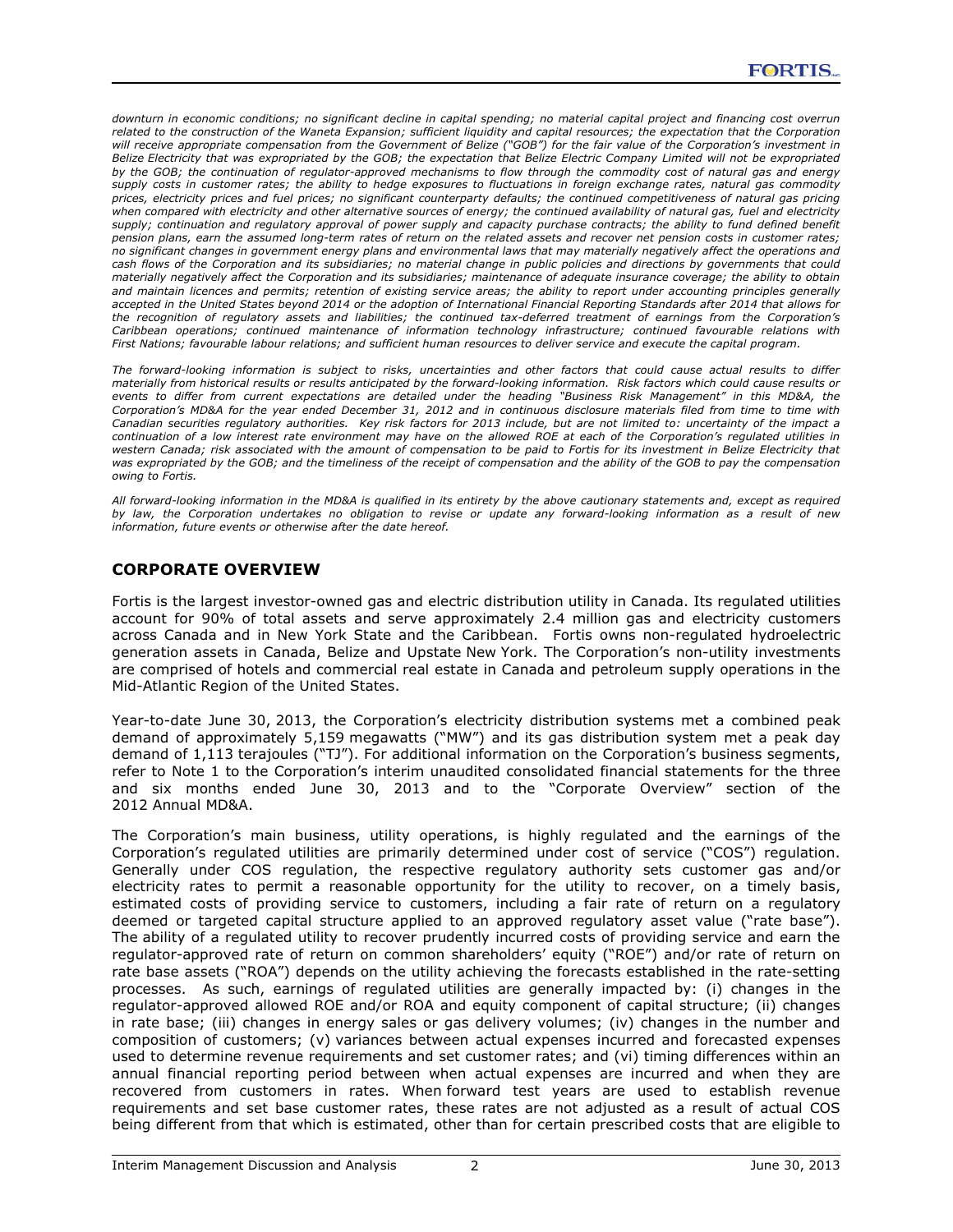be deferred on the balance sheet. In addition, the Corporation's regulated utilities, where applicable, are permitted by their respective regulatory authority to flow through to customers, without markup, the cost of natural gas, fuel and/or purchased power through base customer rates and/or the use of rate stabilization and other mechanisms.

When performance-based rate-setting ("PBR") mechanisms are utilized in determining annual revenue requirements and resulting customer rates, a formula is generally applied that incorporates inflation and assumed productivity improvements. The use of PBR mechanisms should allow a utility a reasonable opportunity to recover prudent COS and earn its allowed ROE.

## **SIGNIFICANT ITEMS**

*Acquisition of CH Energy Group, Inc.:* On June 27, 2013, Fortis acquired all of the outstanding common shares of CH Energy Group, Inc. ("CH Energy Group") for US\$65.00 per common share in cash, for an aggregate purchase price of approximately US\$1.5 billion, including the assumption of US\$518 million of debt on closing. The net purchase price of approximately \$1,019 million (US\$972 million) was financed through proceeds from the issuance of 18.5 million common shares of Fortis pursuant to the conversion of Subscription Receipts on closing of the acquisition for proceeds of approximately \$567 million, net of after-tax expenses, with the balance being initially funded through drawings under the Corporation's \$1 billion committed credit facility.

CH Energy Group is an energy delivery company headquartered in Poughkeepsie, New York. Its main business, Central Hudson Gas & Electric Corporation ("Central Hudson"), is a regulated transmission and distribution ("T&D") utility serving approximately 300,000 electric and 77,000 natural gas customers in eight counties of New York State's Mid-Hudson River Valley. Central Hudson accounts for approximately 93% of the total assets of CH Energy Group and is subject to regulation by the New York State Public Service Commission ("PSC") under a traditional COS model. CH Energy Group's non-regulated operations mainly consist of Griffith Energy Services, Inc. ("Griffith"), which is primarily a fuel delivery business serving approximately 56,000 customers in the Mid-Atlantic Region of the United States.

To obtain regulatory approval of the acquisition, Fortis committed to provide Central Hudson's customers and community with approximately US\$50 million in financial benefits. These incremental benefits outlined in the PSC order approving the acquisition include: (i) US\$35 million to cover expenses that would normally be recovered in customer rates, including certain storm-restoration expenses; (ii) guaranteed savings to customers of more than US\$9 million over five years resulting from the elimination of costs CH Energy Group would otherwise incur as a public company; and (iii) the establishment of a US\$5 million Community Benefit Fund to be used for low-income customer and economic development programs for communities and residents of the Mid-Hudson River Valley. In addition, electric and natural gas customers of Central Hudson will benefit from a delivery rate freeze through to June 30, 2015. The Company is committed to invest US\$215 million in capital expenditures over the same two-year period, including an estimated US\$50 million which will have a "storm-hardening" effect on its infrastructure.

The above-noted commitments of US\$35 million and US\$5 million, together with acquisition-related expenses of approximately US\$8 million, have been recognized in the Corporation's earnings for the second quarter of 2013. The acquisition is expected to be accretive to earnings per common share of Fortis beginning in 2015.

For further information on Central Hudson, refer to the "Segmented Results of Operation – Regulated Gas & Electric Utility - United States" section of this MD&A.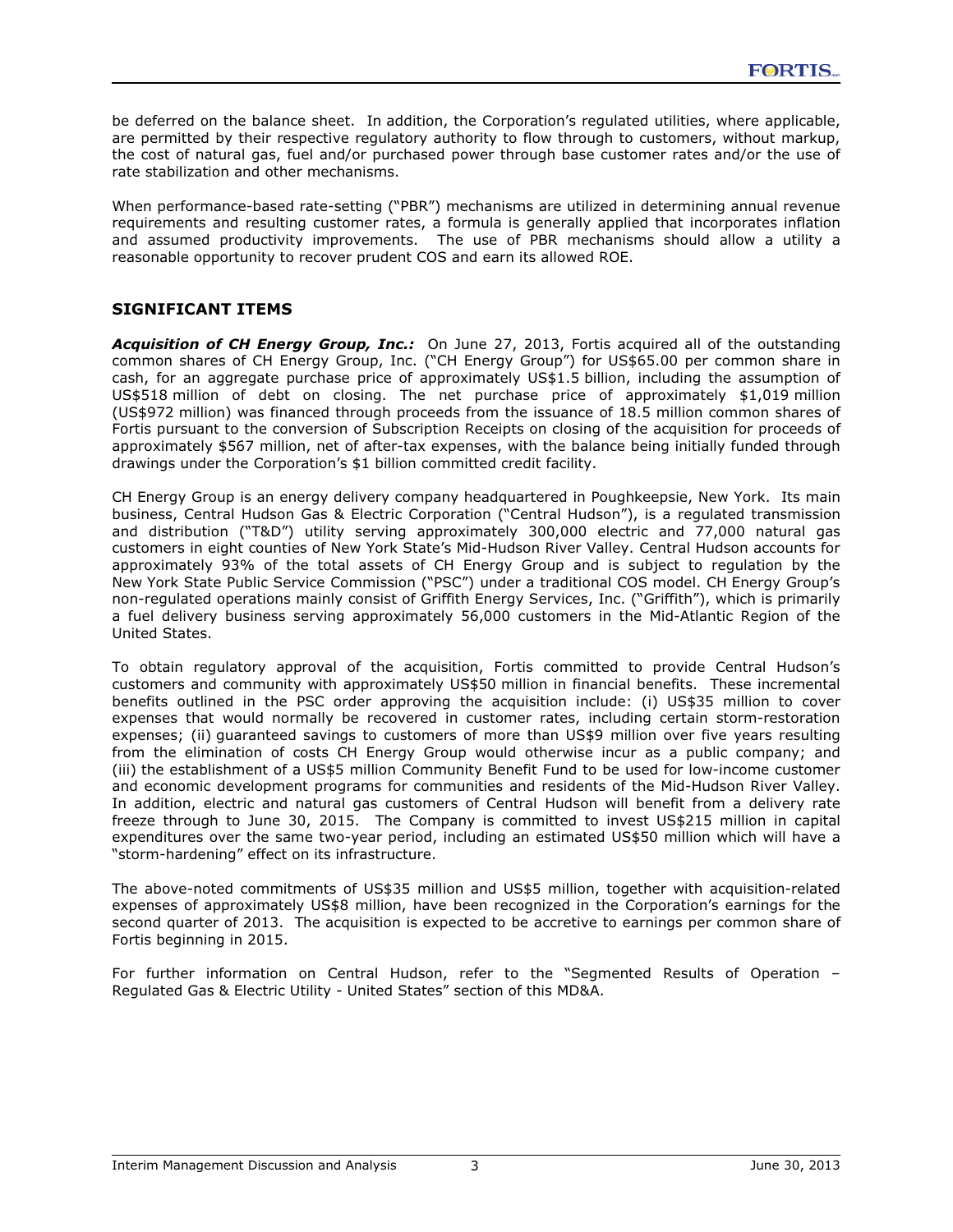**Part VI.1 Tax:** In June 2013 the Government of Canada enacted changes associated with Part VI.1 tax on the Corporation's preference share dividends. In accordance with US GAAP, income taxes are required to be recognized based on enacted tax legislation. In the second quarter of 2013, the Corporation recognized an approximate \$25 million income tax recovery due to the enactment of higher deductions associated with Part VI.1 tax. The income tax recovery impacted earnings at Newfoundland Power, Maritime Electric and the Corporation as a result of the allocation of Part VI.1 tax in previous years. Currently, all legislative changes associated with Part VI.1 tax are enacted and, as a result, future earnings are not expected to be materially impacted by Part VI.1 tax.

*Receipt of Regulatory Decisions:* In March 2013 FortisAlberta received a decision from its regulator approving an interim increase in customer distribution rates, effective January 1, 2013.

In April 2013 Newfoundland Power received a cost of capital decision maintaining the utility's allowed ROE and common equity component of capital structure at 8.8% and 45%, respectively, for 2013 through 2015.

In May 2013 the British Columbia Utilities Commission ("BCUC") issued its decision on the first phase of its Generic Cost of Capital ("GCOC") Proceeding for British Columbia utilities. As a result, the allowed ROE for FortisBC Energy Inc. ("FEI"), which is the benchmark utility for calculating the allowed ROE for certain utilities in British Columbia, has been set at 8.75%, as compared to 9.50% for 2012, and the common equity component of capital structure has been reduced from 40.0% to 38.5% for 2013 through 2015. The interim allowed ROEs for the other FortisBC Energy companies, FortisBC Energy (Vancouver Island) Inc. ("FEVI") and FortisBC Energy (Whistler) Inc. ("FEWI"), and FortisBC Electric were also reduced by 75 basis points for 2013 as a result of the first phase of the GCOC Proceeding, while the common equity components of the capital structures remain unchanged. Final allowed ROEs and capital structures for FEVI, FEWI and FortisBC Electric will be determined in the second phase of the GCOC Proceeding, which is currently underway.

For a further discussion on the nature of the above regulatory decisions, refer to the "Material Regulatory Decisions and Applications" section of this MD&A.

**Settlement of Expropriation Matters - Exploits River Hydro Partnership:** In March 2013 the Corporation and the Government of Newfoundland and Labrador ("Government") settled all matters, including release from all debt obligations, pertaining to the Government's December 2008 expropriation of non-regulated hydroelectric generating assets and water rights in central Newfoundland, then owned by Exploits River Hydro Partnership ("Exploits Partnership"), in which Fortis held an indirect 51% interest. As a result of the settlement, an extraordinary after-tax gain of approximately \$22 million was recognized in the first quarter of 2013.

Acquisition of the Electrical Utility Assets from the City of Kelowna: FortisBC Electric acquired the electrical utility assets of the City of Kelowna (the "City") for approximately \$55 million in March 2013, which now allows FortisBC Electric to directly serve some 15,000 customers formerly served by the City. FortisBC Electric had provided the City with electricity under a wholesale tariff and had operated and maintained the City's electrical utility assets under contract since 2000.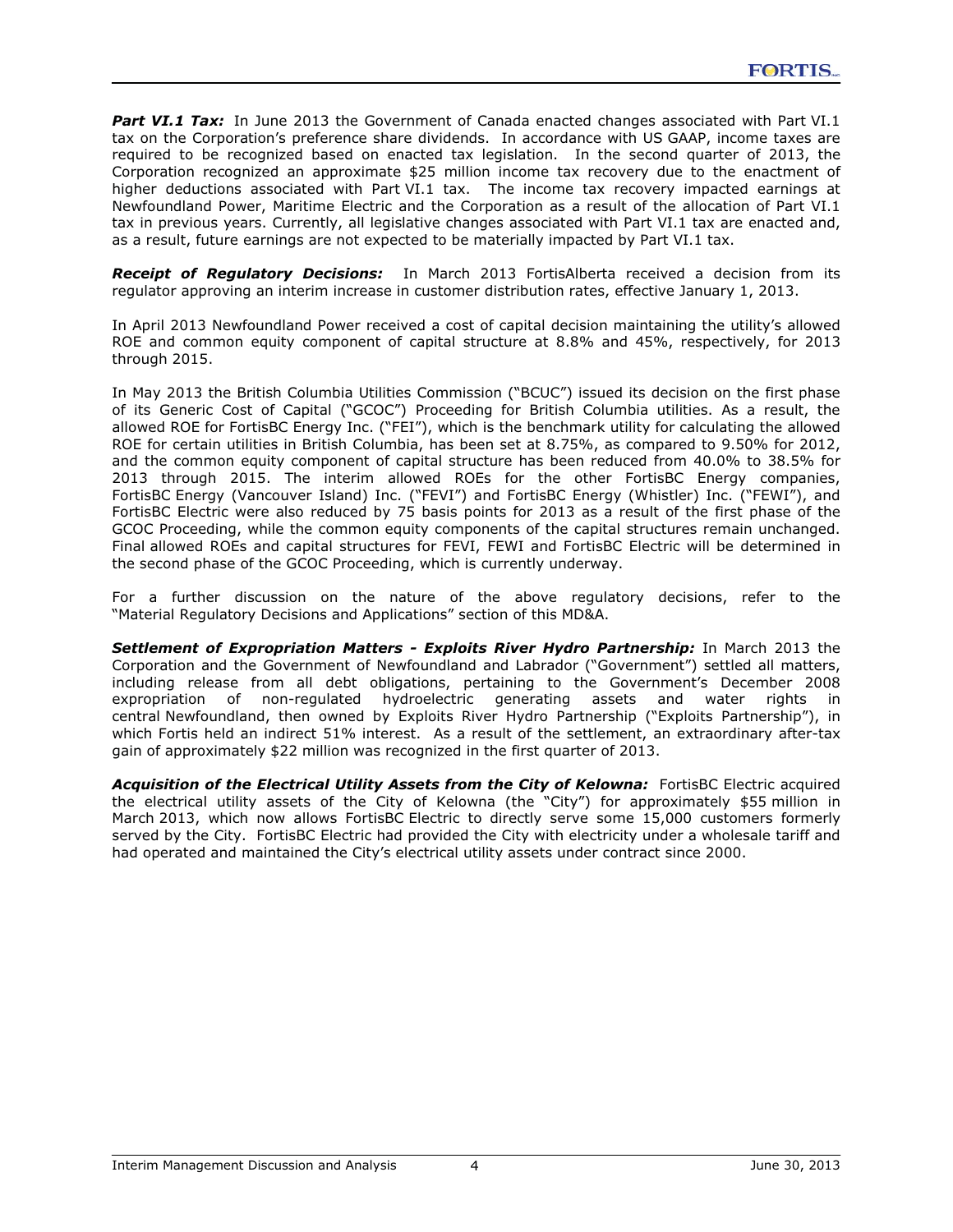## **FINANCIAL HIGHLIGHTS**

Fortis has adopted a strategy of profitable growth with earnings per common share as the primary measure of performance. The Corporation's business is segmented by franchise area and, depending on regulatory requirements, by the nature of the assets. Key financial highlights for the second quarter and year-to-date periods ended June 30, 2013 and June 30, 2012 are provided in the following table.

| <b>Consolidated Financial Highlights (Unaudited)</b> |                |                |          |       |              |          |  |  |  |
|------------------------------------------------------|----------------|----------------|----------|-------|--------------|----------|--|--|--|
| Periods Ended June 30                                |                | <b>Quarter</b> |          |       | Year-to-Date |          |  |  |  |
| (\$ millions, except for common share data)          | 2013           | 2012           | Variance | 2013  | 2012         | Variance |  |  |  |
| Revenue                                              | 790            | 792            | (2)      | 1,903 | 1,941        | (38)     |  |  |  |
| <b>Energy Supply Costs</b>                           | 282            | 291            | (9)      | 787   | 857          | (70)     |  |  |  |
| <b>Operating Expenses</b>                            | 206            | 204            | 2        | 427   | 418          | 9        |  |  |  |
| Depreciation and Amortization                        | 130            | 114            | 16       | 259   | 233          | 26       |  |  |  |
| Other Income (Expenses), Net                         | (44)           |                | (44)     | (38)  | (3)          | (35)     |  |  |  |
| Finance Charges                                      | 92             | 92             |          | 181   | 183          | (2)      |  |  |  |
| Income Tax (Recovery) Expense                        | (34)           | 14             | (48)     | (4)   | 37           | (41)     |  |  |  |
| Earnings Before Extraordinary Item                   | 70             | 77             | (7)      | 215   | 210          | 5        |  |  |  |
| Extraordinary Gain, Net of Tax                       |                |                |          | 22    |              | 22       |  |  |  |
| Net Earnings                                         | 70             | 77             | (7)      | 237   | 210          | 27       |  |  |  |
| Net Earnings Attributable to:                        |                |                |          |       |              |          |  |  |  |
| Non-Controlling Interests                            | $\overline{2}$ | 3              | (1)      | 4     | 4            |          |  |  |  |
| Preference Equity Shareholders                       | 14             | 12             | 2        | 28    | 23           | 5        |  |  |  |
| Common Equity Shareholders                           | 54             | 62             | (8)      | 205   | 183          | 22       |  |  |  |
| Net Earnings                                         | 70             | 77             | (7)      | 237   | 210          | 27       |  |  |  |
| Earnings per Common Share Before                     |                |                |          |       |              |          |  |  |  |
| <b>Extraordinary Item</b>                            |                |                |          |       |              |          |  |  |  |
| Basic $($                                            | 0.28           | 0.33           | (0.05)   | 0.95  | 0.97         | (0.02)   |  |  |  |
| Diluted $($ \$)                                      | 0.28           | 0.33           | (0.05)   | 0.94  | 0.95         | (0.01)   |  |  |  |
| Earnings per Common Share                            |                |                |          |       |              |          |  |  |  |
| Basic $($                                            | 0.28           | 0.33           | (0.05)   | 1.06  | 0.97         | 0.09     |  |  |  |
| Diluted $($ \$)                                      | 0.28           | 0.33           | (0.05)   | 1.05  | 0.95         | 0.10     |  |  |  |
| Weighted Average Common Shares                       |                |                |          |       |              |          |  |  |  |
| Outstanding (# millions)                             | 193.4          | 189.6          | 3.8      | 192.7 | 189.3        | 3.4      |  |  |  |
| Cash Flow from Operating Activities                  | 291            | 255            | 36       | 571   | 583          | (12)     |  |  |  |

### **Factors Contributing to Quarterly and Year-to-Date Revenue Variances**

#### *Unfavourable*

- Lower commodity cost of natural gas charged to customers at the FortisBC Energy companies
- Decreases in the allowed ROEs at the FortisBC Energy companies and FortisBC Electric, and a decrease in the equity component of capital structure at FEI as a result of the BCUC decision in May 2013 on the first phase of its GCOC Proceeding
- Lower average gas consumption by residential and commercial customers and lower gas transportation volumes to industrial customers at the FortisBC Energy companies
- Decreased non-regulated hydroelectric production in Belize, due to lower rainfall
- Lower net transmission revenue at FortisAlberta

## *Favourable*

- - An increase in gas delivery rates at the FortisBC Energy companies and the base component of electricity rates at most of the regulated electric utilities, consistent with rate decisions, reflecting ongoing investment in energy infrastructure and forecasted certain higher expenses recoverable from customers
- -Growth in the number of customers, driven by FortisAlberta
- - Increased electricity sales at Newfoundland Power, Maritime Electric, Fortis Turks and Caicos and Caribbean Utilities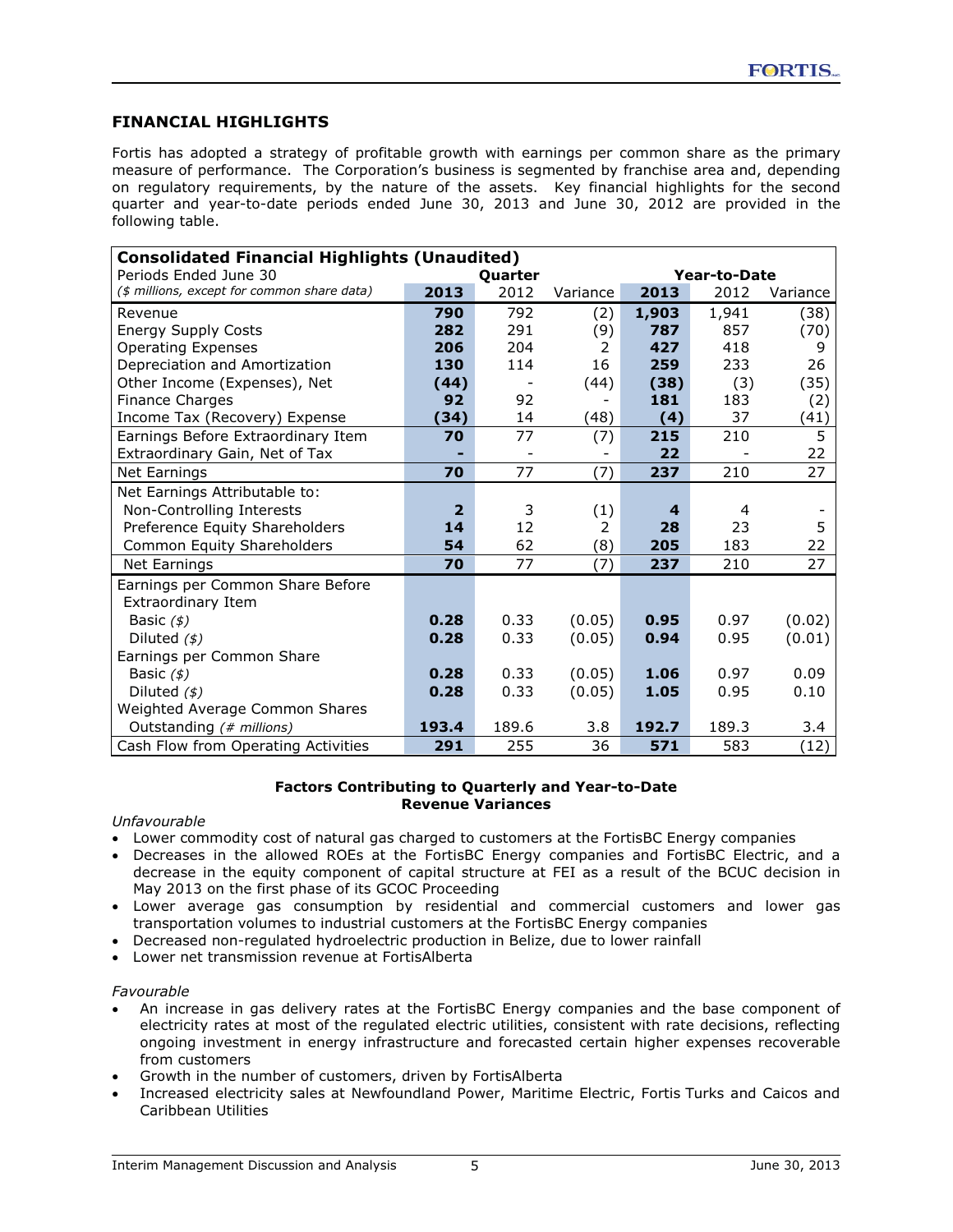## **Factors Contributing to Quarterly and Year-to-Date Energy Supply Costs Variances**

### *Favourable*

- -Lower commodity cost of natural gas
- - Lower average gas consumption by residential and commercial customers and lower gas transportation volumes to industrial customers at the FortisBC Energy companies, which reduced natural gas purchases

## *Unfavourable*

- - Increased electricity sales at Newfoundland Power, Maritime Electric, Fortis Turks and Caicos and Caribbean Utilities, which increased fuel and power purchases
- - Increased costs at Maritime Electric associated with energy supply costs expensed in the first half of 2013 related to the New Brunswick Power Point Lepreau nuclear generating station ("Point Lepreau"), which returned to service in the fourth quarter of 2012

#### **Factor Contributing to Quarterly and Year-to-Date Operating Expenses Variances**

*Unfavourable*

- General inflationary and employee-related cost increases at most of the Corporation's regulated utilities

### **Factors Contributing to Quarterly and Year-to-Date Depreciation and Amortization Expense Variances**

### *Unfavourable*

- -Continued investment in energy infrastructure at the Corporation's regulated utilities
- - Lower depreciation rates at FortisAlberta, effective January 1, 2012, as a result of the 2012 distribution revenue requirements decision received in April 2012. The cumulative impact of the overall decrease in depreciation rates was recognized in the second quarter of 2012, when the decision was received. Approximately \$3 million of decreased depreciation expense related to the first quarter of 2012.

### **Factors Contributing to Quarterly and Year-to-Date Other Income (Expenses), Net Variances**

#### *Unfavourable*

- - Approximately \$41 million (US\$40 million), or \$26 million (US\$26 million) after tax, in expenses associated with customer and community benefits offered by the Corporation to close the acquisition of CH Energy Group in June 2013
- - Approximately \$8 million (\$6 million after tax) in costs incurred in the second quarter of 2013 related to the acquisition of CH Energy Group, compared to approximately \$4 million (\$3 million after tax) and \$8 million (\$7 million after tax) for the second quarter and first half of 2012, respectively

#### *Favourable*

- Foreign exchange gains of approximately \$3 million and \$5 million for the second quarter and the first half of 2013, respectively, associated with the translation of the US dollar-denominated long-term other asset representing the book value of the Corporation's expropriated investment in Belize Electricity, compared to approximately \$2 million and \$0.5 million, respectively, for the same periods in 2012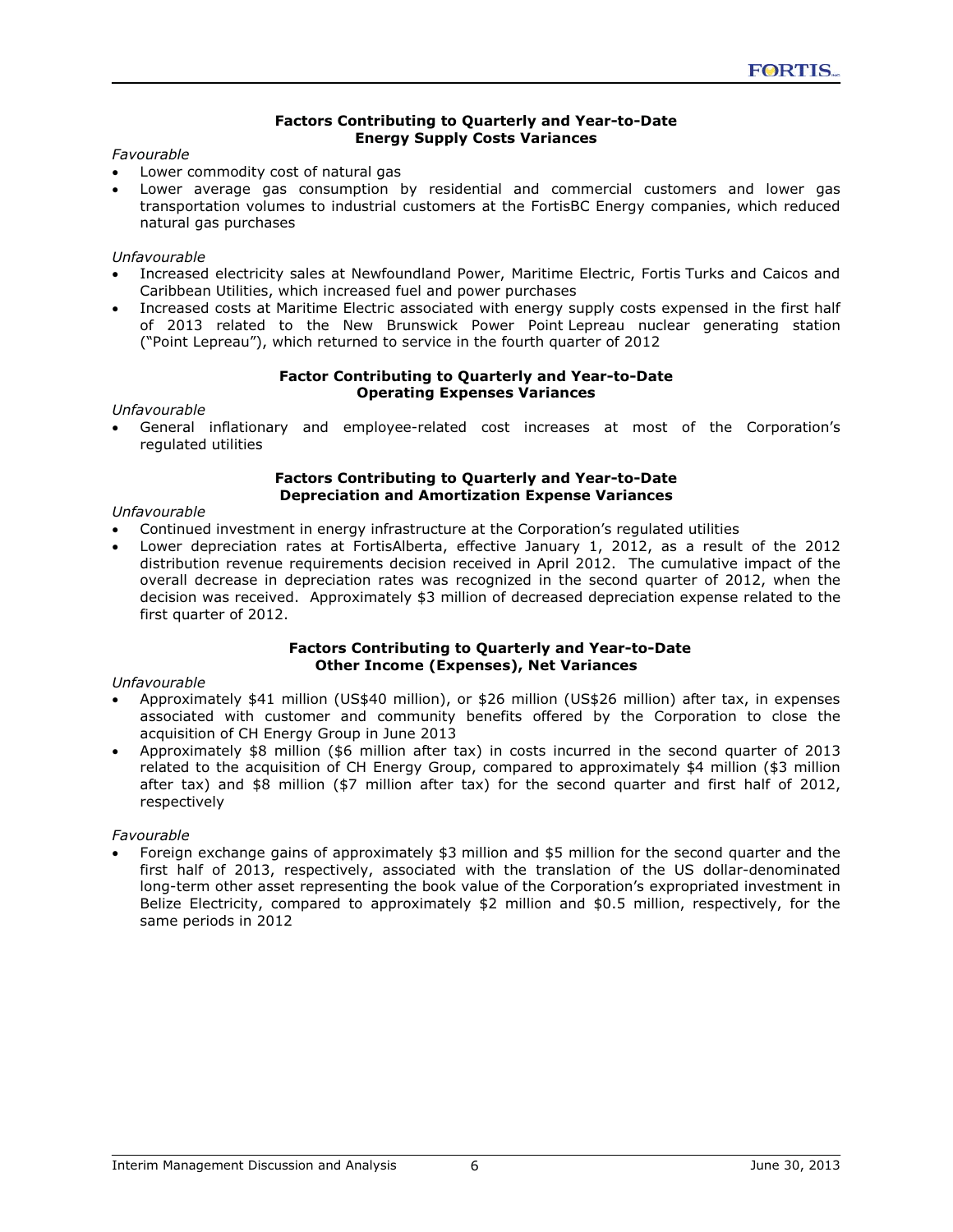### **Factors Contributing to Quarterly and Year-to-Date Finance Charges Variances**

*Favourable*

- - Higher capitalized interest associated with the financing of the construction of the Corporation's 51% controlling ownership interest in the Waneta Expansion hydroelectric generating facility ("Waneta Expansion")
- - Higher capitalized allowance for funds used during construction ("AFUDC"), mainly at FortisBC Electric

### *Unfavourable*

-Higher long-term debt levels in support of the utilities' capital expenditure programs

### **Factors Contributing to Quarterly and Year-to-Date Income Tax (Recovery) Expense Variances**

*Favourable*

- - An approximate \$25 million income tax recovery in the second quarter of 2013, due to the enactment of higher deductions associated with Part VI.1 tax, compared to income tax expense of \$3 million associated with Part VI.1 tax for the same quarter last year. In the first quarter of 2013, income tax expense included \$2 million associated with Part VI.1 tax.
- - An approximate \$5 million income tax recovery associated with the release of income tax provisions in the second quarter of 2013

### *Unfavourable*

- Higher effective income taxes, due to differences in the deductions for income tax purposes compared to accounting purpose, mainly at the FortisBC Energy companies and FortisBC Electric

### **Factor Contributing to Year-to-Date Extraordinary Gain, Net of Tax Variance**

*Favourable*

- An approximate \$25 million (\$22 million after-tax) extraordinary gain recognized in the first quarter of 2013 on the settlement of expropriation matters associated with Exploits Partnership

## **Factors Contributing to Quarterly Earnings Variance**

*Unfavourable*

- - Higher corporate expenses due to \$32 million in CH Energy Group transaction expenses and higher preference share dividends, due to the issuance of First Preference Shares, Series J in November 2012. The increases were partially offset by: (i) income tax recoveries of approximately \$13 million, comprised of \$8 million associated with Part VI.1 tax and \$5 million associated with the release of income tax provisions in the second quarter of 2013; (ii) a higher foreign exchange gain associated with the translation of the US dollar-denominated long-term other asset representing the book value of the Corporation's expropriated investment in Belize Electricity; and (iii) lower finance charges. In the first quarter of 2013, income tax expense included \$2 million associated with Part VI.1 tax.
- - Decreased earnings at the FortisBC Energy companies primarily due to: (i) the \$8 million unfavourable impact for the first half of 2013 of the regulatory decision in May 2013 related to the first phase of the GCOC Proceeding; (ii) lower gas transportation volumes to industrial customers; and (iii) lower-than-expected customer additions. The decreases were partially offset by earnings contribution from growth in energy infrastructure investment.
- - Decreased earnings at FortisBC Electric mainly due to the \$2 million unfavourable impact for the first half of 2013 of the regulatory decision in May 2013 related to first phase of the GCOC Proceeding, partially offset by lower-than-expected finance charges, growth in energy infrastructure investment and higher capitalized AFUDC
- -Decreased non-regulated hydroelectric production in Belize, due to lower rainfall
- - Decreased earnings at FortisAlberta due to lower net transmission revenue and timing of the recognition of a regulatory decision in 2012 impacting depreciation, partially offset by timing of operating expenses, growth in energy infrastructure investment and customer growth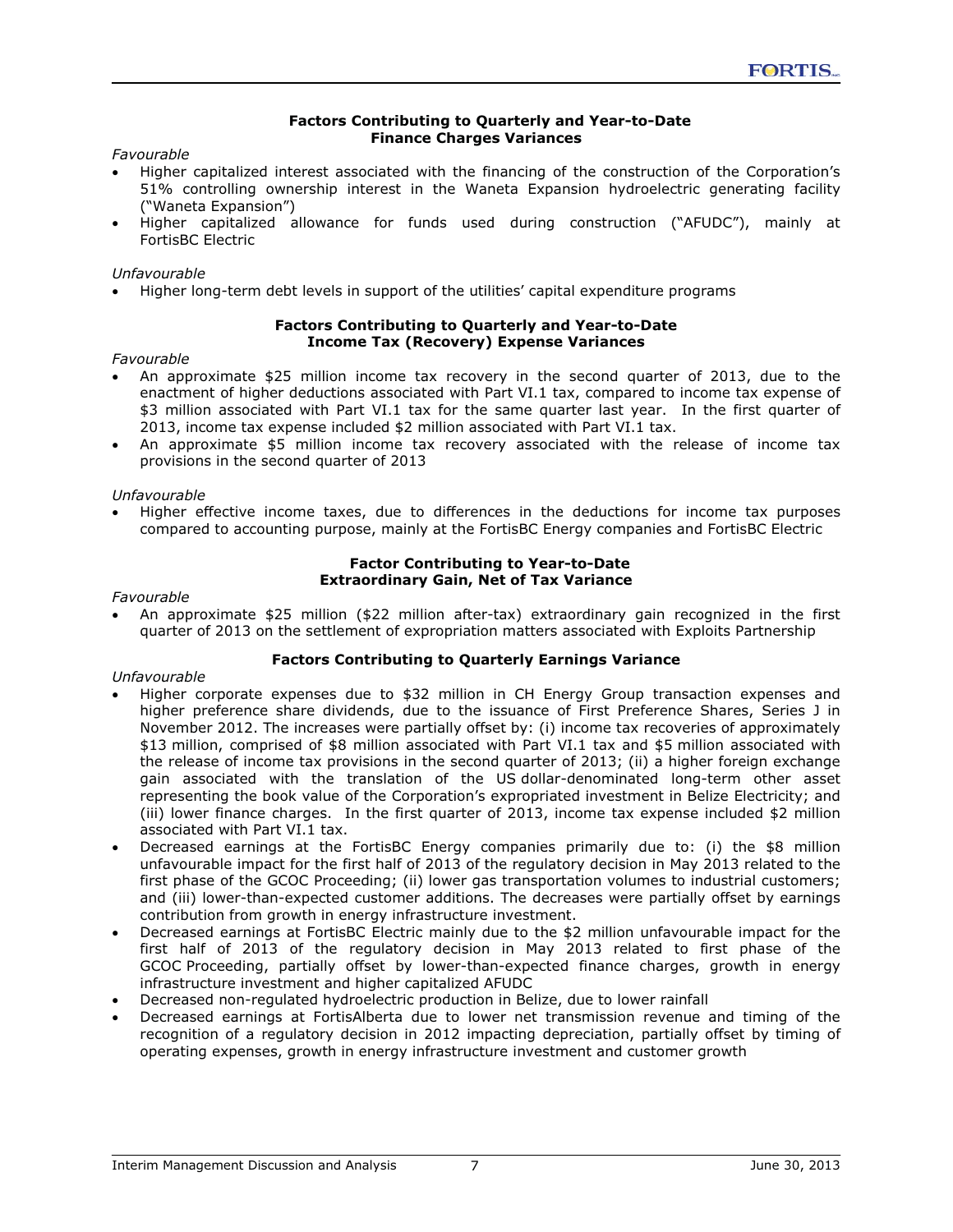## *Favourable*

- Increased earnings at Newfoundland Power and Maritime Electric due to income tax recoveries of \$13 million and \$4 million, respectively, associated with Part VI.1 tax

## **Factors Contributing to Year-to-Date Earnings Variance**

## *Favourable*

- - An approximate \$22 million after-tax extraordinary gain recognized in the first quarter of 2013 on the settlement of expropriation matters associated with the Exploits Partnership
- - Increased earnings at Newfoundland Power and Maritime Electric due to income tax recoveries associated with Part VI.1 tax, as discussed above
- - Increased earnings at FortisAlberta, due to timing of operating expenses, growth in energy infrastructure investment and customer growth, partially offset by lower net transmission revenue

### *Unfavourable*

- -Higher corporate expenses, for the same reasons discussed above for the quarter
- - Decreased earnings at the FortisBC Energy companies, for the same reasons discussed above for the quarter, as well as higher effective income taxes
- -Decreased non-regulated hydroelectric production in Belize, due to lower rainfall

## **SEGMENTED RESULTS OF OPERATIONS**

The basis of segmentation of the Corporation's reportable segments is consistent with that disclosed in the 2012 Annual MD&A, except as follows as a result of the acquisition of CH Energy Group. Central Hudson is reported in a new segment "Regulated Gas & Electric Utility - United States"; and the former "Non-Regulated - Fortis Properties" segment is now "Non Regulated - Non-Utility" and is comprised of Fortis Properties and Griffith, the non-regulated operations of CH Energy Group.

|                                               | Segmented Net Earnings Attributable to Common Equity Shareholders (Unaudited) |                |          |      |              |          |  |  |
|-----------------------------------------------|-------------------------------------------------------------------------------|----------------|----------|------|--------------|----------|--|--|
| Periods Ended June 30                         |                                                                               | <b>Quarter</b> |          |      | Year-to-Date |          |  |  |
| $($$ millions)                                | 2013                                                                          | 2012           | Variance | 2013 | 2012         | Variance |  |  |
| <b>Regulated Gas Utilities - Canadian</b>     |                                                                               |                |          |      |              |          |  |  |
| FortisBC Energy Companies                     | 6                                                                             | 13             | (7)      | 91   | 95           | (4)      |  |  |
| <b>Regulated Gas &amp; Electric Utility -</b> |                                                                               |                |          |      |              |          |  |  |
| <b>United States</b>                          |                                                                               |                |          |      |              |          |  |  |
| Central Hudson                                |                                                                               |                |          |      |              |          |  |  |
| <b>Regulated Electric Utilities -</b>         |                                                                               |                |          |      |              |          |  |  |
| Canadian                                      |                                                                               |                |          |      |              |          |  |  |
| FortisAlberta                                 | 25                                                                            | 26             | (1)      | 51   | 47           | 4        |  |  |
| FortisBC Electric                             | 8                                                                             | 9              | (1)      | 26   | 25           |          |  |  |
| Newfoundland Power                            | 24                                                                            | 11             | 13       | 31   | 18           | 13       |  |  |
| <b>Other Canadian Electric Utilities</b>      | 9                                                                             | 5              | 4        | 15   | 12           | 3        |  |  |
|                                               | 66                                                                            | 51             | 15       | 123  | 102          | 21       |  |  |
| Regulated Electric Utilities - Caribbean      | 6                                                                             | 6              |          | 9    | $\mathsf{q}$ |          |  |  |
| Non-Regulated - Fortis Generation             | 3                                                                             | 6              | (3)      | 27   | 11           | 16       |  |  |
| Non-Regulated - Non-Utility                   | 9                                                                             | 8              |          |      | 9            |          |  |  |
| Corporate and Other                           | (36)                                                                          | (22)           | (14)     | (54) | (43)         | (11)     |  |  |
| <b>Net Earnings Attributable to</b>           |                                                                               |                |          |      |              |          |  |  |
| <b>Common Equity Shareholders</b>             | 54                                                                            | 62             | (8)      | 205  | 183          | 22       |  |  |

For a discussion of the nature of regulation and material regulatory decisions and applications pertaining to the Corporation's regulated utilities, refer to the "Regulatory Highlights" section of this MD&A. A discussion of the financial results of the Corporation's reporting segments follows.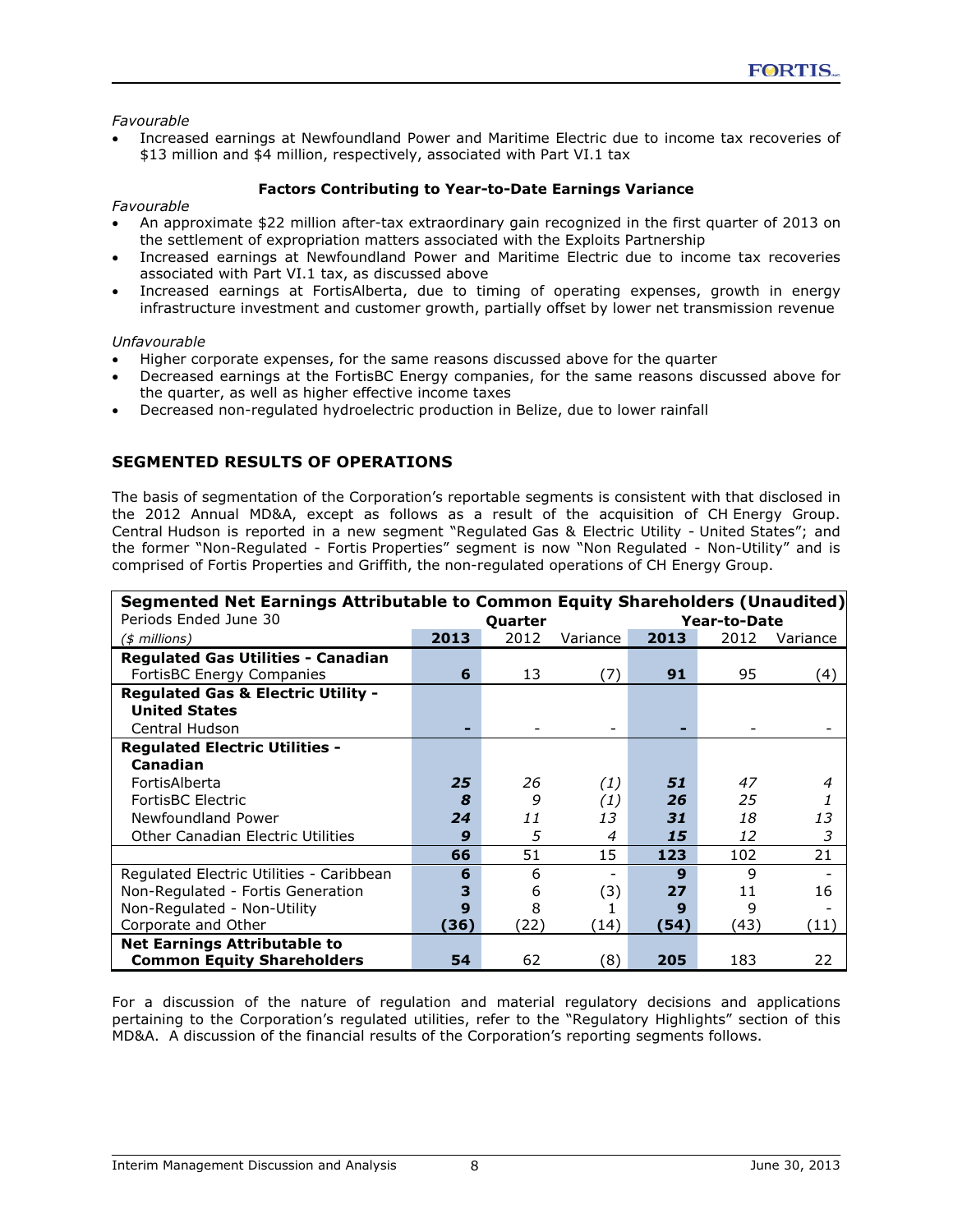## **REGULATED GAS UTILITIES - CANADIAN**

## **FORTISBC ENERGY COMPANIES** *(1)*

| <b>Financial Highlights (Unaudited)</b> |      | <b>Quarter</b> |          | Year-to-Date |      |          |  |
|-----------------------------------------|------|----------------|----------|--------------|------|----------|--|
| Periods Ended June 30                   | 2013 | 2012           | Variance | 2013         | 2012 | Variance |  |
| Gas Volumes (petajoules ("PJ"))         | 36   | 40             | (4)      | 107          | 112  | (5)      |  |
| Revenue (\$ millions)                   | 246  | 264            | (18)     | 738          | 812  | (74)     |  |
| Earnings (\$ millions)                  |      | 13             | 7)       | 91           | 95   | (4)      |  |

*(1)* Includes FEI, FEVI and FEWI

## **Factors Contributing to Quarterly and Year-to-Date Gas Volumes Variances**

*Unfavourable*

- - Lower average gas consumption by residential and commercial customers, due to warmer temperatures
- -Lower gas transportation volumes to industrial customers

As at June 30, 2013, the total number of customers served by the FortisBC Energy companies was approximately 947,000. Net customer additions for the first half of 2013 were approximately 2,000, comparable to the first half of 2012.

The FortisBC Energy companies earn approximately the same margin regardless of whether a customer contracts for the purchase and delivery of natural gas or only for the delivery of natural gas. As a result of the operation of regulator-approved deferral mechanisms, changes in consumption levels and the commodity cost of natural gas from those forecast to set residential and commercial customer gas rates do not materially affect earnings.

Seasonality has a material impact on the earnings of the FortisBC Energy companies as a major portion of the gas distributed is used for space heating. Most of the annual earnings of the FortisBC Energy companies are realized in the first and fourth quarters.

### **Factors Contributing to Quarterly and Year-to-Date Revenue Variances**

## *Unfavourable*

- Lower commodity cost of natural gas charged to customers
- Decreases in the allowed ROE and the equity component of capital structure, as a result of the regulatory decision in May 2013 related to the first phase of the GCOC Proceeding in British Columbia
- Lower average gas consumption by residential and commercial customers and lower gas transportation volumes to industrial customers

*Favourable*

• An increase in the delivery component of customer rates, effective January 1, 2013, mainly due to ongoing investment in energy infrastructure and forecasted higher expenses recoverable from customers as reflected in the 2012/2013 revenue requirements decision received in April 2012

### **Factors Contributing to Quarterly and Year-to-Date Earnings Variances**

## *Unfavourable*

- - Decreases in the allowed ROE and the equity component of the capital structure, as discussed above. The cumulative impact of the decision, effective January 1, 2013, of approximately \$8 million was recognized in the second quarter when the decision was received.
- -Lower gas transportation volumes to industrial customers
- -Lower-than-expected customer additions
- - Higher effective income taxes, due to differences in the deductions for income tax purposes compared to accounting purposes

## *Favourable*

-Rate base growth, due to continued investment in energy infrastructure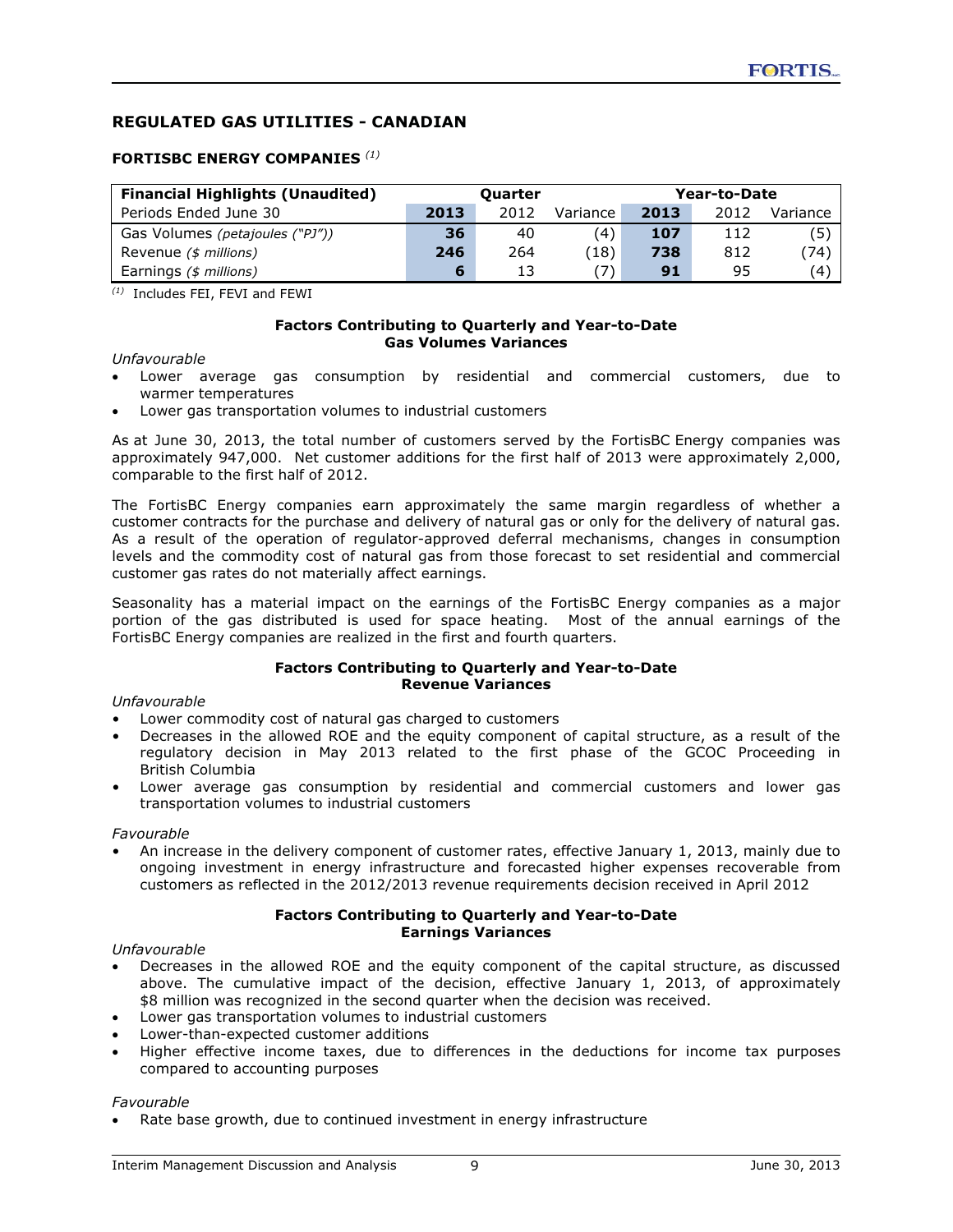## **REGULATED GAS & ELECTRIC UTILITY - UNITED STATES**

## **CENTRAL HUDSON**

Central Hudson is a regulated T&D utility serving approximately 300,000 electric and 77,000 natural gas customers in eight counties of New York State's Mid-Hudson River Valley. The Company's electric assets, which comprise approximately 77% of its total assets as at June 30, 2013, include over 11,700 kilometres of distribution lines and approximately 2,300 kilometres of transmission lines. The electric business met a peak demand of 1,168 MW in 2012. Central Hudson's natural gas assets, which comprise the remaining 23% of its total assets as at June 30, 2013, include approximately 1,900 kilometres of distribution pipelines and more than 264 kilometres of transmission pipelines. The gas business met a peak day demand of 115 TJ in 2012.

Central Hudson primarily relies on electricity purchases from third-party providers and the New York Independent System Operator ("NYISO")-administered energy and capacity markets to meet the demands of its full-service electricity customers. It also generates a small portion of its electricity requirements. Central Hudson purchases its gas supply requirements from a number of suppliers at various receipt points on pipelines that it has contracted with for firm transport capacity.

## **Regulation**

Central Hudson is regulated by the PSC regarding such matters as rates, construction, operations, financing and accounting. Certain activities of the Company are subject to regulation by the U.S. Federal Energy Regulatory Commission under the *Federal Power Act* (United States). Central Hudson is also subject to regulation by the North American Electric Reliability Corporation.

Central Hudson operates under COS regulation as administered by the PSC. The PSC provides for the use of a future test year in the establishment of rates for the utility and, pursuant to this method, the determination of the approved rate of return on forecast rate base and deemed capital structure, together with the forecast of all reasonable and prudent costs, establishes the revenue requirement upon which the Company's customer rates are determined. Once rates are approved, they are not adjusted as a result of actual COS being different from that which was applied for, other than for certain prescribed costs that are eligible for deferral account treatment.

Central Hudson's allowed ROE is set at 10% on a deemed capital structure of 48% common equity. The Company began operating under a three-year rate order issued by the PSC effective July 1, 2010. As approved by the PSC in June 2013, the original three-year rate order has been extended for two years, through June 30, 2015, as a condition required to close the acquisition of CH Energy Group by Fortis. Effective July 1, 2013, Central Hudson is also subject to a modified earnings sharing mechanism, whereby the Company and customers share equally earnings in excess of the allowed ROE up to an achieved ROE that is 50 basis points above the allowed ROE, and share 10%/90% (Company/customers) earnings in excess of 50 basis points above the allowed ROE.

Central Hudson's approved regulatory regime also allows for full recovery of purchased electricity and natural gas costs. The Company's rates also include Revenue Decoupling Mechanisms ("RDMs") which are intended to minimize the earnings impact resulting from reduced energy consumption as energy-efficiency programs are implemented. The RDMs allow the Company to recognize electric delivery revenue and gas revenue at the levels approved in rates for most of Central Hudson's customer base. Deferral account treatment is approved for certain other specified costs, including provisions for manufactured gas plant ("MGP") site remediation, pension and other post-employment benefit ("OPEB") costs.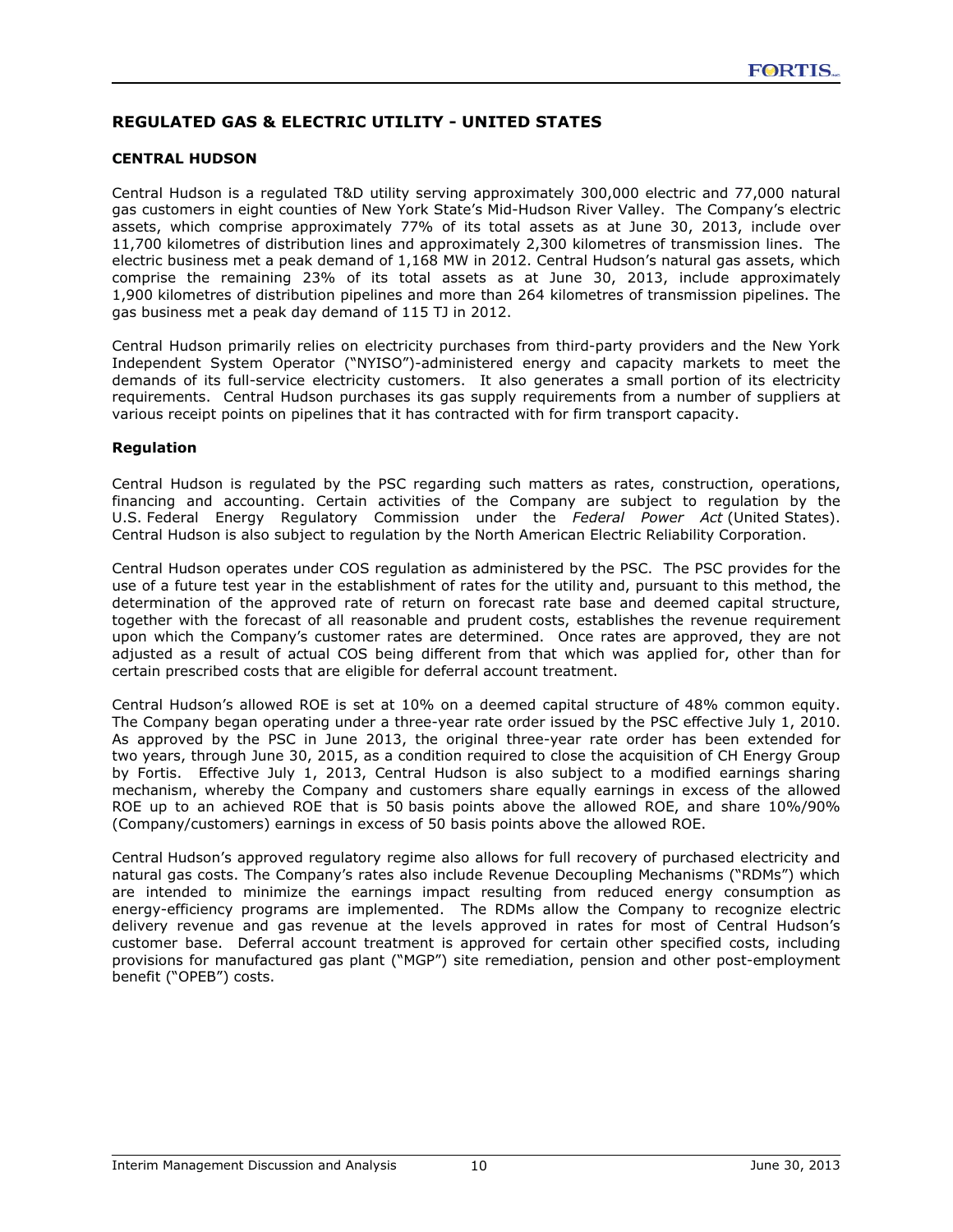## **Financial Highlights**

The financial statements of Central Hudson have been included in the consolidated financial statements of Fortis commencing June 27, 2013, the date of acquisition. Other than expenses associated with customer and community benefits offered by the Corporation to close the acquisition of CH Energy Group reported in the Corporate and Other segment, financial performance for Central Hudson from the date of acquisition through June 30, 2013 did not have a material impact on the Corporation's consolidated statement of earnings.

Seasonality impacts the delivery revenues of Central Hudson, as sales of electricity are highest during the summer months, primarily due to the use of air conditioning and other cooling equipment, and sales of natural gas are highest during the winter months, primarily due to space heating usage.

## **REGULATED ELECTRIC UTILITIES - CANADIAN**

## **FORTISALBERTA**

| <b>Financial Highlights (Unaudited)</b>    | <b>Quarter</b> |       |                                                | Year-to-Date |       |          |
|--------------------------------------------|----------------|-------|------------------------------------------------|--------------|-------|----------|
| Periods Ended June 30                      | 2013           | 2012  | Variance                                       | 2013         | 2012  | Variance |
| Energy Deliveries (gigawatt hours ("GWh")) | 3,995          | 3,853 | 142                                            | 8,486        | 8,335 | 151      |
| Revenue (\$ millions)                      | 117            | 110   |                                                | 235          | 218   | 17       |
| Earnings (\$ millions)                     | 25             | 26    | $\left( \begin{matrix} 1 \end{matrix} \right)$ | 51           | 47    | 4        |

## **Factors Contributing to Quarterly and Year-to-Date Energy Deliveries Variances**

#### *Favourable*

- - Growth in the number of customers, with the total number of customers increasing by approximately 10,000 year over year as at June 30, 2013, driven by favourable economic conditions and a high commodity price for oil
- -Higher average consumption by commercial and residential customers, due to cooler temperatures

## *Unfavourable*

- - Lower average consumption by oil and gas customers, mainly in the first quarter of 2013, due to decreased activity associated with a low commodity price for natural gas
- - Lower average consumption by farm and irrigation customers, primarily due to increased rainfall in the second quarter of 2013

As a significant portion of FortisAlberta's distribution revenue is derived from fixed or largely fixed billing determinants, changes in quantities of energy delivered are not entirely correlated with changes in revenue. Revenue is a function of numerous variables, many of which are independent of actual energy deliveries.

#### **Factors Contributing to Quarterly and Year-to-Date Revenue Variances**

#### *Favourable*

- - An interim increase in customer electricity distribution rates, effective January 1, 2013, associated with the regulator's interim decision received in March 2013 related to FortisAlberta's PBR Compliance Application
- -Growth in the number of customers

#### *Unfavourable*

-Lower net transmission revenue, due to approximately \$3 million of favourable volume variances recognized in the second quarter of 2012. As approved by the regulator in April 2012, FortisAlberta assumed the risk of volume variances related to net transmission costs during 2012. The deferral of transmission volume variances, however, was reinstated by the regulator effective January 1, 2013. Year-to-date 2013, lower net transmission revenue was partially offset by approximately \$2 million recognized in the first quarter of 2013 associated with the finalization of the 2012 net transmission volume variances.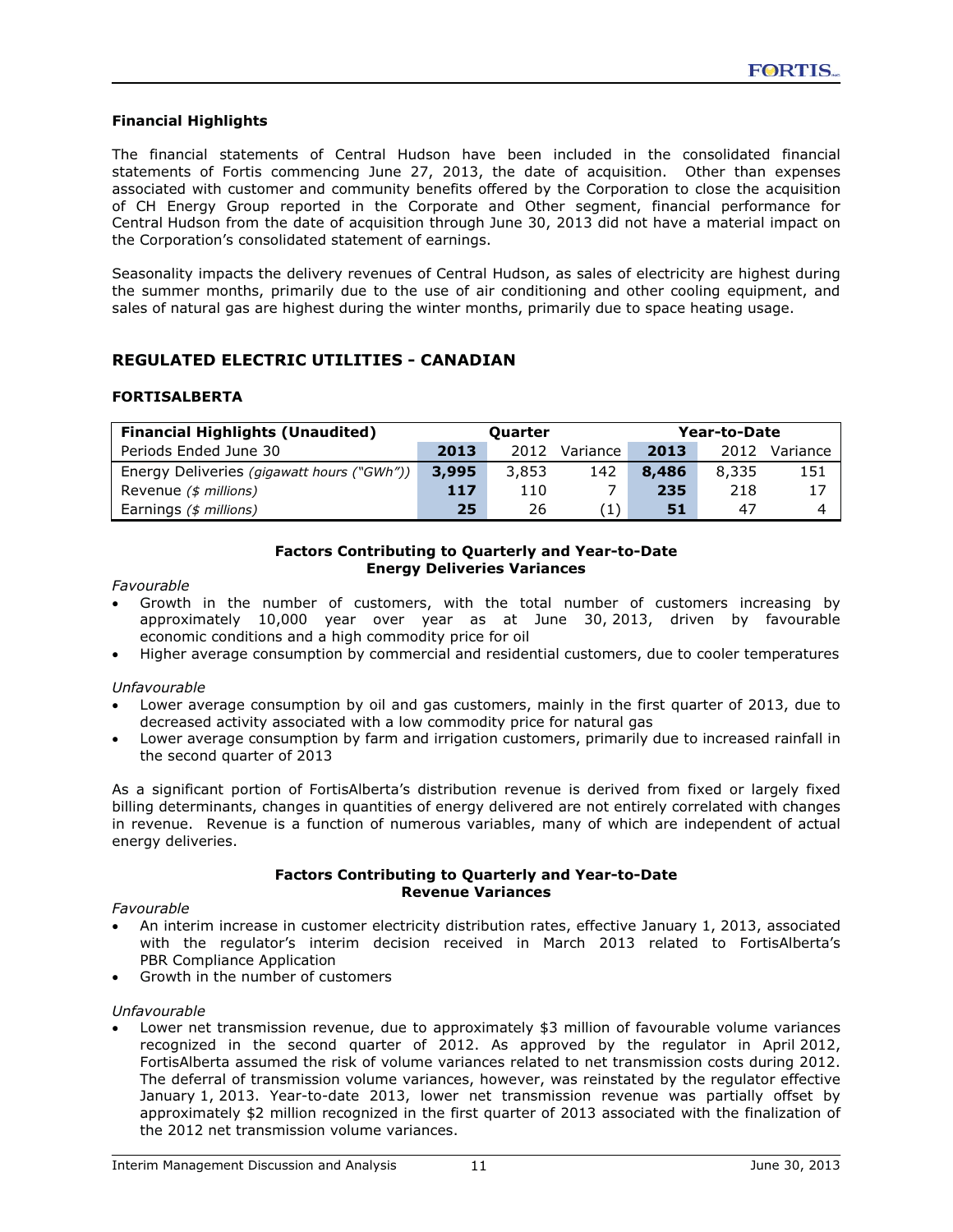## **Factors Contributing to Quarterly Earnings Variance**

*Unfavourable*

- Lower net transmission revenue of approximately \$3 million, as discussed above
- Lower depreciation rates, effective January 1, 2012, as a result of the 2012 distribution revenue requirements decision received in April 2012. The cumulative impact of the overall decrease in depreciation rates was recognized in the second quarter of 2012, when the decision was received. Approximately \$3 million of decreased depreciation expense related to the first quarter of 2012.

## *Favourable*

- Timing of operating expenses
- Rate base growth, due to continued investment in energy infrastructure
- Growth in the number of customers

### **Factors Contributing to Year-to-Date Earnings Variance**

*Favourable*

- The same factors discussed above for the quarter

*Unfavourable*

- Lower net transmission revenue of approximately \$1 million, as discussed above

In June 2013 parts of FortisAlberta's service territory were impacted by the flooding in southern Alberta. Restoration efforts related to the flood did not have a material impact on the consolidated financial statements for the three and six months ended June 30, 2013. Restoration efforts are ongoing and the final impact on FortisAlberta's operations, assets, earnings and cash flow is not fully determinable at this time.

## **FORTISBC ELECTRIC** *(1)*

| <b>Financial Highlights (Unaudited)</b> | <b>Ouarter</b> |      |          | Year-to-Date |       |          |
|-----------------------------------------|----------------|------|----------|--------------|-------|----------|
| Periods Ended June 30                   | 2013           | 2012 | Variance | 2013         | 2012  | Variance |
| Electricity Sales (GWh)                 | 681            | 676  |          | 1,572        | 1,585 | (13)     |
| Revenue (\$ millions)                   | 68             | 67   |          | 156          | 154   |          |
| Earnings (\$ millions)                  |                |      |          | 26           | 25    |          |

*(1)* Includes the regulated operations of FortisBC Inc. and operating, maintenance and management services related to the Waneta, Brilliant and Arrow Lakes hydroelectric generating plants. Excludes the non-regulated generation operations of FortisBC Inc.'s wholly owned partnership, Walden Power Partnership. In March 2013 FortisBC Inc. acquired the City of Kelowna's electrical utility assets for approximately \$55 million. For further information, refer to the "Significant Items" section of this MD&A.

## **Factor Contributing to Quarterly Electricity Sales Variance**

*Favourable*

-Higher average consumption, due to cooler temperatures in the second quarter of 2012

## **Factor Contributing to Year-to-Date Electricity Sales Variance**

*Unfavourable*

- Lower average consumption, due to warmer temperatures in the first quarter of 2013

#### **Factors Contributing to Quarterly and Year-to-Date Revenue Variances**

*Favourable*

- - An increase in customer electricity rates, effective January 1, 2013, mainly due to ongoing investment in energy infrastructure and forecasted certain higher expenses recoverable from customers as reflected in the 2012/2013 revenue requirements decision received in August 2012
- - Revenue associated with the acquisition of the City of Kelowna's electrical utility assets in March 2013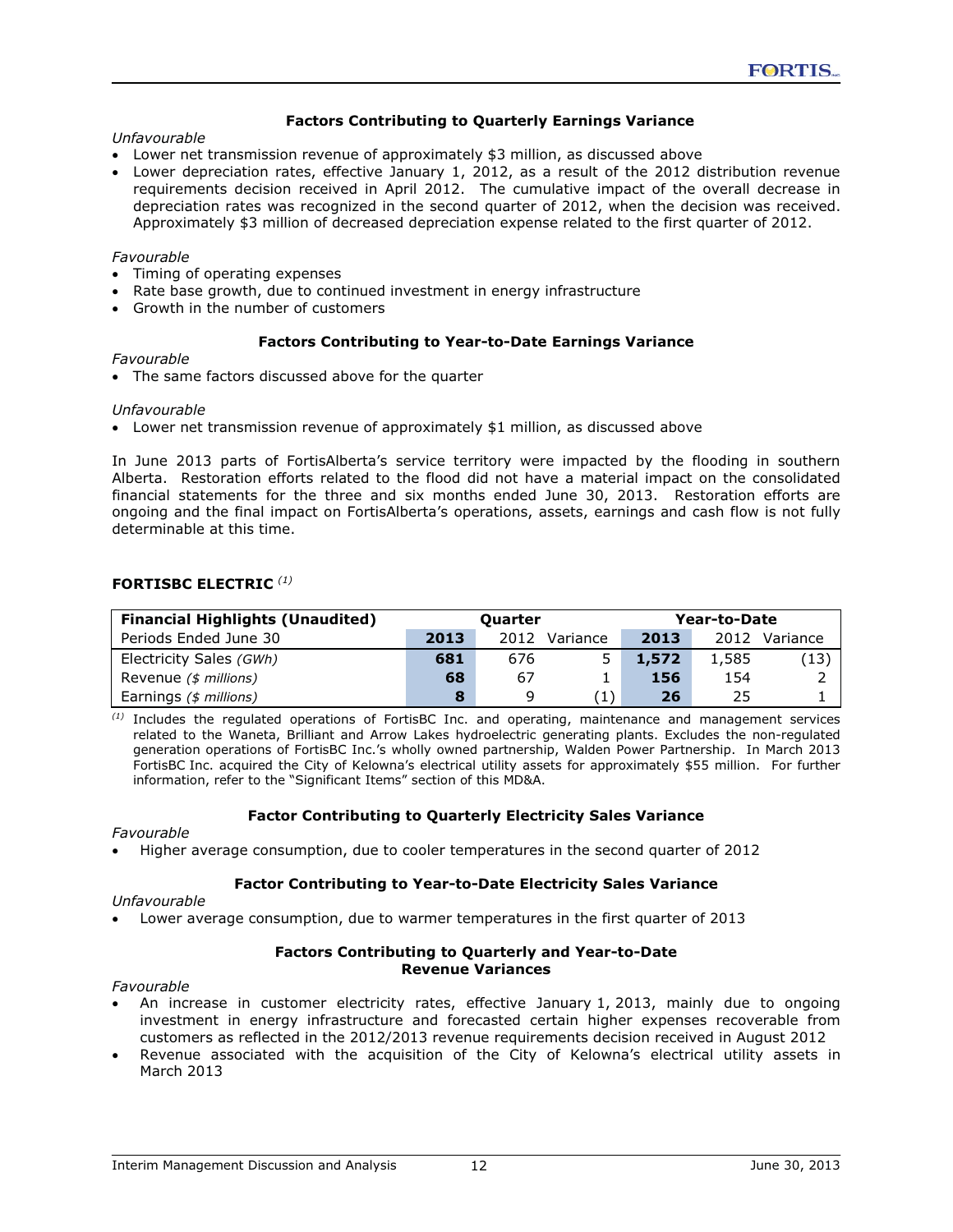## *Unfavourable*

- - Differences in the amortization to revenue of flow-through adjustments owing to customers period over period
- - A decrease in the interim allowed ROE, as a result of the regulatory decision in May 2013 related to the first phase of the GCOC Proceeding
- -Lower contribution from non-regulated operating, maintenance and management services

## **Factors Contributing to Quarterly and Year-to-Date Earnings Variances**

## *Unfavourable*

- - A decrease in the interim allowed ROE, as discussed above. The cumulative impact of the decision, effective January 1, 2013, of approximately \$2 million was recognized in the second quarter when the decision was received.
- -Higher effective income taxes, due to lower deductions for income tax purposes

## *Favourable*

- -Lower-than-expected finance charges
- - Rate base growth, due to continued investment in energy infrastructure, including the acquisition of the City of Kelowna's electrical utility assets in March 2013
- -Higher capitalized AFUDC, as approved by the regulator

## **NEWFOUNDLAND POWER**

| <b>Financial Highlights (Unaudited)</b> | <b>Quarter</b> |       |          | Year-to-Date |       |          |  |
|-----------------------------------------|----------------|-------|----------|--------------|-------|----------|--|
| Periods Ended June 30                   | 2013           | 2012  | Variance | 2013         | 2012  | Variance |  |
| Electricity Sales (GWh)                 | 1,288          | 1,259 | 29       | 3,230        | 3,173 | 57       |  |
| Revenue (\$ millions)                   | 132            | 130   |          | 329          | 322   |          |  |
| Earnings $(\frac{1}{2}$ millions)       | 24             | 11    | 13       | 31           | 18    | 13       |  |

## **Factors Contributing to Quarterly and Year-to-Date Electricity Sales Variances**

## *Favourable*

- -Growth in the number of customers
- - Higher average consumption, reflecting the higher use of electric-versus-oil heating in new home construction combined with economic growth

#### **Factors Contributing to Quarterly and Year-to-Date Revenue Variances**

#### *Favourable*

-The 2.3% and 1.8% increase in electricity sales for the quarter and year to date, respectively

#### *Unfavourable*

-Lower amortization to revenue of regulatory liabilities and deferrals, as approved by the regulator

### **Factors Contributing to Quarterly and Year-to-Date Earnings Variances**

#### *Favourable*

- - An approximate \$13 million income tax recovery in the second quarter of 2013, due to the enactment of higher deductions associated with Part VI.1 tax
- -Rate base growth, due to continued investment in energy infrastructure
- -Electricity sales growth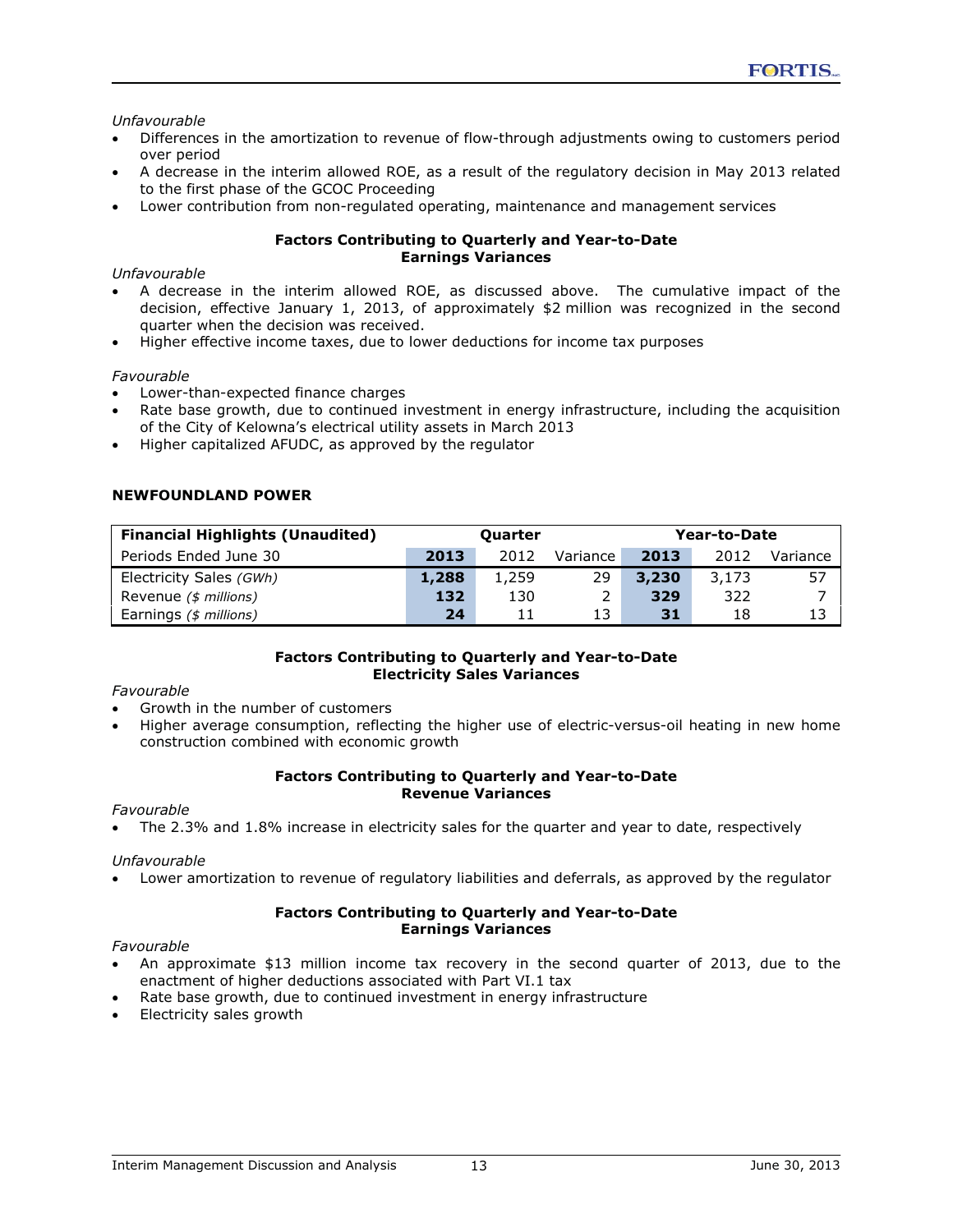## **OTHER CANADIAN ELECTRIC UTILITIES** *(1)*

| <b>Financial Highlights (Unaudited)</b> |           | <b>Quarter</b> |          | Year-to-Date |       |          |  |
|-----------------------------------------|-----------|----------------|----------|--------------|-------|----------|--|
| Periods Ended June 30                   | 2013      | 2012           | Variance | 2013         | 2012  | Variance |  |
| Electricity Sales (GWh)                 | 558       | 563            | (5)      | 1,229        | 1,208 | 21       |  |
| Revenue (\$ millions)                   | 87        | 82             |          | 183          | 173   | 10       |  |
| Earnings (\$ millions)                  | $\bullet$ |                | 4        | 15           |       |          |  |

*(1)* Comprised of Maritime Electric and FortisOntario. FortisOntario mainly includes Canadian Niagara Power, Cornwall Electric and Algoma Power.

#### **Factors Contributing to Quarterly and Year-to-Date Electricity Sales Variances**

## *Unfavourable*

- Lower average consumption by customers in Ontario in the second quarter of 2013, reflecting more moderate temperatures, energy conservation and continued weak economic conditions in the region

### *Favourable*

- - Higher average consumption by residential customers on Prince Edward Island ("PEI"), due to cooler temperatures and an increase in the number of customers using electricity for home heating
- - Higher average consumption by commercial customers in the agricultural processing sector on PEI, primarily during the second quarter of 2013

#### **Factors Contributing to Quarterly and Year-to-Date Revenue Variances**

## *Favourable*

- - Higher electricity sales on PEI combined with an increase in the basic component of customer rates at Maritime Electric, effective March 1, 2013
- -The flow through in customer electricity rates of higher energy supply costs at FortisOntario

#### *Unfavourable*

-Lower electricity sales in Ontario in the second quarter of 2013

#### **Factors Contributing to Quarterly and Year-to-Date Earnings Variances**

## *Favourable*

- - An approximate \$4 million income tax recovery at Maritime Electric in the second quarter of 2013, due to the enactment of higher deductions associated with Part VI.1 tax
- -Electricity sales growth at Maritime Electric

## *Unfavourable*

- Timing of the recognition of a regulatory rate of return adjustment at Maritime Electric in 2013 as compared to 2012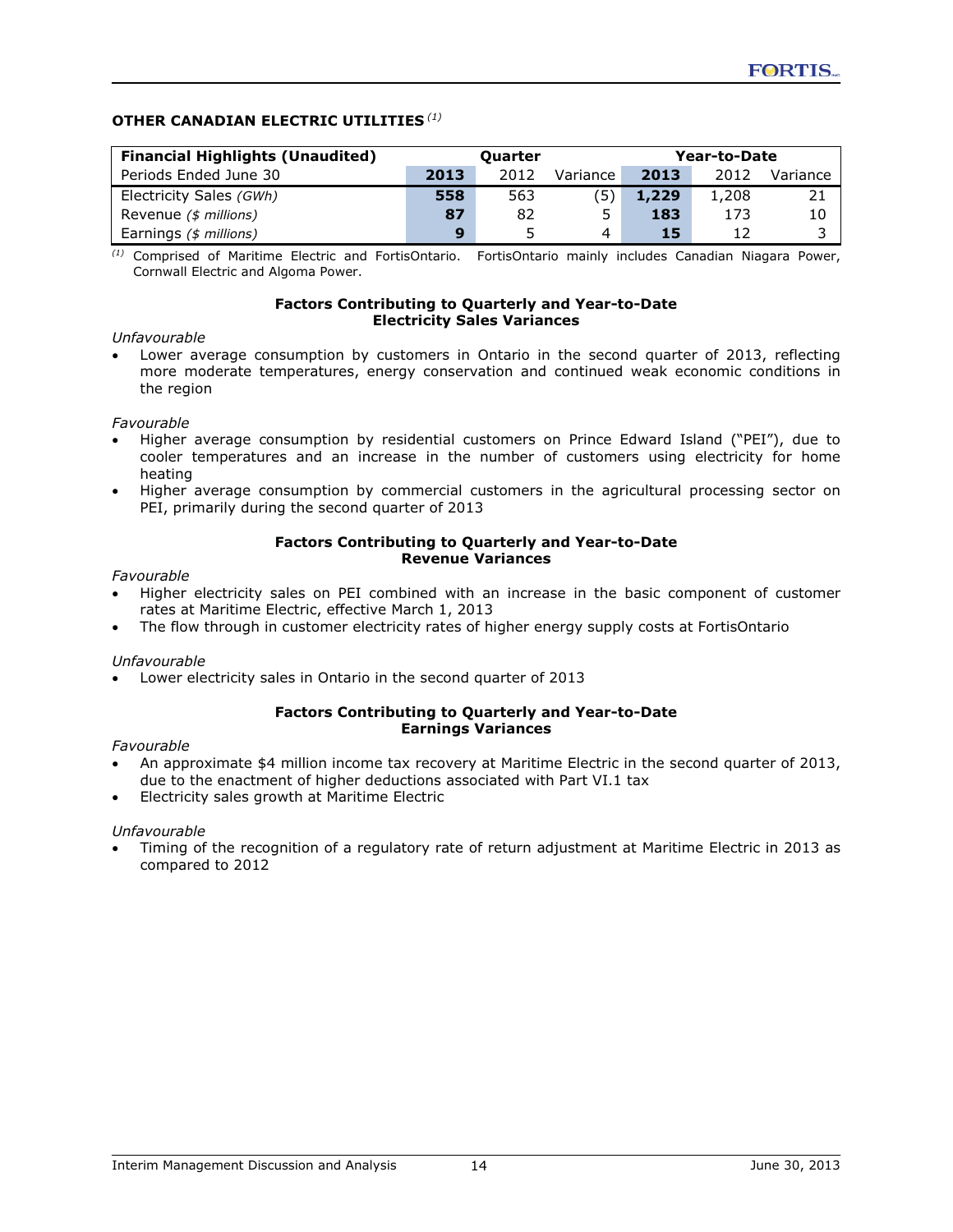## **REGULATED ELECTRIC UTILITIES - CARIBBEAN** *(1)*

| <b>Financial Highlights (Unaudited)</b> |      | <b>Quarter</b> |                          | Year-to-Date |      |          |  |
|-----------------------------------------|------|----------------|--------------------------|--------------|------|----------|--|
| Periods Ended June 30                   | 2013 | 2012           | Variance                 | 2013         | 2012 | Variance |  |
| Average US: CDN Exchange Rate (2)       | 1.02 | 1.01           | 0.01                     | 1.01         | 1.01 |          |  |
| Electricity Sales (GWh)                 | 193  | 184            | 9                        | 363          | 350  | 13       |  |
| Revenue $(s$ millions)                  | 70   | 67             | ر                        | 136          | 130  | 6        |  |
| Earnings $(\frac{1}{2}$ millions)       |      | b              | $\overline{\phantom{0}}$ | 9            | q    | -        |  |

*(1)* Comprised of Caribbean Utilities on Grand Cayman, Cayman Islands, in which Fortis holds an approximate 60% controlling interest and two wholly owned utilities in the Turks and Caicos Islands, FortisTCI Limited ("FortisTCI") and Turks and Caicos Utilities Limited ("TCU"), acquired in August 2012, (collectively "Fortis Turks and Caicos"). In June 2013 Atlantic Equipment & Power (Turks and Caicos) Ltd. was amalgamated with FortisTCI.

*(2)* The reporting currency of Caribbean Utilities and Fortis Turks and Caicos is the US dollar.

### **Factors Contributing to Quarterly and Year-to-Date Electricity Sales Variances**

#### *Favourable*

- Increased electricity sales at Fortis Turks and Caicos due to approximately 5 GWh and 10 GWh of electricity sales in the second quarter and first half of 2013, respectively, at TCU, which was acquired in August 2012, partially offset by lower average consumption by commercial customers at FortisTCI, mainly due to higher fuel costs and resulting energy conservation
- Growth in the number of customers at Caribbean Utilities and lower rainfall experienced on Grand Cayman, which increased air conditioning load

#### **Factors Contributing to Quarterly and Year-to-Date Revenue Variances**

## *Favourable*

- The 4.9% and 3.7% increase in electricity sales for the quarter and year to date, respectively
- An increase in electricity rates for FortisTCI's large hotel customers, effective April 1, 2012
- A 1.8% increase in base customer electricity rates at Caribbean Utilities, effective June 1, 2013

### **Factors Contributing to Quarterly and Year-to-Date Earnings Variances**

## *Favourable*

- Increased electricity sales at Caribbean Utilities
- Decreased operating expenses at Caribbean Utilities, mainly due to lower employee-related costs and maintenance costs

#### *Unfavourable*

- Overall higher depreciation expense, due to continued investment in energy infrastructure
- Decreased electricity sales at FortisTCI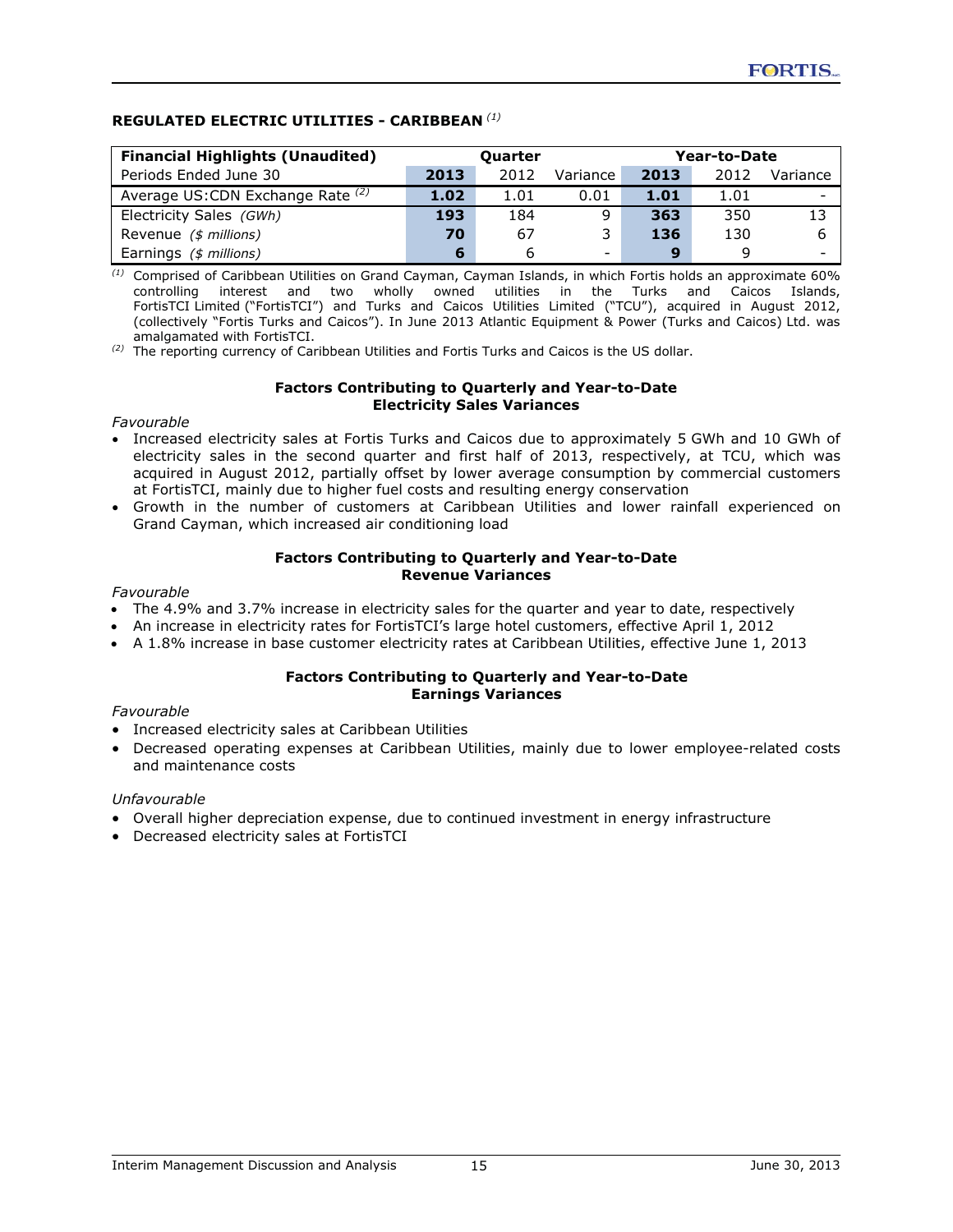## **NON-REGULATED - FORTIS GENERATION** *(1)*

| <b>Financial Highlights (Unaudited)</b> |                          | <b>Ouarter</b> |                | Year-to-Date |      |          |  |
|-----------------------------------------|--------------------------|----------------|----------------|--------------|------|----------|--|
| Periods Ended June 30                   | 2013                     | 2012           | Variance       | 2013         | 2012 | Variance |  |
| Energy Sales (GWh)                      | 83                       | 87             | '4)            | 138          | 175  | (37)     |  |
| Revenue $(*)$ millions)                 |                          | a              | $^{\prime}$ 2) | 12           | 18   | (6)      |  |
| Earnings (\$ millions)                  | $\overline{\phantom{a}}$ |                | (3)            | 27           |      | 16       |  |

*(1)* Comprised of the financial results of non-regulated generation assets in Belize, Ontario, British Columbia and Upstate New York, with a combined generating capacity of 103 MW, mainly hydroelectric

### **Factors Contributing to Quarterly and Year-to-Date Energy Sales Variances**

#### *Unfavourable*

-Decreased production in Belize, due to lower rainfall

### *Favourable*

- Increased production in Ontario, Upstate New York and British Columbia, due to higher rainfall, and a generating unit in New York State being returned to service for part of the second quarter of 2013

### **Factor Contributing to Quarterly and Year-to-Date Revenue Variances**

#### *Unfavourable*

-Decreased production in Belize

## **Factors Contributing to Quarterly and Year-to-Date Earnings Variances**

### *Unfavourable*

-Decreased production in Belize

#### *Favourable*

- An approximate \$22 million after-tax extraordinary gain recognized in the first quarter of 2013 on the settlement of expropriation matters associated with Exploits Partnership. For further information refer to the "Significant Items" section of this MD&A.

Since the end of the second quarter of 2013, a tropical depression that passed over Belize provided enough precipitation to fill the Chalillo reservoir. The hydroelectric generating facilities in Belize are currently running at full capacity.

## **NON-REGULATED - NON-UTILITY**

The Non-Utility segment is comprised of Fortis Properties and Griffith. Fortis Properties owns and operates 23 hotels, comprised of more than 4,400 rooms, in eight Canadian provinces, and owns and operates approximately 2.7 million square feet of commercial office and retail space, primarily in Atlantic Canada. Non-regulated operations of CH Energy Group mainly consist of Griffith, which is primarily a fuel delivery business serving approximately 56,000 customers in the Mid-Atlantic Region of the United States.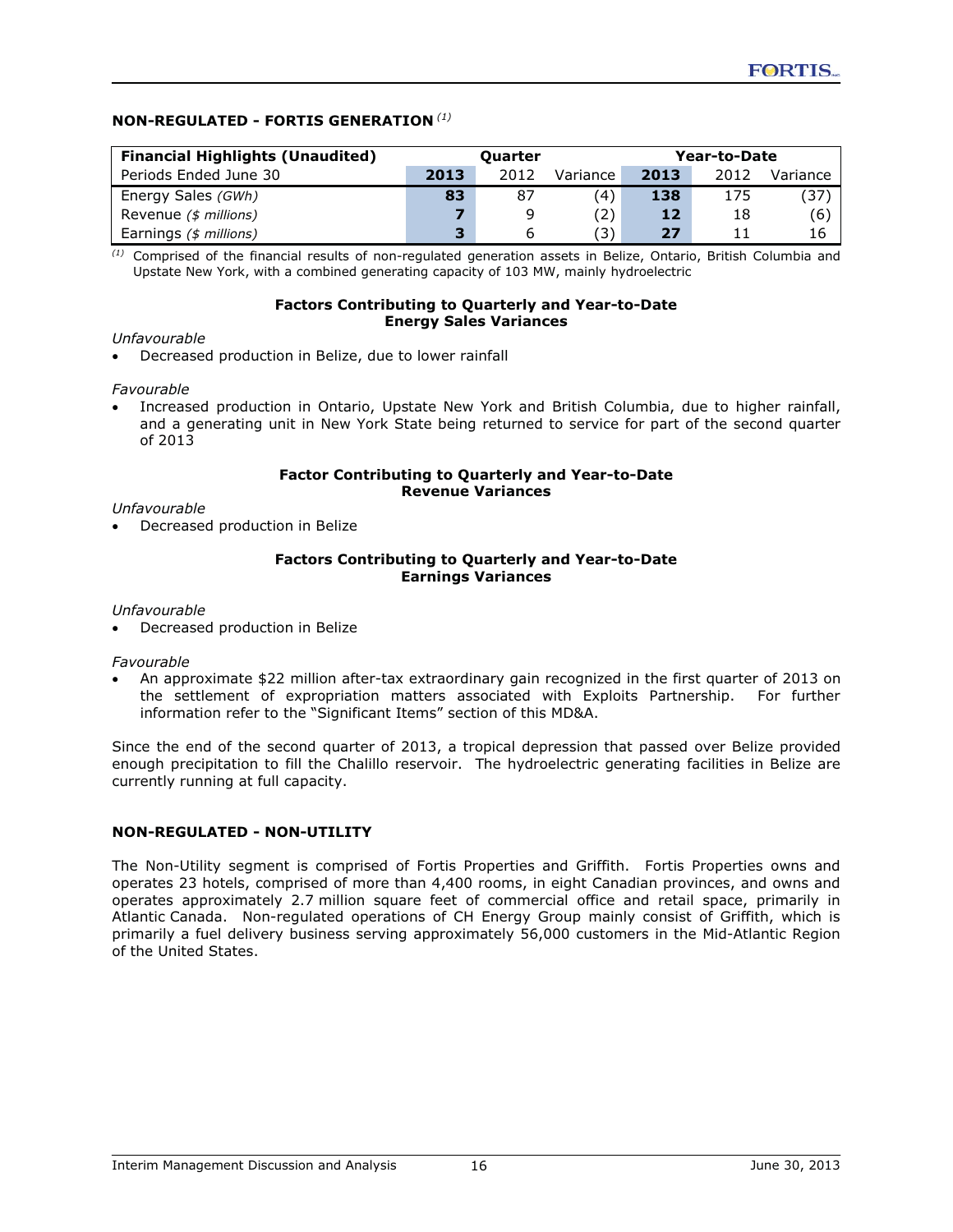## **Fortis Properties**

| <b>Financial Highlights (Unaudited)</b> | <b>Quarter</b> |               |      | Year-to-Date |         |               |  |
|-----------------------------------------|----------------|---------------|------|--------------|---------|---------------|--|
| Periods Ended June 30                   | 2013           | 2012 Variance |      | 2013         |         | 2012 Variance |  |
| Hospitality - Revenue per Available     |                |               |      |              |         |               |  |
| Room ("RevPar")                         | \$87.76        | \$85.56       | 2.6% | \$76.96      | \$76.05 | $1.2\%$       |  |
| Real Estate - Occupancy Rate (as at)    | 92.3%          | 91.7%         | 0.7% | 92.3%        | 91.7%   | 0.7%          |  |
| Revenue $(*)$ millions)                 | 65             | 64            |      | 118          | 116     |               |  |
| Earnings (\$ millions)                  | 9              | 8             |      | 9            | 9       |               |  |

## **Factors Contributing to Quarterly RevPar Variance**

*Favourable*

- -A 1.6% increase in occupancy, driven by hotel operations in western Canada
- -A 1.0% increase in the average daily room rate, mainly in western Canada

## **Factor Contributing to Year-to-Date RevPar Variance**

*Favourable*

- A 1.5% increase in the average daily room rate, mainly in western Canada, partially offset by a 0.3% decrease in occupancy, mainly at hotel operations in central Canada

#### **Factor Contributing to Quarterly and Year-to-Date Revenue Variances**

#### *Favourable*

- Increased revenue at the Hospitality Division, mainly due to contribution from the StationPark All Suite Hotel, which was acquired in October 2012, and hotel operations in western Canada

### **Factors Contributing to Quarterly and Year-to-Date Earnings Variances**

*Favourable*

- Improved performance at the Hospitality Division, primarily due to hotel operations in western Canada

## *Unfavourable*

-Increased depreciation, due to capital additions and improvements

#### **Griffith**

Griffith is an indirect wholly owned subsidiary of CH Energy Group, which supplies heating oil, gasoline, diesel fuel, kerosene and propane to approximately 56,000 customers in Maryland, Delaware, Washington D.C. and Virginia in the United States. Griffith also installs and maintains heating, ventilating and air conditioning equipment in these markets, which includes a customer base of an additional 12,000.

The financial statements of Griffith have been included in the consolidated financial statements of Fortis commencing June 27, 2013, the date of acquisition. Financial performance for Griffith from the date of acquisition through June 30, 2013 did not have a material impact on the Corporation's consolidated statement of earnings.

A considerable portion of the sales volume for Griffith is derived directly or indirectly from usage in space heating and air conditioning and, as a result, seasonality impacts Griffith's earnings.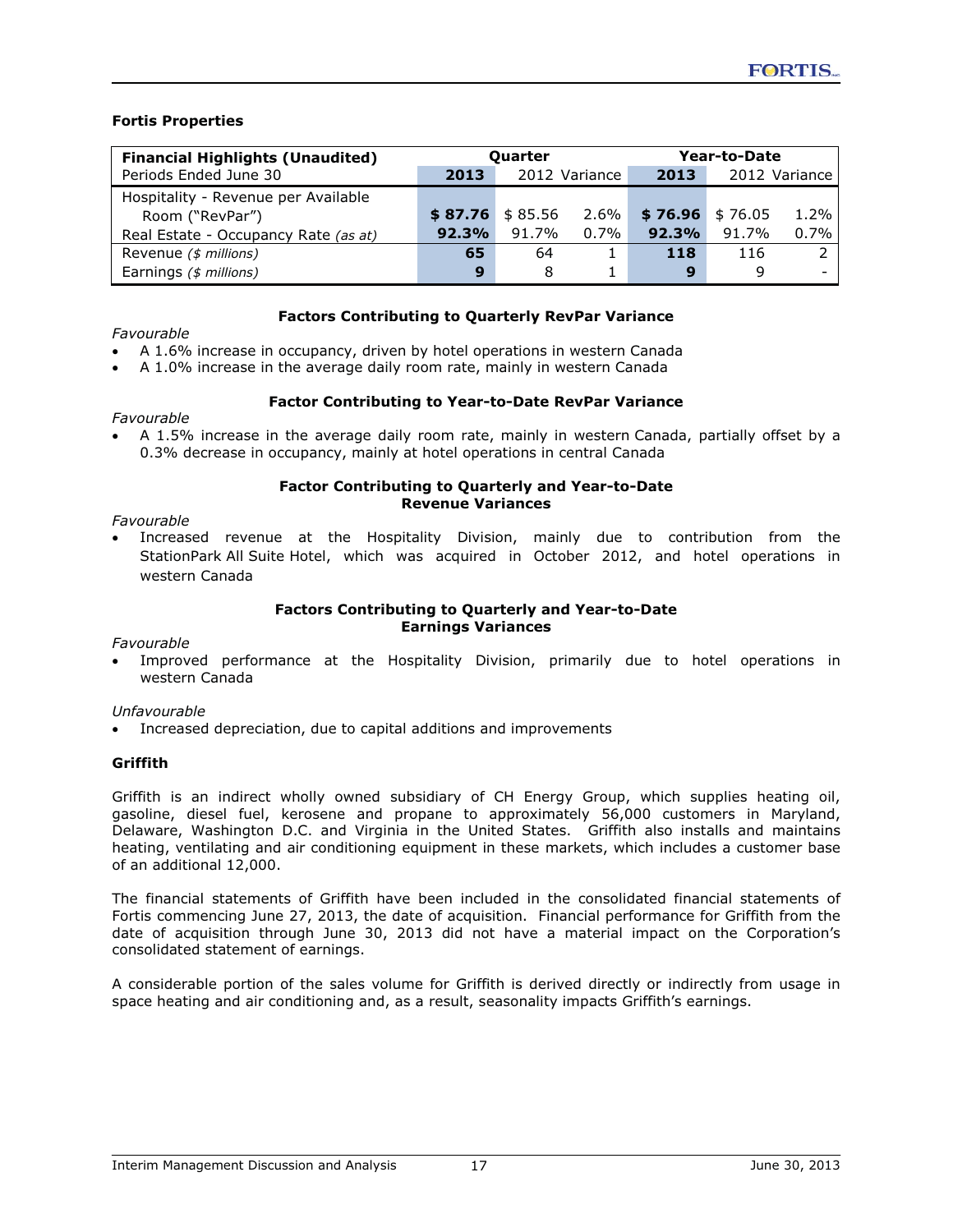## **CORPORATE AND OTHER** *(1)*

| <b>Financial Highlights (Unaudited)</b> |                |      |                   |              |      |          |
|-----------------------------------------|----------------|------|-------------------|--------------|------|----------|
| Periods Ended June 30                   | <b>Quarter</b> |      |                   | Year-to-Date |      |          |
| $($$ millions)                          | 2013           | 2012 | Variance          | 2013         | 2012 | Variance |
| Revenue                                 |                |      | ۰                 | 13           | 13   |          |
| <b>Operating Expenses</b>               |                |      | ۰                 | 6            | 6    |          |
| Depreciation and Amortization           |                |      |                   |              |      |          |
| Other Income (Expenses), Net            | (46)           | (3)  | (43)              | (44)         | (8)  | (36)     |
| Finance Charges                         | 11             | 12   | $\left( 1\right)$ | 21           | 23   | (2)      |
| Income Tax Recovery                     | (31)           | (1)  | (30)              | (33)         | (5)  | (28)     |
|                                         | (22)           | (10) | (12)              | (26)         | (20) | (6)      |
| Preference Share Dividends              | 14             | 12   |                   | 28           | 23   | 5        |
| <b>Net Corporate and Other Expenses</b> | 36)            | (22) | (14)              | 54)          | (43) | (11)     |

*(1)* Includes Fortis net corporate expenses, net expenses of non-regulated FortisBC Holdings Inc. ("FHI") corporate-related activities, and the financial results of FHI's wholly owned subsidiary FortisBC Alternative Energy Services Inc. and FHI's 30% ownership interest in CustomerWorks Limited Partnership

### **Factors Contributing to Quarterly and Year-to-Date Net Corporate and Other Expenses Variances**

### *Unfavourable*

- - Increased other expenses primarily due to: (i) approximately \$41 million (US\$40 million), \$26 million (US\$26 million) after tax, in expenses associated with customer and community benefits offered by the Corporation to close the acquisition of CH Energy Group in June 2013; and (ii) approximately \$8 million (\$6 million after tax) in costs incurred in the second quarter of 2013 related to the acquisition of CH Energy Group, compared to approximately \$4 million (\$3 million after tax) and \$8 million (\$7 million after tax) for the second quarter and first half of 2012, respectively. For additional information on the acquisition of CH Energy Group, refer to the "Significant Items" section of this MD&A. The above-noted increases were partially offset by foreign exchange gains of approximately \$3 million and \$5 million for the second quarter and the first half of 2013, respectively, associated with the translation of the US dollar-denominated long-term other asset representing the book value of the Corporation's expropriated investment in Belize Electricity, compared to approximately \$2 million and \$0.5 million, respectively, for the same periods in 2012.
- - Higher preference share dividends, due to the issuance of First Preference Shares, Series J in November 2012

#### *Favourable*

- - An approximate \$8 million income tax recovery in the second quarter of 2013, due to the enactment of higher deductions associated with Part VI.1 tax, compared to income tax expense of \$3 million associated with Part VI.1 tax for the same quarter last year. In the first quarter of 2013, income tax expense included \$2 million associated with Part VI.1 tax.
- - An approximate \$5 million income tax recovery associated with the release of income tax provisions in the second quarter of 2013
- - Lower finance charges, primarily due to higher capitalized interest associated with the financing of the construction of the Corporation's 51% controlling ownership interest in the Waneta Expansion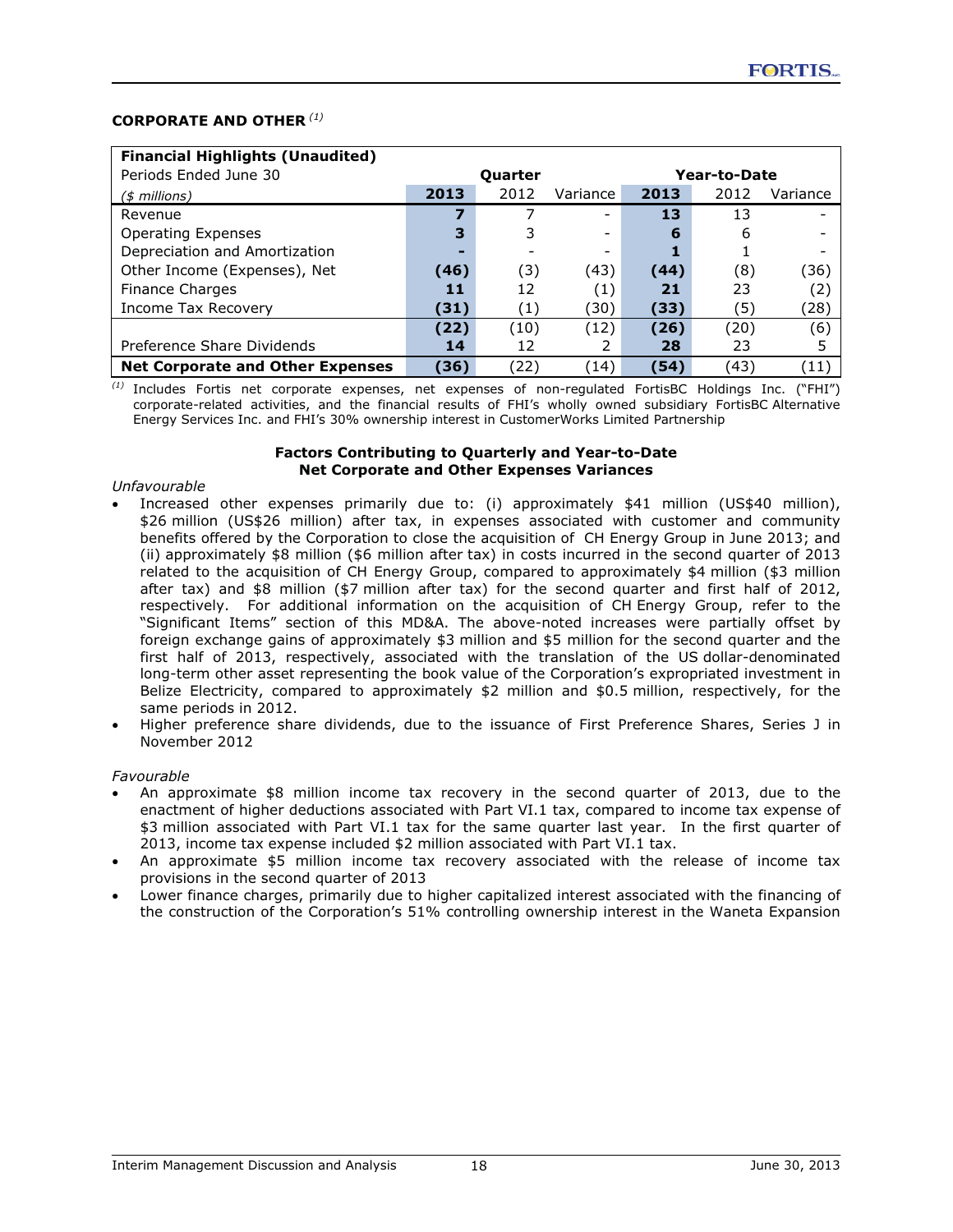## **REGULATORY HIGHLIGHTS**

The nature of regulation and material regulatory decisions and applications associated with each of the Corporation's regulated gas and electric utilities for the first half of 2013 are summarized as follows.

## **NATURE OF REGULATION**

|                             |                                                                                                 | <b>Allowed</b><br>Common |                      | Allowed Returns (%)  |                      | <b>Supportive Features</b>                                                                                                                                                                                                                                                                                      |  |  |
|-----------------------------|-------------------------------------------------------------------------------------------------|--------------------------|----------------------|----------------------|----------------------|-----------------------------------------------------------------------------------------------------------------------------------------------------------------------------------------------------------------------------------------------------------------------------------------------------------------|--|--|
| Regulated<br><b>Utility</b> | Regulatory<br><b>Authority</b>                                                                  | <b>Equity</b><br>(9/6)   | 2011                 | 2012                 | 2013                 | <b>Future or Historical Test Year</b><br><b>Used to Set Customer Rates</b>                                                                                                                                                                                                                                      |  |  |
|                             |                                                                                                 |                          |                      | <b>ROE</b>           |                      | COS/ROE                                                                                                                                                                                                                                                                                                         |  |  |
| FEI                         | <b>BCUC</b>                                                                                     | $38.5^{(1)}$             | 9.50                 | 9.50                 | 8.75                 | FEI: Prior to January 1, 2010, 50%/50%<br>sharing of earnings above or below<br>the allowed ROE under a PBR<br>mechanism that expired on<br>December 31, 2009 with a two-year                                                                                                                                   |  |  |
| <b>FEVI</b>                 | <b>BCUC</b>                                                                                     | $40^{(2)}$               | 10.00                | 10.00                | $9.25^{(2)}$         | phase-out                                                                                                                                                                                                                                                                                                       |  |  |
| <b>FEWI</b>                 | <b>BCUC</b>                                                                                     | $40^{(2)}$               | 10.00                | 10.00                | $9.25^{(2)}$         | ROEs established by the BCUC -<br>2013 ROEs are under review<br>Future Test Year                                                                                                                                                                                                                                |  |  |
| FortisBC<br>Electric        | <b>BCUC</b>                                                                                     | $40^{(2)}$               | 9.90                 | 9.90                 | $9.15^{(2)}$         | COS/ROE                                                                                                                                                                                                                                                                                                         |  |  |
|                             |                                                                                                 |                          |                      |                      |                      | PBR mechanism for 2009 through<br>2011: 50%/50% sharing of earnings<br>above or below the allowed ROE up<br>to an achieved ROE that is 200 basis<br>points above or below the allowed<br>ROE - excess to deferral account<br>ROE established by the BCUC -<br>2013 ROE is under review                          |  |  |
|                             |                                                                                                 |                          |                      |                      |                      | Future Test Year                                                                                                                                                                                                                                                                                                |  |  |
| Central<br>Hudson           | <b>PSC</b>                                                                                      | 48 $(3)$                 | 10.00                | 10.00                | $10.00^{(3)}$        | COS/ROE<br>Earnings sharing mechanism<br>effective July 1, 2013: 50%/50%<br>sharing of earnings above the allowed<br>ROE up to 50 basis points above the<br>allowed ROE; and 10%/90% sharing<br>of earnings in excess of 50 basis points<br>above the allowed ROE<br>ROE established by PSC<br>Future Test Year |  |  |
| FortisAlberta               | Alberta Utilities<br>Commission ("AUC")                                                         | 41 $(4)$                 | 8.75                 | 8.75                 | $8.75^{(4)}$         | COS/ROE<br>PBR mechanism for 2013 through<br>2017 with capital tracker account<br>and other supportive features<br>ROE established by the AUC -<br>2013 ROE is under review<br>2012 test year with 2013 through<br>2017 rates set using PBR mechanism                                                           |  |  |
| Newfoundland<br>Power       | Newfoundland and<br>Labrador Board of<br>Commissioners of<br><b>Public Utilities</b><br>("PUB") | 45                       | $8.38 +/-$<br>50 bps | $8.80 +/-$<br>50 bps | $8.80 +/-$<br>50 bps | COS/ROE<br>The allowed ROE was set using an<br>automatic adjustment formula tied<br>to long-term Canada bond yields for<br>2011. ROE established by the PUB<br>for 2012 through 2015<br>Future Test Year                                                                                                        |  |  |
| Maritime<br>Electric        | <b>Island Regulatory</b><br>and Appeals<br>Commission                                           | 40                       | 9.75                 | 9.75                 | 9.75                 | COS/ROE<br><b>Future Test Year</b>                                                                                                                                                                                                                                                                              |  |  |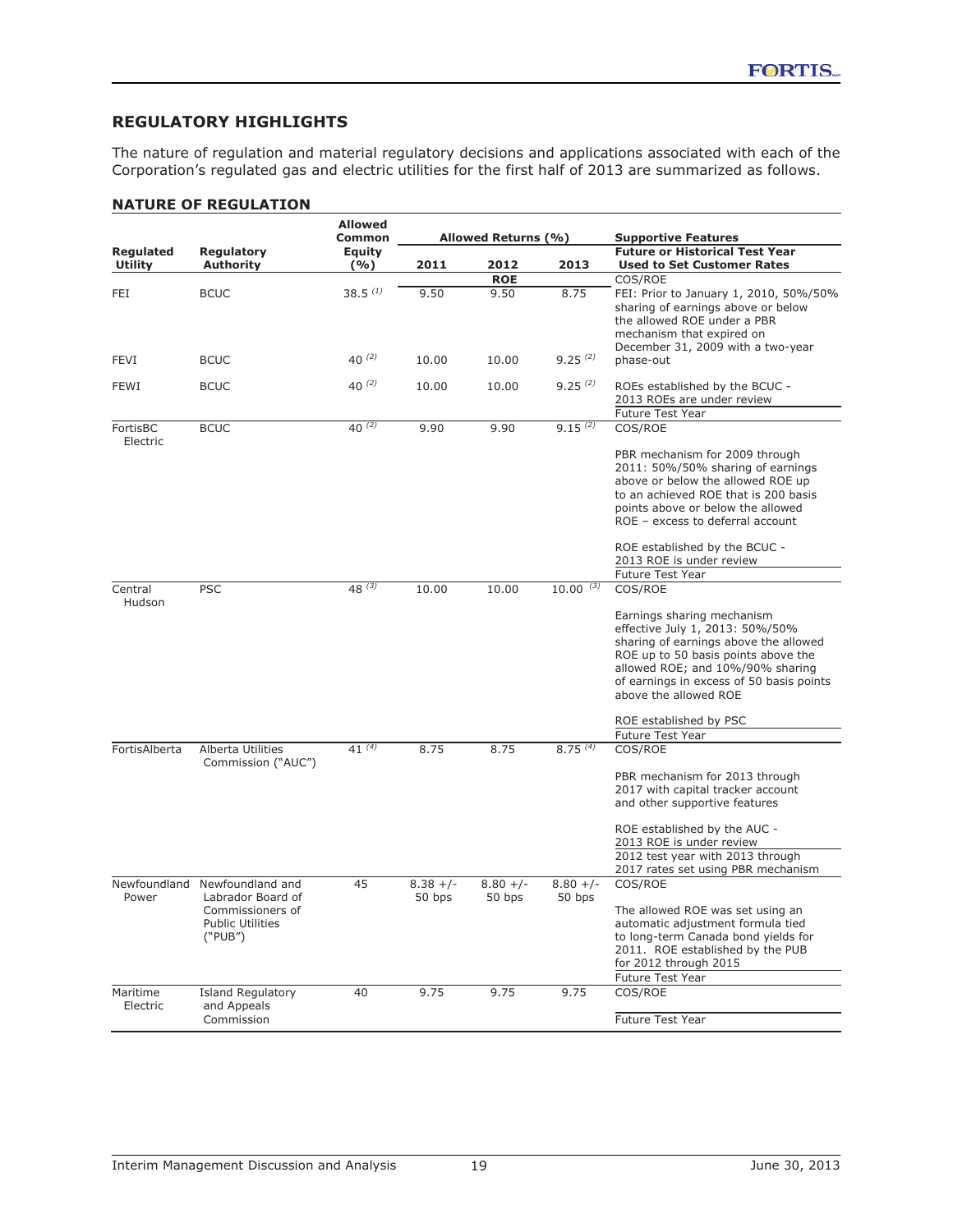#### **NATURE OF REGULATION (cont'd)**

|                                    |                                                                                                    | <b>Allowed</b><br>Common |                  | Allowed Returns (%) |                  | <b>Supportive Features</b>                                                                                                                                                                                                                                |
|------------------------------------|----------------------------------------------------------------------------------------------------|--------------------------|------------------|---------------------|------------------|-----------------------------------------------------------------------------------------------------------------------------------------------------------------------------------------------------------------------------------------------------------|
| <b>Regulated</b><br><b>Utility</b> | Regulatory<br><b>Authority</b>                                                                     | Equity<br>(%)            | 2011             | 2012                | 2013             | <b>Future or Historical Test Year</b><br><b>Used to Set Customer Rates</b>                                                                                                                                                                                |
|                                    |                                                                                                    |                          |                  | <b>ROE</b>          |                  | Canadian Niagara Power - COS/ROE                                                                                                                                                                                                                          |
| FortisOntario                      | Ontario Energy<br>Board ("OEB")<br>Canadian Niagara                                                | 40                       | 8.01             | 8.01                | $8.93^{(5)}$     | Algoma Power - COS/ROE and<br>subject to Rural and Remote Rate                                                                                                                                                                                            |
|                                    | Power<br>Algoma Power                                                                              | 40                       | 9.85             | 9.85                | $9.85^{(5)}$     | Protection ("RRRP") program                                                                                                                                                                                                                               |
|                                    | Franchise Agreement                                                                                |                          |                  |                     |                  | Cornwall Electric - Price cap with<br>commodity cost flow through                                                                                                                                                                                         |
|                                    | Cornwall Electric                                                                                  |                          |                  |                     |                  | Canadian Niagara Power - 2009<br>test year for 2011 and 2012; 2013<br>test year for 2013<br>Algoma Power - 2011 test year for<br>2011, 2012 and 2013                                                                                                      |
|                                    |                                                                                                    |                          |                  | <b>ROA</b>          |                  | COS/ROA                                                                                                                                                                                                                                                   |
| Caribbean<br><b>Utilities</b>      | Electricity<br>Regulatory<br>Authority ("ERA")                                                     | N/A                      | $7.75 -$<br>9.75 | $7.25 -$<br>9.25    | $6.50 -$<br>8.50 | Rate-cap adjustment mechanism<br>based on published consumer<br>price indices                                                                                                                                                                             |
|                                    |                                                                                                    |                          |                  |                     |                  | The Company may apply for a special<br>additional rate to customers in the<br>event of a disaster, including a<br>hurricane.                                                                                                                              |
|                                    |                                                                                                    |                          |                  |                     |                  | <b>Historical Test Year</b>                                                                                                                                                                                                                               |
| <b>Fortis Turks</b><br>and Caicos  | Utilities make annual<br>filings to the<br>Government of the<br><b>Turks and Caicos</b><br>Islands | N/A                      | $17.50^{(6)}$    | $17.50^{(6)}$       | $17.50^{(6)}$    | COS/ROA<br>If the actual ROA is lower than the<br>allowed ROA, due to additional costs<br>resulting from a hurricane or other<br>event, the utilities may apply for<br>an increase in customer rates in the<br>following year.<br><b>Future Test Year</b> |
|                                    |                                                                                                    |                          |                  |                     |                  |                                                                                                                                                                                                                                                           |

*(1)* Effective January 1, 2013. For 2011 and 2012, the allowed deemed equity component of the capital structure was 40%.

*(2)* Capital structures and allowed ROEs for 2013 are interim and are subject to change based on the outcome of the second phase of the GCOC Proceeding. The allowed ROEs for 2013 reflect the benchmark 8.75% allowed ROE for FEI, as set by the BCUC, and risk premiums associated with each of these utilities.

*(3)* Effective until June 30, 2015

*(4)* Capital structure and allowed ROE for 2013 are interim and are subject to change based on the outcome of the cost of capital proceeding.

*(5)* Based on the ROE automatic adjustment formula, the allowed ROE for regulated electric utilities in Ontario is 8.93% for 2013. This ROE is not applicable to the regulated electric utilities until they are scheduled to file full COS rate applications. As a result, the allowed ROE of 8.93% is not applicable to Algoma Power for 2013.

*(6)* Amount provided under licences as it relates to FortisTCI. Amount provided under licence for TCU is 15%. Achieved ROAs at the utilities were significantly lower than those allowed under licences as a result of the inability, due to economic and political factors, to increase base electricity rates associated with significant capital investment in recent years.

#### **MATERIAL REGULATORY DECISIONS AND APPLICATIONS**

**Regulated Utility Summary Description**

- FEI/FEVI/FEWI Effective January 1, 2013, rates increased by approximately 1.6% for typical residential customers at FEI in the Lower Mainland, as a result of an increase in delivery rates in accordance with the BCUC's decision in April 2012 pertaining to the FortisBC Energy companies' 2012/2013 Revenue Requirements Application ("RRA"), partially offset by a decrease in midstream rates. Natural gas commodity rates effective January 1, 2013 remained unchanged for customers at FEI.
	- In February 2012 the BCUC approved FEI's amended application for a general tariff for the provision of compressed natural gas and liquefied natural gas ("LNG") refuelling services for transportation vehicles. FEI has received either permanent or interim rate approval for three refuelling projects. In June 2013 FEI received a decision on changing its LNG sales and dispensing service rate schedule from a pilot program to a permanent program. The decision did not approve the program as permanent, but extended the pilot program until the end of 2020, and set out the rate to be charged. In addition, FEI received BCUC approval for rate treatment of expenditures under the Greenhouse Gas Reductions (Clean Energy) Regulation ("GGRR") under the *Clean Energy Act* that was announced in May 2012. In May 2013 FEI filed an application for approval of its first refuelling station under the GGRR and a decision on the rate to be charged to customers is expected in the third quarter of 2013.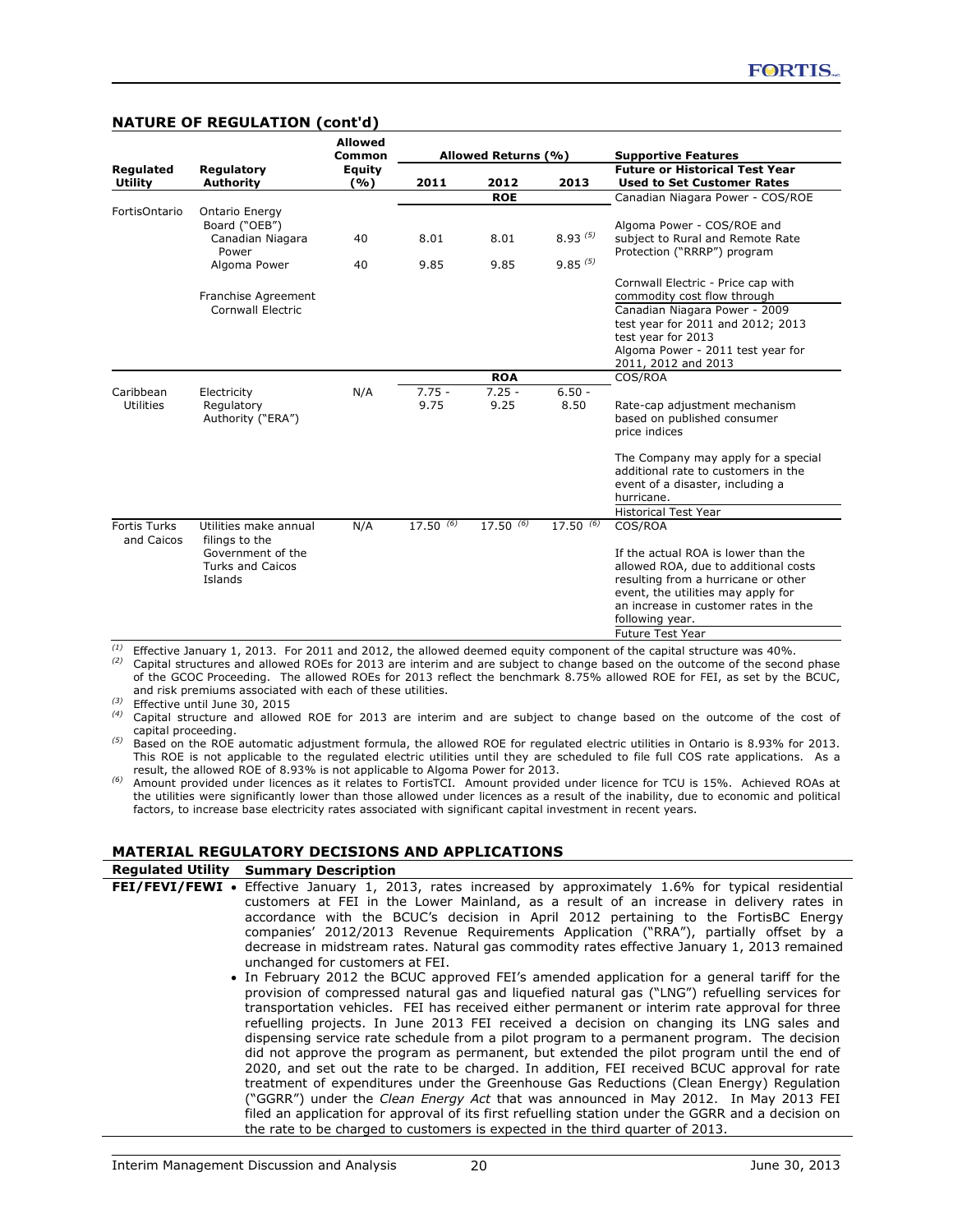**Regulated Utility Summary Description**

- FEI/FEVI/FEWI In August 2011 FEI received a BCUC decision on the use of Energy Efficiency and **(cont'd)** Conservation ("EEC") funds as incentives for natural gas-fuelled vehicles ("NGVs"). FEI had made these funds available to assist large customers in purchasing NGVs in lieu of vehicles fuelled by diesel. The decision determined that it was not appropriate to use EEC funds for the above-noted purpose and the BCUC requested that FEI provide further submissions to determine the prudency of the EEC incentives. In August 2012 an application was filed with the BCUC to review the prudency of the EEC incentives totalling approximately \$6 million. A decision was received in April 2013 in which the BCUC determined that the EEC incentives for NGVs were prudently incurred and can be recovered from customers in rates.
	- During the first quarter of 2013, the BCUC approved the capital expenditures for the Telus Garden project at FortisBC Alternative Energy Services Inc. ("FAES"); however, approval of revisions to the rate design and rates is pending. In July 2013 the BCUC approved the capital expenditures for the Kelowna District Energy System project; however, approval of revisions to the rate design and rates is also pending. In May 2013 the BCUC initiated a process to review a proposal for a streamlined regulatory framework for thermal energy system utilities in British Columbia. The process is ongoing with a decision expected in the third quarter of 2013.
	- In April 2012 the FortisBC Energy companies applied to the BCUC for the necessary approvals to amalgamate the three utilities and implement common rates across the service territories served by the amalgamated entity, effective January 1, 2014. The BCUC issued its decision in February 2013 denying the request to implement common rates. The FortisBC Energy companies filed a leave to appeal the decision to the British Columbia Court of Appeal in March 2013 and filed an Application for Reconsideration with the BCUC in April 2013. In June 2013 the BCUC determined that the reconsideration application will be heard and has set out a regulatory timetable for filing of evidence.
	- The public oral hearing for the first phase of a GCOC Proceeding to determine the allowed ROE and appropriate capital structure for FEI, the designated low-risk benchmark utility in British Columbia, occurred in December 2012. In May 2013 the BCUC issued its decision on the first phase of the GCOC Proceeding. Effective January 1, 2013, the decision set the ROE of the benchmark utility at 8.75%, compared to 9.50% for 2012, with a 38.5% equity component of capital structure, compared to 40% for 2012. The equity component of capital structure will remain in effect until December 31, 2015. Effective January 1, 2014 through December 31, 2015, the BCUC is also introducing an Automatic Adjustment Mechanism ("AAM") to set the ROE for the benchmark utility on an annual basis. The AAM will take effect when the long-term Government of Canada bond yield exceeds 3.8%. FEVI, FEWI and FortisBC Electric will have their allowed ROEs and capital structures determined in the second phase of the GCOC Proceeding. As a result of the BCUC's decision on the first phase of the GCOC Proceeding, which reduced the allowed ROE of the benchmark utility by 75 basis points, the interim allowed ROEs for FEVI, FEWI and FortisBC Electric decreased to 9.25%, 9.25% and 9.15%, respectively, effective January 1, 2013, while the deemed equity component of capital structures remained unchanged. The allowed ROEs and equity component of capital structures for FEVI, FEWI and FortisBC Electric could change further as a result of the outcome of the second phase of the GCOC Proceeding. In March 2013 the BCUC initiated the second phase of the GCOC Proceeding. The review process for the second phase is underway and in July 2013 FEVI, FEWI and FortisBC Electric filed evidence in accordance with the review. A decision on the second phase of the GCOC Proceeding is expected in the first half of 2014. For further discussion on the nature of the GCOC Proceeding, refer to the "Material Regulatory Decisions and Applications" section of the Corporation's 2012 Annual MD&A.
	- In June 2013 FEI filed an application for a Multi-Year Performance-Based Ratemaking Plan for 2014 through 2018. The application assumes a forecast average rate base for 2014 of approximately \$2,789 million. The application requests approval of a delivery rate increase of approximately 1% for 2014 determined under a formula approach for operating and capital costs, and a continuation of this rate-setting methodology for a further four years. The review process for the application will continue throughout 2013.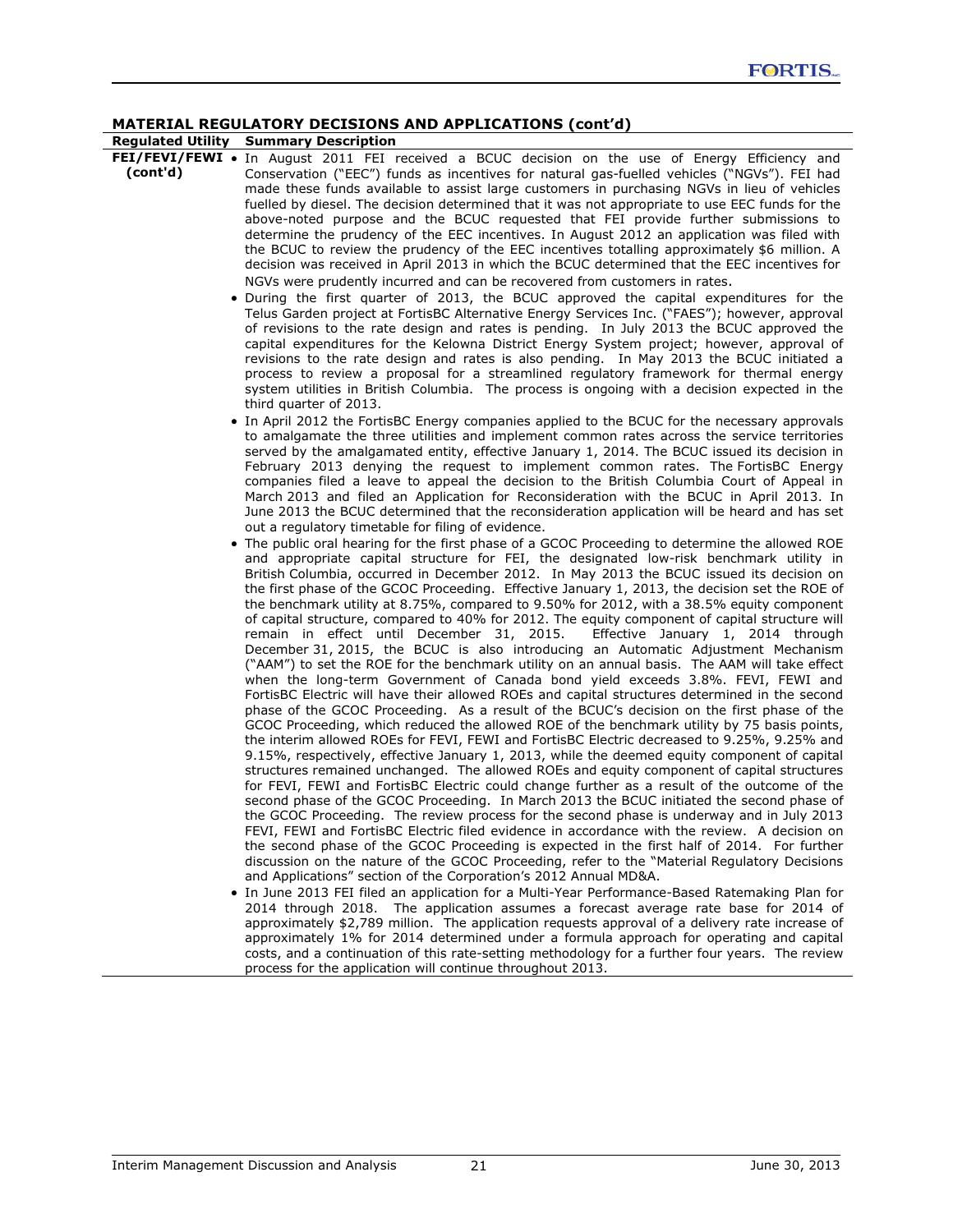|                                    | <b>Regulated Utility Summary Description</b>                                                                                                                                                                                                                                                                                                                                                                                                                                                                                                                                                                                                                                                                                                                                                                                                                                                                                                                                                                                                                                                                                                                                                                                                                                                                                                                                                                                                                                                                                                                                                                                                                                                                                                                                                                                                                                                                                                                                                                                                                                                                                                                                                                                                                                                                                                                                                                                                                                                                                                                                                                                                                                                                                                   |
|------------------------------------|------------------------------------------------------------------------------------------------------------------------------------------------------------------------------------------------------------------------------------------------------------------------------------------------------------------------------------------------------------------------------------------------------------------------------------------------------------------------------------------------------------------------------------------------------------------------------------------------------------------------------------------------------------------------------------------------------------------------------------------------------------------------------------------------------------------------------------------------------------------------------------------------------------------------------------------------------------------------------------------------------------------------------------------------------------------------------------------------------------------------------------------------------------------------------------------------------------------------------------------------------------------------------------------------------------------------------------------------------------------------------------------------------------------------------------------------------------------------------------------------------------------------------------------------------------------------------------------------------------------------------------------------------------------------------------------------------------------------------------------------------------------------------------------------------------------------------------------------------------------------------------------------------------------------------------------------------------------------------------------------------------------------------------------------------------------------------------------------------------------------------------------------------------------------------------------------------------------------------------------------------------------------------------------------------------------------------------------------------------------------------------------------------------------------------------------------------------------------------------------------------------------------------------------------------------------------------------------------------------------------------------------------------------------------------------------------------------------------------------------------|
| <b>FortisBC</b><br><b>Electric</b> | • Effective January 1, 2013, as approved by the BCUC in its August 2012 decision pertaining to<br>FortisBC Electric's 2012/2013 RRA, customer electricity rates increased 4.2%.                                                                                                                                                                                                                                                                                                                                                                                                                                                                                                                                                                                                                                                                                                                                                                                                                                                                                                                                                                                                                                                                                                                                                                                                                                                                                                                                                                                                                                                                                                                                                                                                                                                                                                                                                                                                                                                                                                                                                                                                                                                                                                                                                                                                                                                                                                                                                                                                                                                                                                                                                                |
|                                    | • In July 2012 FortisBC Electric filed its Advanced Metering Infrastructure ("AMI") Application,<br>which was updated in early 2013. A regulatory review by the BCUC and various interveners<br>concluded with an oral hearing in March 2013. In July 2013 the BCUC approved the AMI<br>project for a total cost of approximately \$51 million. The AMI project proposes to improve and<br>modernize FortisBC Electric's grid by exchanging its manually read meters with advanced<br>meters. As a condition of the BCUC decision, FortisBC Electric has confirmed that it will file, by<br>November 2013, an application for an opt-out provision which would require the incremental<br>cost of opting-out of AMI to be borne by customers who choose to opt-out.<br>• In March 2013 the BCUC approved the acquisition by FortisBC Electric of the City of Kelowna's<br>electrical utility assets and allowed for approximately \$38 million of the \$55 million purchase<br>price to be included in FortisBC Electric's rate base, resulting in the recognition of<br>approximately \$14 million of goodwill and a \$3 million deferred income tax asset. The<br>transaction closed in March 2013, which allows FortisBC Electric to directly serve<br>approximately 15,000 customers formerly served by the City. Prior to the acquisition,<br>FortisBC Electric had provided the City with electricity under a wholesale tariff and had<br>operated and maintained the City's electrical utility assets under contract since 2000.<br>• In March 2012 the BCUC ordered a written hearing process to review the prudency of<br>approximately \$29 million in capital expenditures already incurred related to the Kettle Valley<br>Distribution Source Project, which was substantially completed in 2009. In April 2013 the<br>BCUC issued a decision approving substantially all of the \$29 million to be included in rate                                                                                                                                                                                                                                                                                                                                                                                                                                                                                                                                                                                                                                                                                                                                                                                                              |
|                                    | base, effective from January 1, 2012.<br>. In July 2013 FortisBC Electric filed an application for a Multi-Year Performance-Based<br>Ratemaking Plan for 2014 through 2018. The application assumes a forecast midyear rate                                                                                                                                                                                                                                                                                                                                                                                                                                                                                                                                                                                                                                                                                                                                                                                                                                                                                                                                                                                                                                                                                                                                                                                                                                                                                                                                                                                                                                                                                                                                                                                                                                                                                                                                                                                                                                                                                                                                                                                                                                                                                                                                                                                                                                                                                                                                                                                                                                                                                                                    |
|                                    | base for 2014 of approximately $$1,227$ million. The application requests approval of a basic<br>customer rate increase for 2014 of approximately 3.3%, determined under a formula approach<br>for operating and capital costs, and a continuation of this rate-setting methodology for a<br>further four years. The review process for the application will continue throughout 2013.                                                                                                                                                                                                                                                                                                                                                                                                                                                                                                                                                                                                                                                                                                                                                                                                                                                                                                                                                                                                                                                                                                                                                                                                                                                                                                                                                                                                                                                                                                                                                                                                                                                                                                                                                                                                                                                                                                                                                                                                                                                                                                                                                                                                                                                                                                                                                         |
| <b>FortisAlberta</b>               | • In September 2012 the AUC issued a generic PBR Decision outlining the PBR framework<br>applicable to distribution utilities in Alberta, including FortisAlberta, for a five-year term, which<br>commenced January 1, 2013. In the PBR Decision, a formula that estimates inflation annually<br>and assumes productivity improvements is to be used by the distribution utilities to determine<br>customer rates on an annual basis. The PBR framework also includes mechanisms for the<br>recovery or settlement of items determined to flow through directly to customers and the<br>recovery of costs related to capital expenditures that are not being recovered through the<br>inflationary factor of the formula. The AUC also approved: (i) a Z factor permitting an<br>application for recovery of costs related to significant unforeseen events; (ii) a PBR re-opener<br>mechanism permitting an application to re-open and review the PBR plan to address specific<br>problems with the design or operation of the PBR plan; and (iii) an ROE efficiency carry-over<br>mechanism permitting an efficiency incentive by allowing the utility to continue to benefit from<br>any efficiency gains achieved during the PBR term for two years following the end of the term.<br>The PBR formula does, however, raise some concern and uncertainty for FortisAlberta<br>regarding the treatment of certain capital expenditures. While the PBR Decision did provide<br>for a capital tracker mechanism for the recovery of costs related to certain capital<br>expenditures, FortisAlberta sought further clarification regarding this mechanism in a<br>Review and Variance ("R&V") Application and a Capital Tracker Application and sought leave to<br>appeal the issue to the Alberta Court of Appeal.<br>• In March 2013 the AUC issued a decision denying the R&V Application. FortisAlberta has filed<br>a leave to appeal the decision on similar grounds as the leave to appeal the<br>2012 PBR Decision. Both appeals have been adjourned pending further determinations in<br>outstanding PBR-related proceedings.<br>• In January 2013 FortisAlberta filed a Phase II Distribution Tariff Application ("Phase II DTA"),<br>which proposed rates by customer class based on a cost allocation study and requested that<br>the 2012 interim distribution rates by customer class be made final for 2012 and 2013, subject<br>to further adjustments as a result of the PBR decision. The Phase II DTA will continue as a<br>written proceeding with a decision expected in the third quarter of 2013. The outcome of the<br>proceeding is not expected to have a material impact on FortisAlberta's 2013 financial results. |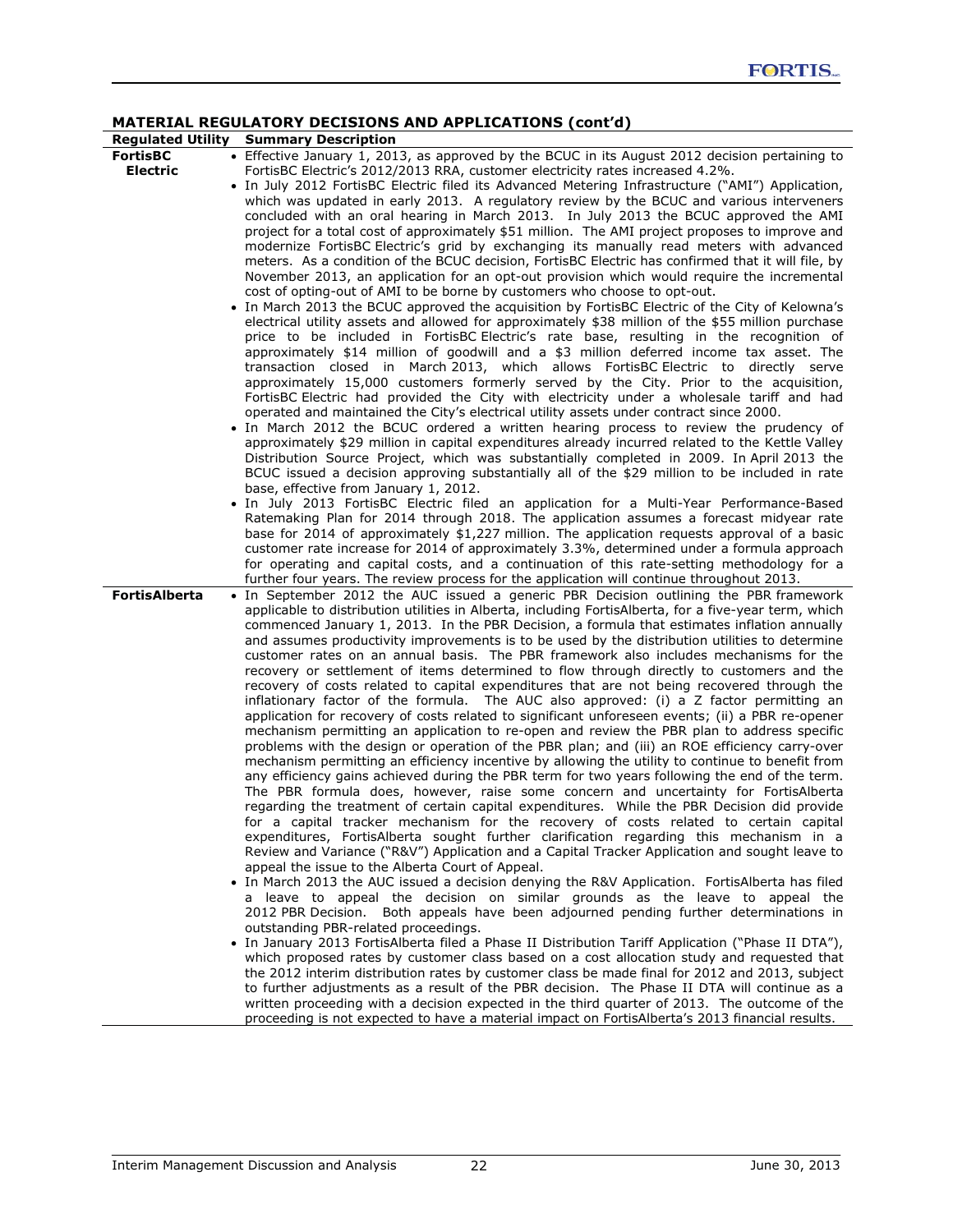| <b>Regulated Utility</b>         | <b>Summary Description</b>                                                                                                                                                                                                                                                                                                                                                                                                                                                                                                                                                                                                                                                                                                                                                                                                                                                                                                                                                                                                                                                                                                                                                                                                                                                                                                                                                                                                                                                                                                                                                                                                                                                                                                                                                                                                                                                                                                                                                                                                                                                                                                                                         |
|----------------------------------|--------------------------------------------------------------------------------------------------------------------------------------------------------------------------------------------------------------------------------------------------------------------------------------------------------------------------------------------------------------------------------------------------------------------------------------------------------------------------------------------------------------------------------------------------------------------------------------------------------------------------------------------------------------------------------------------------------------------------------------------------------------------------------------------------------------------------------------------------------------------------------------------------------------------------------------------------------------------------------------------------------------------------------------------------------------------------------------------------------------------------------------------------------------------------------------------------------------------------------------------------------------------------------------------------------------------------------------------------------------------------------------------------------------------------------------------------------------------------------------------------------------------------------------------------------------------------------------------------------------------------------------------------------------------------------------------------------------------------------------------------------------------------------------------------------------------------------------------------------------------------------------------------------------------------------------------------------------------------------------------------------------------------------------------------------------------------------------------------------------------------------------------------------------------|
| <b>FortisAlberta</b><br>(cont'd) | • In March 2013 the AUC issued an interim decision regarding the Compliance Applications filed<br>by the distribution utilities in Alberta. The interim decision approved a combined inflation and<br>productivity factor of 1.71%, certain adjustments to the Company's going-in rates, including<br>specific flow-through amounts, and the recovery, on an interim basis, of 60% of the revenue<br>requirement associated with the 2013 capital tracker expenditures applied for by FortisAlberta.<br>For FortisAlberta, the AUC approved approximately \$14.5 million of the \$24 million in revenue<br>requested in the utility's 2013 Capital Tracker Application. The decision resulted in an interim<br>increase in FortisAlberta's distribution rates of approximately 4%, effective January 1, 2013,<br>with collection from customers commencing April 1, 2013. Afinal decision on the<br>Compliance Application was received in July 2013 directing the Company to continue to use<br>interim rates until all remaining 2013 placeholders have been determined. A hearing on the<br>Capital Tracker Application commenced in June 2013, with a decision expected in the second                                                                                                                                                                                                                                                                                                                                                                                                                                                                                                                                                                                                                                                                                                                                                                                                                                                                                                                                                                          |
|                                  | half of 2013.<br>• In October 2012 the AUC initiated a 2013 GCOC Proceeding to establish the final allowed ROE<br>for 2013 and determine whether a formulaic ROE automatic adjustment mechanism should be<br>re-established. In November 2012 the 2013 GCOC Proceeding was suspended until other<br>regulatory matters were resolved. In April 2013 the AUC recommenced the<br>2013 GCOC Proceeding to set the allowed ROE and capital structure for distribution utilities in<br>Alberta for 2013, as well as the allowed ROE for 2014. In addition, an interim allowed ROE for<br>2015 will be established. The AUC may consider the possibility of re-establishing a formulaic<br>ROE automatic adjustment mechanism at this time. The process for the 2013 GCOC<br>Proceeding commenced in the second quarter of 2013 and a hearing is scheduled for early<br>2014. The expected outcome of this proceeding is currently unknown.<br>In its 2011 GCOC Decision, the AUC made statements regarding cost responsibility for<br>$\bullet$<br>stranded assets, which FortisAlberta and other utilities challenged as being incorrectly made.<br>As a result, FortisAlberta, together with other Alberta utilities, filed an R&V Application with the<br>AUC. In June 2012 the AUC decided it would not permit an R&V of the decision in question but<br>would examine the issue in the Utility Asset Disposition ("UAD") Proceeding, which was<br>reinitiated in November 2012. FortisAlberta and the other Alberta utilities had also sought<br>leave to appeal the stranded asset pronouncements to the Alberta Court of Appeal and<br>temporarily adjourned that court process pending the AUC's follow-up proceeding.<br>Any<br>decision by the AUC regarding the treatment of stranded assets does not alter a utility's right<br>to a reasonable opportunity to recover prudent COS and the right to earn a reasonable ROE.<br>In July 2013 FortisAlberta, together with other Alberta utilities, filed reply arguments in the<br>UAD Proceeding, after which the AUC will commence deliberations with a decision expected in<br>the fourth quarter of 2013. |
| Newfoundland<br><b>Power</b>     | • In April 2013 the PUB issued its decision related to Newfoundland Power's 2013/2014<br>General Rate Application ("GRA"), which was filed in September 2012, to establish the<br>Company's cost of capital for rate-making purposes. In its decision, the PUB ordered that the<br>allowed ROE and common equity component of capital structure remain at 8.8% and 45%,<br>respectively, for 2013 through 2015. The PUB also ordered: (i) the recognition of pension<br>expense for regulatory purposes in accordance with US GAAP and the related regulatory asset<br>to be recovered from customers over 15 years; (ii) a decrease in the overall composite<br>depreciation rate to 3.42% from 3.47%; (iii) the deferral of annual customer energy<br>conservation program costs to be recovered from customers over the subsequent seven-year<br>period; and (iv) the approval of various regulatory amortizations over a three-year period,<br>including cost-recovery deferrals recognized in 2011 and 2012, costs associated with the GRA<br>and the December 31, 2011 balance in the Weather Normalization Account. The impact of the<br>decision resulted in an overall average increase in customer electricity rates of approximately<br>4.8% effective July 1, 2013 and the deferral of approximately \$4 million of costs incurred in<br>2013 but not recovered from customers, due to the timing of collection in customer rates. The<br>cumulative impact of the decision was recorded in the second quarter of 2013, when the<br>decision was received. Newfoundland Power is required to file its GRA for 2016 on or before<br>June 1, 2015.                                                                                                                                                                                                                                                                                                                                                                                                                                                                                                       |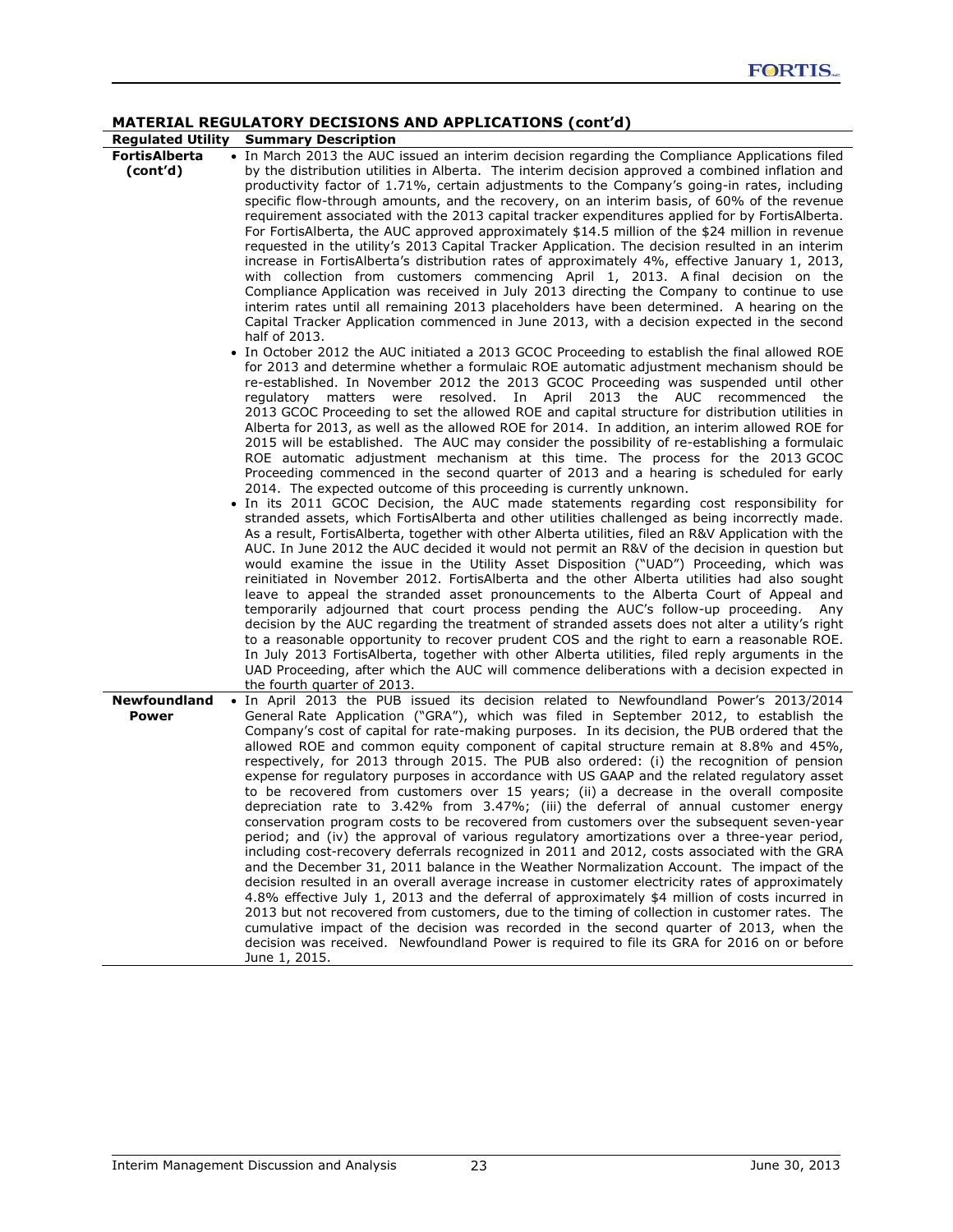|                                                 | <b>Regulated Utility Summary Description</b>                                                                                                                                                                                                                                                                                                                                                                                                                                                                                                                             |
|-------------------------------------------------|--------------------------------------------------------------------------------------------------------------------------------------------------------------------------------------------------------------------------------------------------------------------------------------------------------------------------------------------------------------------------------------------------------------------------------------------------------------------------------------------------------------------------------------------------------------------------|
| <b>Newfoundland</b><br><b>Power</b><br>(cont'd) | • Effective July 1, 2013, the PUB approved an overall average decrease in Newfoundland Power's<br>customer electricity rates of approximately 3.1% to reflect the combined impact of the annual<br>operation of Newfoundland Power's Rate Stabilization Account ("RSA") and the above-noted                                                                                                                                                                                                                                                                              |
|                                                 | GRA decision. Through the annual operation of Newfoundland Hydro's Rate Stabilization Plan,<br>variances in the cost of fuel used to generate electricity that Newfoundland Hydro sells to<br>Newfoundland Power are captured and flowed through to customers through the operation of                                                                                                                                                                                                                                                                                   |
|                                                 | the Company's RSA. As a result of a decrease in the forecast cost of oil to be used to generate<br>electricity at Newfoundland Hydro, customer electricity rates decreased approximately 7.9%<br>effective July 1, 2013. The RSA also captures variances in certain of Newfoundland Power's                                                                                                                                                                                                                                                                              |
|                                                 | costs, such as pension and energy supply costs. The decrease in customer rates as a result of<br>the operation of the RSA is not expected to impact Newfoundland Power's earnings in 2013.<br>• In June 2013 Newfoundland Power filed an application with the PUB requesting approval for its                                                                                                                                                                                                                                                                            |
|                                                 | 2014 Capital Expenditure Plan totalling approximately \$85 million, before customer<br>contributions.                                                                                                                                                                                                                                                                                                                                                                                                                                                                    |
| <b>Maritime</b><br><b>Electric</b>              | . In December 2012 the Electric Power (Energy Accord Continuation) Amendment Act<br>("Accord Continuation Act") was enacted, which sets out the inputs, rates and other terms for<br>the continuation of the PEI Energy Accord for an additional three years covering the period<br>March 1, 2013 through February 29, 2016. Under the terms of the Accord Continuation Act,<br>Maritime Electric received, in March 2013, proceeds of approximately \$47 million from the<br>Government of PEI upon its assumption of Maritime Electric's \$47 million regulatory asset |
|                                                 | related to certain deferred incremental replacement energy costs during the refurbishment of<br>Point Lepreau. Over the above-noted three-year period, increases in electricity costs for a<br>typical residential customer have been set at 2.2%, effective March 1 annually, and<br>Maritime Electric's allowed ROE has been capped at 9.75% each year. The resulting customer                                                                                                                                                                                         |
|                                                 | rate increases are due to the collection from customers by Maritime Electric, acting as an<br>agent on behalf of the Government of PEI, of Point Lepreau-related costs assumed by the<br>Government of PEI and higher COS. The proceeds were used by Maritime Electric to repay                                                                                                                                                                                                                                                                                          |
|                                                 | short-term borrowings, to pay a special dividend to Fortis to maintain the utility's capital<br>structure and to finance its capital expenditure program.<br>• In July 2013 Maritime Electric filed its 2014 Capital Budget Application totalling approximately                                                                                                                                                                                                                                                                                                          |
| <b>FortisOntario</b>                            | \$28 million, before customer contributions.<br>• Effective January 1, 2013, residential customer rates in Fort Erie, Gananoque and<br>Port Colborne increased by an average of 6.8%, 5.9% and 7.4%, respectively. The rate                                                                                                                                                                                                                                                                                                                                              |
|                                                 | increases were the result of the OEB's decision pertaining to FortisOntario's<br>2013 COS Application using a 2013 forward test year and the recovery of smart meter costs<br>and stranded assets related to conventional meters and reflect an allowed ROE of 8.93%.                                                                                                                                                                                                                                                                                                    |
|                                                 | • In March 2013 the OEB issued its decision on Algoma Power's Third-Generation Incentive-Rate<br>Mechanism Application for customer electricity distribution rates and smart meter cost<br>recovery, effective January 1, 2013, resulting in an overall increase in residential and                                                                                                                                                                                                                                                                                      |
|                                                 | commercial customer distribution rates of 3.75%. Residential and commercial customer<br>distribution rates are adjusted by the average increase in customer rates of all other<br>distributor rate changes in Ontario in the most recent rate year. The difference in the recovery                                                                                                                                                                                                                                                                                       |
|                                                 | of COS in residential and commercial customer distribution rates and the revenue requirement<br>is compensated from RRRP program funding. Recovery of smart meter costs allocated to<br>residential customers will also be recovered from RRRP program funding as ordered by the<br>OEB. Total RRRP program funding for 2013 is expected to be approximately \$12 million.                                                                                                                                                                                               |
| Caribbean                                       | • In June 2013 the ERA approved Caribbean Utilities' 2013-2017 Capital Investment Plan for                                                                                                                                                                                                                                                                                                                                                                                                                                                                               |
| <b>Utilities</b>                                | US\$123 million related to non-generation installation capital expenditures. Capital<br>expenditures relating to additional generation installation are subject to ERA approval through                                                                                                                                                                                                                                                                                                                                                                                  |
|                                                 | a competitive bid process.<br>• A Certificate of Need was filed with the ERA by Caribbean Utilities in November 2011, due to                                                                                                                                                                                                                                                                                                                                                                                                                                             |
|                                                 | the upcoming retirements of some of the Company's generating units due to begin in<br>mid-2014. In March 2012 proposals for the installation of new generation units from six                                                                                                                                                                                                                                                                                                                                                                                            |
|                                                 | qualified bidders, including Caribbean Utilities, was requested by the ERA and the Company's<br>proposal was submitted in July 2012. In February 2013 the ERA awarded the bid to develop,<br>install and operate two new 18-MW generation units to a third party. In April 2013 the ERA                                                                                                                                                                                                                                                                                  |
|                                                 | announced that it would be engaging an independent party to conduct an investigation of<br>irregularities in the bid process. In July 2013 the ERA announced that it has cancelled the<br>solicitation process as a result of unavoidable and unforeseen delays. The need for additional                                                                                                                                                                                                                                                                                 |
|                                                 | firm generating capacity for mid-2014 remains. In light of the ERA's decision to cancel the<br>solicitation process, Caribbean Utilities will explore all cost-effective options with the ERA to                                                                                                                                                                                                                                                                                                                                                                         |
|                                                 | ensure that there is sufficient installed generating capacity to serve the needs of its customers<br>until the firm capacity needs can be met.                                                                                                                                                                                                                                                                                                                                                                                                                           |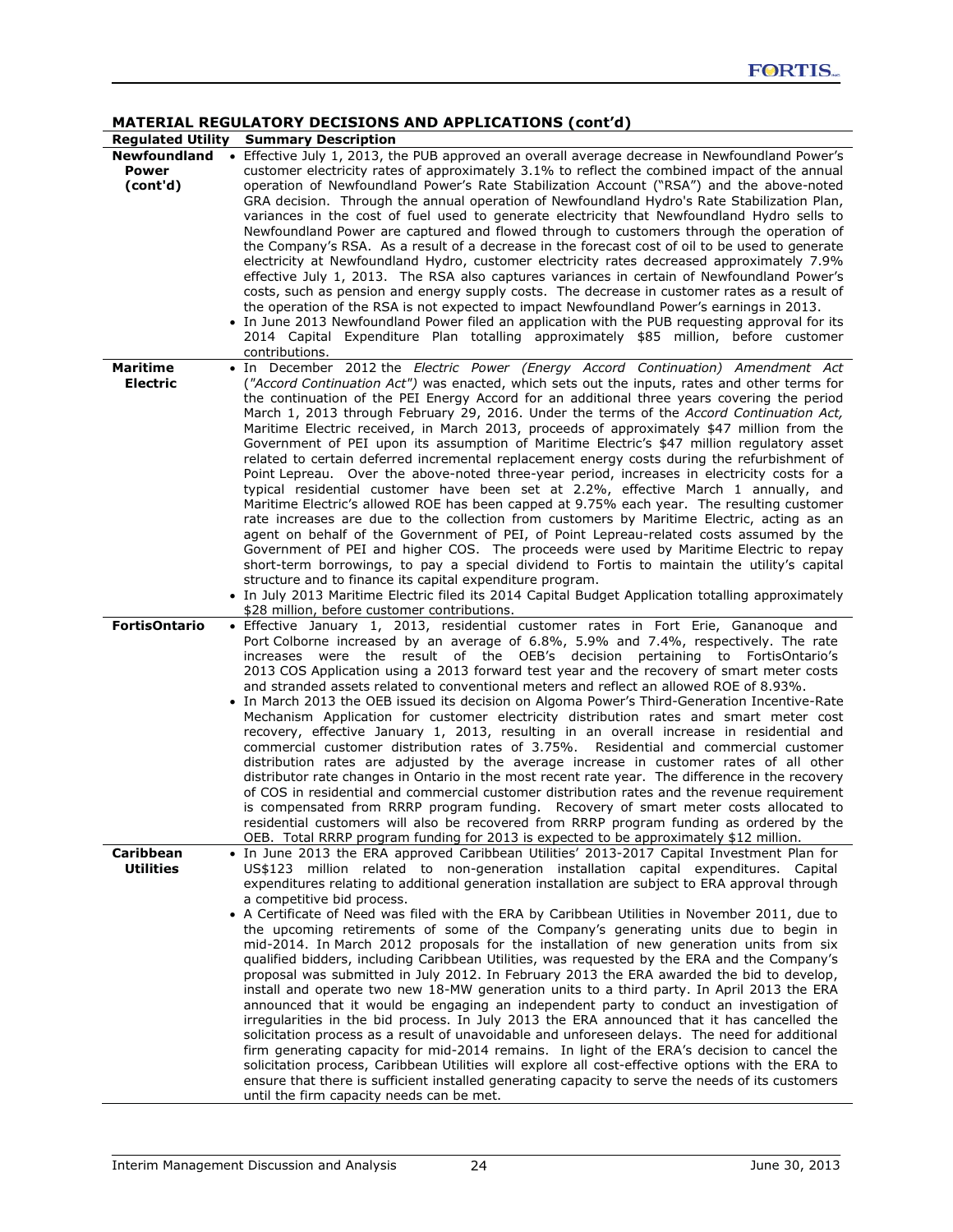|                                   | <b>Requlated Utility Summary Description</b>                                                                                                                                                                                                                                                                                                                                         |
|-----------------------------------|--------------------------------------------------------------------------------------------------------------------------------------------------------------------------------------------------------------------------------------------------------------------------------------------------------------------------------------------------------------------------------------|
| Caribbean                         | • Effective June 1, 2013, following review and approval by the ERA, Caribbean Utilities' base                                                                                                                                                                                                                                                                                        |
| <b>Utilities</b>                  | customer electricity rates increased by 1.8% as a result of changes in the applicable                                                                                                                                                                                                                                                                                                |
| (cont'd)                          | consumer price indices and the utility's targeted allowed ROA for 2013.                                                                                                                                                                                                                                                                                                              |
| <b>Fortis Turks</b><br>and Caicos | • In March 2013 the Fortis Turks and Caicos utilities submitted their 2012 annual regulatory<br>filings outlining performance in 2012. Included in the filings were the calculations, in<br>accordance with the utilities' licences, of rate base of US\$195 million for 2012 and cumulative<br>shortfall in achieving allowable profits of US\$105 million as at December 31, 2012. |

## **CONSOLIDATED FINANCIAL POSITION**

The following table outlines the significant changes in the consolidated balance sheet between June 30, 2013 and December 31, 2012. The changes in the consolidated balance sheet as at June 30, 2013 associated with the acquisition of CH Energy Group are itemized separately below.

#### **Significant Changes in the Consolidated Balance Sheet (Unaudited) between June 30, 2013 and December 31, 2012**

|                                              | , peechnoch 91,<br><b>Increase</b>  | <u>__ _</u>                             |                                                                                                                                                                                                                                                                                                                                                                                                                                                                                                                                                                                                                                                                                                                                                |
|----------------------------------------------|-------------------------------------|-----------------------------------------|------------------------------------------------------------------------------------------------------------------------------------------------------------------------------------------------------------------------------------------------------------------------------------------------------------------------------------------------------------------------------------------------------------------------------------------------------------------------------------------------------------------------------------------------------------------------------------------------------------------------------------------------------------------------------------------------------------------------------------------------|
|                                              | Due to<br><b>CH Energy</b><br>Group | <b>Other</b><br>Increase/<br>(Decrease) |                                                                                                                                                                                                                                                                                                                                                                                                                                                                                                                                                                                                                                                                                                                                                |
| <b>Balance Sheet Account</b>                 | $(*)$ millions)                     | $(*)$ millions)                         | <b>Explanation for Other Increase/(Decrease)</b>                                                                                                                                                                                                                                                                                                                                                                                                                                                                                                                                                                                                                                                                                               |
| Cash and cash equivalents                    | 81                                  | 32                                      | The increase in cash and cash equivalents was not<br>significant.                                                                                                                                                                                                                                                                                                                                                                                                                                                                                                                                                                                                                                                                              |
| Accounts receivable                          | 118                                 | (114)                                   | The decrease was primarily due to the impact of a<br>seasonal decrease in sales at the FortisBC Energy<br>companies, partially offset by an increase due to<br>the operation of equal payment plans.                                                                                                                                                                                                                                                                                                                                                                                                                                                                                                                                           |
| Regulatory assets -<br>current and long-term | 271                                 | (3)                                     | The decrease was mainly due to: (i) proceeds of<br>approximately \$47 million received from the<br>Government of PEI in March 2013 upon its<br>assumption of Maritime Electric's replacement<br>energy deferral associated with Point Lepreau;<br>and (ii) the \$26 million change in the deferral of<br>the fair market value of the natural gas<br>commodity derivatives at the FortisBC Energy<br>companies. The above decreases were partially<br>offset by an increase in the rate stabilization<br>deferrals at the FortisBC Energy companies, an<br>increase in regulatory deferred income taxes, and<br>the deferral of various other costs, as permitted<br>by the regulators, mainly at the FortisBC utilities<br>and FortisAlberta. |
| Other assets                                 | 41                                  | (3)                                     | The decrease in other assets was not significant.                                                                                                                                                                                                                                                                                                                                                                                                                                                                                                                                                                                                                                                                                              |
| Utility capital assets                       | 1,286                               | 363                                     | The increase primarily related to: (i) \$508 million<br>invested in electricity and gas systems; (ii) the<br>impact of foreign exchange on the translation of<br>US dollar-denominated utility capital assets; and<br>(iii) the acquisition of the City of Kelowna's<br>electrical utility assets by FortisBC Electric. The<br>increases<br>were<br>partially<br>offset<br>above<br>by<br>depreciation and customer contributions.                                                                                                                                                                                                                                                                                                             |
| Intangible assets                            | 45                                  | (9)                                     | The decrease in intangible assets was<br>not<br>significant.                                                                                                                                                                                                                                                                                                                                                                                                                                                                                                                                                                                                                                                                                   |
| Goodwill                                     | 486                                 | 23                                      | The increase in goodwill was not significant.                                                                                                                                                                                                                                                                                                                                                                                                                                                                                                                                                                                                                                                                                                  |
| Short-term borrowings                        | 39                                  | (76)                                    | The decrease was primarily due to: (i) a reduction<br>in borrowings at the FortisBC Energy companies<br>due to the seasonality of operations; (ii) the<br>short-term<br>repayment<br>of<br>borrowings<br>at<br>Caribbean Utilities using<br>proceeds<br>from<br>the<br>issuance of long-term debt; and<br>(iii)<br>the<br>repayment of borrowings at Maritime Electric with<br>portion of proceeds received<br>the<br>from<br>a<br>Government of PEI in March 2013.                                                                                                                                                                                                                                                                            |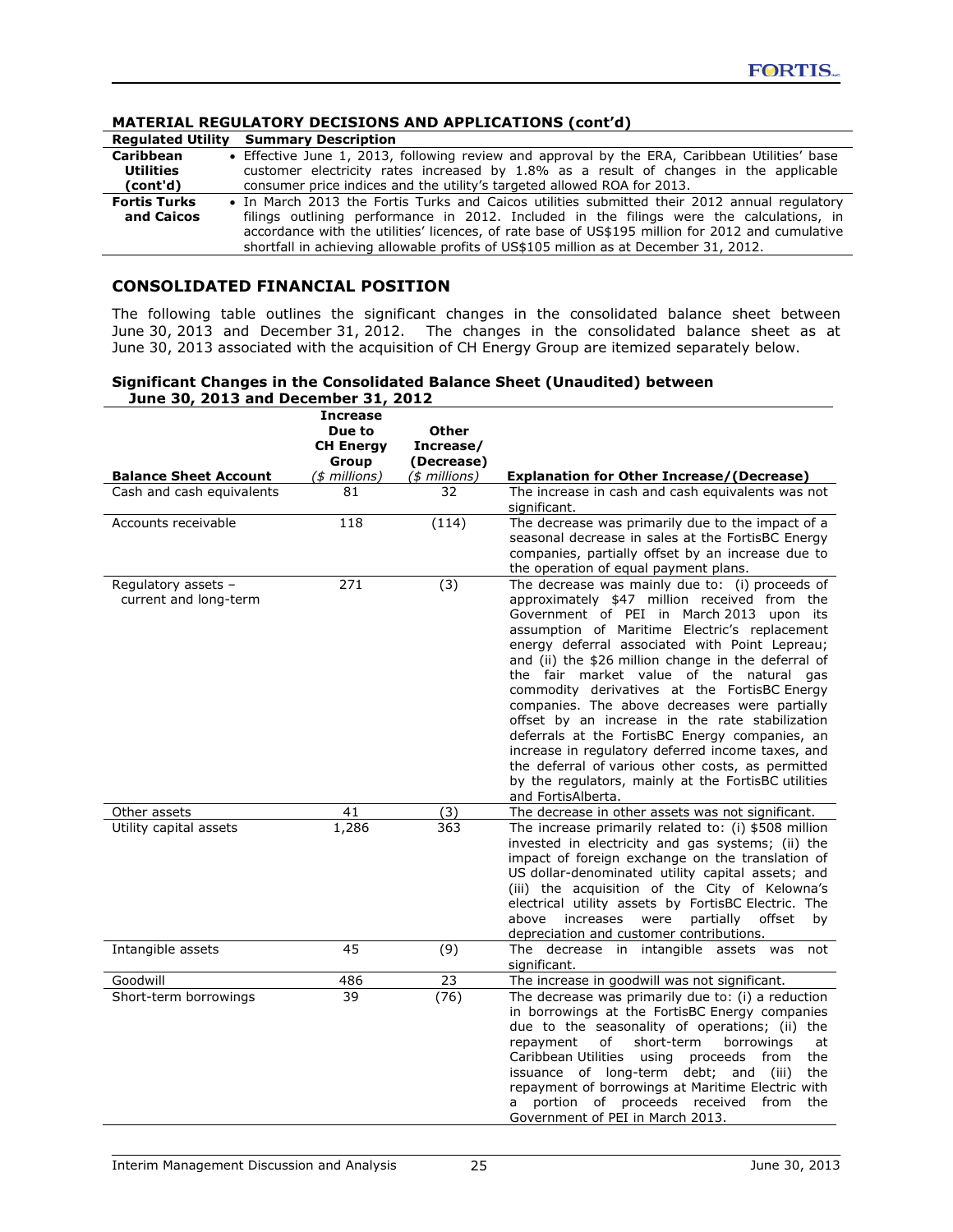| <b>Balance Sheet Account</b>                                  | <b>Increase</b><br>Due to<br><b>CH Energy</b><br><b>Group</b><br>(\$ millions) | <b>Other</b><br>Increase/<br>(Decrease)<br>$(*)$ millions) | <b>Explanation for Other Increase/(Decrease)</b>                                                                                                                                                                                                                                                                                                                                                                                                                                                                                                                                                                                                                                                                                                                                                                                                                                                                                                                                                                                                                               |
|---------------------------------------------------------------|--------------------------------------------------------------------------------|------------------------------------------------------------|--------------------------------------------------------------------------------------------------------------------------------------------------------------------------------------------------------------------------------------------------------------------------------------------------------------------------------------------------------------------------------------------------------------------------------------------------------------------------------------------------------------------------------------------------------------------------------------------------------------------------------------------------------------------------------------------------------------------------------------------------------------------------------------------------------------------------------------------------------------------------------------------------------------------------------------------------------------------------------------------------------------------------------------------------------------------------------|
| Accounts payable and other<br>current liabilities             | 122                                                                            | (126)                                                      | The decrease was mainly due to: (i) the timing of<br>Electric System Operator ("AESO")<br>Alberta<br>payments for 2012 transmission costs and<br>with<br>lower accounts<br>payable<br>associated<br>transmission-connected projects at FortisAlberta;<br>(ii) the \$26 million change in the fair market value<br>of the natural gas commodity derivatives at the<br>FortisBC Energy companies; (iii) the enactment of<br>higher deductions associated with Part VI.1 tax,<br>resulting in the reversal of approximately<br>\$23 million in income tax liabilities; (iv) lower<br>owing<br>for<br>purchased<br>amounts<br>power at<br>Newfoundland Power, associated with seasonality<br>of operations; and (v) timing of payments for<br>trade accounts payable at the FortisBC Energy<br>companies. The decrease was partially offset by<br>an increase in income and other taxes payable at<br>the FortisBC Energy companies.                                                                                                                                               |
| Regulatory liabilities -<br>current and long-term             | 155                                                                            | 39                                                         | The increase was mainly due to:<br>(i) a higher<br>AESO charges deferral at FortisAlberta; (ii) an<br>increase in non-ARO site removal cost provisions,<br>primarily at FortisAlberta and the FortisBC Energy<br>and (iii) an increase in rate<br>companies;<br>stabilization accounts at the FortisBC Energy<br>companies.                                                                                                                                                                                                                                                                                                                                                                                                                                                                                                                                                                                                                                                                                                                                                    |
| Deferred income tax<br>liabilities - current and<br>long-term | 279                                                                            | 40                                                         | The increase was driven by tax timing differences<br>related mainly to capital expenditures at the<br>regulated utilities.                                                                                                                                                                                                                                                                                                                                                                                                                                                                                                                                                                                                                                                                                                                                                                                                                                                                                                                                                     |
| Long-term debt<br>(including current portion)                 | 544                                                                            | 742                                                        | The increase was driven by higher committed<br>credit facility borrowings at the Corporation to<br>finance<br>portion<br>of the<br>acquisition<br>a<br>οf<br>CH Energy Group,<br>advances<br>the<br>to<br>Waneta Expansion Limited Partnership ("Waneta<br>Partnership"), and an equity injection into<br>FortisAlberta in support of energy infrastructure<br>investment. Higher committed credit facility<br>borrowings at the regulated utilities were largely<br>in support of energy infrastructure investment,<br>including the acquisition of the City of Kelowna's<br>electrical utility assets by FortisBC Electric. In<br>addition, Caribbean Utilities issued US\$50 million<br>in senior unsecured debentures in May 2013 to<br>repay short-term borrowings and to finance<br>capital expenditures. The translation of US-dollar<br>denominated debt also resulted in an increase for<br>the period. The above-noted increases<br>were<br>partially offset by regularly scheduled<br>debt<br>repayments at the FortisBC Energy companies<br>and Fortis Properties. |
| <b>Other Liabilities</b>                                      | 185                                                                            | (12)                                                       | The decrease<br>in other<br>liabilities<br>was<br>not<br>significant.                                                                                                                                                                                                                                                                                                                                                                                                                                                                                                                                                                                                                                                                                                                                                                                                                                                                                                                                                                                                          |

## **Significant Changes in the Consolidated Balance Sheet (Unaudited) between June 30, 2013 and December 31, 2012 (cont'd)**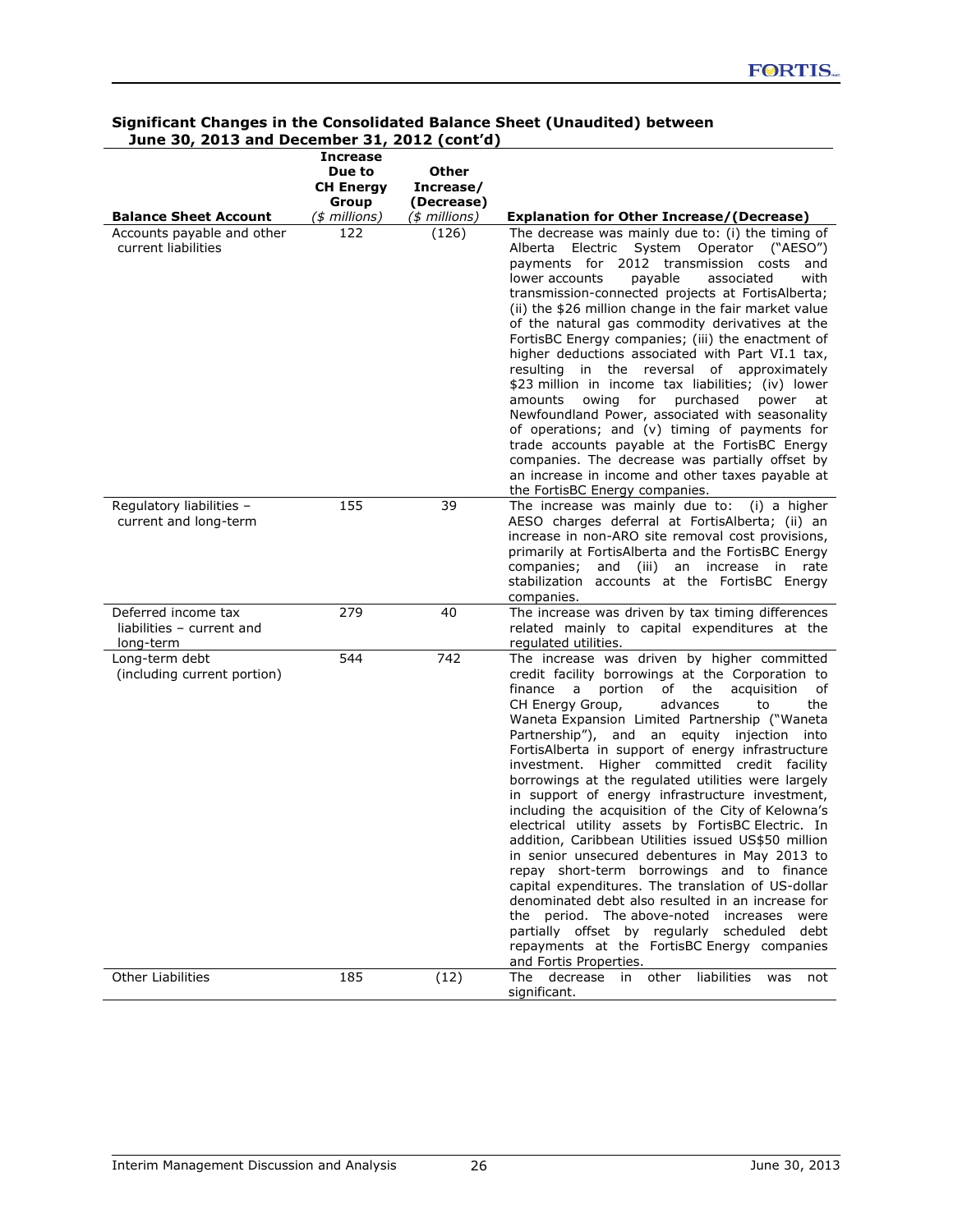|                                                               | <b>Increase</b>                                      |                                                    |                                                                                                                                                                                                                                                                                                                                                                                                                                                                                                                         |
|---------------------------------------------------------------|------------------------------------------------------|----------------------------------------------------|-------------------------------------------------------------------------------------------------------------------------------------------------------------------------------------------------------------------------------------------------------------------------------------------------------------------------------------------------------------------------------------------------------------------------------------------------------------------------------------------------------------------------|
| <b>Balance Sheet Account</b>                                  | Due to<br><b>CH Energy</b><br>Group<br>(\$ millions) | Other<br>Increase/<br>(Decrease)<br>$($$ millions) | <b>Explanation for Other Increase/(Decrease)</b>                                                                                                                                                                                                                                                                                                                                                                                                                                                                        |
| Shareholders' equity<br>(before non-controlling<br>interests) |                                                      | 707                                                | increase primarily related<br>the<br>to:<br>(i)<br>The<br>conversion of Subscription Receipts into common<br>shares for \$567 million, net of after-tax expenses,<br>in June 2013, to finance a portion of the<br>acquisition of CH Energy Group; (ii) net earnings<br>attributable to common equity shareholders for<br>the six months ended June 30, 2013, less<br>dividends<br>declared<br>shares:<br>on<br>common<br>and (iii) the issuance of common shares under the<br>Corporation's Dividend Reinvestment Plan. |
| Non-controlling interests                                     |                                                      | 46                                                 | The increase was driven by advances from the<br>49%<br>non-controlling<br>the<br>interests<br><i>in</i><br>Waneta Partnership.                                                                                                                                                                                                                                                                                                                                                                                          |

### **Significant Changes in the Consolidated Balance Sheet (Unaudited) between June 30, 2013 and December 31, 2012 (cont'd)**

## **LIQUIDITY AND CAPITAL RESOURCES**

The table below outlines the Corporation's sources and uses of cash for the three and six months ended June 30, 2013, as compared to the same periods in 2012, followed by a discussion of the nature of the variances in cash flows.

| <b>Summary of Consolidated Cash Flows (Unaudited)</b> |          |                |          |         |              |               |  |  |  |
|-------------------------------------------------------|----------|----------------|----------|---------|--------------|---------------|--|--|--|
| Periods Ended June 30                                 |          | <b>Quarter</b> |          |         | Year-to-Date |               |  |  |  |
| $(*)$ millions)                                       | 2013     | 2012           | Variance | 2013    |              | 2012 Variance |  |  |  |
| <b>Cash, Beginning of Period</b>                      | 168      | 110            | 58       | 154     | 87           | 67            |  |  |  |
| Cash Provided by (Used in):                           |          |                |          |         |              |               |  |  |  |
| <b>Operating Activities</b>                           | 291      | 255            | 36       | 571     | 583          | (12)          |  |  |  |
| <b>Investing Activities</b>                           | (1, 289) | (273)          | (1,016)  | (1,578) | (484)        | (1,094)       |  |  |  |
| <b>Financing Activities</b>                           | 1,097    | 139            | 958      | 1,120   | 45           | 1,075         |  |  |  |
| Cash, End of Period                                   | 267      | 231            | 36       | 267     | 231          | 36            |  |  |  |

**Operating Activities:** Cash flow from operating activities was \$36 million higher quarter over quarter. The increase was primarily due to: (i) cash proceeds received, in the second quarter of 2013, as a result of the March 2013 settlement of the expropriation of the non-regulated hydroelectric generating assets and water rights of the Exploits Partnership; and (ii) favourable changes in working capital associated with accounts payable and other current liabilities.

Cash flow from operating activities was \$12 million lower year to date compared to the same period last year. The decrease was mainly due to unfavourable changes in working capital, primarily at FortisAlberta and the FortisBC Energy companies, partially offset by favourable changes in working capital at Maritime Electric. The decrease was partially offset by: (i) cash proceeds received, in the second quarter of 2013, as a result of the March 2013 settlement of expropriation matters of the Exploits Partnership; and (ii) the collection from customers of regulator-approved increases in depreciation and amortization expense.

**Investing Activities:** Cash used in investing activities was \$1,016 million higher for the quarter and \$1,094 million higher year to date compared to the same periods last year. The increases were primarily due to the acquisition of CH Energy Group on June 27, 2013 for a net cash purchase price of \$1,019 million and FortisBC Electric's acquisition of electrical utility assets of the City of Kelowna in March 2013 for approximately \$55 million.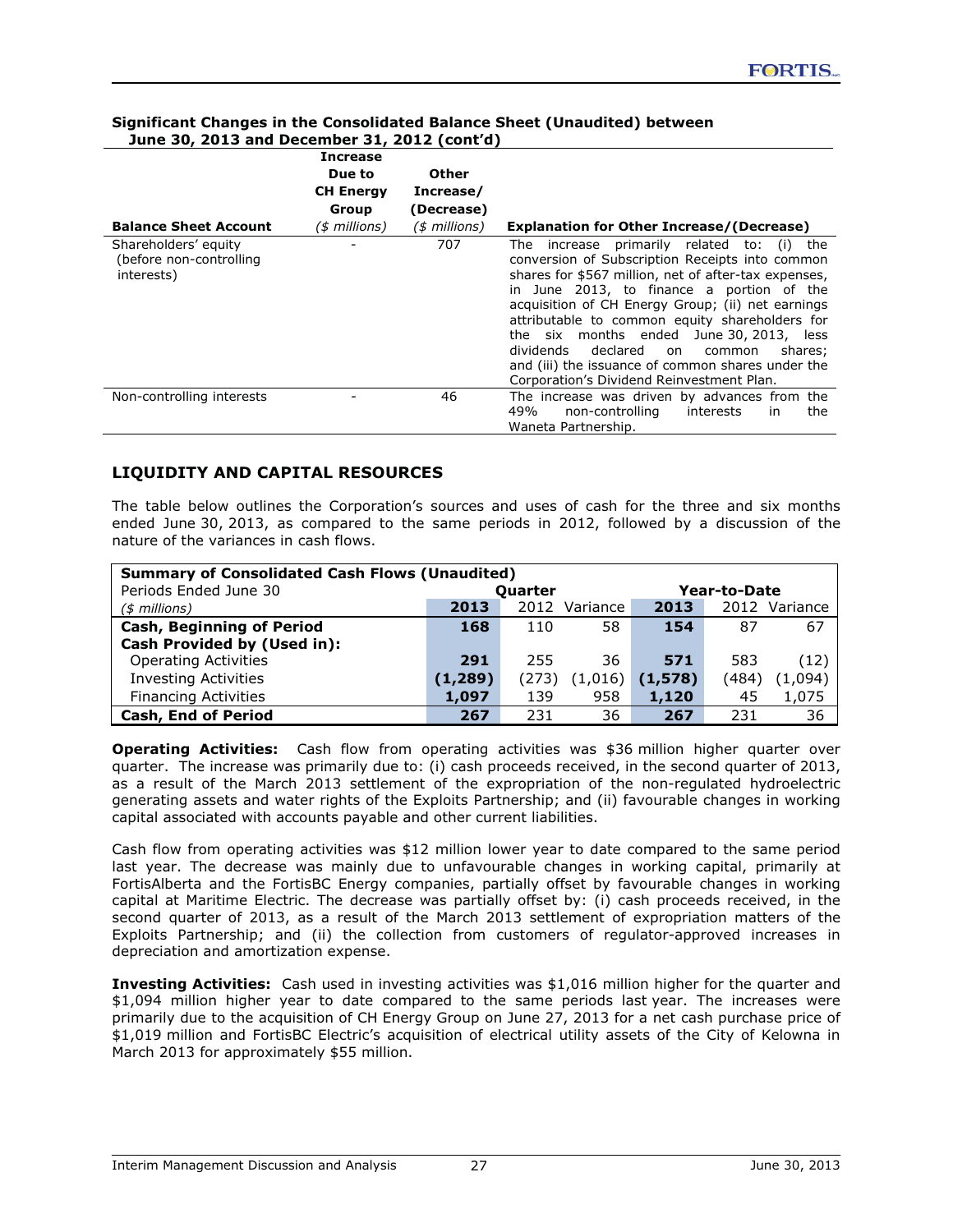Higher capital spending at FortisAlberta and the FortisBC Energy companies for the quarter and year to date was partially offset by lower capital spending related to the non-regulated Waneta Expansion.

**Financing Activities:**Cash provided by financing activities was \$958 million higher for the quarter and \$1,075 million higher year to date compared to the same periods last year. The increases were primarily due to the issuance of common shares and borrowings under the Corporation's committed credit facility in connection with the acquisition of CH Energy Group.

Net repayments of short-term borrowings were \$35 million higher quarter over quarter, driven by Caribbean Utilities, partially offset by the FortisBC Energy companies.

In May 2013 Caribbean Utilities issued 15-year US\$10 million 3.34% and 20-year US\$40 million 3.54% senior unsecured notes. The proceeds were used to repay short-term borrowings and to finance capital expenditures.

Repayments of long-term debt and capital lease and finance obligations and net borrowings under committed credit facilities for the quarter and year to date compared to the same periods last year are summarized in the following tables.

| Repayments of Long-Term Debt and Capital Lease and Finance Obligations (Unaudited) |        |                |                          |      |                     |          |  |  |
|------------------------------------------------------------------------------------|--------|----------------|--------------------------|------|---------------------|----------|--|--|
| Periods Ended June 30                                                              |        | <b>Ouarter</b> |                          |      | <b>Year-to-Date</b> |          |  |  |
| $($$ millions)                                                                     | 2013   | 2012           | Variance                 | 2013 | 2012                | Variance |  |  |
| FortisBC Energy Companies                                                          | (5)    | (17)           | 12                       | (26) | (18)                | (8)      |  |  |
| Caribbean Utilities                                                                | (17)   | (13)           | (4)                      | (17) | (13)                | (4)      |  |  |
| <b>Fortis Properties</b>                                                           | (2)    | (22)           | 20                       | (20) | (24)                | 4        |  |  |
| Other                                                                              | (1)    | (1)            | $\overline{\phantom{0}}$ | (2)  | (2)                 |          |  |  |
| <b>Total</b>                                                                       | ้ 25 ) | (53)           | 28                       | (65) | (57)                | '8)      |  |  |

| <b>Net Borrowings Under Committed Credit Facilities (Unaudited)</b> |                                |      |          |      |      |          |  |  |  |
|---------------------------------------------------------------------|--------------------------------|------|----------|------|------|----------|--|--|--|
| Periods Ended June 30                                               | <b>Quarter</b><br>Year-to-Date |      |          |      |      |          |  |  |  |
| $($$ millions)                                                      | 2013                           | 2012 | Variance | 2013 | 2012 | Variance |  |  |  |
| FortisAlberta                                                       | 46                             | 38   | 8        | 94   | 9    | 85       |  |  |  |
| <b>FortisBC Electric</b>                                            |                                | 17   | (16)     | 33   | 8    | 25       |  |  |  |
| Newfoundland Power                                                  |                                | 14   | (13)     | 22   | 28   | (6)      |  |  |  |
| Corporate                                                           | 514                            | 154  | 360      | 549  | 185  | 364      |  |  |  |
| <b>Total</b>                                                        | 562                            | 223  | 339      | 698  | 230  | 468      |  |  |  |

Borrowings under credit facilities by the utilities are primarily in support of their capital expenditure programs and/or for working capital requirements. Repayments are primarily financed through the issuance of long-term debt, cash from operations and/or equity injections from Fortis. From time to time, proceeds from preference share, common share and long-term debt offerings are used to repay borrowings under the Corporation's committed credit facility. The borrowings under the Corporation's committed credit facility in 2013 were incurred to finance a portion of the acquisition of CH Energy Group, to support the construction of the Waneta Expansion and to finance an equity injection into FortisAlberta in support of energy infrastructure investment.

Advances of approximately \$20 million during the quarter and \$42 million year to date were received from non-controlling interests in the Waneta Partnership to finance capital spending related to the Waneta Expansion, compared to \$27 million received during the second quarter of 2012 and \$56 million received year-to-date 2012. In January 2012 advances of approximately \$12 million were received from two First Nations bands, representing their 15% equity investment in the LNG storage facility on Vancouver Island.

Proceeds from the issuance of common shares were \$575 million higher for the quarter and \$583 million higher year to date compared to the same periods in 2012. The increases were primarily due to the issuance of 18.5 million common shares, as a result of the conversion of the Subscription Receipts on closing of the CH Energy Group acquisition, for proceeds of approximately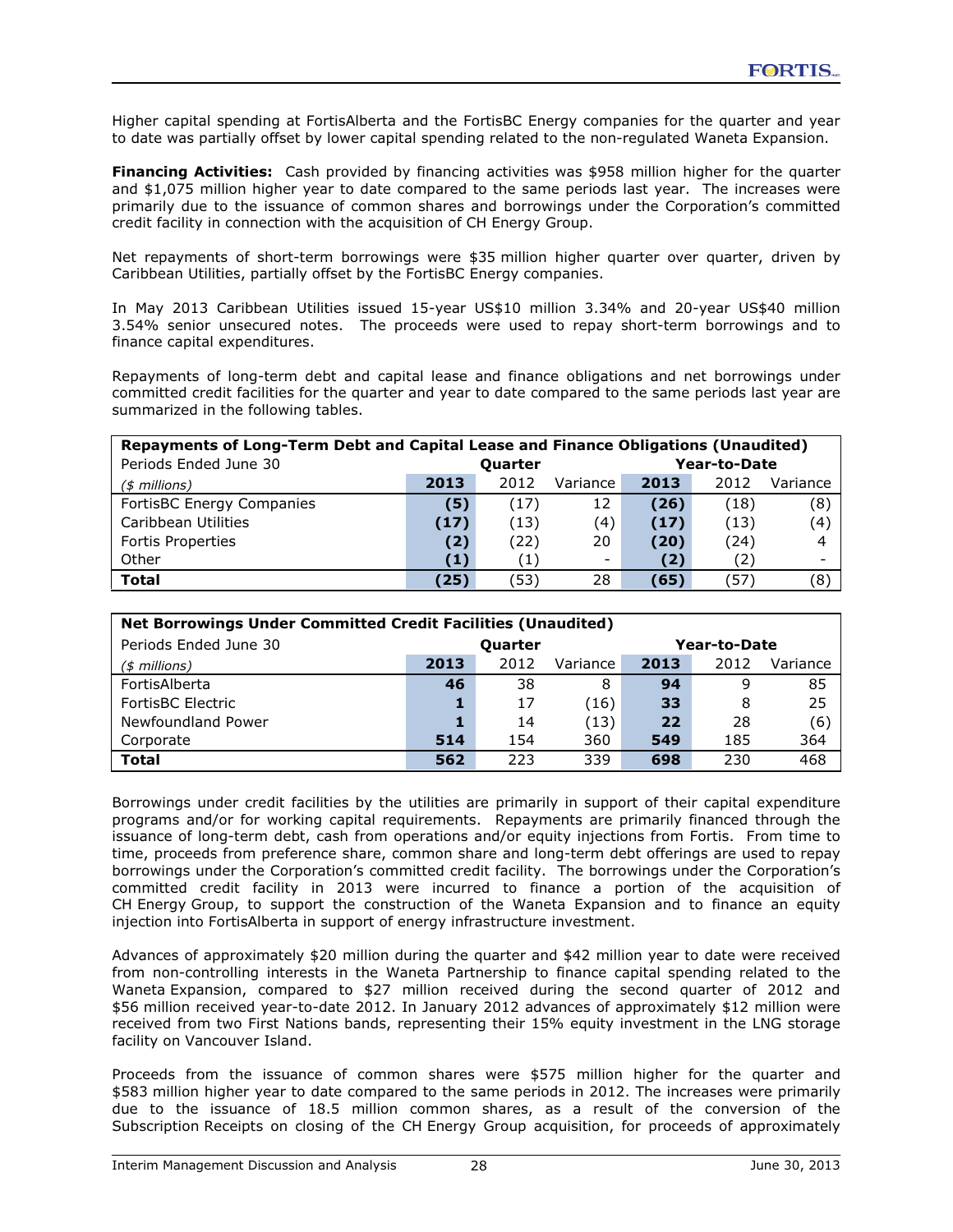\$567 million, net of after-tax expenses. Higher proceeds from the issuance of common shares for the quarter and year to date also reflected a higher number of common shares issued under the Corporation's stock option and employee share purchase plans.

Common share dividends paid during the second quarter of 2013 were \$44 million, net of \$15 million of dividends reinvested, compared to \$42 million, net of \$15 million of dividends reinvested, paid during the same quarter of 2012. Common share dividends paid in the first half of 2013 were \$85 million, net of \$34 million in dividends reinvested, compared to \$86 million, net of \$28 million in dividends reinvested, paid in the first half of 2012. The dividend paid per common share for the first and second quarters of 2013 was \$0.31 compared to \$0.30 for the first and second quarters of 2012. The weighted average number of common shares outstanding for the second quarter and year to date was 193.4 million and 192.7 million, respectively, compared to 189.6 million and 189.3 million, respectively, for the same periods in 2012.

### **CONTRACTUAL OBLIGATIONS**

The Corporation's consolidated contractual obligations with external third parties in each of the next five years and for periods thereafter, as at June 30, 2013, are outlined in the following table. A detailed description of the nature of the obligations is provided in the 2012 Annual MD&A and below, where applicable.

| <b>Contractual Obligations (Unaudited)</b> |        | Due    |       |                      |                             |        | Due     |
|--------------------------------------------|--------|--------|-------|----------------------|-----------------------------|--------|---------|
| As at June 30, 2013                        |        | within |       |                      | Due in Due in Due in Due in |        | after   |
| $($$ millions)                             | Total  | 1 year |       | year 2 year 3 year 4 |                             | year 5 | 5 years |
| Long-term debt                             | 7,186  | 201    | 699   | 836                  | 329                         | 80     | 5,041   |
| Government loan obligations                | 15     |        | 10    | 5                    |                             |        |         |
| Capital lease and finance obligations      | 2,569  | 48     | 49    | 50                   | 51                          | 51     | 2,320   |
| Interest obligations on long-term debt     | 6,996  | 375    | 351   | 337                  | 310                         | 295    | 5,328   |
| Gas purchase contract obligations (1)      | 326    | 217    | 55    | 19                   | 10                          | 6      | 19      |
| Power purchase obligations:                |        |        |       |                      |                             |        |         |
| Central Hudson <sup>(2)</sup>              | 50     | 25     | 5     | 3                    | 3                           | 3      | 11      |
| <b>FortisBC Electric</b>                   | 26     | 9      |       | 6                    | 3                           |        |         |
| FortisOntario                              | 334    | 46     | 50    | 51                   | 52                          | 53     | 82      |
| Maritime Electric                          | 121    | 38     | 41    | 27                   | $\mathbf{1}$                |        | 13      |
| Capital cost $(3)$                         | 492    | 12     | 18    | 18                   | 18                          | 17     | 409     |
| Construction and maintenance projects (4)  | 145    | 49     | 48    | 29                   | 6                           | 5      | 8       |
| Operating lease obligations                | 37     | 7      | 6     | 6                    | 5                           | 5      | 8       |
| Waneta Partnership promissory note         | 72     |        |       |                      |                             |        | 72      |
| Joint-use asset and shared service         |        |        |       |                      |                             |        |         |
| agreements                                 | 62     | 4      | 3     | 3                    | 3                           | 3      | 46      |
| Defined benefit pension funding            |        |        |       |                      |                             |        |         |
| contributions                              | 66     | 29     | 15    | 12                   | 6                           |        | 3       |
| Performance Share Unit Plan obligations    | 8      |        | 2     | 5                    |                             |        |         |
| Other                                      | 12     | 8      |       |                      |                             |        |         |
| <b>Total</b>                               | 18,517 | 1,069  | 1,360 | 1,407                | 797                         | 521    | 13,363  |

*(1)* Gas purchase contract obligations at the FortisBC Energy companies are based on index prices as at June 30, 2013. Gas purchase contracts at Central Hudson are predominantly for long-term storage and interstate gas transportation contracts and are based on tariff rates as at June 30, 2013.

*(2)* Central Hudson has entered into agreements with Entergy Nuclear Power Marketing, LLC to purchase electricity, and not capacity, on a unit-contingent basis at defined prices from January 1, 2011 through December 31, 2013. In the event the counterparty is unable to fulfill the commitment to deliver under the terms of the agreement, Central Hudson would obtain required supply from the NYISO market, with cost recovery from customers. Central Hudson must also acquire sufficient peak load capacity to meet the peak load requirements of its full-service customers. This capacity is made up of contracts with capacity providers, purchases from the NYISO capacity market and its own generating capacity.

*(3)* Maritime Electric has entitlement to approximately 4.7% of the output from Point Lepreau for the life of the unit. As part of its entitlement, Maritime Electric is required to pay its share of the capital and operating costs of the unit. A major refurbishment of Point Lepreau that began in 2008 was completed and the facility returned to service in November 2012. The refurbishment is expected to extend the facility's estimated life an additional 27 years and, as a result, the total estimated capital cost obligation has increased approximately \$46 million from that disclosed in the 2012 Annual MD&A.

*(4)* Central Hudson has various purchase commitments and contracts related to ongoing projects and operating activities. Certain of these commitments are related to capital projects and are also included in Central Hudson's capital expenditure forecast.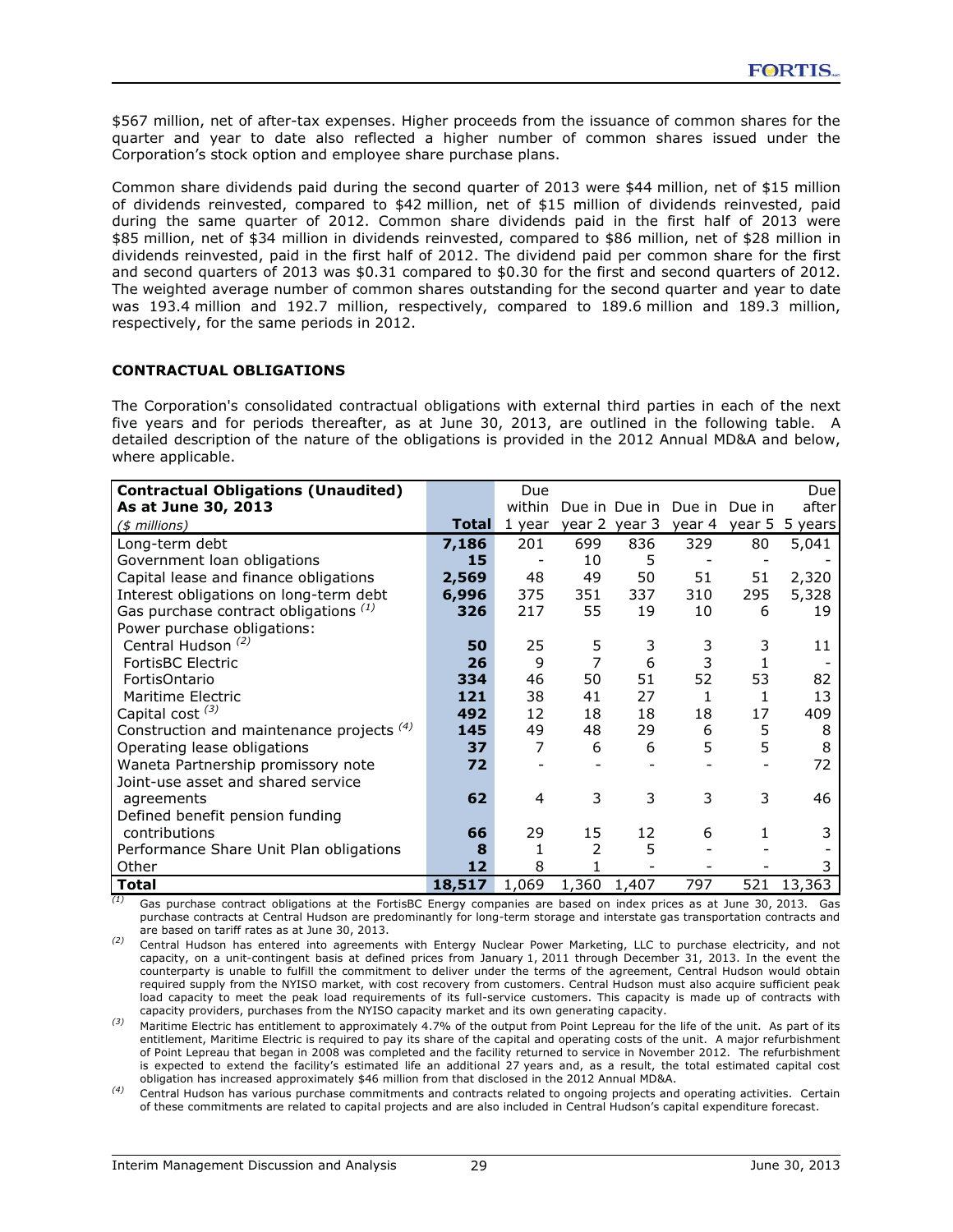Other contractual obligations, which are not reflected in the above table, did not materially change from those disclosed in the 2012 Annual MD&A, except as follows.

In May 2013 FortisBC Electric entered into a new PPA with BC Hydro to purchase up to 200 MW of capacity and 1,752 GWh of associated energy annually for a 20-year term beginning October 1, 2013. This new PPA does not change the basic parameters of the BC Hydro PPA, which expires on September 30, 2013. An executed version of the PPA was submitted by BC Hydro to the BCUC in May 2013 and is pending regulatory approval. Power purchases from the new PPA are expected to be recovered in customer rates.

For a discussion of the nature and amount of the Corporation's consolidated capital expenditure program, that is not included in the preceding Contractual Obligations table, refer to the "Capital Expenditure Program" section of this MD&A.

## **CAPITAL STRUCTURE**

The Corporation's principal businesses of regulated gas and electricity distribution require ongoing access to capital to enable the utilities to fund maintenance and expansion of infrastructure. Fortis raises debt at the subsidiary level to ensure regulatory transparency, tax efficiency and financing flexibility. Fortis generally finances a significant portion of acquisitions at the corporate level with proceeds from common share, preference share and long-term debt offerings. To help ensure access to capital, the Corporation targets a consolidated long-term capital structure containing approximately 40% equity, including preference shares, and 60% debt, as well as investment-grade credit ratings. Each of the Corporation's regulated utilities maintains its own capital structure in line with the deemed capital structure reflected in each of the utility's customer rates.

**Capital Structure (Unaudited) As at June 30, 2013** December 31, 2012 *(\$ millions) (%) (\$ millions) (%)* Total debt and capital lease and finance **7,452 56.2** 6,317 55.3 obligations (net of cash) *(1)* Preference shares **1,108 8.4** 1,108 9.7 Common shareholders' equity **4,699 35.4** 3,992 35.0 **Total** *(2)* **13,259 100.0** 11,417 100.0

The consolidated capital structure of Fortis is presented in the following table.

*(1)* Includes long-term debt and capital lease and finance obligations, including current portion, and short-term borrowings, net of cash

*(2)* Excludes amounts related to non-controlling interests

The change in the capital structure was primarily due to the financing of the acquisition of CH Energy Group, including: (i) the conversion of Subscription Receipts into common shares for \$567 million, net of after-tax expenses; (ii) debt assumed upon acquisition; and (iii) higher borrowings under the Corporation's committed credit facility, to initially finance the remaining portion of the acquisition. The capital structure was also impacted by an increase in total debt, mainly in support of energy infrastructure investment, net earnings attributable to common equity shareholders for the six months ended June 30, 2013, less dividends declared on common shares, and the issuance of common shares under the Corporation's Dividend Reinvestment Plan.

Excluding capital lease and finance obligations, the Corporation's capital structure as at June 30, 2013 was 54.7% debt, 8.7% preference shares and 36.6% common shareholders' equity (December 31, 2012 - 53.6% debt, 10.1% preference shares and 36.3% common shareholders' equity).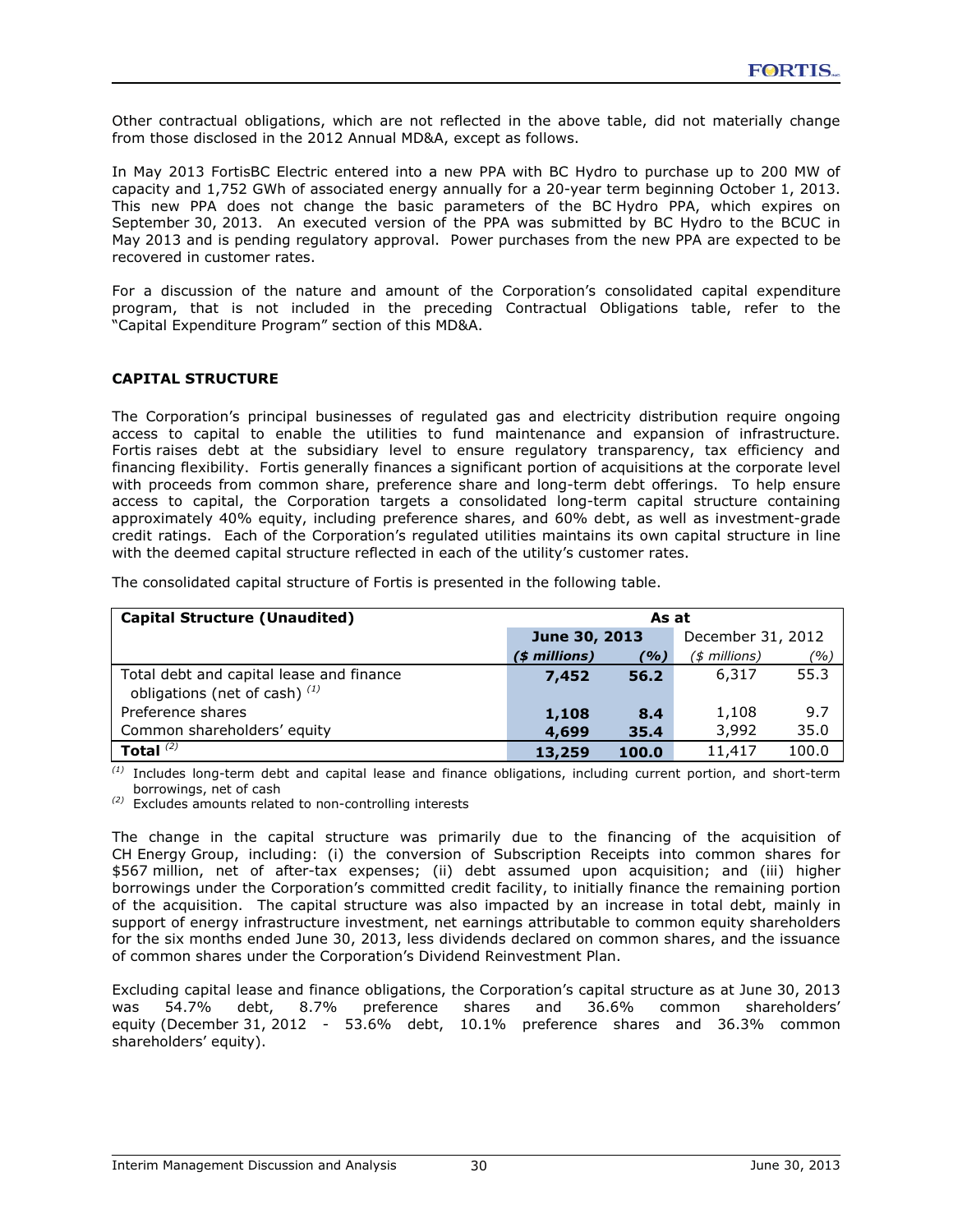## **CREDIT RATINGS**

The Corporation's credit ratings are as follows:

Standard & Poor's ("S&P") A- (long-term corporate and unsecured debt credit rating)<br>DBRS (Allow) (unsecured debt credit rating) A(low) (unsecured debt credit rating)

In February 2013 S&P and DBRS affirmed the Corporation's debt credit ratings. The above-noted credit ratings reflect the Corporation's business-risk profile and diversity of its operations, the stand-alone nature and financial separation of each of the regulated subsidiaries of Fortis, management's commitment to maintaining low levels of debt at the holding company level, the Corporation's reasonable credit metrics and its demonstrated ability and continued focus on acquiring and integrating stable regulated utility businesses financed on a conservative basis. The credit ratings also reflect the Corporation's financing plans for the acquisition of CH Energy Group and the expected completion of the Waneta Expansion on time and on budget.

## **CAPITAL EXPENDITURE PROGRAM**

A breakdown of the \$548 million in gross consolidated capital expenditures by segment for the first half of 2013 is provided in the following table.

| Gross Consolidated Capital Expenditures (Unaudited) (1)<br>Year-to-Date June 30, 2013<br>$($$ millions) |                   |          |                                |                                                           |                                                      |                                                                 |                                                    |                                        |       |  |
|---------------------------------------------------------------------------------------------------------|-------------------|----------|--------------------------------|-----------------------------------------------------------|------------------------------------------------------|-----------------------------------------------------------------|----------------------------------------------------|----------------------------------------|-------|--|
| FortisBC<br>Enerav<br>Companies                                                                         | Fortis<br>Alberta | Electric | FortisBC Newfoundland<br>Power | Other<br>Regulated<br>Electric<br>Utilities -<br>Canadian | Total<br>Regulated<br><b>Utilities -</b><br>Canadian | Regulated<br><b>Electric</b><br><b>Utilities -</b><br>Caribbean | Non-<br>Regulated -<br><b>Fortis</b><br>Generation | Non-<br>Regulated -<br>Non-<br>Utility | Total |  |
| 92                                                                                                      | 230               | 33       | 38                             | 28                                                        | 421                                                  | 24                                                              | 79                                                 | 24                                     | 548   |  |

*(1)* Relates to cash payments to acquire or construct utility capital assets, income producing properties and intangible assets, as reflected on the consolidated statement of cash flows. Excludes capitalized depreciation and amortization and non-cash equity component of AFUDC.

Planned capital expenditures are based on detailed forecasts of energy demand, weather, cost of labour and materials, as well as other factors, including economic conditions, which could change and cause actual expenditures to differ from those forecast.

Gross consolidated capital expenditures for 2013 are forecast at approximately \$1.3 billion. There have been no material changes in the overall expected level, nature and timing of the Corporation's significant capital projects from those that were disclosed in the 2012 Annual MD&A, with the exception of those noted below for the Waneta Expansion, FAES and Central Hudson.

Capital expenditures related to the Waneta Expansion for 2013 are expected to be lower than the original forecast of \$227 million, primarily due to the timing of payments. Due to the uncertainty of the timing of alternative energy projects, capital expenditures for 2013 at FAES are delayed and are expected to be lower than the original forecast of \$43 million. Capital expenditures for 2013 now include approximately \$50 million in capital spending forecast at Central Hudson for the second half of 2013.

Construction of the \$900 million Waneta Expansion is ongoing, with an additional \$77 million invested in the first half of 2013. To date, approximately \$513 million has been invested in the Waneta Expansion since construction began late in 2010. Key construction activities in the first half of 2013 include the ongoing civil construction of the powerhouse and intake, installation of the turbine components, installation of ancillary mechanical and electrical powerhouse services, and most notably, the substantial completion of the intake channel excavation. The key offsite activity in the first half of 2013 was the successful completion of the factory acceptance testing of the generator step-up transformers.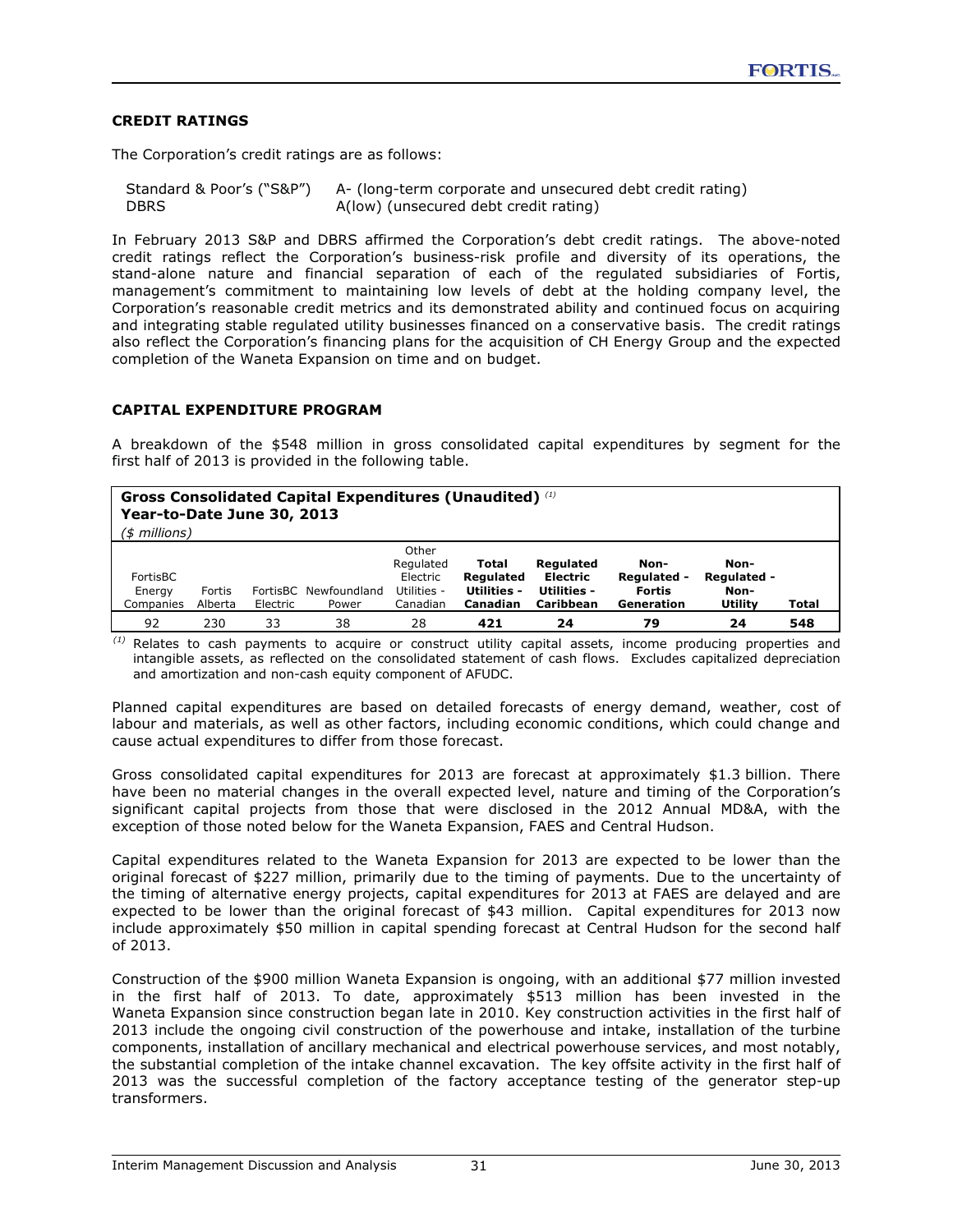Over the five-year period 2013 through 2017, gross consolidated capital expenditures are expected to be approximately \$6 billion. The approximate breakdown of the capital spending expected to be incurred is as follows: 55% at Canadian Regulated Electric Utilities, driven by FortisAlberta; 20% at Canadian Regulated Gas Utilities; 11% at Central Hudson; 4% at Caribbean Regulated Electric Utilities; and the remaining 10% at non-regulated operations. Capital expenditures at the regulated utilities are subject to regulatory approval. Over the five-year period, on average annually, the approximate breakdown of the total capital spending to be incurred is as follows: 36% to meet customer growth, 41% for sustaining capital expenditures, and 23% for facilities, equipment, vehicles, information technology and other assets.

## **CASH FLOW REQUIREMENTS**

At the subsidiary level, it is expected that operating expenses and interest costs will generally be paid out of subsidiary operating cash flows, with varying levels of residual cash flows available for subsidiary capital expenditures and/or dividend payments to Fortis. Borrowings under credit facilities may be required from time to time to support seasonal working capital requirements. Cash required to complete subsidiary capital expenditure programs is also expected to be financed from a combination of borrowings under credit facilities, equity injections from Fortis and long-term debt offerings.

The Corporation's ability to service its debt obligations and pay dividends on its common shares and preference shares is dependent on the financial results of the operating subsidiaries and the related cash payments from these subsidiaries. Certain regulated subsidiaries may be subject to restrictions that may limit their ability to distribute cash to Fortis.

Cash required of Fortis to support subsidiary capital expenditure programs and finance acquisitions is expected to be derived from a combination of borrowings under the Corporation's committed corporate credit facility and proceeds from the issuance of common shares, preference shares and long-term debt. Depending on the timing of cash payments from the subsidiaries, borrowings under the Corporation's committed corporate credit facility may be required from time to time to support the servicing of debt and payment of dividends.

As at June 30, 2013, management expects consolidated long-term debt maturities and repayments to average approximately \$310 million annually over the next five years, excluding borrowings under the Corporation's committed credit facility which are expected to be replaced with long-term financing. The combination of available credit facilities and relatively low annual debt maturities and repayments will provide the Corporation and its subsidiaries with flexibility in the timing of access to capital markets.

In May 2012 Fortis filed a short-form base shelf prospectus under which Fortis may offer, from time to time during the 25-month period from May 10, 2012, by way of a prospectus supplement, common shares, preference shares, subscription receipts and/or unsecured debentures in the aggregate amount of up to \$1.3 billion (or the equivalent in US dollars or other currencies). The base shelf prospectus provides the Corporation with flexibility to access securities markets in a timely manner.

Through prospectus supplements filed under its base shelf prospectus, Fortis offered and sold: (i) approximately \$601 million of Subscription Receipts in June 2012 (refer to the "Significant Items" section in this MD&A); (ii) \$200 million First Preference Shares, Series J in November 2012; and (iii) \$250 million First Preference Shares, Series K in July 2013 (refer to the "Subsequent Events" section in this MD&A). The remaining room under the base shelf prospectus is approximately \$250 million.

In July 2013 FortisBC Electric filed a short-form base shelf prospectus to establish a Medium-Term Note ("MTN") Debentures Program and entered into a dealer agreement with certain affiliates of a group of Canadian Chartered Banks. Upon filing the shelf prospectus, the Company may from time to time during the 25-month life of the base shelf prospectus, issue MTN Debentures in an aggregate principal amount of up to \$300 million. The establishment of the MTN Debentures Program has been approved by the BCUC.

Fortis and its subsidiaries were compliant with debt covenants as at June 30, 2013 and are expected to remain compliant throughout 2013.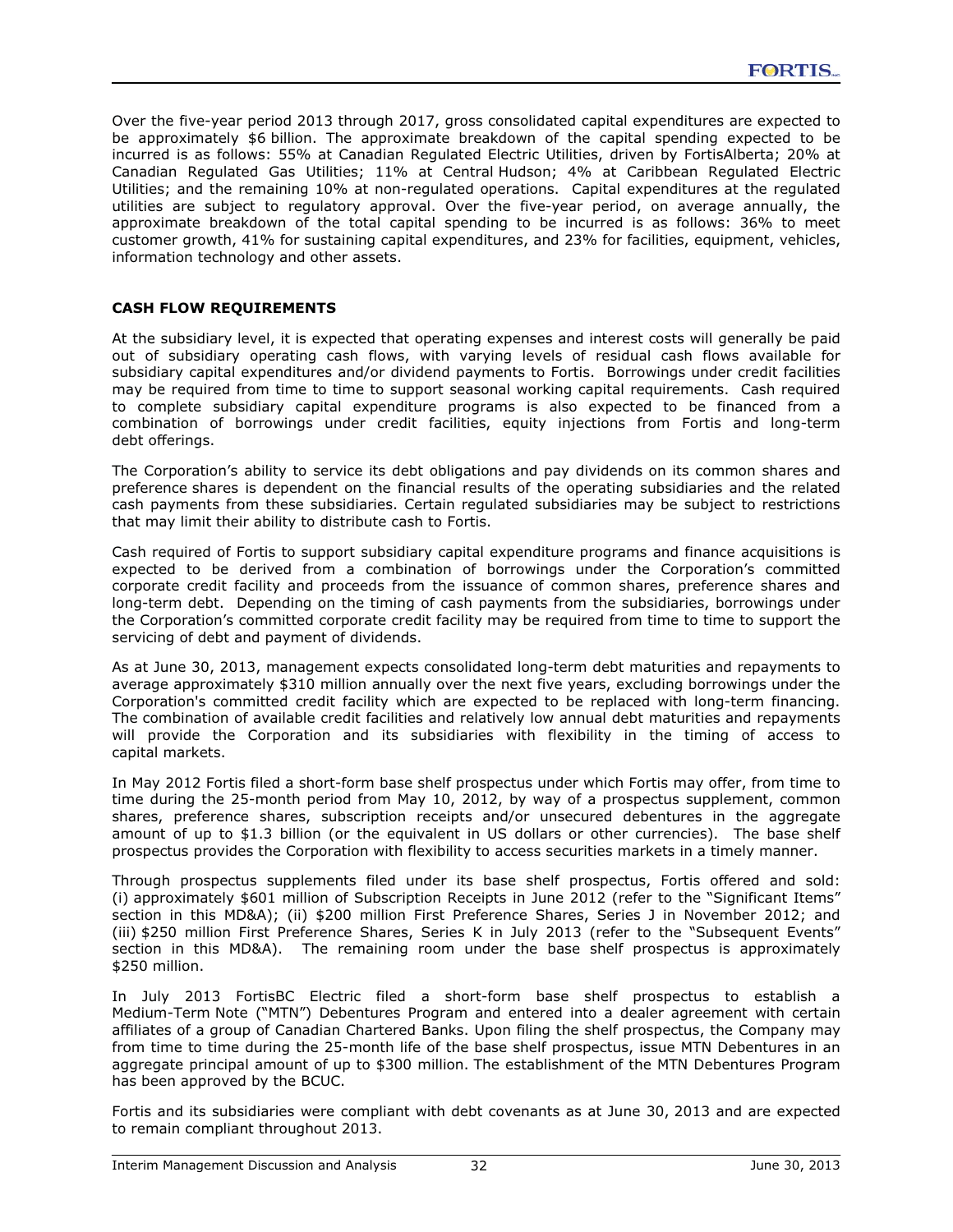### **CREDIT FACILITIES**

As at June 30, 2013, the Corporation and its subsidiaries had consolidated credit facilities of approximately \$2.7 billion, of which \$1.7 billion was unused, including \$395 million unused under the Corporation's \$1 billion committed revolving corporate credit facility. The credit facilities are syndicated mostly with the seven largest Canadian banks, with no one bank holding more than 20% of these facilities. Approximately \$2.6 billion of the total credit facilities are committed facilities with maturities ranging from 2013 through 2018.

The following summary outlines the credit facilities of the Corporation and its subsidiaries.

| <b>Credit Facilities (Unaudited)</b> |           |           |           | As at           |              |
|--------------------------------------|-----------|-----------|-----------|-----------------|--------------|
|                                      | Regulated | Non-      | Corporate | <b>June 30,</b> | December 31, |
| $($$ millions)                       | Utilities | Regulated | and Other | 2013            | 2012         |
| Total credit facilities              | 1,560     | 112       | 1,030     | 2,702           | 2,460        |
| Credit facilities utilized:          |           |           |           |                 |              |
| Short-term borrowings                | (72)      | (27)      |           | (99)            | (136)        |
| Long-term debt (including            |           |           |           |                 |              |
| current portion)                     | (226)     |           | (603)     | (829)           | (150)        |
| Letters of credit outstanding        | (66)      |           | (2)       | 〔68〕            | (67)         |
| Credit facilities unused             | 1,196     | 85        | 425       | 1,706           | 2,107        |

As at June 30, 2013 and December 31, 2012, certain borrowings under the Corporation's and subsidiaries' credit facilities were classified as long-term debt. These borrowings are under long-term committed credit facilities and management's intention is to refinance these borrowings with long-term permanent financing during future periods.

In January 2013 FEVI's \$20 million unsecured committed non-revolving credit facility matured and was not replaced.

In April 2013 FortisBC Electric renegotiated and amended its credit facility agreement, resulting in an extension to the maturity of the Company's \$150 million unsecured committed revolving credit facility with \$100 million now maturing in May 2016 and \$50 million now maturing in May 2014. The amended credit facility agreement contains substantially similar terms and conditions as the previous credit facility agreement.

In April 2013 FHI extended its \$30 million unsecured committed revolving credit facility to mature in May 2014 from May 2013.

In May 2013 FortisOntario extended its \$30 million unsecured revolving credit facility to mature in June 2014 from June 2013.

In June 2013 Fortis Turks and Caicos entered into new short-term unsecured demand credit facilities for US\$31 million (\$33 million), replacing its previous US\$21 million (\$22 million) facilities. The new facilities are comprised of a revolving operating credit facility of US\$12 million (\$13 million), a capital expenditure line of credit of US\$10 million (\$11 million) and a US\$9 million (\$9 million) emergency standby loan. The capital expenditure line of credit matures in December 2013. The remaining facilities mature in June 2014. The new credit facilities reflect a decrease in pricing but otherwise contain terms and conditions substantially similar to the previous facilities.

As at June 30, 2013, CH Energy Group had a US\$100 million (\$105 million) unsecured revolving credit facility maturing in October 2015, and Central Hudson had a US\$150 million (\$158 million) unsecured committed revolving credit facility maturing in October 2016.

In July 2013 FEI, FEVI and FortisAlberta amended their \$500 million, \$200 million and \$250 million committed revolving credit facilities, resulting in extensions to the maturity dates to August 2015, December 2015 and August 2018, respectively, from August 2014, December 2013 and August 2016, respectively. The new agreements contain substantially similar terms and conditions as the previous credit facility agreements.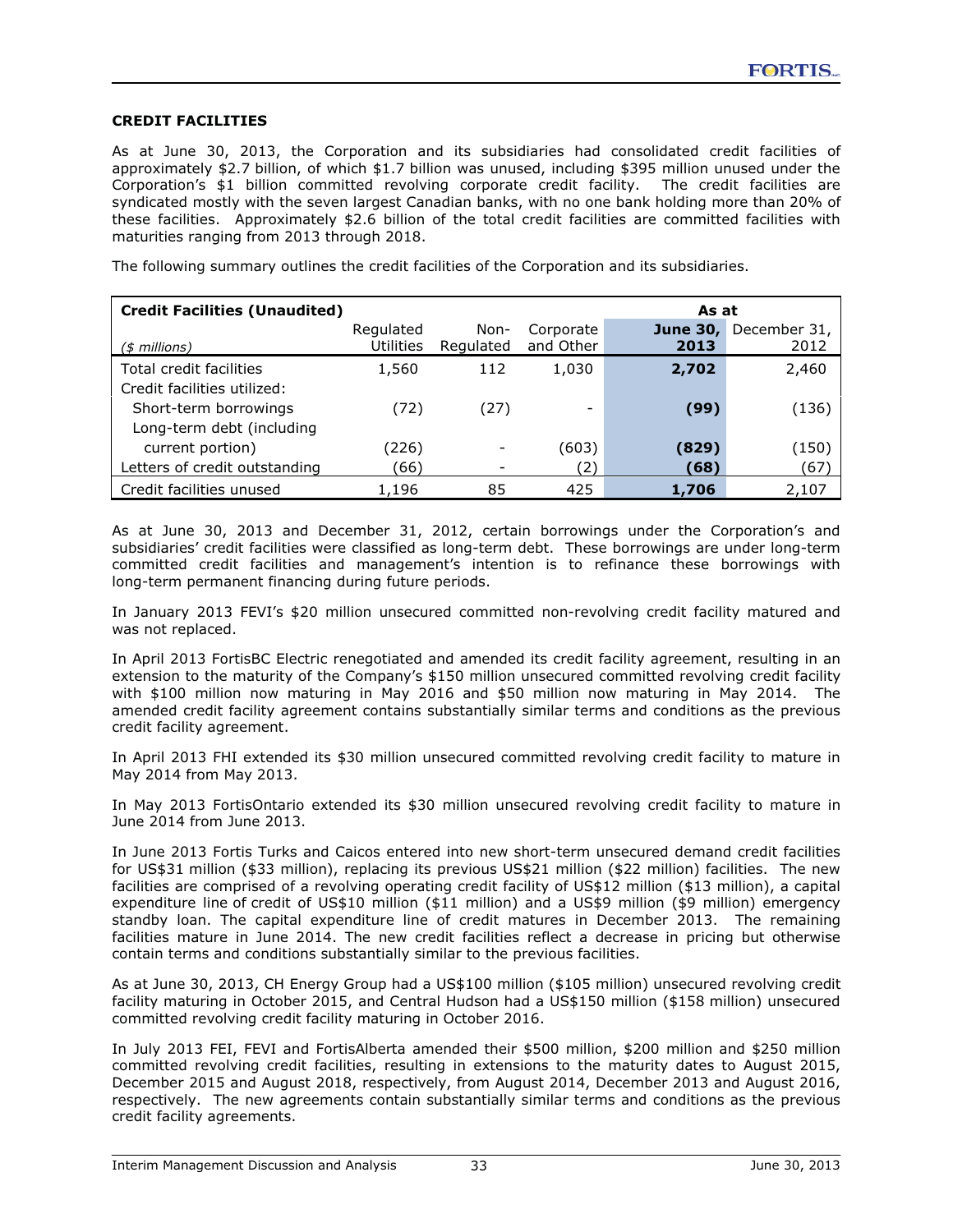### **FINANCIAL INSTRUMENTS**

The carrying values of the Corporation's consolidated financial instruments approximate their fair values, reflecting the short-term maturity, normal trade credit terms and/or nature of these instruments, except as follows.

| <b>Financial Instruments (Unaudited)</b>  |               | As at                     |                   |            |
|-------------------------------------------|---------------|---------------------------|-------------------|------------|
|                                           | June 30, 2013 |                           | December 31, 2012 |            |
|                                           |               | <b>Carrying Estimated</b> | Carrying          | Estimated  |
| (\$ millions)                             |               | <b>Value</b> Fair Value   | Value             | Fair Value |
| Waneta Partnership promissory note        | 48            | 50                        | 47                | 51         |
| Long-term debt, including current portion | 7,186         | 8,220                     | 5,900             | 7,338      |

The fair value of long-term debt is calculated using quoted market prices when available. When quoted market prices are not available, as is the case with the Waneta Partnership promissory note and certain long-term debt, the fair value is determined by either: (i) discounting the future cash flows of the specific debt instrument at an estimated yield to maturity equivalent to benchmark government bonds or treasury bills, with similar terms to maturity, plus a credit risk premium equal to that of issuers of similar credit quality; or (ii) by obtaining from third parties indicative prices for the same or similarly rated issues of debt of the same remaining maturities. Since the Corporation does not intend to settle the long-term debt or promissory note prior to maturity, the excess of the estimated fair value above the carrying value does not represent an actual liability.

The Financial Instruments table above excludes the long-term other asset associated with the Corporation's expropriated investment in Belize Electricity. Due to uncertainty in the ultimate amount and ability of the Government of Belize ("GOB") to pay appropriate fair value compensation owing to Fortis for the expropriation of Belize Electricity, the Corporation has recorded the book value of the expropriated investment, including foreign exchange impacts, in long-term other assets, which totalled approximately \$109 million as at June 30, 2013 (December 31, 2012 - \$104 million).

**Risk Management:** The Corporation's earnings from, and net investments in, foreign subsidiaries are exposed to fluctuations in the US dollar-to-Canadian dollar exchange rate. The Corporation has effectively decreased the above-noted exposure through the use of US dollar-denominated borrowings at the corporate level. The foreign exchange gain or loss on the translation of US dollar-denominated interest expense partially offsets the foreign exchange loss or gain on the translation of the Corporation's foreign subsidiaries' earnings, which are denominated in US dollars. The reporting currency of Central Hudson, Caribbean Utilities, Fortis Turks and Caicos, FortisUS Energy Corporation, Belize Electric Company Limited ("BECOL") and Griffith is the US dollar.

As at June 30, 2013, the Corporation's corporately issued US\$1,052 million (December 31, 2012 – US\$557 million) long-term debt had been designated as an effective hedge of the Corporation's foreign net investments. As at June 30, 2013, the Corporation had approximately US\$534 million (December 31, 2012 – US\$17 million) in foreign net investments remaining to be hedged. Both the Corporation's US dollar-denominated long-term debt and foreign net investments as at June 30, 2013 were significantly impacted by the CH Energy Group acquisition. Foreign currency exchange rate fluctuations associated with the translation of the Corporation's corporately issued US dollar-denominated borrowings designated as effective hedges are recorded in other comprehensive income and serve to help offset unrealized foreign currency exchange gains and losses on the net investments in foreign subsidiaries, which gains and losses are also recorded in other comprehensive income.

Effective from June 20, 2011, the Corporation's asset associated with its expropriated investment in Belize Electricity does not qualify for hedge accounting as Belize Electricity is no longer a foreign subsidiary of Fortis. As a result, foreign exchange gains and losses on the translation of the long-term other asset associated with Belize Electricity are recognized in earnings. The Corporation recognized in earnings a foreign exchange gain of approximately \$3 million and \$5 million, for the three and six months ended June 30, 2013, respectively (\$2 million and \$0.5 million for the three and six months ended June 30, 2012, respectively).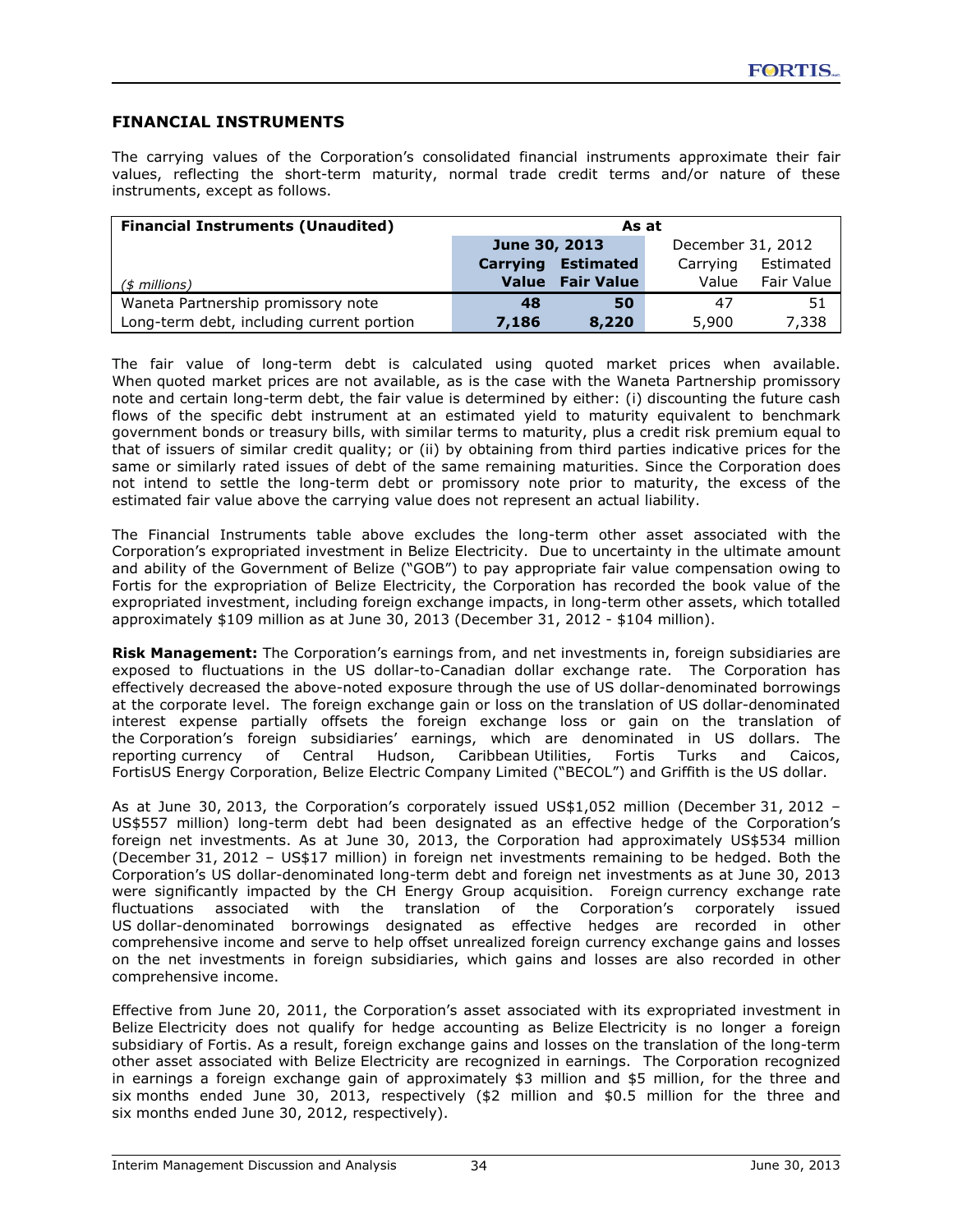From time to time, the Corporation and its subsidiaries hedge exposures to fluctuations in interest rates, foreign exchange rates and fuel, electricity and natural gas prices through the use of derivative instruments. The Corporation and its subsidiaries do not hold or issue derivative instruments for trading purposes. As at June 30, 2013, the Corporation's derivative contracts consisted of fuel option contracts, electricity swap contracts, natural gas swap and option contracts, and gas purchase contract premiums. The fuel option contracts are held by Caribbean Utilities. Electricity swap contracts are held by Central Hudson. Gas swaps and options and gas purchase contract premiums are held by the FortisBC Energy companies and Central Hudson.

**Derivative Instruments (Unaudited) As at As at As at June 30,** December 31, **2013** 2012<br>**Value**<sup>(2)</sup> Carrying Value<sup>(2)</sup> **Number of Carrying Value**<sup>(2)</sup><br>**Contracts Volume**<sup>(1)</sup> (*\$ millions*) **Liability Maturity Contracts Volume** *(1) (\$ millions) (\$ millions)* Fuel option contracts *(3)* **<sup>2013</sup> <sup>2</sup> <sup>4</sup> -** (1) Electricity swap contracts **2017 9 2,625 (1)** - Natural gas commodity derivatives: Gas swaps and options **2014 42 15 (31)** (51) Gas purchase contract premiums **2015 44 78 (2)** (8)

The following table summarizes the Corporation's derivative instruments.

*(1)* The volume for fuel option contracts is reported in millions of imperial gallons; electricity swap contracts in GWh; and natural gas commodity derivatives in PJ.

*(2)* Carrying value is estimated fair value. The liability represents the gross derivatives balance.

*(3)* The carrying value of the fuel option contracts was less than \$1 million as at June 30, 2013.

The fuel option contracts are used by Caribbean Utilities to reduce the impact of volatility in fuel prices on customer rates, as approved by the regulator under the Company's Fuel Price Volatility Management Program. The fuel option contracts mature in October 2013. Approximately 30% of the Company's annual diesel fuel requirements are under fuel hedging arrangements.

The electricity swap contracts and natural gas commodity derivatives are used by Central Hudson to minimize commodity price volatility for electricity and natural gas purchases for the Company's full-service customers by fixing the effective purchase price for the defined commodities.

The natural gas commodity derivatives held by the FortisBC Energy companies are used to fix the effective purchase price of natural gas, as the majority of the natural gas supply contracts at the FortisBC Energy companies have floating, rather than fixed, prices. The price risk-management strategy of the FortisBC Energy companies aims to improve the likelihood that natural gas prices remain competitive, mitigate gas price volatility on customer rates and reduce the risk of regional price discrepancies. As directed by the regulator in 2011, the FortisBC Energy companies have suspended their commodity hedging activities with the exception of certain limited swaps as permitted by the regulator. The existing hedging contracts will continue in effect through to their maturity and the FortisBC Energy companies' ability to fully recover the commodity cost of gas in customer rates remains unchanged.

The changes in the fair values of the fuel option contracts, electricity swap contracts and natural gas commodity derivatives are deferred as a regulatory asset or liability for recovery from, or refund to, customers in future rates, as permitted by the regulators. The fair values of the derivative instruments were recorded in accounts payable and other current liabilities as at June 30, 2013 and December 31, 2012.

The fair value of the fuel option contracts reflects only the value of the heating oil derivative and not the offsetting change in the value of the underlying future purchases of heating oil and was calculated using published market prices for heating oil or similar commodities where appropriate. The fair values of the electricity swap contracts and natural gas commodity derivatives were calculated using forward pricing provided by independent third parties. The fair value of the natural gas commodity derivatives was calculated using the present value of cash flows based on market prices and forward curves for the commodity cost of natural gas. The fair values of the fuel option contracts, electricity swap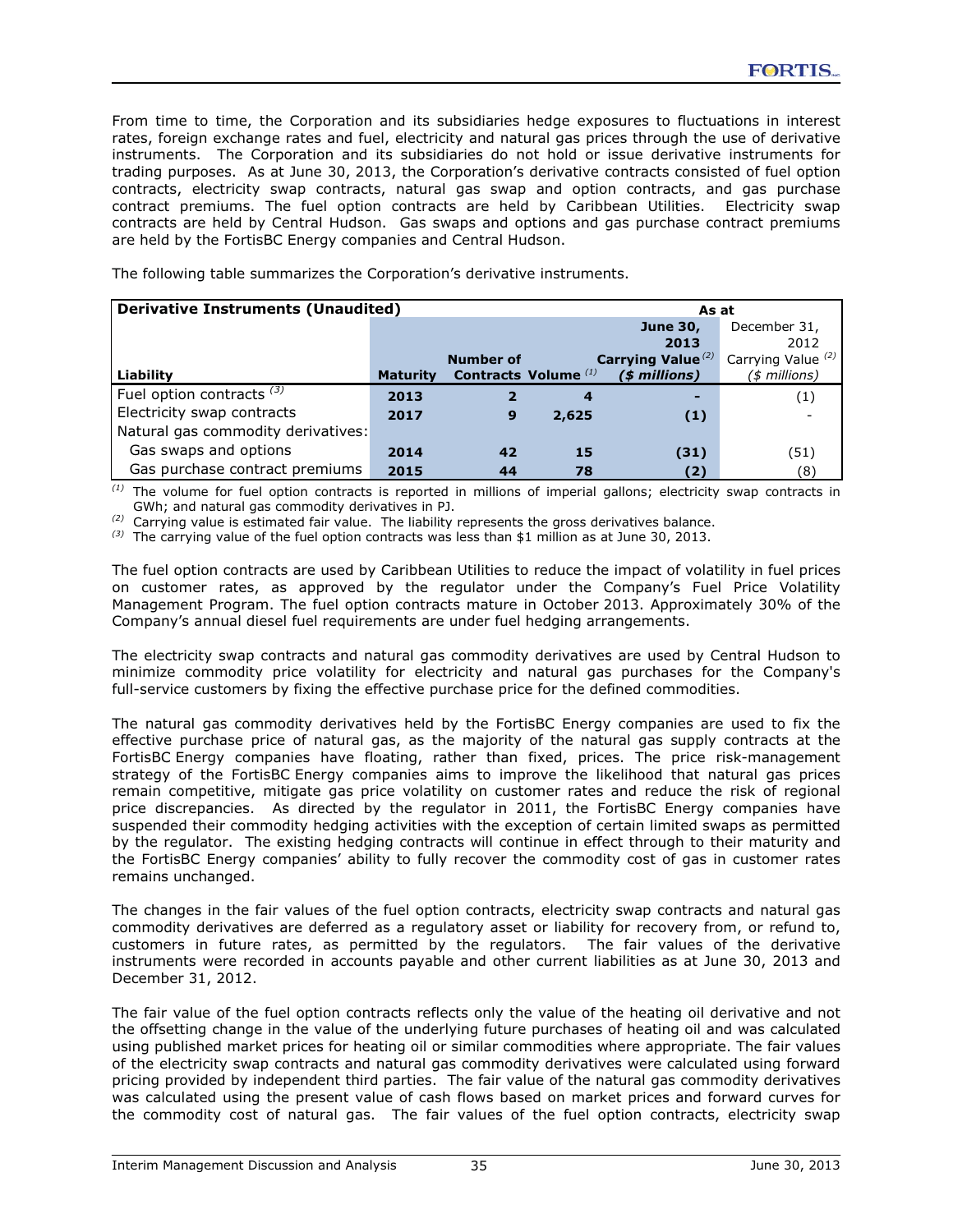contracts, and natural gas commodity derivatives are estimates of the amounts that the utilities would receive or have to pay to terminate the outstanding contracts as at the balance sheet dates.

The fair values of the Corporation's financial instruments, including derivatives, reflect point-in-time estimates based on current and relevant market information about the instruments as at the balance sheet dates. The estimates cannot be determined with precision as they involve uncertainties and matters of judgment and, therefore, may not be relevant in predicting the Corporation's future consolidated earnings or cash flows.

### **OFF-BALANCE SHEET ARRANGEMENTS**

With the exception of letters of credit outstanding of \$68 million as at June 30, 2013 (December 31, 2012 - \$67 million), the Corporation had no off-balance sheet arrangements, such as transactions, agreements or contractual arrangements with unconsolidated entities, structured finance entities, special purpose entities or variable interest entities, that are reasonably likely to materially affect liquidity or the availability of, or requirements for, capital resources.

### **BUSINESS RISK MANAGEMENT**

Year-to-date 2013, the business risks of the Corporation were generally consistent with those disclosed in the Corporation's 2012 Annual MD&A, including certain risks, as disclosed below, and an update to those risks, where applicable.

**Regulatory Risk:** The allowed ROE and capital structure at Newfoundland Power have been set for 2013 through 2015 and remain unchanged from 2012. At FEI, the allowed ROE and capital structure have been set for 2013, resulting in a decrease of 75 basis points in the allowed ROE and a reduction in the common equity component of capital structure to 38.5% from 40% as compared to 2012.

Final allowed ROEs and capital structures for 2013 remain outstanding for FortisAlberta, FortisBC Electric, FEVI and FEWI. The results of cost of capital proceedings could materially impact the earnings of the above-noted utilities.

PBR commenced at FortisAlberta for a five-year term, beginning January 1, 2013. In March 2013 interim distribution electricity rates under PBR were approved by the AUC, in addition to the recovery, on an interim basis, of 60% of the revenue requirement associated with 2013 capital tracker expenditures applied for by FortisAlberta. While the AUC's 2012 PBR decision provides for a capital tracker mechanism to address recovery of certain capital expenditures outside of the PBR formula, the mechanism has yet to be tested to confirm its applicability to FortisAlberta's capital program. Final decisions on FortisAlberta's rates are expected in the second half of 2013.

For further information, refer to the "Material Regulatory Decisions and Applications" section of this MD&A.

**Acquisition of CH Energy Group:** As a result of the closing of the CH Energy Group acquisition on June 27, 2013, the risks associated with the completion of the transaction are no longer applicable.

**Expropriation of Shares in Belize Electricity:** A decision is pending from the Belize Court of Appeal regarding the Corporation's appeal of the Belize Supreme Court's dismissal of the Corporation's claim filed in October 2011 challenging the constitutionality of the expropriation of the Corporation's investment in Belize Electricity.

Fortis believes it has a strong, well-positioned case before the Belize Courts supporting the unconstitutionality of the expropriation. There exists, however, a reasonable possibility that the outcome of the litigation may be unfavourable to the Corporation and the amount of compensation otherwise to be paid to Fortis under the legislation expropriating Belize Electricity could be lower than the book value of the Corporation's expropriated investment in Belize Electricity. The book value of the expropriated investment was approximately \$109 million, including foreign exchange impacts, as at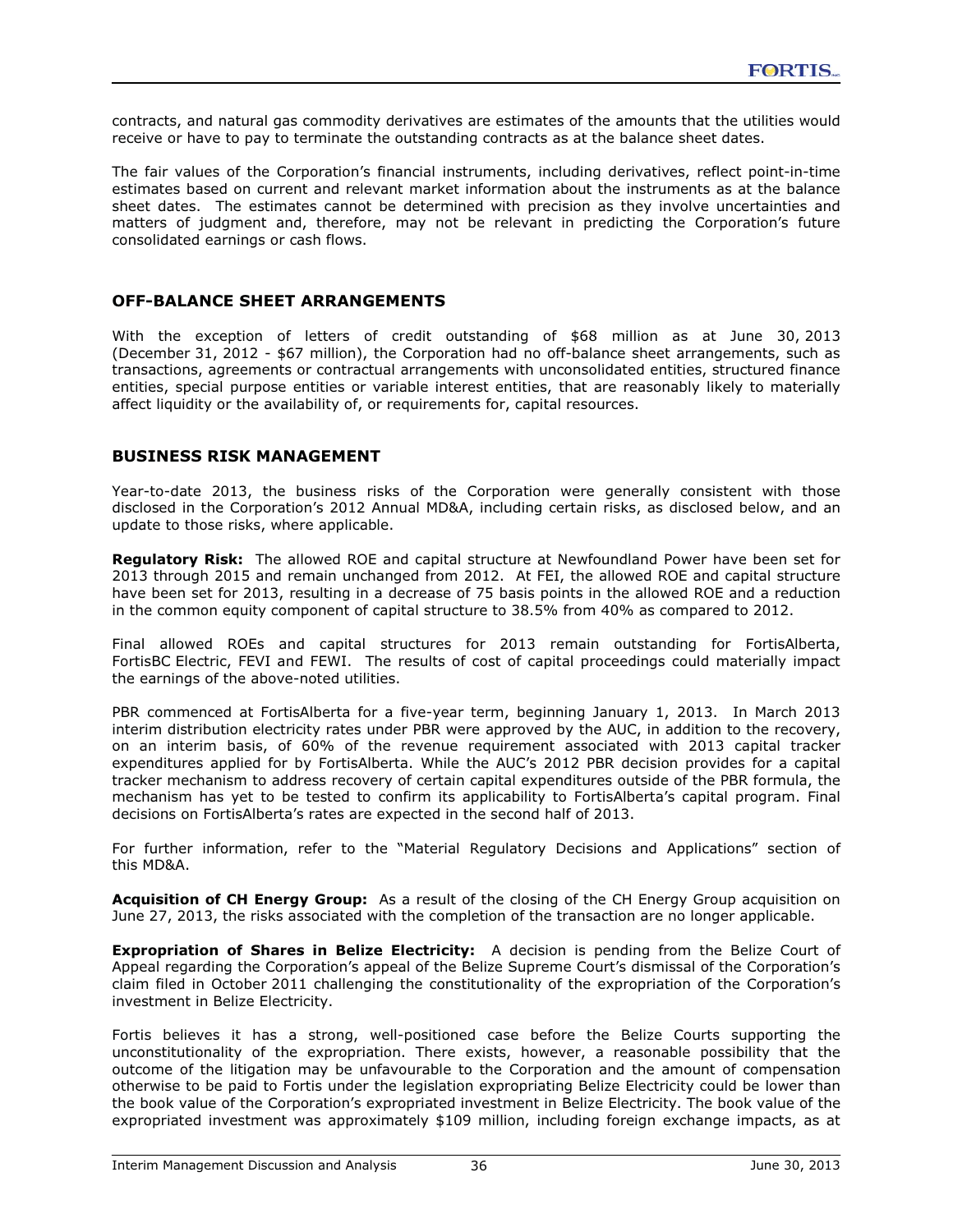June 30, 2013 (December 31, 2012 - \$104 million). If the expropriation is held to be unconstitutional, it is not determinable at this time as to the nature of the relief that would be awarded to Fortis, for example: (i) the ordering of the return of the shares to Fortis and/or award of damages; or (ii) the ordering of compensation to be paid to Fortis for the unconstitutional expropriation of the shares. Based on presently available information, the \$109 million long-term other asset is not deemed impaired as at June 30, 2013. Fortis will continue to assess for impairment each reporting period based on evaluating the outcomes of court proceedings and/or compensation settlement negotiations. As well as continuing the constitutional challenge of the expropriation, Fortis is also pursuing alternative options for obtaining fair compensation, including compensation under the Belize/United Kingdom Bilateral Investment Treaty.

Fortis continues to control and consolidate the financial statements of BECOL, the Corporation's indirect wholly owned non-regulated hydroelectric generating subsidiary in Belize. As at July 31, 2013, Belize Electricity owed BECOL US\$3 million for overdue energy purchases, representing approximately 15% of BECOL's annual sales to Belize Electricity. In accordance with long-standing agreements, the GOB guarantees the payment of Belize Electricity's obligations to BECOL.

**Capital Resources and Liquidity Risk - Credit Ratings:** The Corporation's credit ratings were affirmed by S&P and DBRS in February 2013. Year-to-date 2013, the following changes were made to the credit ratings of the Corporation's utilities: (i) S&P updated Maritime Electric's debt credit rating from 'A- stable' to 'A stable' in February 2013; (ii) Moody's Investors Service ("Moody's"), in June 2013, affirmed the long-term credit ratings of FHI, FEI, FEVI and FortisBC Electric, and changed the rating outlooks to negative from stable; and (iii) Fitch Ratings and Moody's, in July 2013, affirmed Central Hudson's debt credit ratings at 'A stable' and 'A3 stable', respectively, and S&P also affirmed the Company's debt credit rating at 'A' and removed it from 'credit watch with negative implications'.

**Defined Benefit Pension and OPEB Plan Assets:** As at June 30, 2013, the fair value of the Corporation's consolidated defined benefit pension and OPEB plan assets was \$1,545 million, up \$677 million or 78%, from \$868 million as at December 31, 2012. Of the increase from December 31, 2012, approximately \$656 million, or 97% was due to the acquisition of CH Energy Group.

**Labour Relations:** The collective agreement between employees in specified occupations in the areas of administration and operations support at the FortisBC Energy companies and the Canadian Office and Professional Employees Union, Local 378, expired on March 31, 2012. A new three-year collective agreement, expiring on March 31, 2015, was reached in March 2013.

The collective agreement between FortisBC Electric and the International Brotherhood of Electrical Workers ("IBEW"), Local 213, expired on January 31, 2013. IBEW, Local 213, represents employees in specified occupations in the areas of generation and T&D. The parties have been unsuccessful in collective bargaining efforts to date. As a result, FortisBC Electric activated the essential services order issued in April 2013 by the Labour Relations Board of British Columbia. The IBEW is complying with the order and the Company continues to deliver safe and reliable electricity to its customers and is committed to reaching a fair and reasonable agreement that balances the needs of its employees and customers. Approximately 200 of FortisBC Electric's employees are members of the IBEW, Local 213.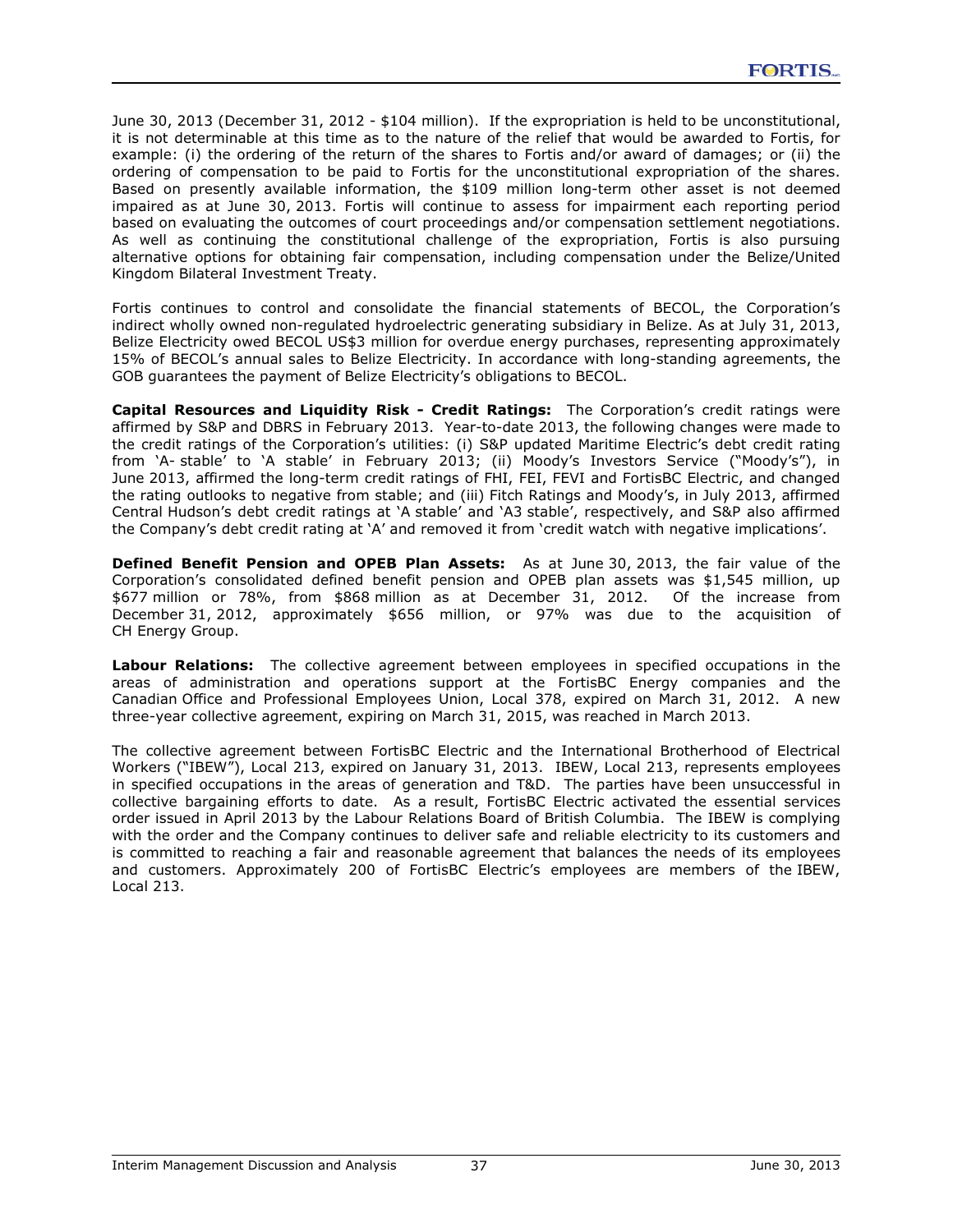### **CHANGES IN ACCOUNTING POLICIES**

The new US GAAP accounting pronouncements that are applicable to, and were adopted by, Fortis, effective January 1, 2013, are described as follows.

### *Disclosures About Offsetting Assets and Liabilities*

The Corporation adopted the amendments to Accounting Standards Codification ("ASC") Topic 210, *Balance Sheet – Disclosures About Offsetting Assets and Liabilities* as outlined in Accounting Standards Update ("ASU") No. 2011-11 and ASU No. 2013-01. The amendments improve the transparency of the effect or potential effect of netting arrangements on a company's financial position by expanding the level of disclosures required by entities for such arrangements. The amended disclosures are intended to assist financial statement users in understanding significant quantitative differences between balance sheets prepared under US GAAP and International Financial Reporting Standards. ASU No. 2013-01 limits the scope of the new offsetting disclosure requirements previously issued in ASU No. 2011-11 to certain derivative instruments, repurchase and reverse repurchase agreements, and securities borrowing and lending arrangements that are either offset on the balance sheet or subject to an enforceable master netting or similar arrangement. The above-noted amendments were applied retrospectively and did not materially impact the Corporation's interim consolidated financial statements for the three and six months ended June 30, 2013.

### *Reporting of Amounts Reclassified Out of Accumulated Other Comprehensive Income*

The Corporation adopted the amendments to ASC Topic 220, *Other Comprehensive Income - Reporting of Amounts Reclassified Out of Accumulated Other Comprehensive Income ("AOCI")* as outlined in ASU No. 2013-02. The amendments improve the reporting of reclassifications out of AOCI and require entities to report, in one place, information about reclassifications out of AOCI and to present details of the reclassifications in the disclosure for changes in AOCI balances. The effect of the reclassification of significant items to net income in their entirety during the reporting period must be reported in the respective line items in the statement where net income is presented. The effect of items not reclassified to net income in their entirety during the reporting period are to be presented in the notes to the consolidated financial statements. The amendments were applied by the Corporation prospectively commencing on January 1, 2013 and did not materially impact the Corporation's interim consolidated financial statements for the three and six months ended June 30, 2013.

### **FUTURE ACCOUNTING PRONOUNCEMENTS**

### *Obligations Resulting from Joint and Several Liability Arrangements*

In February 2013, the Financial Accounting Standards Board ("FASB") issued ASU No. 2013-04, *Obligations Resulting from Joint and Several Liability Arrangements for Which the Total Amount of the Obligation is Fixed at the Reporting Date*. The objective of this update is to provide guidance for the recognition, measurement, and disclosure of obligations resulting from joint and several liability arrangements for which the total amount of the obligation is fixed at the reporting date. This accounting update is effective for annual and interim periods beginning on or after December 15, 2013 and is to be applied retrospectively. Fortis does not expect that the adoption of this update will have a material impact on its consolidated financial statements.

### *Parent's Accounting for the Cumulative Translation Adjustment*

In March 2013, FASB issued ASU No. 2013-5, *Parent's Accounting for the Cumulative Translation Adjustment upon Derecognition of Certain Subsidiaries or Groups of Assets within a Foreign Entity or of an Investment in a Foreign Entity*. This update applies to the release of the cumulative translation adjustment into net earnings when a parent either sells a part or all of its investment in a foreign entity or no longer holds a controlling financial interest in a subsidiary or group of assets within a foreign entity. This accounting update is effective for annual and interim periods beginning on or after December 15, 2013 and is to be applied prospectively. Fortis does not expect that the adoption of this update will have a material impact on its consolidated financial statements.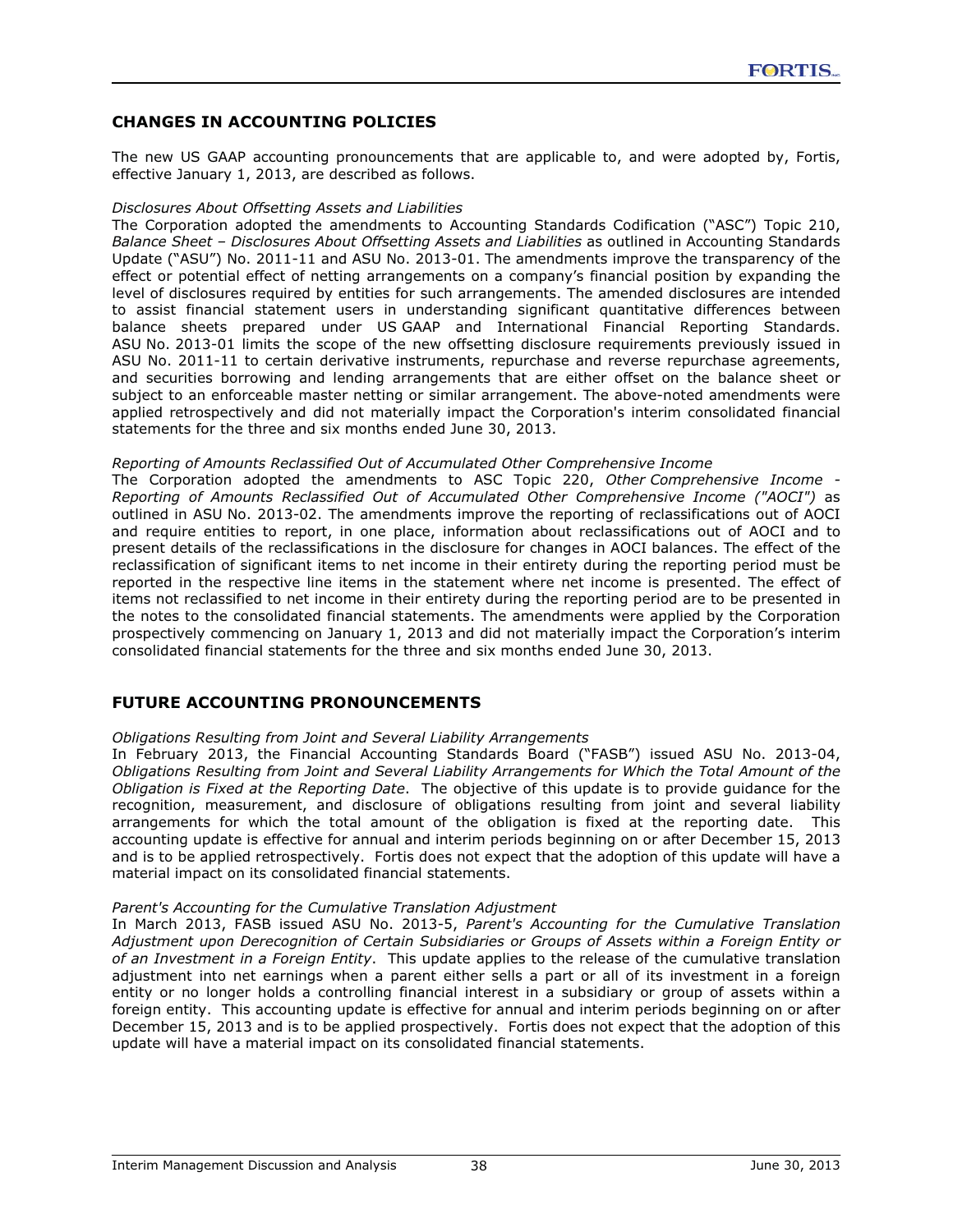### **CRITICAL ACCOUNTING ESTIMATES**

The preparation of the Corporation's interim unaudited consolidated financial statements in accordance with US GAAP requires management to make estimates and judgments that affect the reported amounts of assets and liabilities and the disclosure of contingent assets and liabilities at the date of the consolidated financial statements and the reported amounts of revenue and expenses during the reporting periods. Estimates and judgments are based on historical experience, current conditions and various other assumptions believed to be reasonable under the circumstances. Certain amounts are recorded at estimated values until these amounts are finalized pursuant to regulatory decisions or other regulatory proceedings. Due to changes in facts and circumstances, and the inherent uncertainty involved in making estimates, actual results may differ significantly from current estimates. Estimates and judgments are reviewed periodically and, as adjustments become necessary, are recognized in earnings in the period in which they become known.

Interim financial statements may also employ a greater use of estimates than the annual financial statements. There were no material changes in the nature of the Corporation's critical accounting estimates year-to-date 2013 from those disclosed in the 2012 Annual MD&A.

**Contingencies:** The Corporation and its subsidiaries are subject to various legal proceedings and claims associated with the ordinary course of business operations. Management believes that the amount of liability, if any, from these actions would not have a material effect on the Corporation's consolidated financial position or results of operations.

The following describes the nature of the Corporation's contingent liabilities.

### **Fortis**

In May 2012 CH Energy Group and Fortis entered into a proposed settlement agreement with counsel to plaintiff shareholders pertaining to several complaints, which named Fortis and other defendants, which were filed in, or transferred to, the Supreme Court of the State of New York, County of New York, relating to the acquisition of CH Energy Group by Fortis. The complaints generally alleged that the directors of CH Energy Group breached their fiduciary duties in connection with the acquisition and that CH Energy Group, Fortis, FortisUS Inc. and Cascade Acquisition Sub Inc. aided and abetted that breach. The settlement agreement is subject to court approval.

### **FHI**

During 2007 and 2008, a non-regulated subsidiary of FHI received Notices of Assessment from Canada Revenue Agency ("CRA") for additional taxes related to the taxation years 1999 through 2003. The exposure has been fully provided for in the consolidated financial statements. A settlement was reached with CRA in the second quarter of 2013 resulting in the release of income tax provisions of approximately \$5 million.

In April 2013 FHI and Fortis were named as defendants in an action in the British Columbia Supreme Court by the Coldwater Indian Band ("Band"). The claim is in regard to interests in a pipeline right of way on reserve lands. The pipeline on the right of way was transferred by FHI (then Terasen Inc.) to Kinder Morgan Inc. in April 2007. The Band seeks orders cancelling the right of way and claims damages for wrongful interference with the Band's use and enjoyment of reserve lands. The outcome cannot be reasonably determined and estimated at this time and, accordingly, no amount has been accrued in the interim unaudited consolidated financial statements.

### **FortisBC Electric**

The Government of British Columbia has alleged breaches of the Forest Practices Code and negligence relating to a forest fire near Vaseux Lake in 2003, prior to the acquisition of FortisBC Electric by Fortis, and has filed and served a writ and statement of claim against FortisBC Electric dated August 2, 2005. The Government of British Columbia has now disclosed that its claim includes approximately \$15 million in damages as well as pre-judgment interest, but that it has not fully quantified its damages. FortisBC Electric and its insurers continue to defend the claim by the Government of British Columbia. The outcome cannot be reasonably determined and estimated at this time and, accordingly, no amount has been accrued in the interim unaudited consolidated financial statements.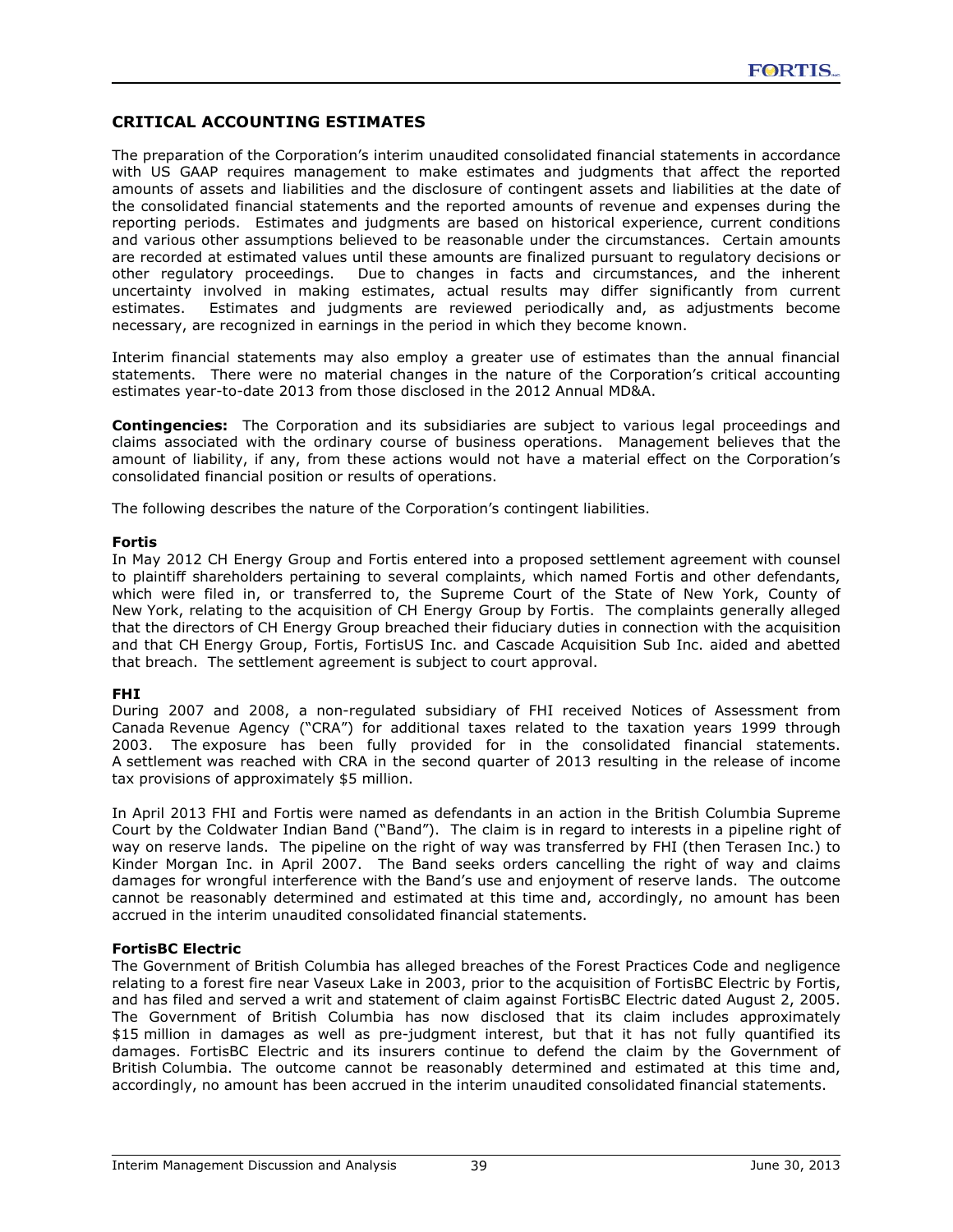The Government of British Columbia filed a claim in the British Columbia Supreme Court in June 2012 claiming on its behalf, and on behalf of approximately 17 homeowners, damages suffered as a result of a landslide caused by a dam failure in Oliver, British Columbia in 2010. The Government of British Columbia alleges in its claim that the dam failure was caused by the defendants', which includes FortisBC Electric, use of a road on top of the dam. The Government of British Columbia estimates its damages and the damages of the homeowners, on whose behalf it is claiming, to be approximately \$15 million. While FortisBC Electric has not been served, the utility has retained counsel and has notified its insurers. The outcome cannot be reasonably determined and estimated at this time and, accordingly, no amount has been accrued in the interim unaudited consolidated financial statements.

### **Central Hudson**

### *Danskammer Point Steam Electric Generating Station*

In 1999, the New York State Attorney General alleged that Central Hudson may have constructed, and continued to operate, major modifications to the Danskammer Point Steam Electric Generating Station ("Danskammer Plant") without obtaining certain requisite pre-construction permits. In March 2000, the Environmental Protection Agency assumed responsibility for the investigation. Central Hudson believes any permits required for these projects were obtained in a timely manner. The Company sold the Danskammer Plant to Dynegy Inc. in January 2001. While Central Hudson could have retained liability after the sale, depending on the type of remedy, the Company believes that the statutes of limitation relating to any alleged violation of air emissions rules have lapsed.

### *Former MGP Facilities*

Central Hudson and its predecessors owned and operated MGPs to serve their customers' heating and lighting needs. These plants manufactured gas from coal and oil beginning in the mid to late 1800s with all sites ceasing operations by the 1950s. This process produced certain by-products that may pose risks to human health and the environment.

The New York State Department of Environmental Conservation ("DEC"), which regulates the timing and extent of remediation of MGP sites in New York State, has notified Central Hudson that it believes the Company or its predecessors at one time owned and/or operated MGPs at seven sites in Central Hudson's franchise territory. The DEC has further requested that the Company investigate and, if necessary, remediate these sites under a Consent Order, Voluntary Clean-up Agreement, or Brownfield Clean-up Agreement. Central Hudson accrues for remediation costs based on the amounts that can be reasonably estimated. As at June 30, 2013, an obligation of US\$9 million was recognized in respect of MGPs remediation and, based upon cost model analysis completed in 2012, it is estimated, with a 90% confidence level, that total costs to remediate these sites over the next 30 years will not exceed US\$152 million.

Central Hudson has notified its insurers and intends to seek reimbursement from insurers for remediation, where coverage exists. Further, as authorized by the PSC, Central Hudson is currently permitted to defer, for future recovery from customers, the differences between actual costs for MGP site investigation and remediation and the associated rate allowances, with carrying charges to be accrued on the deferred balances at the authorized pre-tax rate of return.

### *Eltings Corners*

Central Hudson owns and operates a maintenance and warehouse facility. In the course of Central Hudson's hazardous waste permit renewal process for this facility, sediment contamination was discovered within the wetland area across the street from the main property. In cooperation with the DEC, Central Hudson continues to investigate the nature and extent of the contamination. The extent of the contamination, as well as the timing and costs for any future remediation efforts, cannot be reasonably estimated at this time and, accordingly, no amount has been accrued in the interim unaudited consolidated financial statements.

### *Asbestos Litigation*

Prior to the acquisition of CH Energy Group, various asbestos lawsuits had been brought against Central Hudson. While a total of 3,340 asbestos cases have been raised, 1,168 remained pending as at June 30, 2013. Of the cases no longer pending against Central Hudson, 2,017 have been dismissed or discontinued without payment by the Company, and Central Hudson has settled the remaining 155 cases. The Company is presently unable to assess the validity of the remaining asbestos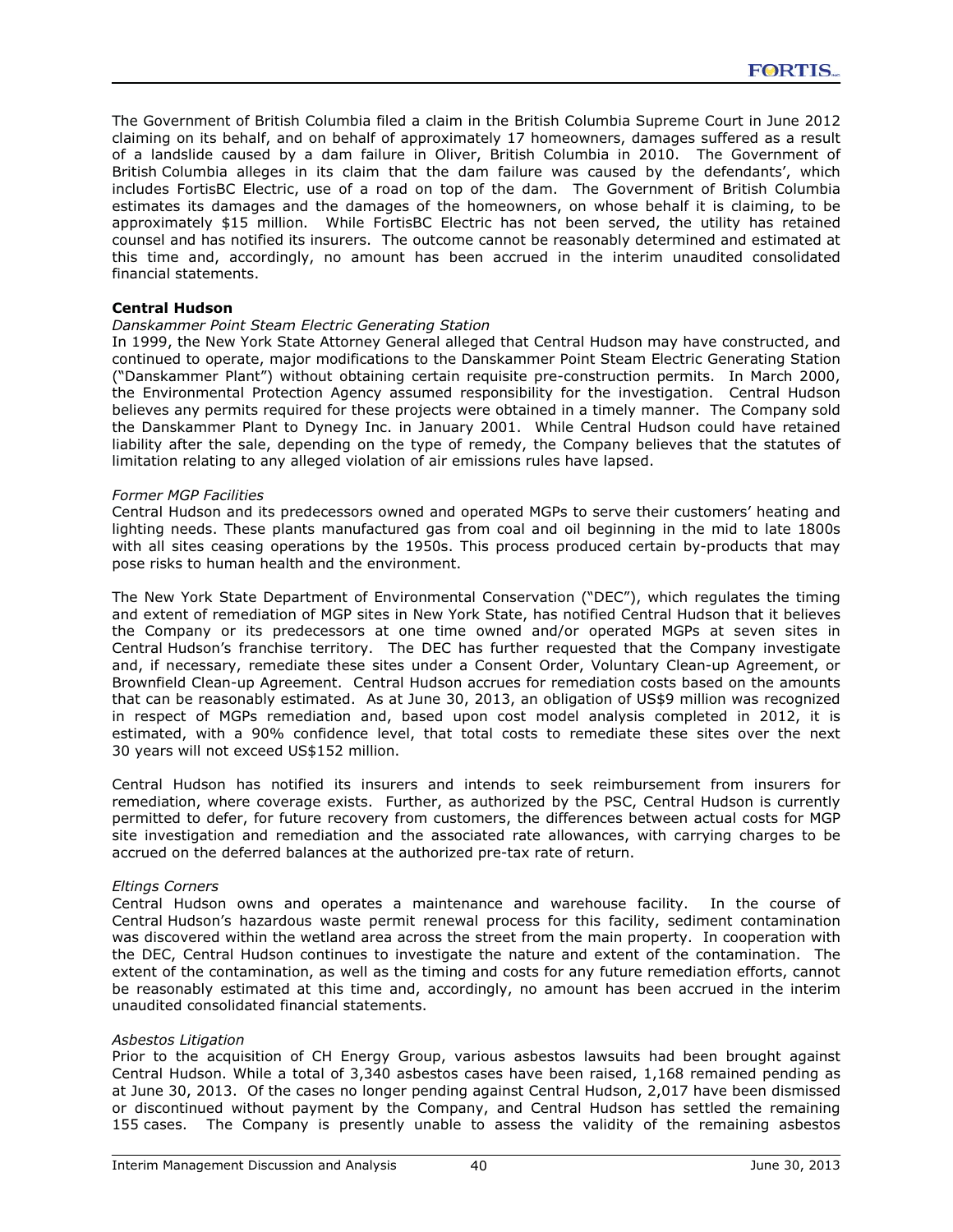lawsuits; however, based on information known to Central Hudson at this time, including the Company's experience in the settlement and/or dismissal of asbestos cases, Central Hudson believes that the costs which may be incurred in connection with the remaining lawsuits will not have a material effect on its financial position, results of operations or cash flows and, accordingly, no amount has been accrued in the interim unaudited consolidated financial statements.

### **SUMMARY OF QUARTERLY RESULTS**

The following table sets forth unaudited quarterly information for each of the eight quarters ended September 30, 2011 through June 30, 2013. The quarterly information has been obtained from the Corporation's interim unaudited consolidated financial statements. These financial results are not necessarily indicative of results for any future period and should not be relied upon to predict future performance.

| <b>Summary of Quarterly Results</b><br>(Unaudited) | <b>Net Earnings</b><br><b>Attributable to</b><br><b>Common Equity</b><br><b>Shareholders</b><br>Revenue |               |                         | <b>Earnings per Common Share</b> |
|----------------------------------------------------|---------------------------------------------------------------------------------------------------------|---------------|-------------------------|----------------------------------|
| <b>Quarter Ended</b>                               | (\$ millions)                                                                                           | (\$ millions) | <b>Basic</b> $($ \$ $)$ | Diluted $($ \$)                  |
| June 30, 2013                                      | 790                                                                                                     | 54            | 0.28                    | 0.28                             |
| March 31, 2013                                     | 1,113                                                                                                   | 151           | 0.79                    | 0.76                             |
| December 31, 2012                                  | 999                                                                                                     | 87            | 0.46                    | 0.45                             |
| September 30, 2012                                 | 714                                                                                                     | 45            | 0.24                    | 0.24                             |
| June 30, 2012                                      | 792                                                                                                     | 62            | 0.33                    | 0.33                             |
| March 31, 2012                                     | 1,149                                                                                                   | 121           | 0.64                    | 0.62                             |
| December 31, 2011                                  | 1,034                                                                                                   | 82            | 0.44                    | 0.43                             |
| September 30, 2011                                 | 699                                                                                                     | 56            | 0.30                    | 0.30                             |

The summary of the past eight quarters reflects the Corporation's continued organic growth, growth from acquisitions, as well as the seasonality associated with its businesses. Interim results will fluctuate due to the seasonal nature of gas and electricity demand and water flows, as well as the timing and recognition of regulatory decisions. Revenue is also affected by the cost of fuel and purchased power and the commodity cost of natural gas, which are flowed through to customers without markup. Given the diversified nature of the Corporation's subsidiaries, seasonality may vary. Most of the annual earnings of the FortisBC Energy companies are realized in the first and fourth quarters.

**June 2013/June 2012:** Net earnings attributable to common equity shareholders were \$54 million, or \$0.28 per common share, for the second quarter of 2013 compared to earnings of \$62 million, or \$0.33 per common share, for the second quarter of 2012. A discussion of the quarter over quarter variance in financial results is provided in the "Financial Highlights" section of this MD&A.

**March 2013/March 2012:** Net earnings attributable to common equity shareholders were \$151 million, or \$0.79 per common share, for the first quarter of 2013 compared to earnings of \$121 million, or \$0.64 per common share, for the first quarter of 2012. Earnings for the first quarter of 2013 included an extraordinary gain of approximately \$22 million after tax upon the settlement of expropriation matters associated with Exploits Partnership. The remainder of the increase in earnings was primarily due to higher contribution from FortisAlberta, the FortisBC Energy companies and FortisBC Electric, and lower corporate expenses. Higher earnings at FortisAlberta were primarily due to lower depreciation and net transmission revenue of approximately \$2 million recognized in the first quarter of 2013 associated with the finalization of 2012 net transmission volume variances. At the FortisBC Energy companies, improved performance was mainly due to rate base growth and increased transportation volumes to industrial customers, partially offset by lower-than-expected customer additions and higher effective income taxes. Increased earnings at FortisBC Electric due to rate base growth, timing of operating expenses, lower-than-expected finance charges and depreciation, and higher capitalized AFUDC were partially offset by higher effective income taxes. Corporate expenses for the first quarter of 2013 were reduced by \$2 million related to foreign exchange, while corporate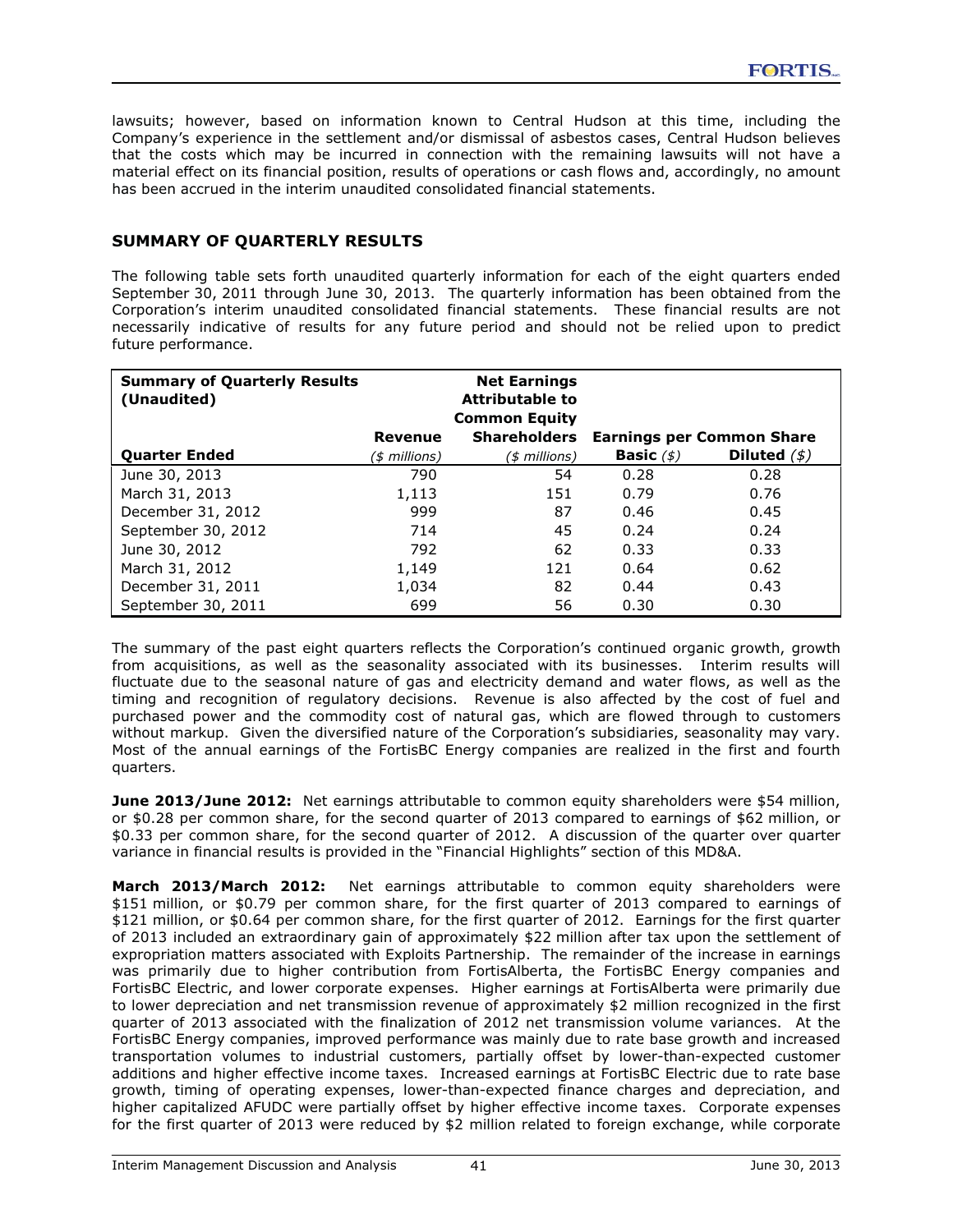expenses for the first quarter of 2012 were increased by \$1.5 million related to foreign exchange. Acquisition-related expenses in the first quarter of 2013 were approximately \$0.5 million after tax compared to \$4 million after tax in the first quarter of 2012. Excluding foreign exchange impacts and acquisition-related expenses noted above, corporate expenses increased quarter over quarter mainly due to higher preference share dividends, partially offset by lower finance charges. The increase in earnings was partially offset by decreased non-regulated hydroelectric production in Belize due to lower rainfall and lower earnings at Maritime Electric and Fortis Properties.

**December 2012/December 2011:** Net earnings attributable to common equity shareholders were \$87 million, or \$0.46 per common share, for the fourth quarter of 2012 compared to earnings of \$82 million, or \$0.44 per common share, for the fourth quarter of 2011. The increase in earnings was primarily due to higher contribution from FortisAlberta, Other Canadian Regulated Electric Utilities and FortisBC Electric, partially offset by decreased non-regulated hydroelectric production in Belize associated with lower rainfall, increased corporate expenses and decreased earnings at the FortisBC Energy companies. Higher earnings at FortisAlberta were driven by rate base growth, net transmission revenue of \$2 million recognized in the fourth quarter of 2012 and the rate revenue reduction accrual during the fourth quarter of 2011, reflecting the cumulative impact from January 1, 2011 of the decrease in the allowed ROE for 2011. At Other Canadian Regulated Electric Utilities, improved performance was mainly due to lower effective income taxes at Maritime Electric and the accrual of the cumulative return earned on FortisOntario's capital investment in smart meters. Increased earnings at FortisBC Electric were driven by rate base growth, lower-than-expected finance charges in 2012 and higher pole-attachment revenue, partially offset by the expiry of the PBR mechanism on December 31, 2011. The increase in corporate expenses was largely due to a \$3 million non-recurring provision recognized in the fourth quarter of 2012 and lower effective income tax recoveries, partially offset by a foreign exchange gain of \$1 million recognized in the fourth quarter of 2012, compared to a foreign exchange loss of \$1 million recognized in the fourth quarter of 2011, and lower finance charges. At the FortisBC Energy companies, the decrease in earnings was mainly due to the timing of certain operating and maintenance expenses during 2012, lower capitalized AFUDC and lower-than-expected customer additions in 2012, partially offset by rate base growth, higher gas transportation volumes to industrial customers and lower effective income taxes.

**September 2012/September 2011:** Net earnings attributable to common equity shareholders were \$45 million, or \$0.24 per common share, for the third quarter of 2012 compared to earnings of \$56 million, or \$0.30 per common share, for the third quarter of 2011. Earnings for the third quarter of 2012 were reduced by \$3.5 million related to foreign exchange and CH Energy Group acquisition-related expenses. Earnings for the third quarter of 2011 were favourably impacted by a one-time \$11 million after-tax merger termination fee paid to Fortis by Central Vermont Public Service Corporation and \$2.5 million of foreign exchange. Excluding the above impacts, higher earnings at FortisAlberta and FortisBC Electric for the quarter were partially offset by decreased non-regulated hydroelectric generation in Belize, due to lower rainfall, and a higher loss incurred at the FortisBC Energy companies. The improved performance at FortisAlberta was due to net transmission revenue of \$3.5 million recognized in the third quarter of 2012, rate base growth and the timing of operating expenses during 2012, partially offset by a lower allowed ROE. At FortisBC Electric, improved performance was driven by rate base growth, higher pole-attachment revenue and lower-than-expected finance charges. The higher loss at the FortisBC Energy companies related to the unfavourable impact of the difference in the timing of recognition of revenue associated with seasonal gas consumption and certain increased regulator-approved expenses in 2012, lower capitalized AFUDC and lower-than-expected customer additions in 2012. The above items were partially offset by higher gas transportation volumes to industrial customers and the timing of certain operating and maintenance expenses during 2012.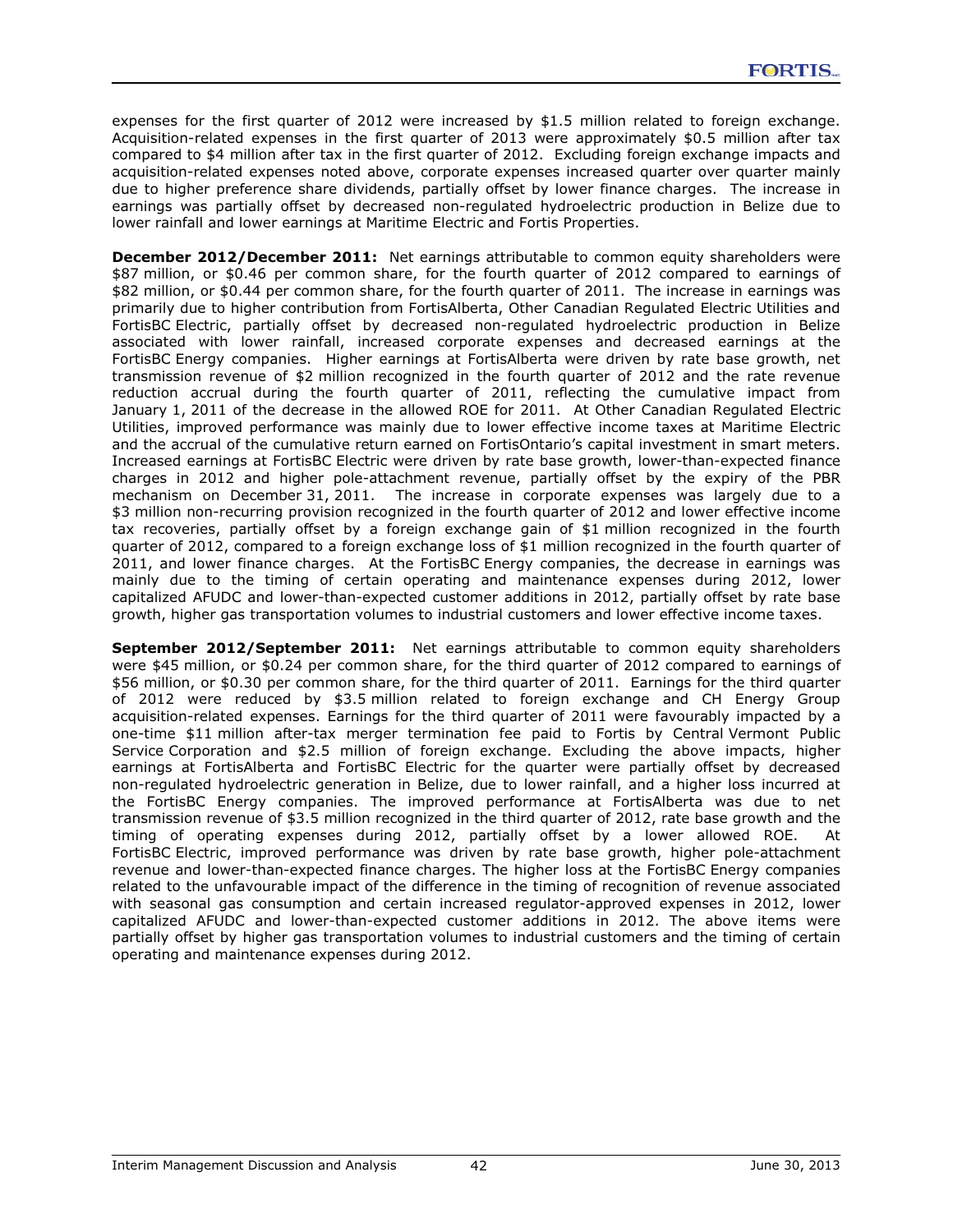### **OUTLOOK**

Over the five years 2013 through 2017, the Corporation's consolidated capital expenditure program is expected to total approximately \$6 billion and will support continuing growth in non-regulated earnings and dividends. Capital investment over that period is expected to allow utility rate base and hydroelectric generation investment to increase at a combined compound annual growth rate of approximately 6%.

With the closing of the acquisition of CH Energy Group in June 2013, the Corporation's regulated midyear rate base has increased to more than \$10 billion. The acquisition is expected to be accretive to earnings per common share of Fortis beginning in 2015.

Fortis remains disciplined and patient in its pursuit of additional electric and gas utility acquisitions in the United States and Canada that will add value for its shareholders. Fortis will also pursue growth in its non-regulated businesses in support of its regulated utility growth strategy.

### **SUBSEQUENT EVENTS**

On July 10, 2013, the Corporation redeemed all of the issued and outstanding \$125 million 5.45% First Preference Shares, Series C at a redemption price of \$25.1456 per share, being equal to \$25.00 plus the amount of accrued and unpaid dividends per share.

On July 18, 2013, the Corporation issued 10 million Cumulative Redeemable Fixed Rate Reset First Preference Shares, Series K at \$25.00 per share for gross proceeds of \$250 million. The net proceeds of the offering were used to repay a portion of borrowings under the Corporation's \$1 billion committed corporate credit facility, including amounts borrowed in connection with the above-noted redemption of the Corporation's First Preference Shares, Series C, the construction of the Waneta Expansion and equity injections into certain of the Corporation's subsidiaries, and for general corporate purposes.

On July 19, 2013, the Corporation priced a private placement of 10-year US\$285 million unsecured notes at 3.84% and 30-year US\$40 million unsecured notes at 5.08%. The offering is scheduled to close on October 1, 2013. Proceeds from the offering will be used to repay a portion of the Corporation's US dollar-denominated committed credit facility borrowings incurred to initially finance a portion of the CH Energy Group acquisition.

On July 26, 2013, applications for rehearing of the approval of the CH Energy Group acquisition were filed with the PSC. In addition, the parties petitioned the PSC to designate Central Hudson's rates as temporary pending further review of certain matters, including the Company's allowed ROE. The Corporation is preparing a response to the applications, which it expects to file shortly.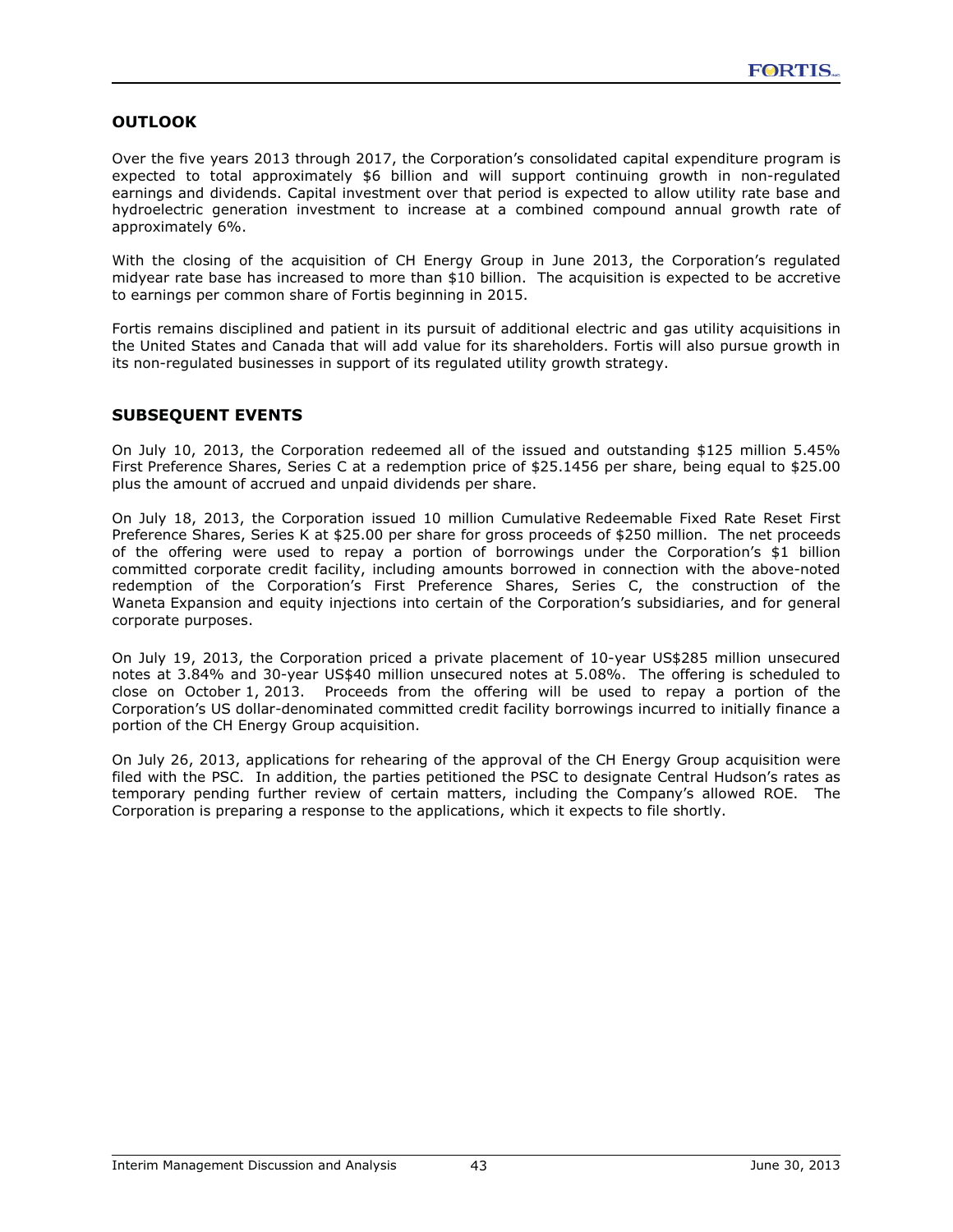### **OUTSTANDING SHARE DATA**

As at July 31, 2013, the Corporation had issued and outstanding approximately 211.7 million common shares; 8.0 million First Preference Shares, Series E; 5.0 million First Preference Shares, Series F; 9.2 million First Preference Shares, Series G; 10.0 million First Preference Shares, Series H; 8.0 million First Preference Shares, Series J; and 10.0 million First Preference Shares, Series K. Only the common shares of the Corporation have voting rights. The Corporation's First Preference Shares do not have voting rights unless and until Fortis fails to pay eight quarterly dividends, whether or not consecutive and whether or not such dividends have been declared.

The number of common shares of Fortis that would be issued if all outstanding stock options and First Preference Shares, Series E were converted as at July 31, 2013 is as follows.

| <b>Conversion of Securities into Common Shares (Unaudited)</b> |                      |
|----------------------------------------------------------------|----------------------|
| As at July 31, 2013                                            | Number of            |
|                                                                | <b>Common Shares</b> |
| <b>Security</b>                                                | (millions)           |
| <b>Stock Options</b>                                           | 5.2                  |
| First Preference Shares, Series E                              | 6.5                  |
| <b>Total</b>                                                   | 11.7                 |

Additional information, including the Fortis 2012 Annual Information Form, Management Information Circular and Annual Report, is available on SEDAR at www.sedar.com and on the Corporation's website at www.fortisinc.com.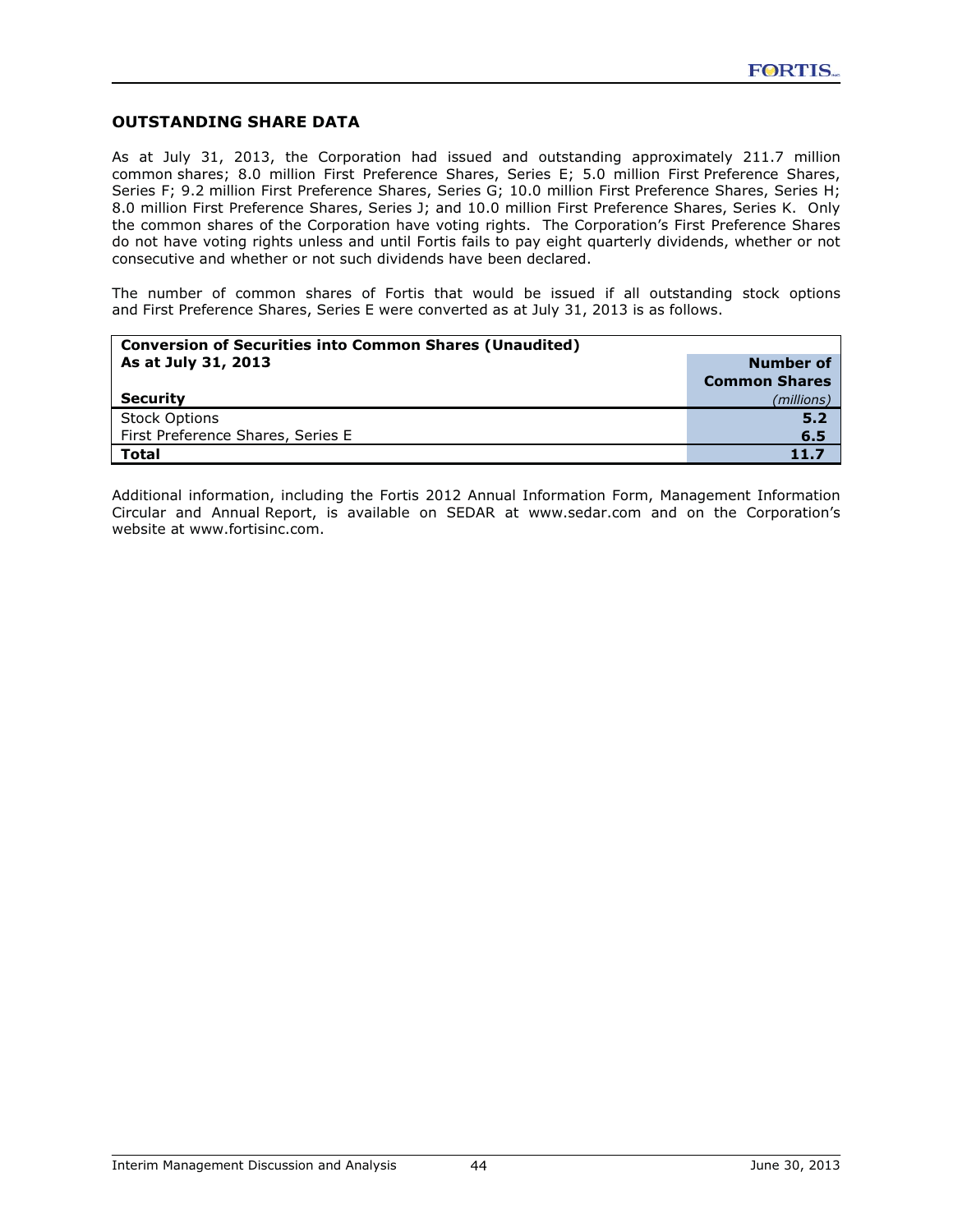Interim Consolidated Financial Statements For the three and six months ended June 30, 2013 and 2012 (Unaudited)

Prepared in accordance with accounting principles generally accepted in the United States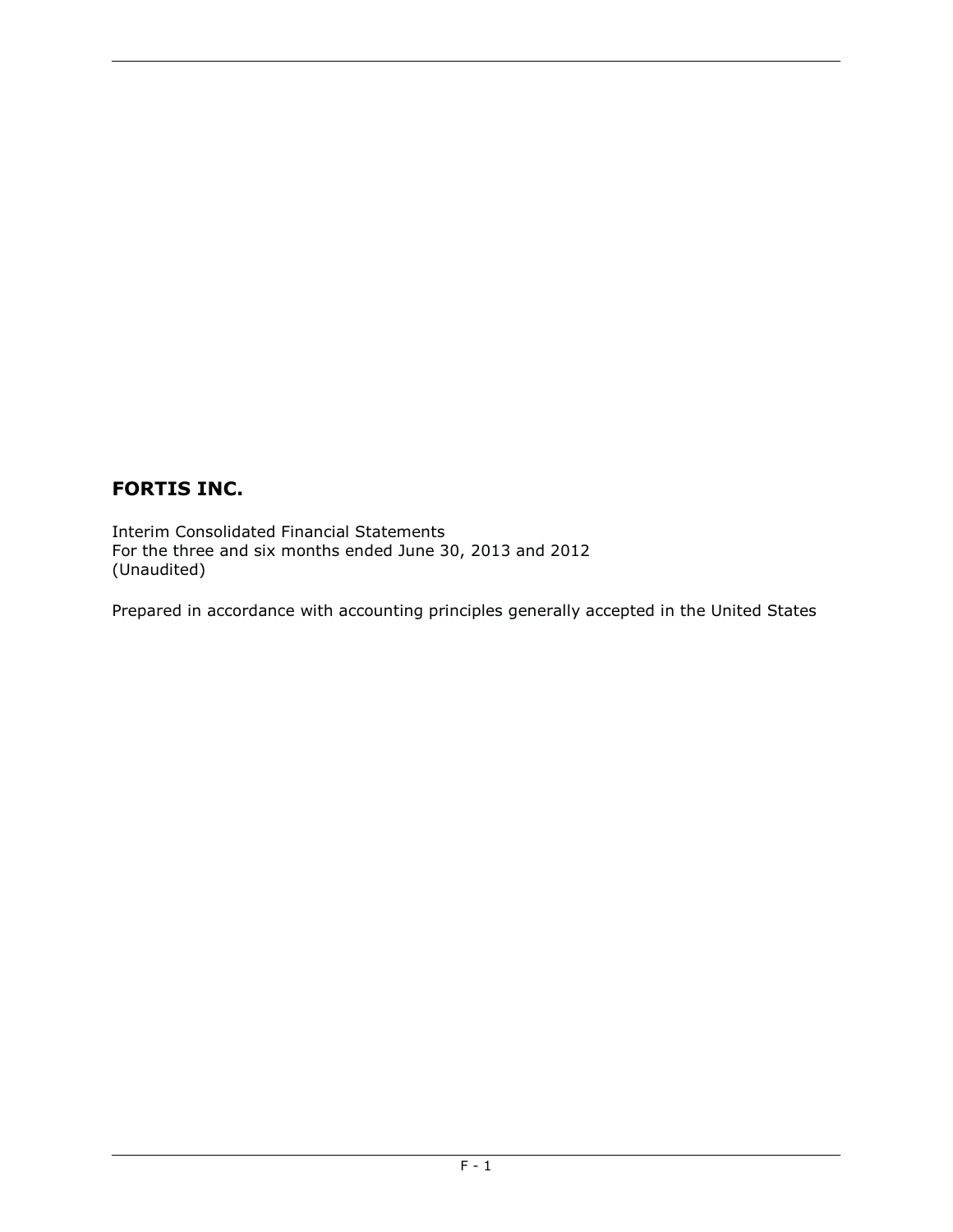### **Fortis Inc. Consolidated Balance Sheets (Unaudited) As at**

(in millions of Canadian dollars)

|                                                               | <b>June 30,</b><br>2013 | December 31,<br>2012 |
|---------------------------------------------------------------|-------------------------|----------------------|
|                                                               |                         | (Note 24)            |
| <b>ASSETS</b>                                                 |                         |                      |
| <b>Current assets</b>                                         |                         |                      |
| Cash and cash equivalents                                     | \$<br>267               | \$<br>154            |
| Accounts receivable                                           | 591                     | 587                  |
| Prepaid expenses                                              | 33                      | 18                   |
| Inventories                                                   | 138                     | 133                  |
| Regulatory assets (Note 4)                                    | 178                     | 185                  |
| Deferred income taxes                                         | 30                      | 16                   |
|                                                               | 1,237                   | 1,093                |
| <b>Other assets</b>                                           | 238                     | 200                  |
| <b>Regulatory assets (Note 4)</b>                             | 1,790                   | 1,515                |
| <b>Deferred income taxes</b>                                  |                         |                      |
| <b>Utility capital assets</b>                                 | 11,272                  | 9,623                |
| <b>Non-utility capital assets</b>                             | 651                     | 626                  |
| <b>Intangible assets</b>                                      | 361                     | 325                  |
| Goodwill (Note 14)                                            | 2,077                   | 1,568                |
|                                                               | \$<br>17,633            | \$<br>14,950         |
| LIABILITIES AND SHAREHOLDERS' EQUITY                          |                         |                      |
| <b>Current liabilities</b>                                    |                         |                      |
| Short-term borrowings (Note 19)                               | \$<br>99                | \$<br>136            |
| Accounts payable and other current liabilities                | 962                     | 966                  |
| Regulatory liabilities (Note 4)                               | 114                     | 72                   |
| Current installments of long-term debt                        | 201                     | 159                  |
| Current installments of capital lease and finance obligations | 7                       | 7                    |
| Deferred income taxes                                         | 10                      | 10                   |
|                                                               | 1,393                   | 1,350                |
| <b>Other liabilities</b>                                      | 811                     | 638                  |
| <b>Regulatory liabilities (Note 4)</b>                        | 833                     | 681                  |
| <b>Deferred income taxes</b>                                  | 1,021                   | 702                  |
| Long-term debt                                                | 6,985                   | 5,741                |
| <b>Capital lease and finance obligations</b>                  | 427                     | 428                  |
|                                                               | 11,470                  | 9,540                |
| <b>Shareholders' equity</b>                                   |                         |                      |
| Common shares $(1)$ (Note 5)                                  | 3,739                   | 3,121                |
| Preference shares                                             | 1,108                   | 1,108                |
| Additional paid-in capital                                    | 16                      | 15                   |
| Accumulated other comprehensive loss                          | (88)                    | (96)                 |
| Retained earnings                                             | 1,032                   | 952                  |
|                                                               | 5,807                   | 5,100                |
| Non-controlling interests (Note 6)                            | 356                     | 310                  |
|                                                               | 6,163                   | 5,410                |
|                                                               | \$<br>17,633            | \$<br>14,950         |

*(1) No par value. Unlimited authorized shares; 211.7 million and 191.6 million issued and outstanding as at June 30, 2013 and December 31, 2012, respectively*

Commitments and Contingent Liabilities (Notes 20 and 22, respectively) See accompanying Notes to Interim Consolidated Financial Statements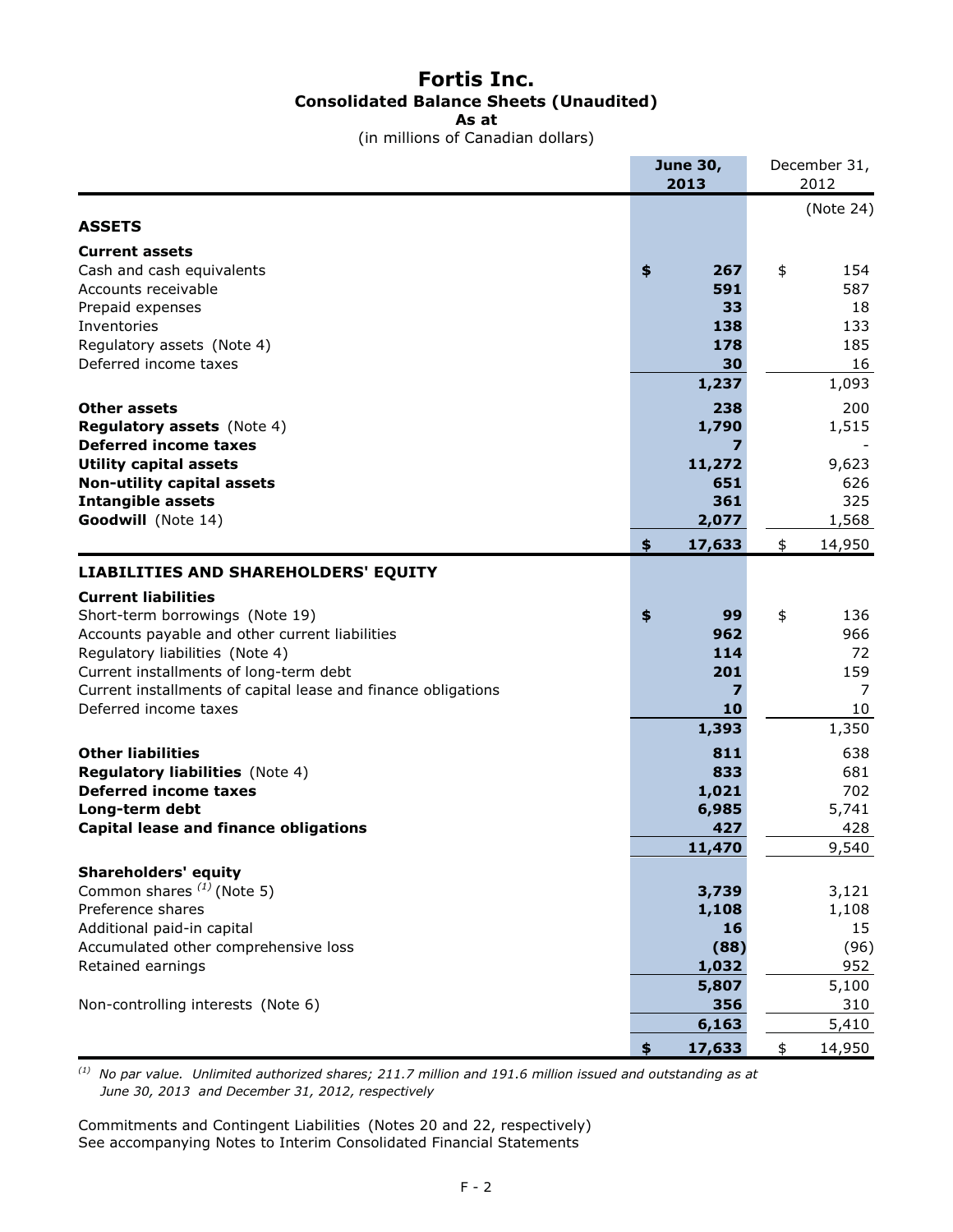### **Fortis Inc. Consolidated Statements of Earnings (Unaudited) For the periods ended June 30**

(in millions of Canadian dollars, except per share amounts)

|                                            |                                                                | <b>Quarter Ended</b> |               |      |               | <b>Six Months Ended</b> |               |       |
|--------------------------------------------|----------------------------------------------------------------|----------------------|---------------|------|---------------|-------------------------|---------------|-------|
|                                            |                                                                | 2013                 |               | 2012 |               | 2013                    |               | 2012  |
| <b>Revenue</b>                             | \$                                                             | 790                  | \$            | 792  | \$            | 1,903                   | \$            | 1,941 |
| <b>Expenses</b>                            |                                                                |                      |               |      |               |                         |               |       |
| Energy supply costs                        |                                                                | 282                  |               | 291  |               | 787                     |               | 857   |
| Operating                                  |                                                                | 206                  |               | 204  |               | 427                     |               | 418   |
| Depreciation and amortization              |                                                                | 130                  |               | 114  |               | 259                     |               | 233   |
|                                            |                                                                | 618                  |               | 609  |               | 1,473                   |               | 1,508 |
| <b>Operating income</b>                    |                                                                | 172                  |               | 183  |               | 430                     |               | 433   |
| Other income (expenses), net (Note 9)      |                                                                | (44)                 |               |      |               | (38)                    |               | (3)   |
| Finance charges (Note 10)                  |                                                                | 92                   |               | 92   |               | 181                     |               | 183   |
| Earnings before income taxes               |                                                                |                      |               |      |               |                         |               |       |
| and extraordinary item                     |                                                                | 36                   |               | 91   |               | 211                     |               | 247   |
| Income tax (recovery) expense (Note 11)    |                                                                | (34)                 |               | 14   |               | (4)                     |               | 37    |
| Earnings before extraordinary item         |                                                                | 70                   |               | 77   |               | 215                     |               | 210   |
| Extraordinary gain, net of tax (Note 12)   |                                                                |                      |               |      |               | 22                      |               |       |
| <b>Net earnings</b>                        | \$                                                             | 70                   | $\frac{1}{2}$ | 77   | \$            | 237                     | $\frac{1}{2}$ | 210   |
| Net earnings attributable to:              |                                                                |                      |               |      |               |                         |               |       |
| Non-controlling interests                  | $\frac{1}{2}$                                                  | $\overline{2}$       | \$            | 3    | \$            |                         | \$            | 4     |
| Preference equity shareholders             |                                                                | 14                   |               | 12   |               | 28                      |               | 23    |
| Common equity shareholders                 |                                                                | 54                   |               | 62   |               | 205                     |               | 183   |
|                                            | $\boldsymbol{s}$                                               | 70                   | $\frac{1}{2}$ | 77   | \$            | 237                     | $\frac{1}{2}$ | 210   |
| Earnings per common share                  |                                                                |                      |               |      |               |                         |               |       |
| <b>before extraordinary item (Note 13)</b> |                                                                |                      |               |      |               |                         |               |       |
| <b>Basic</b>                               | $\begin{array}{c}\n\bullet \\ \bullet \\ \bullet\n\end{array}$ | 0.28                 | \$<br>\$      | 0.33 | \$            | 0.95                    | \$            | 0.97  |
| <b>Diluted</b>                             |                                                                | 0.28                 |               | 0.33 | $\frac{1}{2}$ | 0.94                    | \$            | 0.95  |
| <b>Earnings per common share (Note 13)</b> |                                                                |                      |               |      |               |                         |               |       |
| <b>Basic</b>                               | \$\$                                                           | 0.28                 | \$            | 0.33 | \$            | 1.06                    | \$            | 0.97  |
| Diluted                                    |                                                                | 0.28                 | \$            | 0.33 | \$            | 1.05                    | \$            | 0.95  |

See accompanying Notes to Interim Consolidated Financial Statements

### **Fortis Inc. Consolidated Statements of Comprehensive Income (Unaudited) For the periods ended June 30**

(in millions of Canadian dollars)

|                                                                                        | <b>Quarter Ended</b> |               |    | <b>Six Months Ended</b> |      |
|----------------------------------------------------------------------------------------|----------------------|---------------|----|-------------------------|------|
|                                                                                        | 2013                 | 2012          |    | 2013                    | 2012 |
| <b>Net earnings</b>                                                                    | 70                   | 77            | S  | 237                     | 210  |
| Other comprehensive income<br>Unrealized foreign currency translation                  |                      |               |    |                         |      |
| gains, net of hedging activities and tax<br>Unrealized employee future benefits gains, |                      | $\mathcal{P}$ |    |                         |      |
| net of tax                                                                             |                      |               |    |                         |      |
| <b>Comprehensive income</b>                                                            | 75                   | 79            | S  | 245                     | 211  |
| Comprehensive income attributable to:                                                  |                      |               |    |                         |      |
| Non-controlling interests                                                              | \$                   | \$            | \$ |                         | \$   |
| Preference equity shareholders                                                         | 14                   | 12            |    | 28                      | 23   |
| Common equity shareholders                                                             | 59                   | 64            |    | 213                     | 184  |
|                                                                                        | \$<br>75             | 79            | \$ | 245                     | 211  |

See accompanying Notes to Interim Consolidated Financial Statements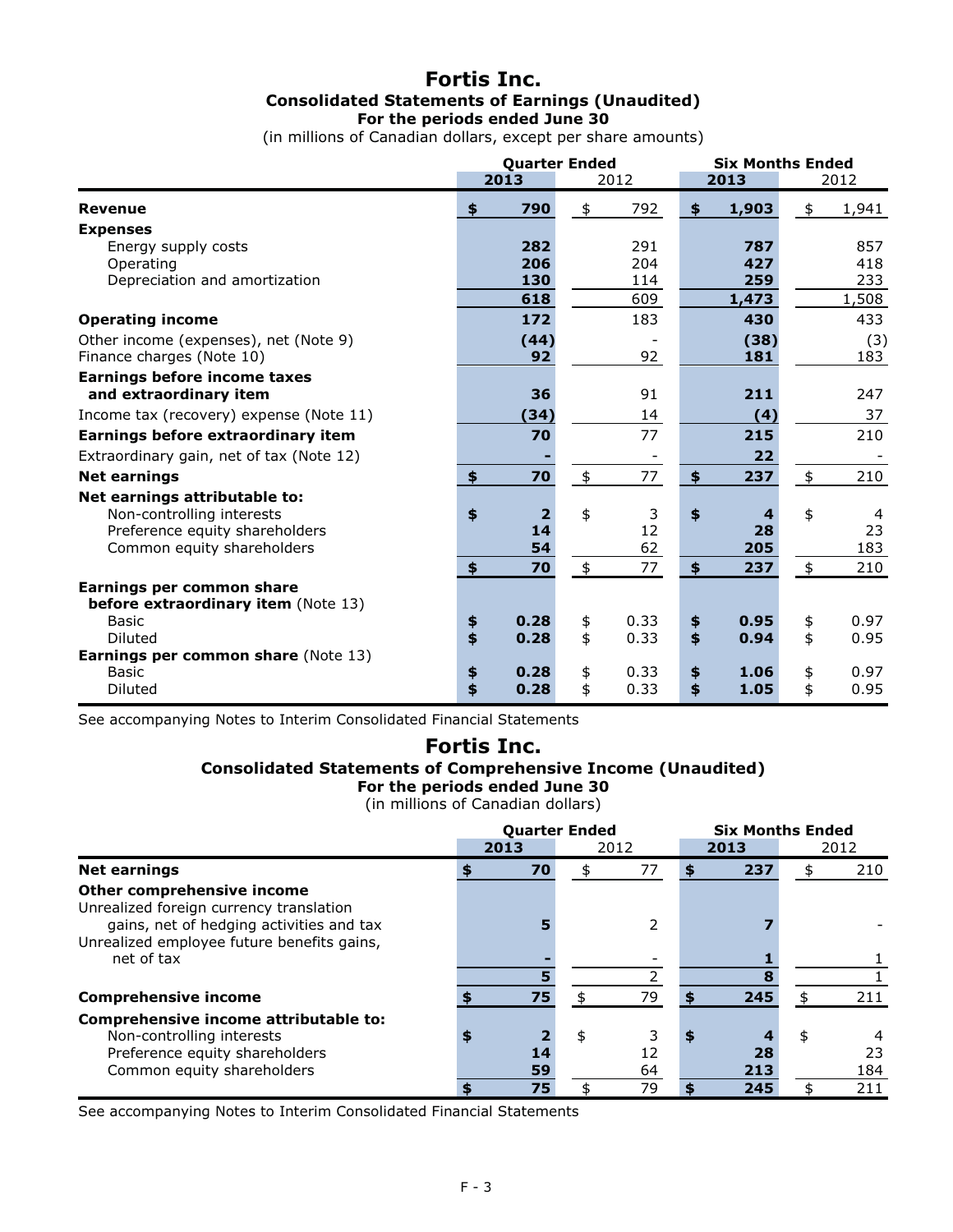### **Fortis Inc. Consolidated Statements of Cash Flows (Unaudited) For the periods ended June 30**

(in millions of Canadian dollars)

|                                                       |             |           | <b>Quarter Ended</b> |             | <b>Six Months Ended</b> |            |
|-------------------------------------------------------|-------------|-----------|----------------------|-------------|-------------------------|------------|
|                                                       | 2013        |           | 2012                 |             | 2013                    | 2012       |
| <b>Operating activities</b>                           |             |           |                      |             |                         |            |
| Net earnings                                          | \$          | 70        | \$<br>77             | \$          | 237                     | \$<br>210  |
| Adjustments to reconcile net earnings to net cash     |             |           |                      |             |                         |            |
| provided by operating activities:                     |             |           |                      |             |                         |            |
| Depreciation - capital assets                         |             | 115       | 94                   |             | 228                     | 201        |
| Amortization - intangible assets                      |             | 11        | 10                   |             | 23                      | 21         |
| Amortization - other                                  |             | 4         | 10                   |             | 8                       | 11         |
| Deferred income tax (recovery) expense                |             | (11)      | 3                    |             | (22)                    | 8          |
| Accrued employee future benefits                      |             | (4)       | (11)                 |             | (5)                     | (7)        |
| Equity component of allowance for funds used          |             |           |                      |             |                         |            |
| during construction (Note 9)                          |             | (1)       | (1)                  |             | (4)                     | (3)        |
| Other                                                 |             | (13)      | 3                    |             | (23)                    | (11)       |
| Change in long-term regulatory assets and liabilities |             |           | (13)                 |             | (9)                     | (9)        |
| Change in non-cash operating                          |             |           |                      |             |                         |            |
| working capital (Note 16)                             |             | 120       | 83                   |             | 138                     | 162        |
|                                                       |             | 291       | 255                  |             | 571                     | 583        |
| <b>Investing activities</b>                           |             |           |                      |             |                         |            |
| Change in other assets and other liabilities          |             | (11)      |                      |             |                         | 4          |
| Capital expenditures - utility capital assets         | (278)       |           | (262)                |             | (6)<br>(508)            | (473)      |
| Capital expenditures - non-utility capital assets     |             |           |                      |             |                         |            |
| Capital expenditures - intangible assets              |             | (11)      | (10)                 |             | (24)                    | (15)       |
| Contributions in aid of construction                  |             | (9)<br>20 | (10)<br>16           |             | (16)<br>30              | (23)<br>30 |
| Proceeds on sale of capital assets                    |             |           |                      |             |                         |            |
|                                                       |             |           |                      |             |                         |            |
| Business acquisitions, net of cash acquired (Note 14) | (1,000)     |           | (7)                  |             | (1,055)                 | (7)        |
|                                                       | (1, 289)    |           | (273)                |             | (1, 578)                | (484)      |
| <b>Financing activities</b>                           |             |           |                      |             |                         |            |
| Change in short-term borrowings                       |             | (30)      | 5                    |             | (78)                    | (78)       |
| Proceeds from long-term debt, net of issue costs      |             | 51        |                      |             | 51                      |            |
| Repayments of long-term debt and capital lease        |             |           |                      |             |                         |            |
| and finance obligations                               |             | (25)      | (53)                 |             | (65)                    | (57)       |
| Net borrowings under committed credit facilities      |             | 562       | 223                  |             | 698                     | 230        |
| Advances from non-controlling interests               |             | 21        | 28                   |             | 43                      | 69         |
| Subscription Receipts issue costs (Note 5)            |             |           | (12)                 |             |                         | (12)       |
| Issue of common shares, net of costs and              |             |           |                      |             |                         |            |
| dividends reinvested (Note 5)                         |             | 579       | 4                    |             | 589                     | 6          |
| Dividends                                             |             |           |                      |             |                         |            |
| Common shares, net of dividends reinvested            |             | (44)      | (42)                 |             | (85)                    | (86)       |
| Preference shares                                     |             | (14)      | (12)                 |             | (28)                    | (23)       |
| Subsidiary dividends paid to non-controlling          |             |           |                      |             |                         |            |
| interests                                             |             | (3)       | (2)                  |             | (5)                     | (4)        |
|                                                       | 1,097       |           | 139                  |             | 1,120                   | 45         |
| Change in cash and cash equivalents                   |             | 99        | 121                  |             | 113                     | 144        |
| Cash and cash equivalents, beginning of period        |             | 168       | 110                  |             | 154                     | 87         |
| Cash and cash equivalents, end of period              | $\clubsuit$ | 267       | \$<br>231            | $\clubsuit$ | 267                     | \$<br>231  |

Supplementary Information to Consolidated Statements of Cash Flows (Note 16) See accompanying Notes to Interim Consolidated Financial Statements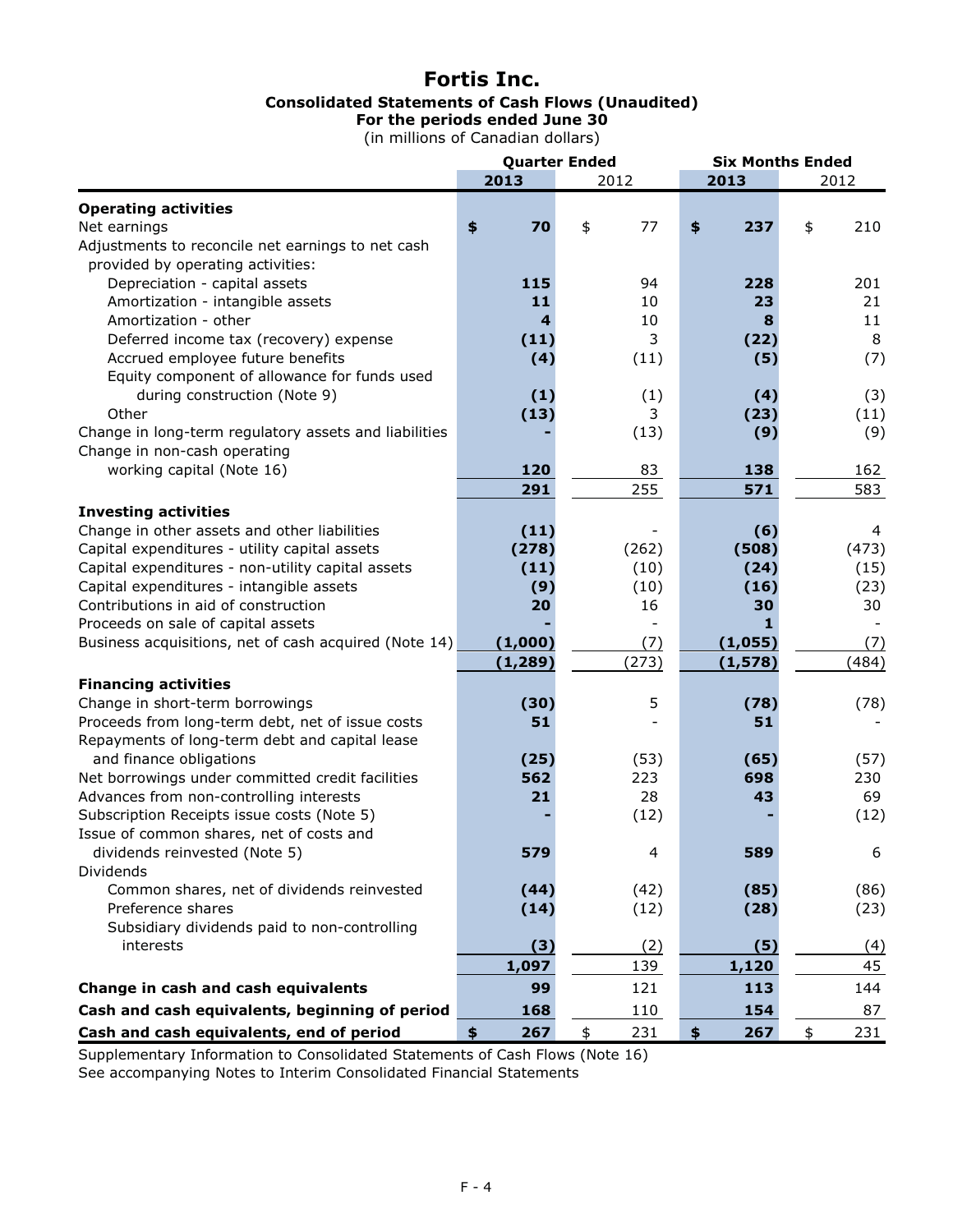**Consolidated Statements of Changes in Equity (Unaudited)**<br>For the periods ended June 30<br>(in millions of Canadian dollars) **Consolidated Statements of Changes in Equity (Unaudited) For the periods ended June 30** (in millions of Canadian dollars) Fortis Inc. **Fortis Inc.**

|                                                        |   |                  |    |                             |                    |               | Accumulated             |                      |       |                                 |               |                        |                         |
|--------------------------------------------------------|---|------------------|----|-----------------------------|--------------------|---------------|-------------------------|----------------------|-------|---------------------------------|---------------|------------------------|-------------------------|
|                                                        |   |                  |    |                             | Additiona          |               | Other                   |                      |       | Non-                            |               |                        |                         |
|                                                        |   | Common<br>Shares |    | Preference<br><b>Shares</b> | Paid-in<br>Capital |               | Comprehensive<br>Loss   | Retained<br>Earnings |       | Controlling<br><b>Interests</b> |               | Equity<br><b>Total</b> |                         |
|                                                        |   | (Note 5)         |    |                             |                    |               |                         |                      |       |                                 |               |                        |                         |
| As at January 1, 2013                                  | ₩ | 3,121            | ₩  | 1,108                       | ₩                  | 15            | (96)<br>₩               | ₩                    | 952   | ₩                               | 310           | ₩                      | 5,410                   |
| Net earnings                                           |   |                  |    |                             |                    |               |                         |                      | 233   |                                 |               |                        | 237                     |
| Other comprehensive income                             |   |                  |    |                             |                    |               | œ                       |                      |       |                                 |               |                        |                         |
| Common share issues                                    |   | 618              |    |                             |                    | Ξ             |                         |                      |       |                                 |               |                        | <b>617</b>              |
| Stock-based compensation                               |   |                  |    |                             |                    |               |                         |                      |       |                                 |               |                        |                         |
| Advances from non-controlling interests                |   |                  |    |                             |                    |               |                         |                      |       |                                 | $\frac{3}{4}$ |                        | 43                      |
| Foreign currency translation impacts                   |   |                  |    |                             |                    |               |                         |                      |       |                                 | 4             |                        | 4                       |
| Subsidiary dividends paid to non-controlling interests |   |                  |    |                             |                    |               |                         |                      |       |                                 | 0             |                        | $\overline{5}$          |
| Dividends declared on common shares (\$0.62 per share) |   |                  |    |                             |                    |               |                         |                      | (125) |                                 |               |                        | (125)                   |
| Dividends declared on preference shares                |   |                  |    |                             |                    |               |                         |                      | (28)  |                                 | п             |                        | (28)                    |
| As at June 30, 2013                                    | ₩ | 3,739            | ₩  | 1,108                       | ₩                  | $\frac{6}{1}$ | $\left( 88\right)$<br>₩ | ₩                    | 1,032 | ₩                               | 356           | ₩                      | 6,163                   |
| As at January 1, 2012                                  | ↮ | 3,036            | ↮  | 912                         | ↮                  | $\vec{4}$     | (95)<br>↮               | ↮                    | 868   | ↮                               | 208           | ↮                      | 4,943                   |
| Net earnings                                           |   |                  |    |                             |                    |               |                         |                      | 206   |                                 | 4             |                        | 210                     |
| Other comprehensive income                             |   |                  |    |                             |                    |               |                         |                      |       |                                 |               |                        |                         |
| Common share issues                                    |   | 55               |    |                             |                    |               |                         |                      |       |                                 |               |                        | 55                      |
| Stock-based compensation                               |   |                  |    |                             |                    |               |                         |                      |       |                                 |               |                        |                         |
| Advances from non-controlling interests                |   |                  |    |                             |                    |               |                         |                      |       |                                 | 69            |                        | 69                      |
| Foreign currency translation impacts                   |   |                  |    |                             |                    |               |                         |                      |       |                                 | ି             |                        | $\widehat{\Omega}$      |
| Subsidiary dividends paid to non-controlling interests |   |                  |    |                             |                    |               |                         |                      |       |                                 | E             |                        | $\widehat{\mathcal{F}}$ |
| Dividends declared on common shares (\$0.60 per share) |   |                  |    |                             |                    |               |                         |                      | (114) |                                 |               |                        | (114)                   |
| Dividends declared on preference shares                |   |                  |    |                             |                    |               |                         |                      | (23)  |                                 |               |                        | (23)                    |
| As at June 30, 2012                                    | ↮ | 3,071            | ᡃᡉ | 912                         | ↮                  | $\frac{1}{1}$ | (94)<br>↮               | ↮                    | 937   | ↮                               | 275           | ↮                      | 5,116                   |

See accompanying Notes to Interim Consolidated Financial Statements See accompanying Notes to Interim Consolidated Financial Statements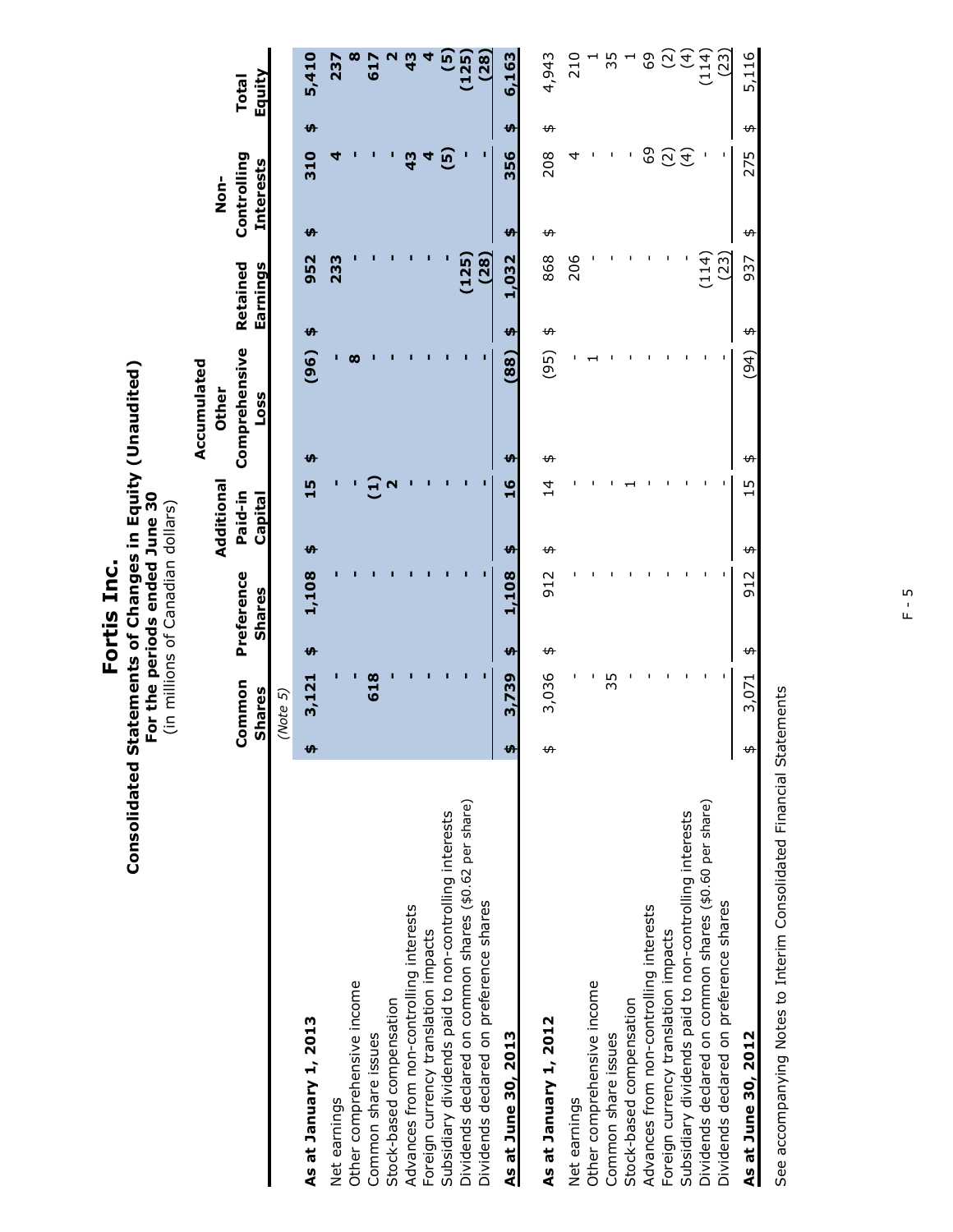For the three and six months ended June 30, 2013 and 2012 (unless otherwise stated)

(Unaudited)

### **1. DESCRIPTION OF THE BUSINESS**

### **NATURE OF OPERATIONS**

Fortis Inc. ("Fortis" or the "Corporation") is principally an international gas and electric distribution utility holding company. Fortis segments its utility operations by franchise area and, depending on regulatory requirements, by the nature of the assets. Fortis also holds investments in non-regulated generation assets and non-utility assets, which are treated as two separate segments. The Corporation's reporting segments allow senior management to evaluate the operational performance and assess the overall contribution of each segment to the long-term objectives of Fortis. Each entity within the reporting segments operates autonomously, assumes profit and loss responsibility and is accountable for its own resource allocation.

The following outlines each of the Corporation's reportable segments and is consistent with the basis of segmentation as disclosed in the Corporation's 2012 annual audited consolidated financial statements, with the exception of the acquisition of CH Energy Group, Inc. ("CH Energy Group") on June 27, 2013 (Note 14).

### **REGULATED UTILITIES**

The Corporation's interests in regulated gas and electric utilities are as follows:

- a. *Regulated Gas Utilities Canadian:* The FortisBC Energy companies, comprised of FortisBC Energy Inc., FortisBC Energy (Vancouver Island) Inc. ("FEVI") and FortisBC Energy (Whistler) Inc.
- b. *Regulated Gas & Electric Utility United States:* Central Hudson Gas & Electric Corporation ("Central Hudson"), acquired by Fortis as part of the acquisition of CH Energy Group (Note 14).
- c. *Regulated Electric Utilities Canadian:* Comprised of FortisAlberta, FortisBC Electric, Newfoundland Power, and Other Canadian Electric Utilities (Maritime Electric and FortisOntario). FortisOntario mainly includes Canadian Niagara Power Inc., Cornwall Street Railway, Light and Power Company, Limited and Algoma Power Inc.
- d. *Regulated Electric Utilities Caribbean:* Comprised of Caribbean Utilities, in which Fortis holds an approximate 60% controlling interest; and two wholly owned utilities in the Turks and Caicos Islands, FortisTCI Limited ("FortisTCI") and Turks and Caicos Utilities Limited, acquired in August 2012, (collectively "Fortis Turks and Caicos"). In June 2013 Atlantic Equipment & Power (Turks and Caicos) Ltd. was amalgamated with FortisTCI.

### **NON-REGULATED - FORTIS GENERATION**

Fortis Generation includes the financial results of non-regulated generation assets in Belize, Ontario, British Columbia and Upstate New York. In March 2013 the Corporation and the Government of Newfoundland and Labrador settled all matters, including release from all debt obligations, pertaining to the December 2008 expropriation of non-regulated hydroelectric generating assets and water rights in central Newfoundland, then owned by Exploits River Hydro Partnership ("Exploits Partnership") in which Fortis held an indirect 51% interest (Note 12).

### **NON-REGULATED - NON-UTILITY**

*a. Fortis Properties:* Fortis Properties owns and operates 23 hotels, comprised of more than 4,400 rooms, in eight Canadian provinces, and owns and operates approximately 2.7 million square feet of commercial office and retail space, primarily in Atlantic Canada.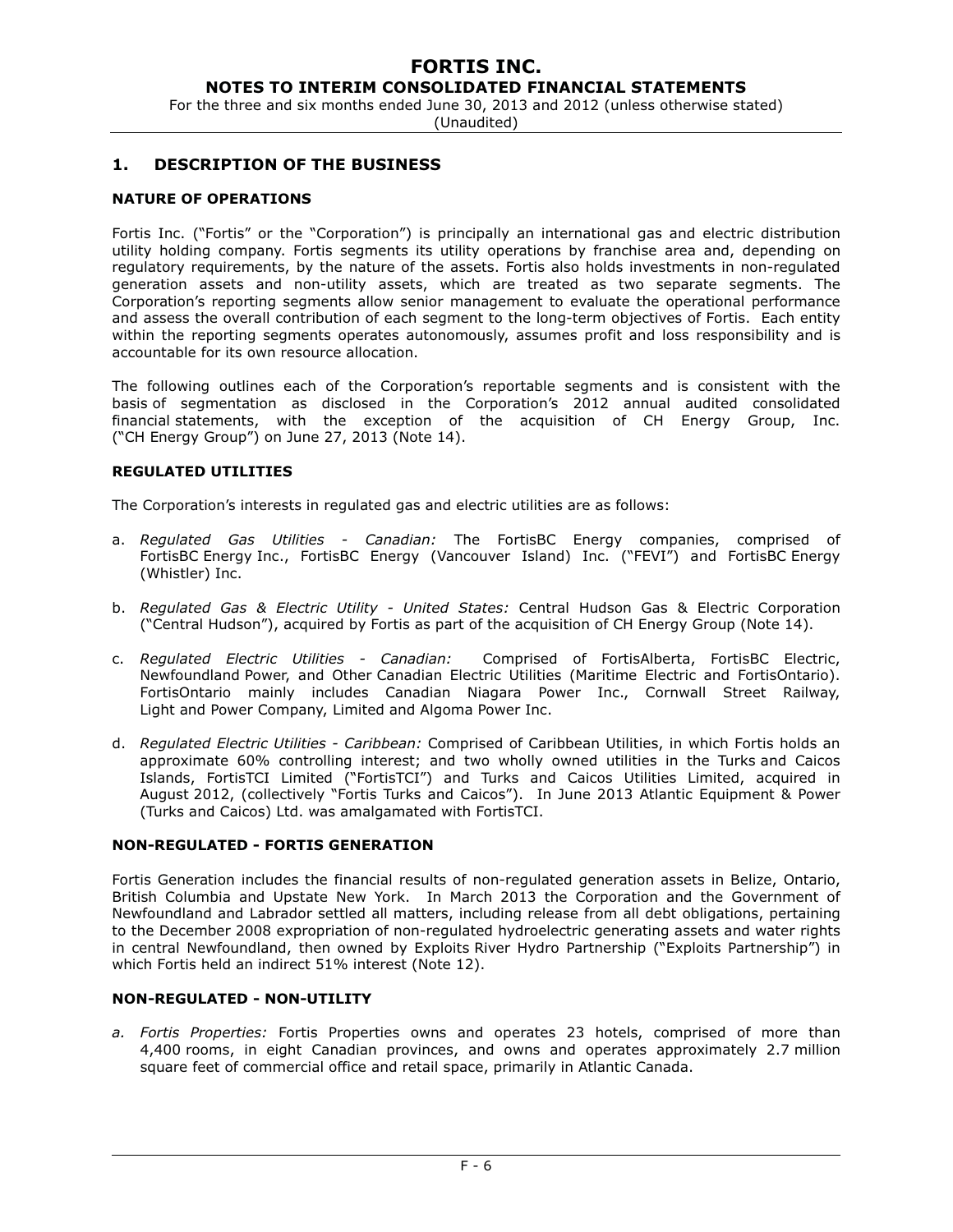For the three and six months ended June 30, 2013 and 2012 (unless otherwise stated)

(Unaudited)

### **1. DESCRIPTION OF THE BUSINESS (cont'd)**

### **NON-REGULATED - NON-UTILITY (cont'd)**

*b. Griffith:* Comprised primarily of Griffith Energy Services, Inc. ("Griffith"), acquired by Fortis as part of the acquisition of CH Energy Group (Note 14). Griffith supplies petroleum products and related services to approximately 56,000 customers in the Mid-Atlantic Region of the United States.

### **CORPORATE AND OTHER**

The Corporate and Other segment captures expense and revenue items not specifically related to any reportable segment and those business operations that are below the required threshold for reporting as separate segments.

The Corporate and Other segment includes Fortis net corporate expenses and the net expenses of non-regulated FortisBC Holdings Inc. ("FHI") corporate-related activities. Also included in the Corporate and Other segment are the financial results of CustomerWorks Limited Partnership ("CWLP") and FortisBC Alternative Energy Services Inc. ("FAES"). CWLP is a non-regulated shared-services business in which FHI holds a 30% interest. CWLP provides billing and customer care services to utilities, municipalities and certain energy companies. CWLP's financial results are recorded using the equity method of accounting. FAES is a wholly owned subsidiary of FHI that provides alternative energy solutions, including thermal-energy and geo-exchange systems.

### **2. SUMMARY OF SIGNIFICANT ACCOUNTING POLICIES**

These interim consolidated financial statements have been prepared in accordance with accounting principles generally accepted in the United States ("US GAAP") for interim financial statements. As a result, these interim consolidated financial statements do not include all of the information and disclosures required in the annual consolidated financial statements and should be read in conjunction with the Corporation's 2012 annual audited consolidated financial statements. In management's opinion, the interim consolidated financial statements include all adjustments that are of a recurring nature and necessary to present fairly the consolidated financial position of the Corporation.

Interim results will fluctuate due to the seasonal nature of gas and electricity demand and water flows, as well as the timing and recognition of regulatory decisions. As a result of natural gas consumption patterns, most of the annual earnings of the FortisBC Energy companies are realized in the first and fourth quarters. Given the diversified group of companies, seasonality may vary.

The preparation of the consolidated financial statements in accordance with US GAAP requires management to make estimates and judgments that affect the reported amounts of assets and liabilities and the disclosure of contingent assets and liabilities at the date of the consolidated financial statements and the reported amounts of revenue and expenses during the reporting periods. Estimates and judgments are based on historical experience, current conditions and various other assumptions believed to be reasonable under the circumstances. Additionally, certain estimates and judgments are necessary since the regulatory environments in which the Corporation's utilities operate often require amounts to be recorded at estimated values until these amounts are finalized pursuant to regulatory decisions or other regulatory proceedings. Due to changes in facts and circumstances and the inherent uncertainty involved in making estimates, actual results may differ significantly from current estimates. Estimates and judgments are reviewed periodically and, as adjustments become necessary, are reported in earnings in the period in which they become known.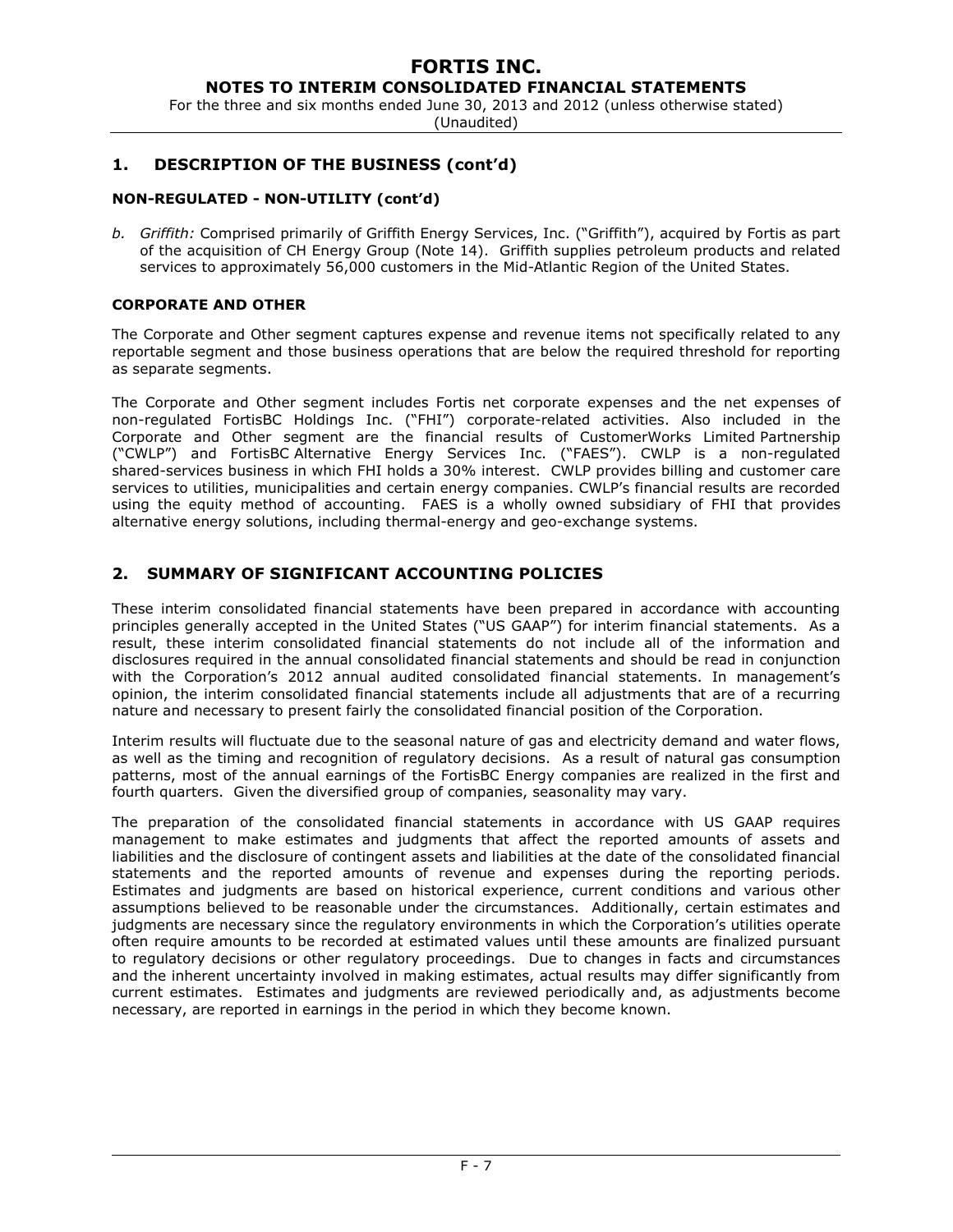For the three and six months ended June 30, 2013 and 2012 (unless otherwise stated)

(Unaudited)

### **2. SUMMARY OF SIGNIFICANT ACCOUNTING POLICIES (cont'd)**

Interim financial statements may also employ a greater use of estimates than the annual financial statements. There were no material changes in the nature of the Corporation's critical accounting estimates during the three and six months ended June 30, 2013.

An evaluation of subsequent events through to July 31, 2013, the date these interim consolidated financial statements were approved by the Audit Committee of the Board of Directors, was completed to determine whether circumstances warranted recognition and disclosure of events or transactions in the interim consolidated financial statements as at June 30, 2013 (Note 23).

All amounts are presented in Canadian dollars unless otherwise stated.

These interim consolidated financial statements are comprised of the accounts of Fortis and its wholly owned subsidiaries and controlling ownership interests, including the financial statements of CH Energy Group commencing June 27, 2013, the date of acquisition. Other than expenses associated with customer and community benefits offered by the Corporation to close the acquisition of CH Energy Group, which are reported in the Corporate and Other segment, financial performance for CH Energy Group from the date of acquisition through June 30, 2013 did not have a material impact on the Corporation's consolidated statement of earnings. All significant intercompany balances and transactions have been eliminated on consolidation.

These interim consolidated financial statements have been prepared following the same accounting policies and methods as those used to prepare the Corporation's 2012 annual audited consolidated financial statements, except as described below related to regulation at Central Hudson.

### **Regulation**

Central Hudson is regulated by the New York State Public Service Commission ("PSC") regarding such matters as rates, construction, operations, financing and accounting. Certain activities of the Company are subject to regulation by the U.S. Federal Energy Regulatory Commission under the *Federal Power Act* (United States). Central Hudson is also subject to regulation by the North American Electric Reliability Corporation.

Central Hudson operates under cost of service ("COS") regulation as administered by the PSC. The PSC provides for the use of a future test year in the establishment of rates for the utility and, pursuant to this method, the determination of the approved rate of return on forecast rate base and deemed capital structure, together with the forecast of all reasonable and prudent costs, establishes the revenue requirement upon which the Company's customer rates are determined. Once rates are approved, they are not adjusted as a result of actual COS being different from that which was applied for, other than for certain prescribed costs that are eligible for deferral account treatment.

Central Hudson's allowed rate of return on common shareholders' equity ("ROE") is set at 10% on a deemed capital structure of 48% common equity. The Company began operating under a three-year rate order issued by the PSC effective July 1, 2010. As approved by the PSC in June 2013, the original three-year rate order has been extended for two years, through June 30, 2015, as a condition required to close the acquisition (Note 14). Effective July 1, 2013, Central Hudson is also subject to a modified earnings sharing mechanism, whereby the Company and customers share equally earnings in excess of the allowed ROE up to an achieved ROE that is 50 basis points above the allowed ROE, and share 10%/90% (Company/customers) earnings in excess of 50 basis points above the allowed ROE.

Central Hudson's approved regulatory regime also allows for full recovery of purchased electricity and natural gas costs. The Company's rates also include Revenue Decoupling Mechanisms ("RDMs"), which are intended to minimize the earnings impact resulting from reduced energy consumption as energy-efficiency programs are implemented. The RDMs allow the Company to recognize electric delivery revenue and gas revenue at the levels approved in rates for most of Central Hudson's customer base. Deferral account treatment is approved for certain other specified costs, including provisions for manufactured gas plant ("MGP") site remediation, pension and other post employment benefit ("OPEB") costs.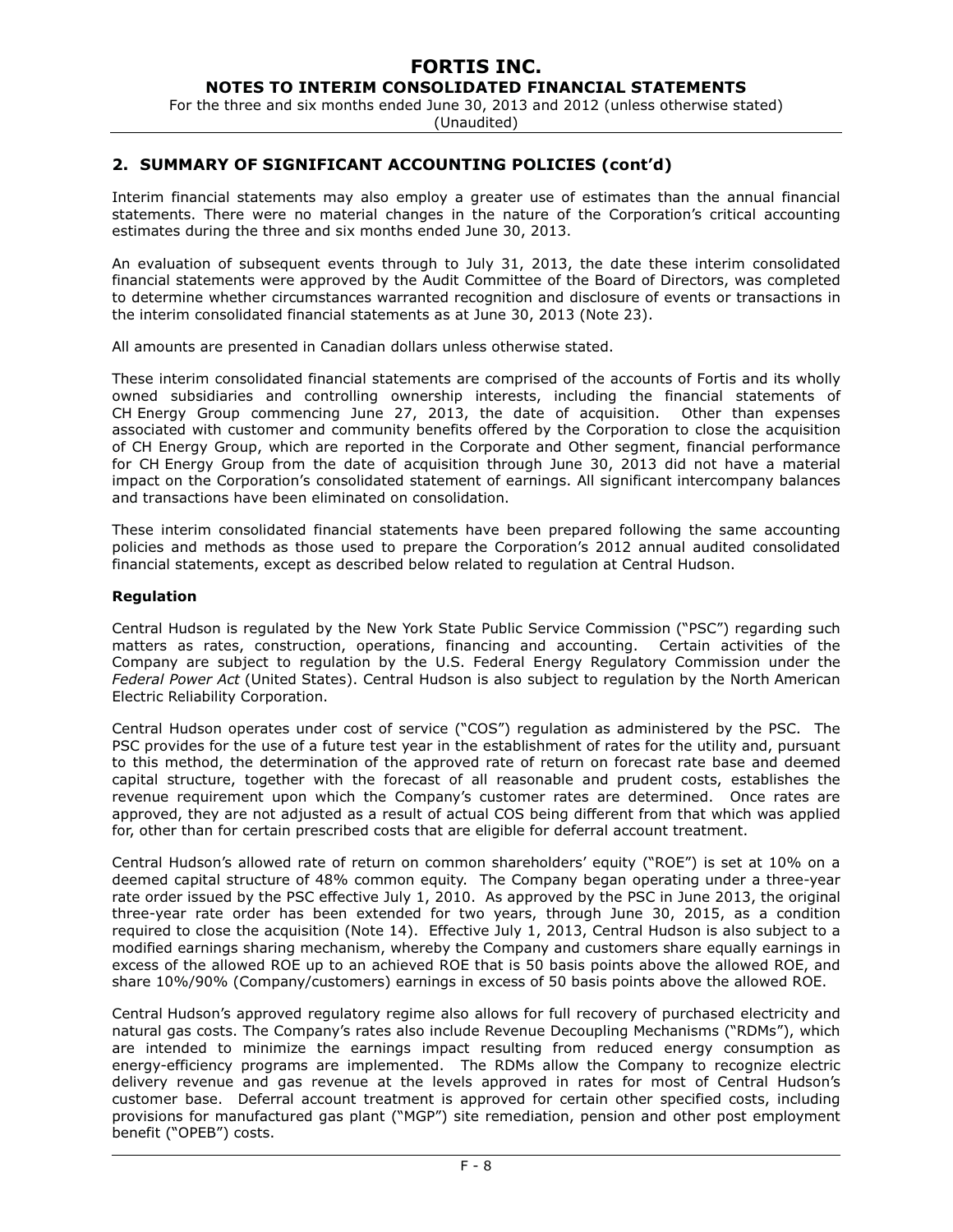### **NOTES TO INTERIM CONSOLIDATED FINANCIAL STATEMENTS**

For the three and six months ended June 30, 2013 and 2012 (unless otherwise stated)

(Unaudited)

### **2. SUMMARY OF SIGNIFICANT ACCOUNTING POLICIES (cont'd)**

### **NEW ACCOUNTING POLICIES**

### *Disclosures About Offsetting Assets and Liabilities*

Effective January 1, 2013, the Corporation adopted the amendments to Accounting Standards Codification ("ASC") Topic 210, *Balance Sheet - Disclosures About Offsetting Assets and Liabilities* as outlined in Accounting Standards Update ("ASU") No. 2011-11 and ASU No. 2013-01. The amendments improve the transparency of the effect or potential effect of netting arrangements on a company's financial position by expanding the level of disclosures required by entities for such arrangements. The amended disclosures are intended to assist financial statement users in understanding significant quantitative differences between balance sheets prepared under US GAAP and International Financial Reporting Standards. ASU No. 2013-01 limits the scope of the new offsetting disclosure requirements previously issued in ASU No. 2011-11 to certain derivative instruments, repurchase and reverse repurchase agreements, and securities borrowing and lending arrangements that are either offset on the balance sheet or subject to an enforceable master netting or similar arrangement. The above-noted amendments were applied retrospectively and did not materially impact the Corporation's interim consolidated financial statements for the three and six months ended June 30, 2013.

### *Reporting of Amounts Reclassified Out of Accumulated Other Comprehensive Income*

Effective January 1, 2013, the Corporation adopted the amendments to ASC Topic 220, *Other Comprehensive Income - Reporting of Amounts Reclassified Out of Accumulated Other Comprehensive Income ("AOCI")* as outlined in ASU No. 2013-02. The amendments improve the reporting of reclassifications out of AOCI and require entities to report, in one place, information about reclassifications out of AOCI and to present details of the reclassifications in the disclosure for changes in AOCI balances. The effect of the reclassification of significant items to net income in their entirety during the reporting period must be reported in the respective line items in the statement where net income is presented. The effect of items not reclassified to net income in their entirety during the reporting period are to be presented in the notes to the consolidated financial statements. The amendments were applied by the Corporation prospectively commencing on January 1, 2013 and did not materially impact the Corporation's interim consolidated financial statements for the three and six months ended June 30, 2013.

### **3. FUTURE ACCOUNTING PRONOUNCEMENTS**

### *Obligations Resulting from Joint and Several Liability Arrangements*

In February 2013, the Financial Accounting Standards Board ("FASB") issued ASU No. 2013-04, *Obligations Resulting from Joint and Several Liability Arrangements for Which the Total Amount of the Obligation is Fixed at the Reporting Date*. The objective of this update is to provide guidance for the recognition, measurement, and disclosure of obligations resulting from joint and several liability arrangements for which the total amount of the obligation is fixed at the reporting date. This accounting update is effective for annual and interim periods beginning on or after December 15, 2013 and is to be applied retrospectively. Fortis does not expect that the adoption of this update will have a material impact on its consolidated financial statements.

### *Parent's Accounting for the Cumulative Translation Adjustment*

In March 2013, FASB issued ASU No. 2013-5, *Parent's Accounting for the Cumulative Translation Adjustment upon Derecognition of Certain Subsidiaries or Groups of Assets within a Foreign Entity or of an Investment in a Foreign Entity.* This update applies to the release of the cumulative translation adjustment into net earnings when a parent either sells a part or all of its investment in a foreign entity or no longer holds a controlling financial interest in a subsidiary or group of assets within a foreign entity. This accounting update is effective for annual and interim periods beginning on or after December 15, 2013 and is to be applied prospectively. Fortis does not expect that the adoption of this update will have a material impact on its consolidated financial statements.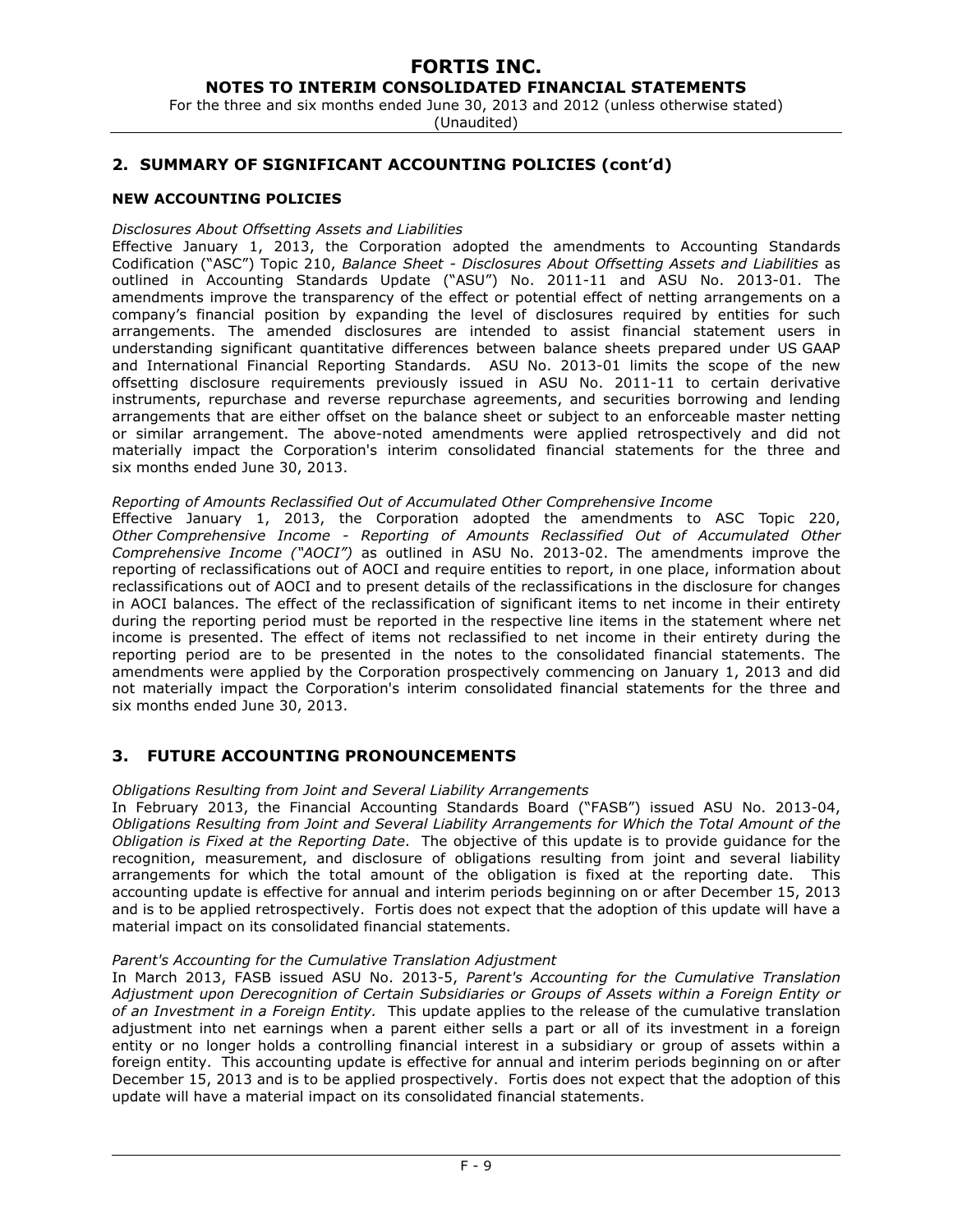For the three and six months ended June 30, 2013 and 2012 (unless otherwise stated)

(Unaudited)

### **4. REGULATORY ASSETS AND LIABILITIES**

A summary of the Corporation's regulatory assets and liabilities is provided below. For a detailed description of the nature of the Corporation's regulatory assets and liabilities, refer to Note 7 to the Corporation's 2012 annual audited consolidated financial statements.

|                                                               | As at    |              |
|---------------------------------------------------------------|----------|--------------|
|                                                               | June 30, | December 31, |
| $(*)$ millions)                                               | 2013     | 2012         |
| <b>Regulatory assets</b>                                      |          |              |
| Deferred income taxes (i)                                     | 786      | 713          |
| Employee future benefits (i)                                  | 649      | 498          |
| Deferred lease costs - FortisBC Electric                      | 81       | 77           |
| Rate stabilization accounts - electric utilities $(i)$        | 70       | 57           |
| Deferred energy management costs (i)                          | 60       | 50           |
| Rate stabilization accounts - gas utilities $(i)$             | 45       | 48           |
| Deferred operating overhead costs                             | 38       | 32           |
| Deferred net losses on disposal of utility capital assets and |          |              |
| intangible assets                                             | 34       | 27           |
| Customer Care Enhancement Project cost deferral               | 23       | 24           |
| Income taxes recoverable on OPEB plans                        | 23       | 23           |
| Alternative energy projects cost deferral                     | 14       | 18           |
| MGP site remediation deferral (i)                             | 14       |              |
| Whistler pipeline contribution deferral                       | 13       | 14           |
| Deferred development costs for capital projects               | 10       | 10           |
| Residual natural gas deferral (i)                             | 8        |              |
| Deferred costs - smart meters                                 | 1        | 9            |
| Replacement energy deferral - Point Lepreau (ii)              |          | 47           |
| Other regulatory assets (i)                                   | 99       | 53           |
| <b>Total regulatory assets</b>                                | 1,968    | 1,700        |
| Less: current portion                                         | (178)    | (185)        |
| Long-term regulatory assets                                   | 1,790    | 1,515        |

|                                                              | As at           |              |
|--------------------------------------------------------------|-----------------|--------------|
|                                                              | <b>June 30,</b> | December 31, |
| $(*)$ millions)                                              | 2013            | 2012         |
| <b>Regulatory liabilities</b>                                |                 |              |
| Non-asset retirement obligation removal cost provision (iii) | 551             | 486          |
| Rate stabilization accounts - gas utilities (iii)            | 131             | 117          |
| Alberta Electric System Operator charges deferral            | 60              | 44           |
| Rate stabilization accounts - electric utilities (iii)       | 38              | 46           |
| Deferred income taxes (iii)                                  | 33              | 12           |
| OPEB cost deferral (iii)                                     | 25              |              |
| Customer and community benefits obligation (iii)             | 21              |              |
| Meter reading and customer service variance deferral         | 12              | 6            |
| Rate base impact of tax repair project (iii)                 | 10              |              |
| Deferred interest                                            | 8               | 9            |
| Income tax variance deferral                                 | 3               |              |
| Other regulatory liabilities (iii)                           | 55              | 26           |
| <b>Total regulatory liabilities</b>                          | 947             | 753          |
| Less: current portion                                        | (114)           | (72)         |
| Long-term regulatory liabilities                             | 833             | 681          |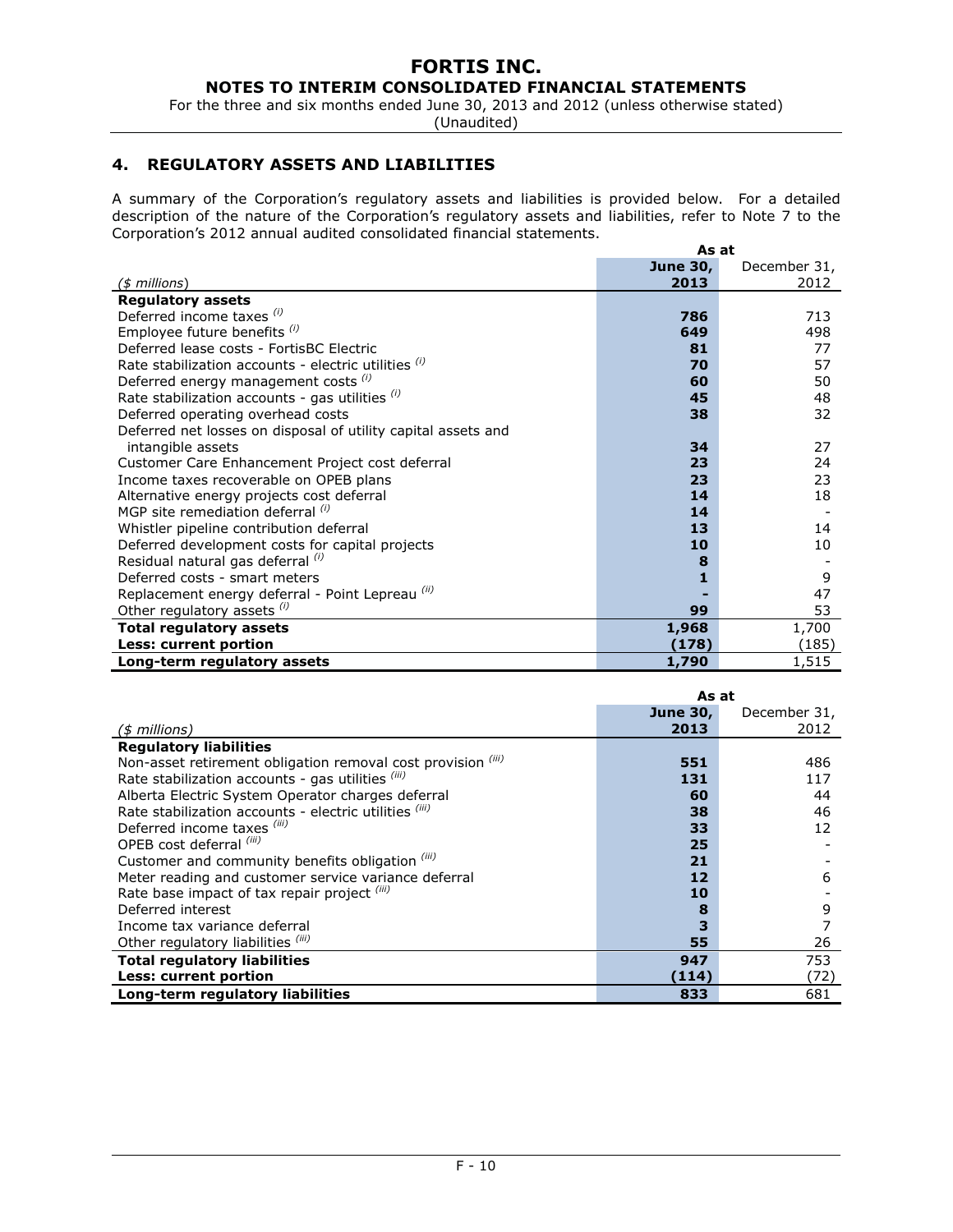For the three and six months ended June 30, 2013 and 2012 (unless otherwise stated)

(Unaudited)

### **4. REGULATORY ASSETS AND LIABILITIES (cont'd)**

### **Description of the Nature of Regulatory Assets and Liabilities**

- *(i)* The respective regulatory assets as at June 30, 2013 include amounts related to Central Hudson. MGP site remediation and residual natural gas deferrals are being amortized and collected from customers over a two- and four-year period, respectively, as approved by the regulator.
- *(ii)* In March 2013 Maritime Electric received proceeds of approximately \$47 million from the Government of Prince Edward Island upon its assumption of the utility's replacement energy deferral during the refurbishment of the New Brunswick Power Point Lepreau nuclear generating station ("Point Lepreau").
- *(iii)* The respective regulatory liabilities as at June 30, 2013 include amounts related to Central Hudson. As approved by the regulator, the difference between Central Hudson's defined benefit pension and OPEB costs recognized under US GAAP and those which are expected to be refunded to, or recovered from, customers in future rates are subject to deferral account treatment. As a result, a regulatory liability has been recognized in relation to Central Hudson's OPEB plan.

As approved by the PSC, Fortis will provide Central Hudson's customers and community with approximately US\$50 million in financial benefits that would not have been realized in the absence of the acquisition (Note 14). These incremental benefits include: (i) US\$35 million to cover expenses that would normally be recovered in customer rates, including certain storm-restoration expenses; (ii) guaranteed savings to customers of more than US\$9 million over five years resulting from the elimination of costs CH Energy Group would otherwise incur as a public company; and (iii) the establishment of a US\$5 million Community Benefit Fund to be used for low-income customer and economic development programs for communities and residents of the Mid-Hudson River Valley. As a result, \$41 million (US\$40 million) in expenses were recognized in the second quarter of 2013 associated with the write-off of a \$20 million (US\$20 million) regulatory asset related to deferred storm costs and the recognition of a regulatory liability for customer and community benefits of \$21 million (US\$20 million) (Notes 9 and 14).

The tax-repair project regulatory liability represents accumulated tax refunds plus accrued carrying charges to be refunded to customers through future rates over a time period to be determined during Central Hudson's next rate hearing with the PSC.

### **5. COMMON SHARES**

Common shares issued during the period were as follows:

|                                 | <b>Quarter Ended</b><br>June 30, 2013<br><b>Number of</b><br><b>Shares</b><br><i>(in thousands)</i> | Amount<br>(\$ millions) | <b>Year-to-Date</b><br>June 30, 2013<br><b>Number of</b><br><b>Shares</b><br><i>(in thousands)</i> | Amount<br>(\$ millions) |
|---------------------------------|-----------------------------------------------------------------------------------------------------|-------------------------|----------------------------------------------------------------------------------------------------|-------------------------|
| Balance, beginning of period    | 192,476                                                                                             | 3,149                   | 191,566                                                                                            | 3,121                   |
| Public offering - Conversion of |                                                                                                     |                         |                                                                                                    |                         |
| <b>Subscription Receipts</b>    | 18,500                                                                                              | 567                     | 18,500                                                                                             | 567                     |
| Dividend Reinvestment Plan      | 483                                                                                                 | 16                      | 1,046                                                                                              | 35                      |
| Consumer Share Purchase Plan    | 8                                                                                                   |                         | 17                                                                                                 |                         |
| Employee Share Purchase Plan    | 71                                                                                                  |                         | 217                                                                                                |                         |
| <b>Stock Option Plans</b>       | 179                                                                                                 |                         | 371                                                                                                | 8                       |
| Balance, end of period          | 211,717                                                                                             | 3,739                   | 211,717                                                                                            | 3,739                   |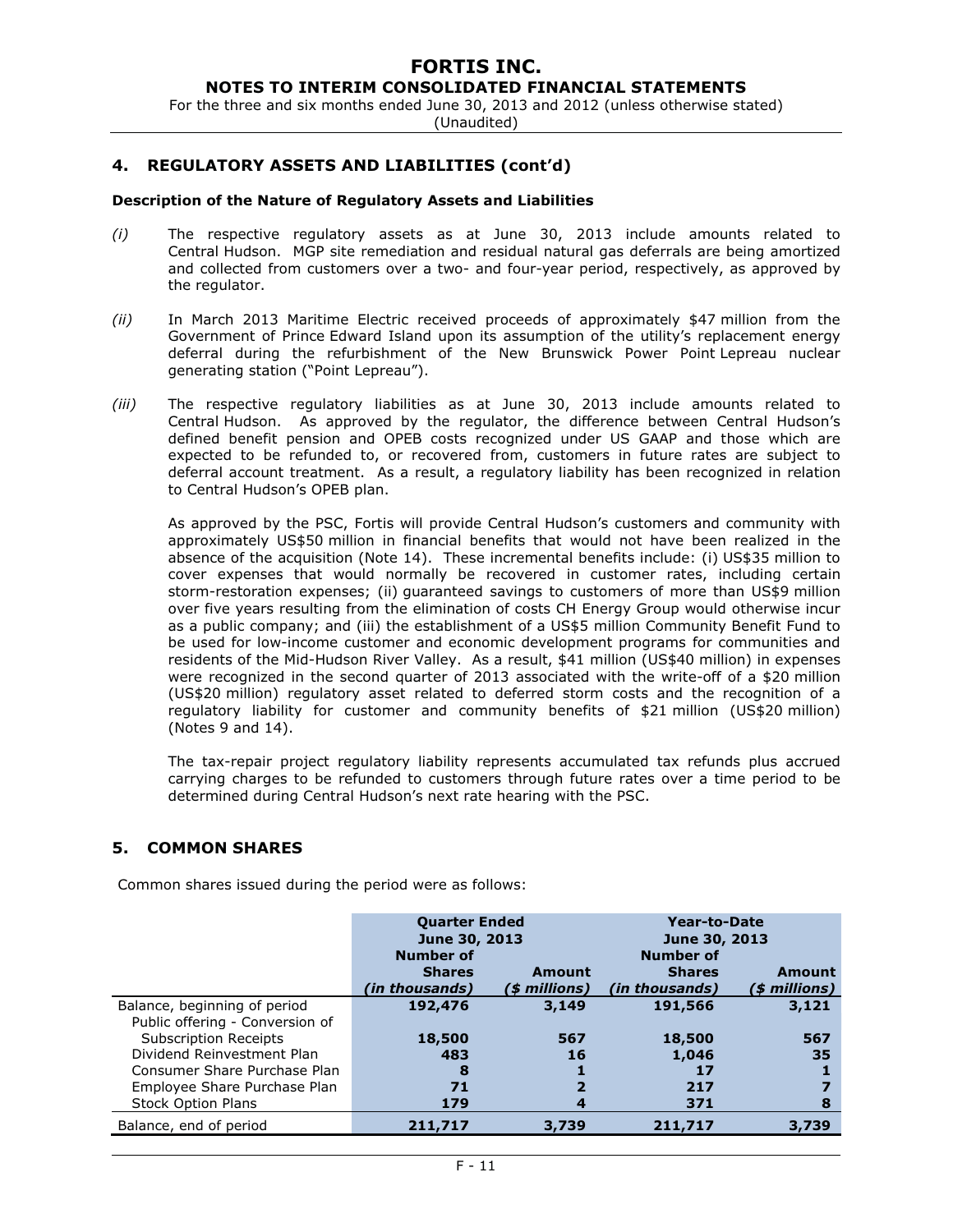For the three and six months ended June 30, 2013 and 2012 (unless otherwise stated)

(Unaudited)

### **5. COMMON SHARES (cont'd)**

In June 2012, to finance a portion of the acquisition of CH Energy Group, the Corporation sold 18,500,000 Subscription Receipts at \$32.50 each, for gross proceeds of approximately \$601 million. On June 27, 2013, upon closing of the acquisition of CH Energy Group, each Subscription Receipt was exchanged, without payment of additional consideration, for one common share of Fortis. Each Subscription Receipt Holder also received a cash payment of \$1.22 per Subscription Receipt, which is an amount equal to the aggregate amount of dividends declared per common share of Fortis for which record dates have occurred since the issuance of the Subscription Receipts. The proceeds to the Corporation upon conversion of the Subscription Receipts were approximately \$567 million, net of after-tax expenses.

### **6. NON-CONTROLLING INTERESTS**

|                                                             | As at           |              |  |
|-------------------------------------------------------------|-----------------|--------------|--|
|                                                             | <b>June 30,</b> | December 31, |  |
| (\$ millions)                                               | 2013            | 2012         |  |
| Waneta Expansion Limited Partnership ("Waneta Partnership") | 262             | 220          |  |
| Caribbean Utilities                                         | 75              | 71           |  |
| Mount Hayes Limited Partnership                             | 12              | 12           |  |
| Preference shares of Newfoundland Power                     |                 |              |  |
|                                                             | 356             | 310          |  |

### **7. STOCK-BASED COMPENSATION PLANS**

In January 2013, 8,497 Deferred Share Units ("DSUs") were granted to the Corporation's Board of Directors, representing the first quarter equity component of the Directors' annual compensation and, where opted, their first quarter component of annual retainers in lieu of cash. Each DSU represents a unit with an underlying value equivalent to the value of one common share of the Corporation.

In March 2013, 66,978 Performance Share Units ("PSUs") were paid out to the President and Chief Executive Officer ("CEO") of the Corporation at \$33.59 per PSU, for a total of approximately \$2 million. The payout was made upon the three-year maturation period in respect of the PSU grant made in March 2010 and the President and CEO satisfying the payment requirements, as determined by the Human Resources Committee of the Board of Directors of Fortis.

In March 2013 the Corporation granted 807,600 options to purchase common shares under its 2012 Stock Option Plan ("2012 Plan") at the five-day volume weighted average trading price immediately preceding the date of grant of \$33.58. The options granted under the 2012 Plan are exercisable for a period not to exceed ten years from the date of grant, expire no later than three years after the termination, death or retirement of the optionee and vest evenly over a four-year period on each anniversary of the date of grant. Directors are not eligible to receive grants of options under the 2012 Plan. The fair value of each option granted was \$3.91 per option.

The fair value was estimated at the date of grant using the Black-Scholes fair value option-pricing model and the following assumptions:

| 3.78 |
|------|
| 21.4 |
| 1.31 |
| 5.3  |
|      |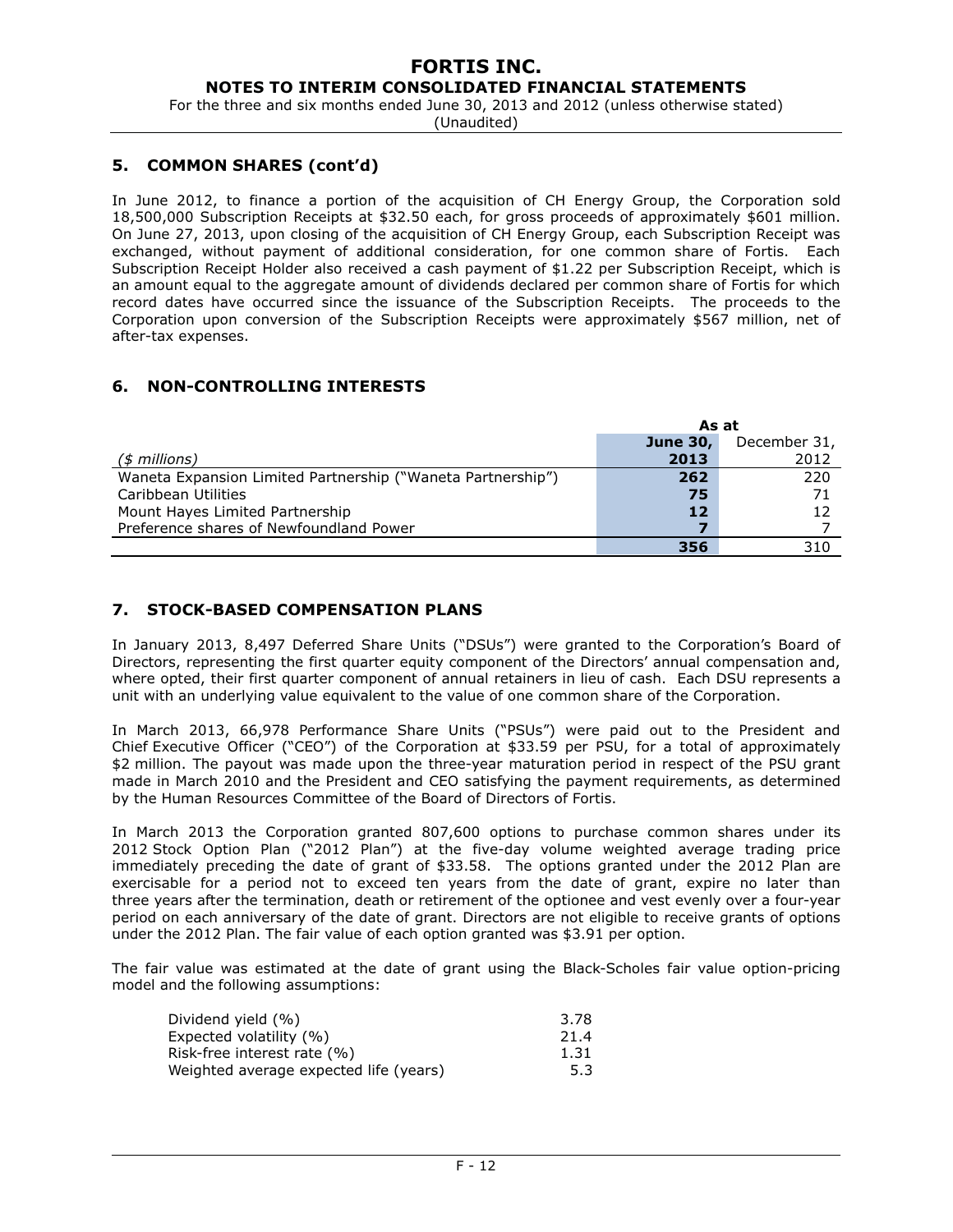For the three and six months ended June 30, 2013 and 2012 (unless otherwise stated)

(Unaudited)

### **7. STOCK-BASED COMPENSATION PLANS (cont'd)**

In March 2013 the Corporation's Board of Directors approved the 2013 PSU Plan, effective January 1, 2013. The 2013 PSU Plan represents a component of the long-term incentives awarded to senior management of the Corporation and its subsidiaries, including the President and CEO of Fortis. Each PSU represents a unit with an underlying value equivalent to the value of one common share of the Corporation and is subject to a three-year vesting period, at which time a cash payment may be made, as determined by the Human Resources Committee of the Board of Directors. Each PSU is entitled to accrue notional common share dividends equivalent to those declared by the Corporation's Board of Directors. In May 2013, 136,058 PSUs were granted to senior management of the Corporation and its subsidiaries.

In April 2013, 8,553 DSUs were granted to the Corporation's Board of Directors, representing the second quarter equity component of the Directors' annual compensation and, where opted, their second quarter component of annual retainers in lieu of cash.

For the three and six months ended June 30, 2013, stock-based compensation expense of approximately \$3 million and \$4 million, respectively, was recognized (\$1.5 million and \$3 million for the three and six months ended June 30, 2012, respectively).

### **8. EMPLOYEE FUTURE BENEFITS**

The Corporation and its subsidiaries each maintain one or a combination of defined benefit pension plans and defined contribution pension plans, including group registered retirement savings plans, for employees. The Corporation and certain subsidiaries also offer OPEB plans for qualifying employees. The net benefit cost of providing the defined benefit pension and OPEB plans is detailed in the following tables.

|                                                      | <b>Quarter Ended June 30</b><br><b>Defined Benefit</b> |      |                   |      |
|------------------------------------------------------|--------------------------------------------------------|------|-------------------|------|
|                                                      | <b>Pension Plans</b>                                   |      | <b>OPEB Plans</b> |      |
| $($$ millions)                                       | 2013                                                   | 2012 | 2013              | 2012 |
| Components of net benefit cost:                      |                                                        |      |                   |      |
| Service costs                                        |                                                        |      | 2                 |      |
| Interest costs                                       | 11                                                     | 11   | з                 |      |
| Expected return on plan assets                       | (14)                                                   | (13) |                   |      |
| Amortization of actuarial losses                     |                                                        |      |                   |      |
| Amortization of past service credits/plan amendments |                                                        |      | (1)               | (1)  |
| Amortization of transitional obligation              |                                                        |      |                   |      |
| Regulatory adjustments                               | 4)                                                     | '5`  |                   |      |
| <b>Net benefit cost</b>                              | 8                                                      | 8    | 6                 |      |

|                                                      | Year-to-Date June 30<br><b>Defined Benefit</b> |                          |                   |      |
|------------------------------------------------------|------------------------------------------------|--------------------------|-------------------|------|
|                                                      | <b>Pension Plans</b>                           |                          | <b>OPEB Plans</b> |      |
| $($$ millions)                                       | 2013                                           | 2012                     | 2013              | 2012 |
| Components of net benefit cost:                      |                                                |                          |                   |      |
| Service costs                                        | 16                                             | 14                       | 4                 |      |
| Interest costs                                       | 23                                             | 23                       | 6                 | 6    |
| Expected return on plan assets                       | (27)                                           | (25)                     |                   |      |
| Amortization of actuarial losses                     | 14                                             | 13                       | 3                 |      |
| Amortization of past service credits/plan amendments |                                                | $\overline{\phantom{0}}$ | (2)               | (2)  |
| Amortization of transitional obligation              |                                                |                          |                   |      |
| Regulatory adjustments                               |                                                | ΄6)                      |                   |      |
| <b>Net benefit cost</b>                              | و ۱                                            | 20                       | 12                |      |

For the three and six months ended June 30, 2013, the Corporation expensed \$3 million and \$7 million, respectively (\$3 million and \$7 million for the three and six months ended June 30, 2012 respectively), related to defined contribution pension plans.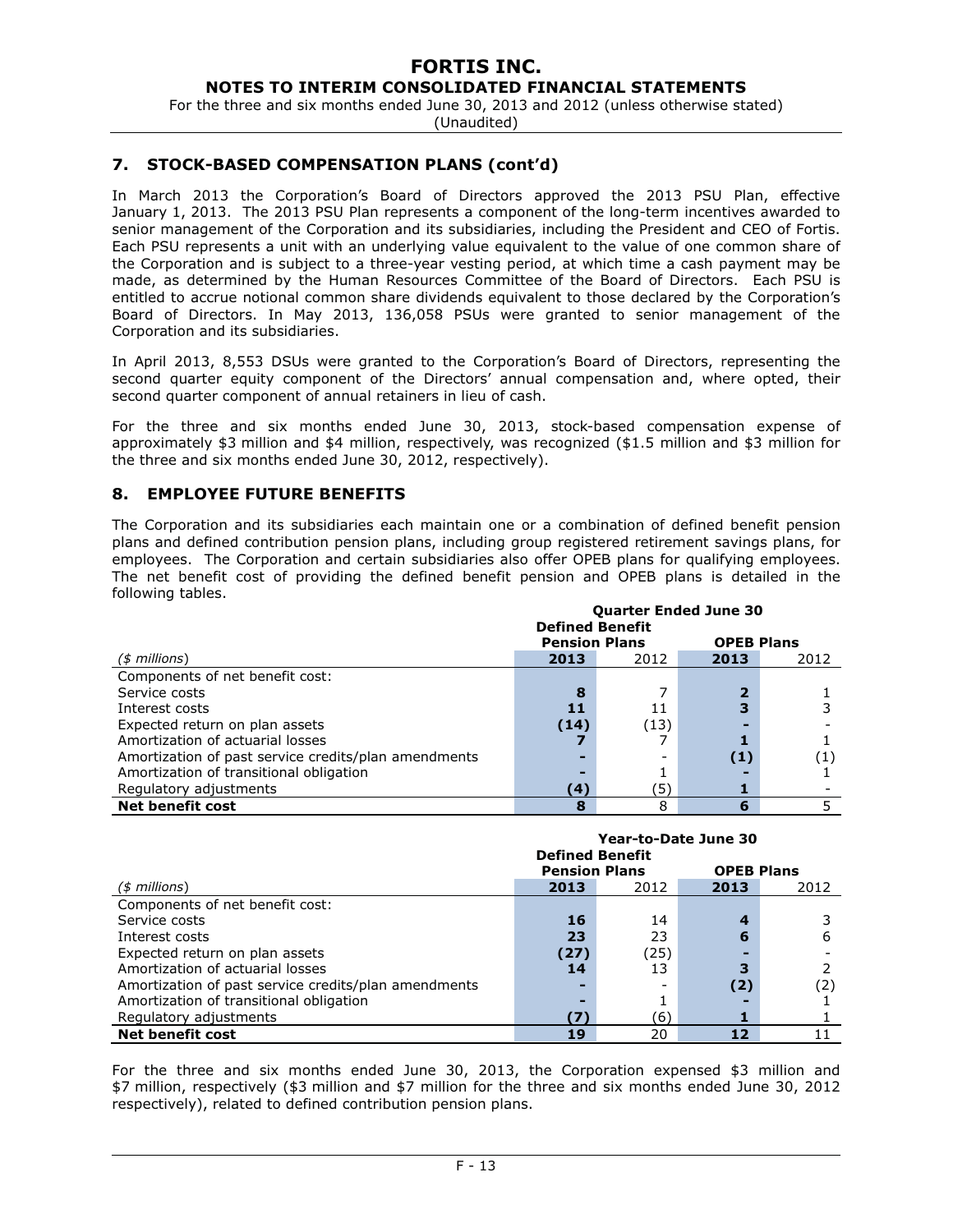For the three and six months ended June 30, 2013 and 2012 (unless otherwise stated)

(Unaudited)

### **9. OTHER INCOME (EXPENSES), NET**

|                                            | <b>Quarter Ended</b><br>June 30 |      | Year-to-Date<br>June 30 |      |
|--------------------------------------------|---------------------------------|------|-------------------------|------|
| $($$ millions)                             | 2013                            | 2012 | 2013                    | 2012 |
| Equity component of allowance for funds    |                                 |      |                         |      |
| used during construction ("AFUDC")         |                                 |      | 4                       |      |
| Net foreign exchange gain                  |                                 |      | 5                       |      |
| Interest income                            |                                 |      | 2                       |      |
| Acquisition-related expenses (Note 14)     | (8)                             | (4)  | (8)                     | (8)  |
| Acquisition-related customer and community |                                 |      |                         |      |
| benefits (Notes 4 and 14)                  | (41)                            |      | (41)                    |      |
|                                            | (44)                            |      | (38)                    | (3)  |

The net foreign exchange gain for the three and six months ended June 30, 2013 relates to approximately \$3 million and \$5 million, respectively (\$2 million and \$0.5 million for the three and six months ended June 30, 2012, respectively), associated with the translation into Canadian dollars of the Corporation's US dollar-denominated long-term other asset representing the book value of the Corporation's expropriated investment in Belize Electricity (Notes 19 and 21).

### **10. FINANCE CHARGES**

|                                                          | <b>Quarter Ended</b><br>June 30 |      | Year-to-Date<br>June 30 |      |  |
|----------------------------------------------------------|---------------------------------|------|-------------------------|------|--|
| $($$ millions)                                           | 2013                            | 2012 | 2013                    | 2012 |  |
| Interest:                                                |                                 |      |                         |      |  |
| Long-term debt and capital lease and finance obligations | 94                              | 93   | 188                     | 187  |  |
| Short-term borrowings                                    |                                 |      | 4                       |      |  |
| Debt component of AFUDC                                  | (4)                             | (3   | (11)                    |      |  |
|                                                          | 92                              | 92   | 181                     | 183  |  |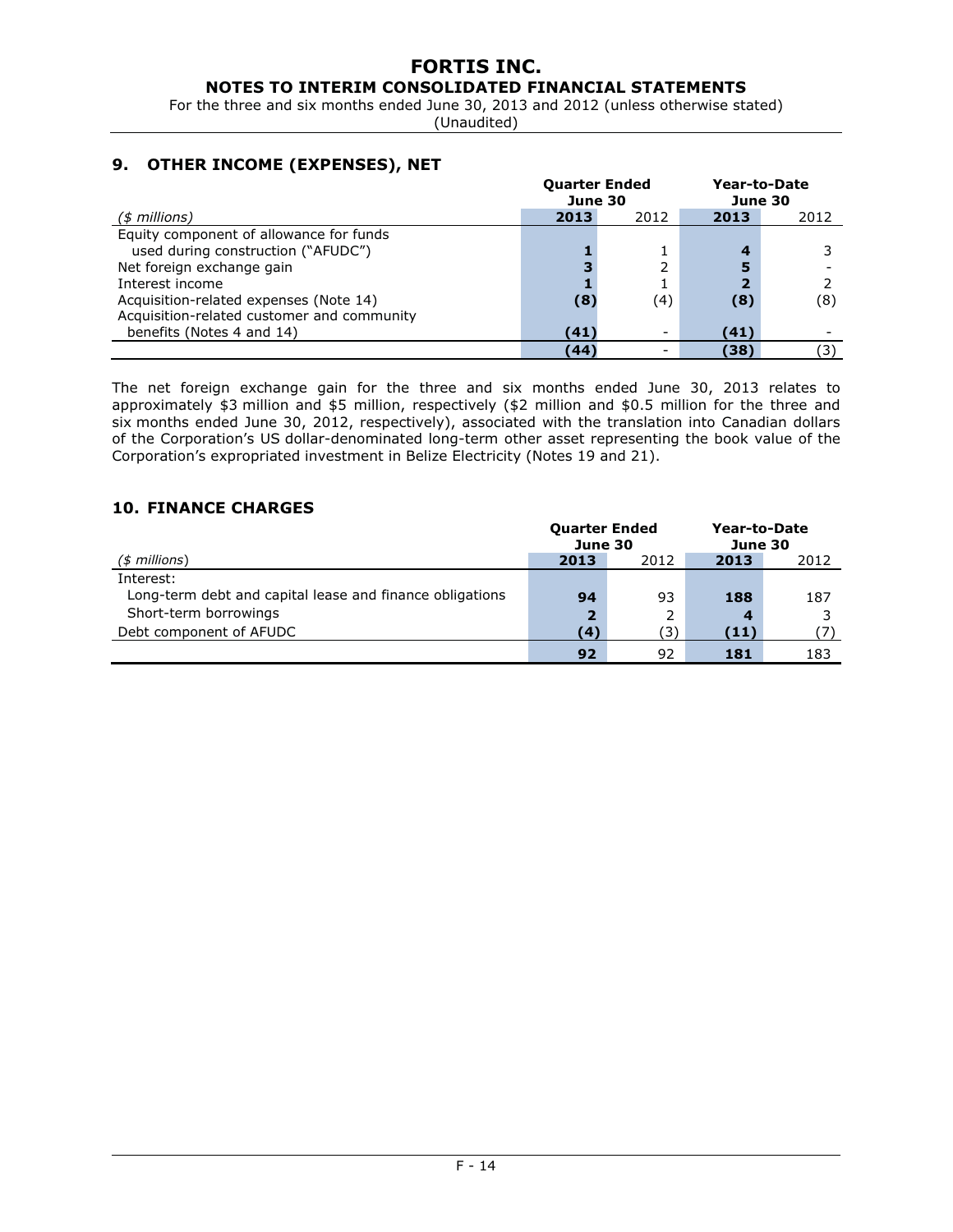**NOTES TO INTERIM CONSOLIDATED FINANCIAL STATEMENTS**

For the three and six months ended June 30, 2013 and 2012 (unless otherwise stated)

(Unaudited)

### **11. INCOME TAXES**

Income taxes differ from the amount that would be expected to be generated by applying the enacted combined Canadian federal and provincial statutory income tax rate to earnings before income taxes. The following is a reconciliation of consolidated statutory income taxes to consolidated effective income taxes.

|                                                        | <b>Quarter Ended</b> |       | <b>Year-to-Date</b> |       |  |
|--------------------------------------------------------|----------------------|-------|---------------------|-------|--|
|                                                        | <b>June 30</b>       |       | June 30             |       |  |
| (\$ millions, except as noted)                         | 2013                 | 2012  | 2013                | 2012  |  |
| Combined Canadian federal and provincial statutory     |                      |       |                     |       |  |
| income tax rate                                        | 29.0%                | 29.0% | 29.0%               | 29.0% |  |
| Statutory income tax rate applied to earnings before   |                      |       |                     |       |  |
| income taxes and extraordinary item                    | 10                   | 26    | 61                  | 72    |  |
| Difference in Canadian provincial statutory rates      |                      |       |                     |       |  |
| applicable to subsidiaries in different Canadian       |                      |       |                     |       |  |
| jurisdictions                                          | (2)                  | (2)   | (8)                 | (8)   |  |
| Difference between Canadian statutory rate and rates   |                      |       |                     |       |  |
| applicable to foreign subsidiaries                     | (5)                  | (5)   | (7)                 | (7)   |  |
| Items capitalized for accounting purposes but expensed |                      |       |                     |       |  |
| for income tax purposes                                | (10)                 | (12)  | (26)                | (28)  |  |
| Difference between capital cost allowance and amounts  |                      |       |                     |       |  |
| claimed for accounting purposes                        |                      |       | (2)                 | 4     |  |
| Non-deductible expenses                                |                      | 3     |                     | 3     |  |
| Impacts associated with Part VI.1 tax                  | (25)                 | 3     | (23)                | 3     |  |
| Difference between employee future benefits paid and   |                      |       |                     |       |  |
| amounts expensed for accounting purposes               |                      |       |                     |       |  |
| Other                                                  | (3)                  | (1)   | (2)                 | (3)   |  |
| Income tax (recovery) expense                          | (34)                 | 14    | (4)                 | 37    |  |
| <b>Effective income tax rate</b>                       | (94.4)%              | 15.4% | (1.9)%              | 15.0% |  |

In June 2013 the Government of Canada enacted changes associated with Part VI.1 tax on the Corporation's preference share dividends. In accordance with US GAAP, income taxes are required to be recognized based on enacted tax legislation. In the second quarter of 2013, the Corporation recognized an approximate \$25 million income tax recovery due to the enactment of higher deductions associated with Part VI.1 tax.

In June 2013 a settlement was reached with Canada Revenue Agency ("CRA") resulting in the release of income tax provisions of approximately \$5 million (Note 22).

As at June 30, 2013, the Corporation had non-capital and capital loss carryforwards of approximately \$87 million (December 31, 2012 - \$73 million), of which \$13 million (December 31, 2012 - \$13 million) has not been recognized in the consolidated financial statements. The non-capital loss carryforwards expire between 2013 and 2033.

### **12. EXTRAORDINARY GAIN, NET OF TAX**

Effective March 2013 the Corporation and the Government of Newfoundland and Labrador settled all matters, including release from all debt obligations, pertaining to the December 2008 expropriation of non-regulated hydroelectric generating assets and water rights in central Newfoundland, then owned by Exploits Partnership, in which Fortis held an indirect 51% interest. As a result of the settlement, an extraordinary gain of approximately \$25 million (\$22 million after tax) was recognized in the first quarter of 2013.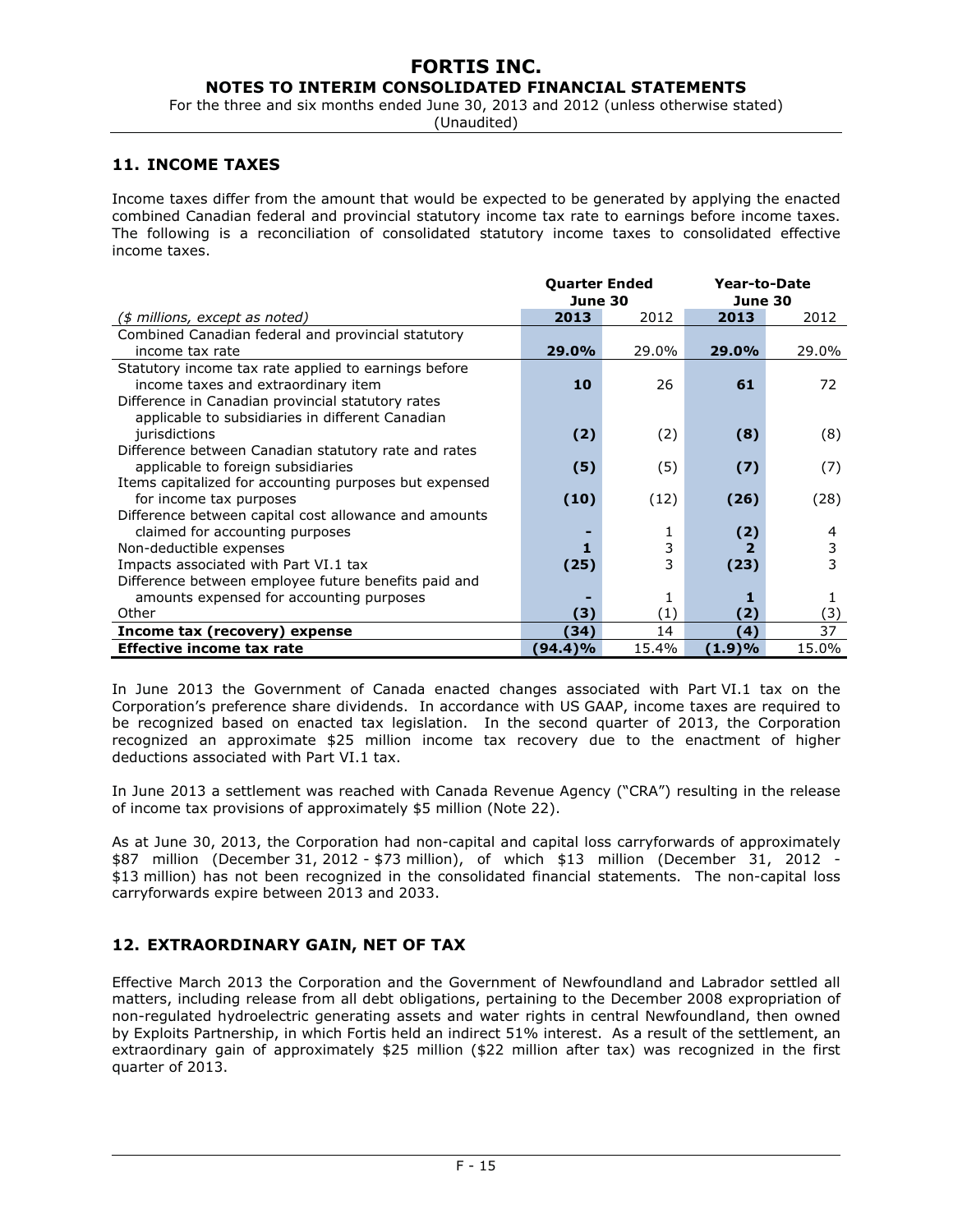### **NOTES TO INTERIM CONSOLIDATED FINANCIAL STATEMENTS**

For the three and six months ended June 30, 2013 and 2012 (unless otherwise stated)

(Unaudited)

### **13. EARNINGS PER COMMON SHARE**

The Corporation calculates earnings per common share ("EPS") on the weighted average number of common shares outstanding. Diluted EPS is calculated using the treasury stock method for options and the "if-converted" method for convertible securities.

|                              | <b>Earnings</b><br>to Common         |                          |                              |                            |                                           |              |            |
|------------------------------|--------------------------------------|--------------------------|------------------------------|----------------------------|-------------------------------------------|--------------|------------|
|                              | <b>Shareholders</b><br><b>Before</b> |                          |                              |                            |                                           |              |            |
|                              | <b>Extraordinary Extraordinary</b>   |                          | <b>Earnings</b><br>to Common | Weighted<br><b>Average</b> | <b>EPS</b><br><b>Before</b>               | <b>EPS</b>   |            |
| <b>Ouarter Ended</b>         | <b>Item</b>                          | Gain                     | <b>Shareholders</b>          |                            | <b>Shares Extraordinary Extraordinary</b> |              |            |
| June 30, 2013                | $($ millions)$                       | $($ millions)$           | $($ \$ millions $)$          | (millions)                 | <b>Item</b>                               | Gain         | <b>EPS</b> |
| <b>Basic EPS</b>             | 54                                   |                          | 54                           | 193.4                      | \$0.28                                    | $s -$        | \$0.28     |
| Effect of potential dilutive |                                      |                          |                              |                            |                                           |              |            |
| securities:                  |                                      |                          |                              |                            |                                           |              |            |
| <b>Stock Options</b>         |                                      |                          |                              | 0.7                        |                                           |              |            |
| Preference Shares            | 4                                    |                          | 4                            | 10.0                       |                                           |              |            |
|                              | 58                                   |                          | 58                           | 204.1                      |                                           |              |            |
| Deduct anti-dilutive         |                                      |                          |                              |                            |                                           |              |            |
| impacts:                     |                                      |                          |                              |                            |                                           |              |            |
| Preference Shares            | (4)                                  |                          | (4)                          | (10.0)                     |                                           |              |            |
| <b>Diluted EPS</b>           | 54                                   | ۰                        | 54                           | 194.1                      | \$0.28                                    | $s -$        | \$0.28     |
|                              |                                      |                          |                              |                            |                                           |              |            |
| <b>Quarter Ended</b>         |                                      |                          |                              |                            |                                           |              |            |
| June 30, 2012                |                                      |                          |                              |                            |                                           |              |            |
| <b>Basic EPS</b>             | 62                                   | $\overline{\phantom{0}}$ | 62                           | 189.6                      | \$0.33                                    | $\ddot{s}$ - | \$0.33     |
| Effect of potential dilutive |                                      |                          |                              |                            |                                           |              |            |
| securities:                  |                                      |                          |                              |                            |                                           |              |            |
| <b>Stock Options</b>         |                                      |                          |                              | 0.9                        |                                           |              |            |
| Preference Shares            | 4                                    |                          | 4                            | 10.3                       |                                           |              |            |
|                              | 66                                   | $\overline{\phantom{0}}$ | 66                           | 200.8                      |                                           |              |            |
| Deduct anti-dilutive         |                                      |                          |                              |                            |                                           |              |            |
| impacts:                     |                                      |                          |                              |                            |                                           |              |            |
| <b>Preference Shares</b>     | (4)                                  | $\overline{\phantom{a}}$ | (4)                          | (10.3)                     |                                           |              |            |
| <b>Diluted EPS</b>           | 62                                   | $\overline{\phantom{0}}$ | 62                           | 190.5                      | \$0.33                                    | $$ -$        | \$0.33     |

|                              | <b>Earnings</b>     |                                    |                     |            |                                           |            |            |
|------------------------------|---------------------|------------------------------------|---------------------|------------|-------------------------------------------|------------|------------|
|                              | to Common           |                                    |                     |            |                                           |            |            |
|                              | <b>Shareholders</b> |                                    |                     |            |                                           |            |            |
|                              | <b>Before</b>       |                                    | <b>Earnings</b>     | Weighted   | <b>EPS</b>                                |            |            |
|                              |                     | <b>Extraordinary Extraordinary</b> | to Common           | Average    | <b>Before</b>                             | <b>EPS</b> |            |
| Year-to-Date                 | <b>Item</b>         | Gain                               | <b>Shareholders</b> |            | <b>Shares Extraordinary Extraordinary</b> |            |            |
| June 30, 2013                | $($ \$ millions $)$ | $($ millions)$                     | $($ millions)$      | (millions) | <b>Item</b>                               | Gain       | <b>EPS</b> |
| <b>Basic EPS</b>             | 183                 | 22                                 | 205                 | 192.7      | \$0.95                                    | \$0.11     | \$1.06     |
| Effect of potential dilutive |                     |                                    |                     |            |                                           |            |            |
| securities:                  |                     |                                    |                     |            |                                           |            |            |
| <b>Stock Options</b>         |                     |                                    |                     | 0.7        |                                           |            |            |
| Preference Shares            | 8                   |                                    | 8                   | 10.0       |                                           |            |            |
| <b>Diluted EPS</b>           | 191                 | 22                                 | 213                 | 203.4      | \$0.94                                    | \$0.11     | \$1.05     |
|                              |                     |                                    |                     |            |                                           |            |            |
| Year-to-Date                 |                     |                                    |                     |            |                                           |            |            |
| June 30, 2012                |                     |                                    |                     |            |                                           |            |            |
| <b>Basic EPS</b>             | 183                 |                                    | 183                 | 189.3      | \$0.97                                    | $$ -$      | \$0.97     |
| Effect of potential dilutive |                     |                                    |                     |            |                                           |            |            |
| securities:                  |                     |                                    |                     |            |                                           |            |            |
| <b>Stock Options</b>         |                     | -                                  |                     | 0.9        |                                           |            |            |
| Preference Shares            | 8                   |                                    | 8                   | 10.3       |                                           |            |            |
| <b>Diluted EPS</b>           | 191                 | -                                  | 191                 | 200.5      | \$0.95                                    | $$ -$      | \$0.95     |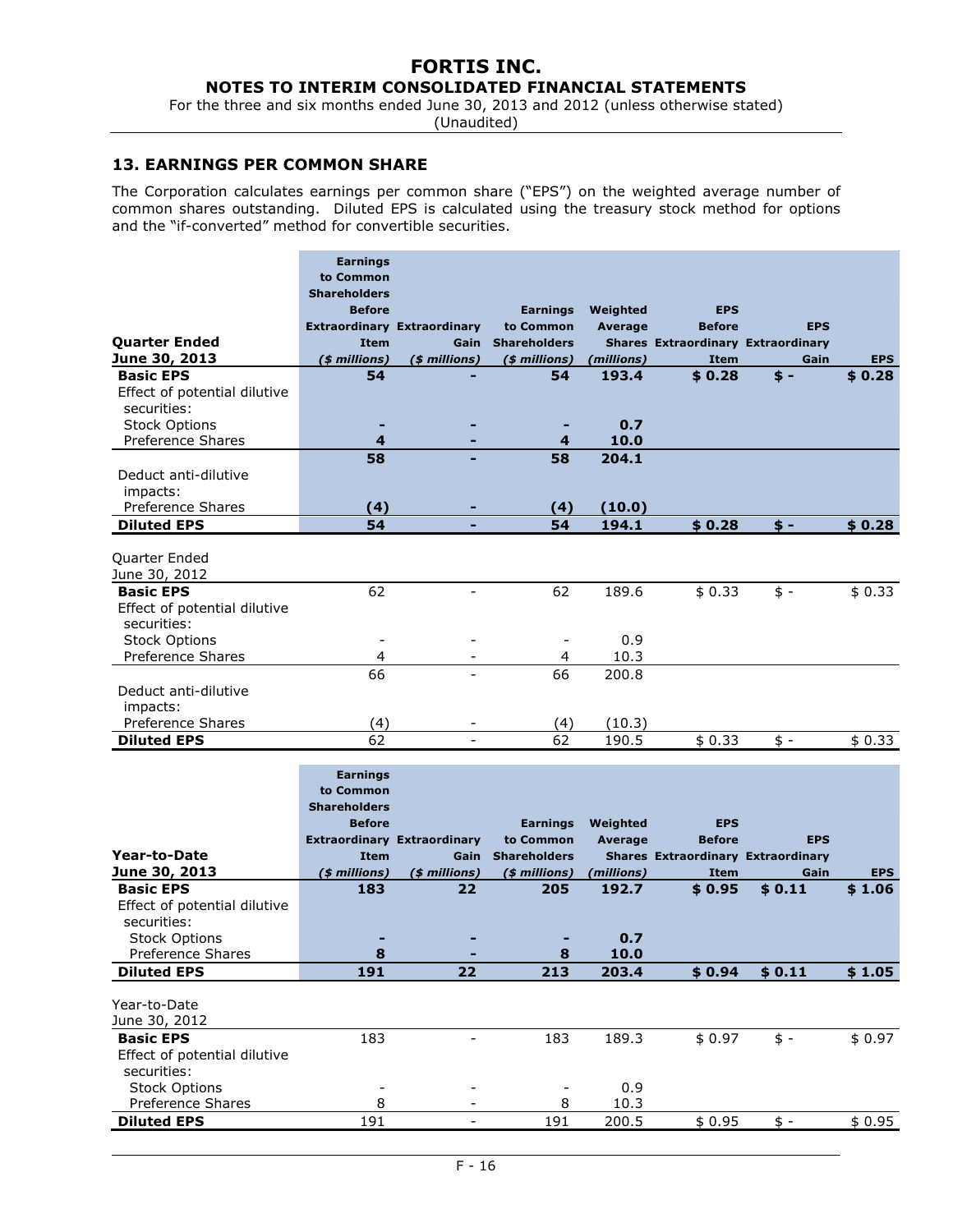### **NOTES TO INTERIM CONSOLIDATED FINANCIAL STATEMENTS**

For the three and six months ended June 30, 2013 and 2012 (unless otherwise stated)

(Unaudited)

### **14. BUSINESS ACQUISITIONS**

### **CH ENERGY GROUP**

On June 27, 2013 Fortis acquired all of the outstanding common shares of CH Energy Group for US\$65.00 per common share in cash, for an aggregate purchase price of approximately US\$1.5 billion, including the assumption of US\$518 million of debt on closing. The net cash purchase price of approximately \$1,019 million (US\$972 million) was financed through proceeds from the issuance of 18.5 million common shares of Fortis, pursuant to the conversion of Subscription Receipts on the closing of the acquisition, for proceeds of approximately \$567 million, net of after-tax expenses (Note 5), with the balance being initially funded through drawings under the Corporation's \$1 billion committed credit facility.

CH Energy Group is an energy delivery company headquartered in Poughkeepsie, New York. Its main business, Central Hudson, is a regulated transmission and distribution utility serving approximately 300,000 electric and 77,000 natural gas customers in eight counties of New York State's Mid-Hudson River Valley. Central Hudson accounts for approximately 93% of the total assets of CH Energy Group and is subject to regulation by the PSC under a traditional COS model (Note 2). The determination of revenue and earnings is based on a regulated rate of return that is applied to historic values, which do not change with a change of ownership. Therefore, in determining the fair value of assets and liabilities of Central Hudson at the date of acquisition, fair value approximates book value. No fair value adjustments were recorded for the net assets acquired because all of the economic benefits and obligations associated with them beyond regulated rates of return accrue to the customers.

Non-regulated net assets acquired relate mainly to Griffith, which is primarily a fuel delivery business. Fair value approximates book value, with the exception of intangible assets associated with Griffith's customer relationships.

The following table summarizes the preliminary allocation of the purchase consideration to the assets and liabilities acquired as at June 27, 2013 based on their fair values, using an exchange rate of US\$1.00=CDN\$1.0484. The amount of the purchase price allocated to goodwill is entirely associated with the regulated gas and electric operations of Central Hudson.

| $($$ millions)                                     | Total |
|----------------------------------------------------|-------|
| <b>Purchase consideration</b>                      | 1,019 |
|                                                    |       |
| Fair value assigned to net assets:                 |       |
| Current assets                                     | 215   |
| Long-term regulatory assets                        | 235   |
| Utility capital assets                             | 1,283 |
| Non-utility capital assets                         | 11    |
| Intangible assets                                  | 45    |
| Other long-term assets                             | 33    |
| Current liabilities                                | (133) |
| Assumed short-term borrowings                      | (39)  |
| Assumed long-term debt (including current portion) | (543) |
| Long-term regulatory liabilities                   | (123) |
| Other long-term liabilities                        | (468) |
|                                                    | 516   |
| Cash and cash equivalents                          | 19    |
| Fair value of net assets acquired                  | 535   |
| Goodwill                                           | 484   |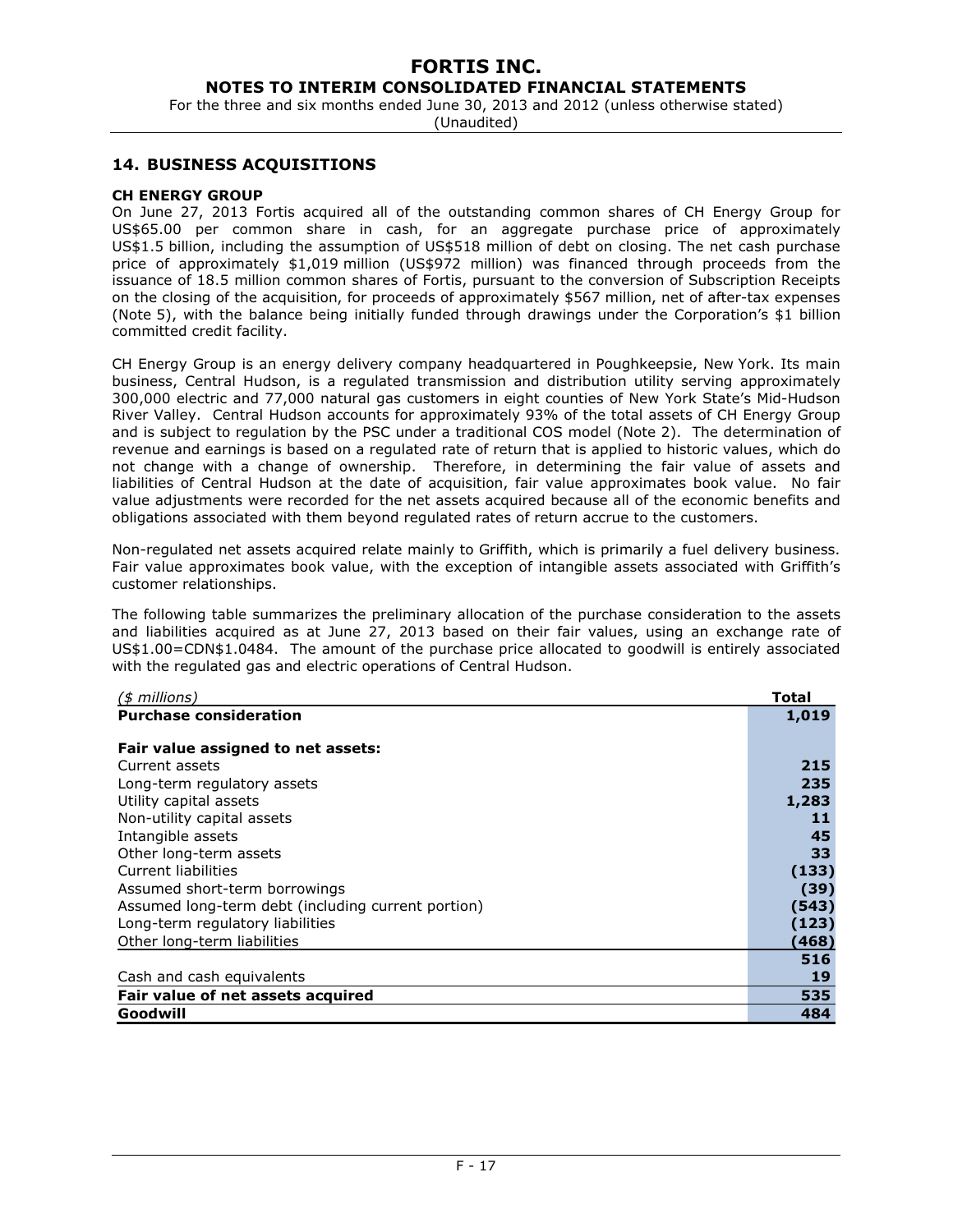For the three and six months ended June 30, 2013 and 2012 (unless otherwise stated)

(Unaudited)

### **14. BUSINESS ACQUISITIONS (cont'd)**

The acquisition has been accounted for using the acquisition method, whereby financial results of the business acquired have been consolidated in the financial statements of Fortis commencing on June 27, 2013. Other than acquisition-related expenses noted below, financial performance for CH Energy Group from the date of acquisition through June 30, 2013 did not have a material impact on the Corporation's consolidated statement of earnings.

Acquisition-related expenses totalled approximately \$8 million (\$6 million after tax) for the three and six months ended June 30, 2013 and have been recognized in other income (expenses), net on the consolidated statement of earnings (Note 9). In addition, approximately \$41 million (US\$40 million), or \$26 million (US\$26 million after tax), in customer and community benefits offered to obtain regulatory approval of the acquisition were expensed in the second quarter of 2013, as approved by the PSC, and were also recognized in other income (expenses), net on the consolidated statement of earnings (Notes 4 and 9).

### **Supplemental Pro Forma Data**

The unaudited pro forma financial information below gives effect to the acquisition of CH Energy Group as if the transaction had occurred at the beginning of 2012. This pro forma data is presented for information purposes only, and does not necessarily represent the results that would have occurred had the acquisition taken place at the beginning of 2012, nor is it necessarily indicative of the results that may be expected in future periods.

|                            | <b>Quarter Ended</b><br>June 30 |      | Year-to-Date<br>June 30 |       |
|----------------------------|---------------------------------|------|-------------------------|-------|
| $($$ millions)             | 2013                            | 2012 | 2013                    | 2012  |
| Pro forma revenue          | 1,005                           | 992  | 2,420                   | 2,415 |
| Pro forma net earnings (1) | 106                             | 82   | 290                     | 258   |

*(1)* Pro forma net earnings exclude all acquisition-related expenses incurred by CH Energy Group and the Corporation, net of tax (Note 9). A pro forma adjustment has been made to net earnings for the respective periods presented to reflect the Corporation's after-tax financing costs associated with the acquisition.

### **CITY OF KELOWNA'S ELECTRICAL UTILITY ASSETS**

In March 2013 FortisBC Electric acquired the electrical utility assets of the City of Kelowna (the "City") for approximately \$55 million, which now allows FortisBC Electric to directly serve some 15,000 customers formerly served by the City. FortisBC Electric had provided the City with electricity under a wholesale tariff and had operated and maintained the City's electrical utility assets under contract since 2000.

The acquisition was approved by the British Columbia Utilities Commission ("BCUC") in March 2013 and allowed for approximately \$38 million of the purchase price to be included in FortisBC Electric's rate base. Based on this regulatory decision, the book value of the assets acquired has been assigned as fair value in the purchase price allocation. FortisBC Electric is regulated under COS and the determination of revenue and earnings is based on a regulated rate of return that is applied to historic values, which do not change with a change in ownership. Therefore, in determining the fair value of assets at the date of acquisition, fair value approximates book value. No fair value adjustments were recorded for the assets acquired because all of the economic benefits and obligations associated with them beyond regulated rates of return accrue to the customers.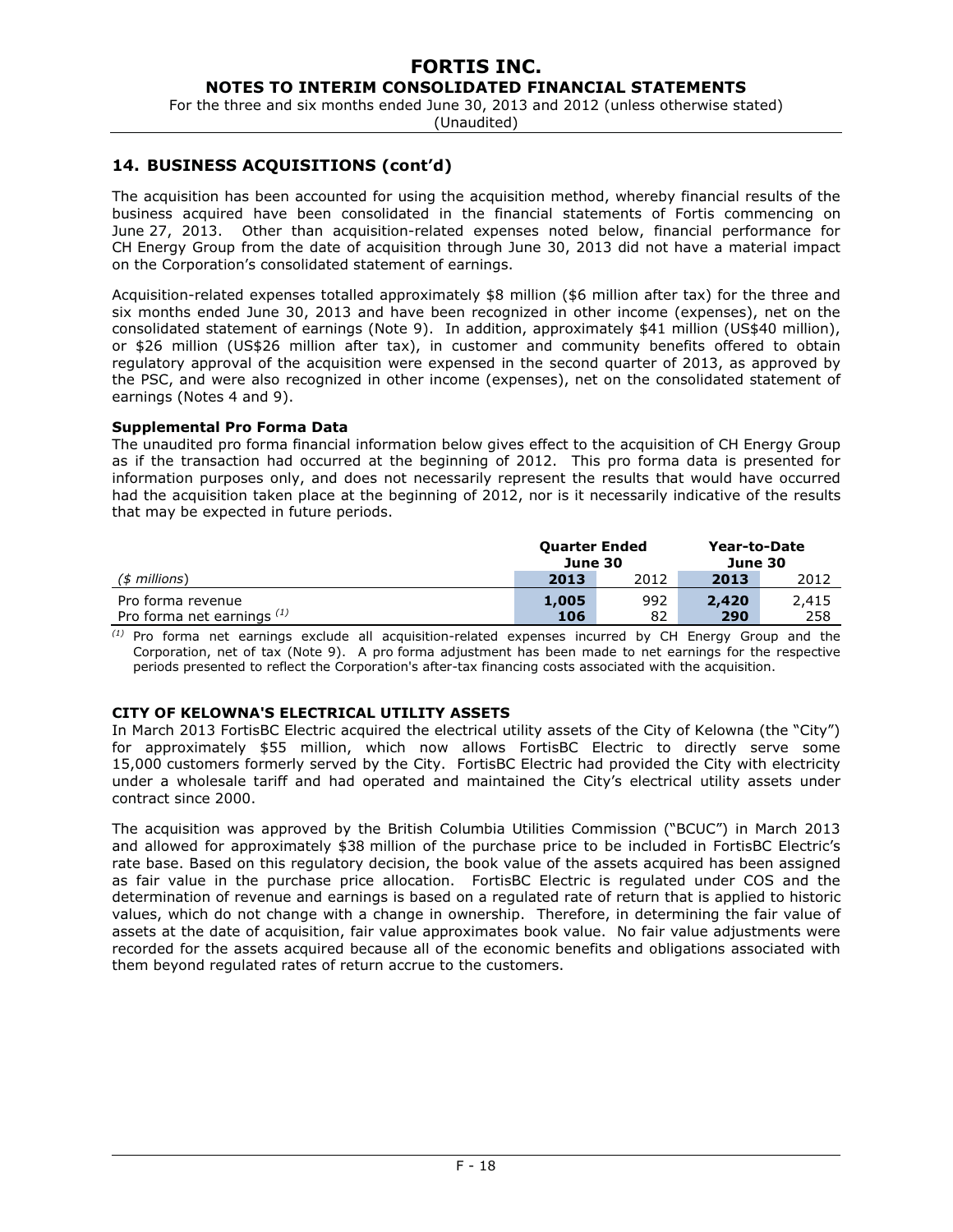For the three and six months ended June 30, 2013 and 2012 (unless otherwise stated)

(Unaudited)

### **14. BUSINESS ACQUISITIONS (cont'd)**

The following table summarizes the allocation of the purchase price to the assets acquired as at the date of acquisition based on their fair values.

| $($$ millions)                      | Total |
|-------------------------------------|-------|
| <b>Purchase consideration</b>       | 55    |
| Fair value assigned to assets:      |       |
| Utility capital assets              | 38    |
| Long-term deferred income tax asset |       |
| Fair value of assets acquired       |       |
| Goodwill                            |       |

The acquisition has been accounted for using the acquisition method, whereby financial results of the business acquired have been consolidated in the financial statements of Fortis commencing in March 2013.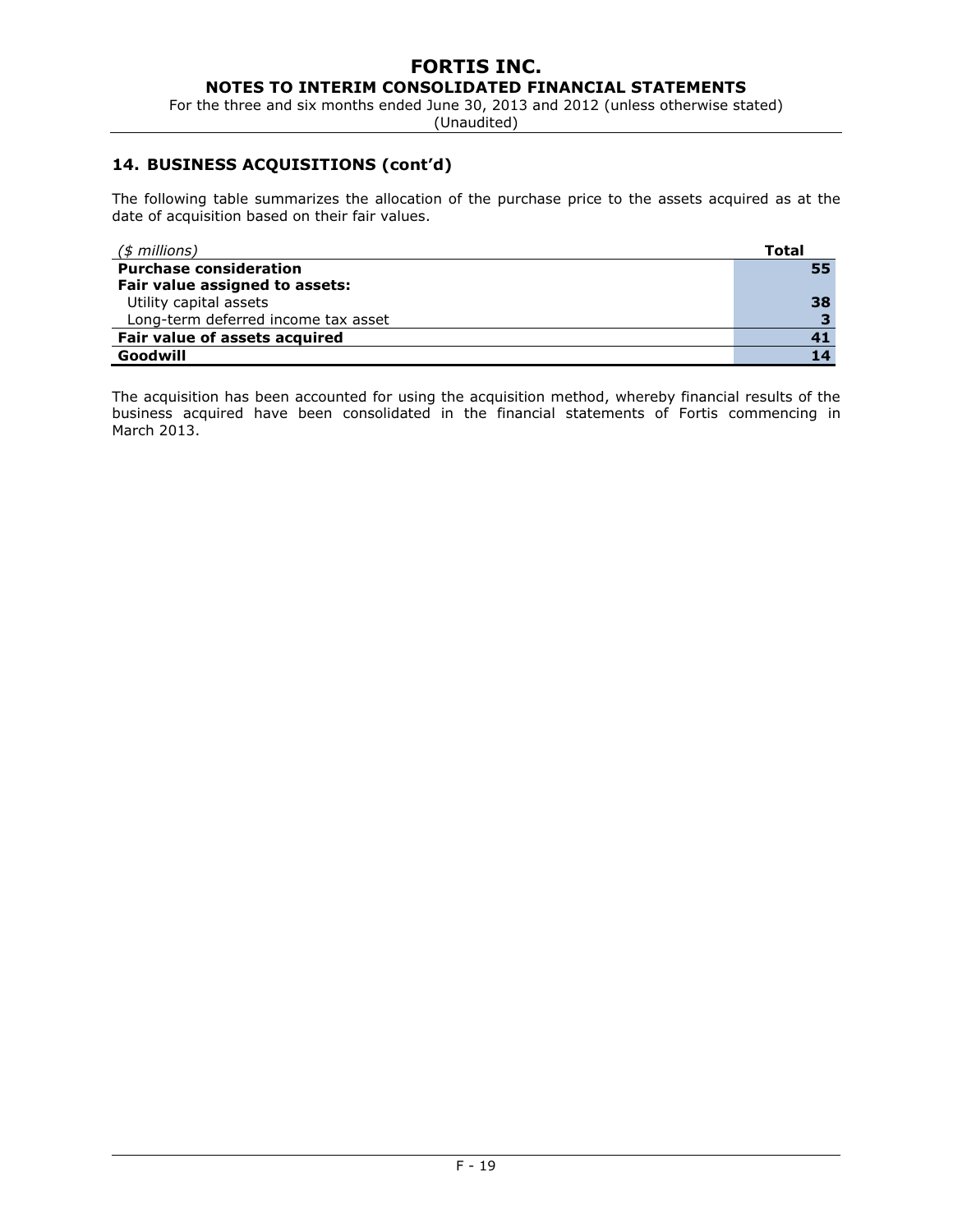**FORTIS INC.**<br>NOTES TO INTERIM CONSOLIDATED FINANCIAL STATEMENTS<br>For the three and six months ended June 30, 2013 and 2012 (unless otherwise stated) For the three and six months ended June 30, 2013 and 2012 (unless otherwise stated) **NOTES TO INTERIM CONSOLIDATED FINANCIAL STATEMENTS**

(Unaudited)

### 15. SEGMENTED INFORMATION **15. SEGMENTED INFORMATION**

Information by reportable segment is as follows: Information by reportable segment is as follows:

|                                     |               |                           | ᅙ              |          | EGULATED UTILITIES          |                          |               |                                        |        | <b>NON-REGULATED</b> |                    |                        |                           |
|-------------------------------------|---------------|---------------------------|----------------|----------|-----------------------------|--------------------------|---------------|----------------------------------------|--------|----------------------|--------------------|------------------------|---------------------------|
|                                     | Gas           | <b>Gas &amp; Electric</b> |                |          |                             | Electric                 |               |                                        |        |                      |                    |                        |                           |
| Quarter Ended                       | FortisBC      | Central                   |                |          |                             |                          | Total         |                                        |        |                      |                    | Inter-                 |                           |
| June 30, 2013                       | Energy        | Hudson                    | Fortis         |          | FortisBC Newfoundland Other |                          | Electric      | Electric                               | Fortis | $N$ on-              | Corporate          | segment                |                           |
| (\$ millions)                       | Canadian      | <u>ဖ</u>                  | Alberta        | Electric | Power                       |                          |               | Canadian Canadian Caribbean Generation |        | Utility              |                    | and Other eliminations | Total                     |
| Revenue                             | 246           |                           | 117            | 68       | 132                         | 87                       | 404           | ្ថ                                     |        | 65                   |                    |                        |                           |
| Energy supply costs                 |               |                           |                |          | 80                          | 56                       | <b>SO</b>     |                                        |        |                      |                    |                        |                           |
| Operating expenses                  | 65            |                           | 38             | 22       | 16                          | $\overline{12}$          | 88            | ထ                                      |        |                      |                    | <u>ອິລິຕ</u>           |                           |
| Depreciation and amortization       | $\frac{4}{6}$ |                           | 36             | 12       | 13                          |                          | 68            | σ                                      |        | ဖ                    |                    |                        | 790<br>2826<br>130<br>130 |
| Operating income                    | 45            |                           | 43             | 20       | 23                          | $^{12}$                  | 8             |                                        |        | $\frac{8}{1}$        |                    | ତ୍ର                    |                           |
| Other income (expenses), net        |               |                           |                |          |                             |                          |               |                                        |        |                      | <u>(बै</u>         |                        | 1498<br>1498<br>174       |
| Finance charges                     | ౚ             |                           | $\frac{8}{10}$ |          |                             |                          | $\frac{2}{3}$ |                                        |        |                      | H                  | ତ୍ର                    |                           |
| income tax expense (recovery)       |               |                           |                |          |                             | $\widetilde{\mathbf{C}}$ | ၜ             |                                        |        |                      | $\frac{1}{2}$      |                        |                           |
| Net earnings (loss)                 | c             |                           | 25             | ∞        | 24                          | G                        | 66            | œ                                      |        | ø                    | (22)               |                        | R                         |
| Non-controlling interests           |               |                           |                |          |                             |                          |               |                                        |        |                      |                    |                        |                           |
| Preference share dividends          |               |                           |                |          |                             |                          |               |                                        |        |                      | $\overline{\bf 4}$ |                        | $\overline{4}$            |
| Net earnings (loss) attributable to |               |                           |                |          |                             |                          |               |                                        |        |                      |                    |                        |                           |
| common equity shareholders          | o             |                           | 25             | $\infty$ | 24                          | o                        | 66            | $\bullet$                              |        | ໑                    | (36)               |                        | 54                        |
|                                     |               |                           |                |          |                             |                          |               |                                        |        |                      |                    |                        |                           |
| Goodwill                            | 913           | 486                       | 227            | 235      |                             | 67                       | 529           | 149                                    |        |                      |                    |                        | 2,077                     |
| Identifiable assets                 | 4,528         | 1,763                     | 2,927          | 1,748    | 1,394                       | 691                      | 6,760         | 680                                    | 832    | 808                  | 643                | (458)                  | 15,556                    |
| <b>Total assets</b>                 | 5,441         | 2,249                     | 3,154          | 1,983    | 1,394                       | 758                      | 7,289         | 829                                    | 832    | 808                  | 643                | (458)                  | 17,633                    |
| Gross capital expenditures          | 54            |                           | 135            | 16       | 23                          | 15                       | 189           | $\frac{1}{2}$                          | 51     |                      |                    |                        | 298                       |

### Quarter Ended<br>June 30, 2012 **Quarter Ended**

**June 30, 2012**

| (\$millions)                        |       |               |                     |                |                   |                  |            |     |     |              |       |                 |
|-------------------------------------|-------|---------------|---------------------|----------------|-------------------|------------------|------------|-----|-----|--------------|-------|-----------------|
| Revenue                             | 264   | $\frac{0}{1}$ | 67                  |                |                   |                  | 67         |     | 3   |              | ဖြ    |                 |
| Energy supply costs                 | 109   |               |                     | <b>2021</b>    | 8 H H             |                  | ႙          |     |     |              |       |                 |
| Operating expenses                  | င့    | 57            |                     |                |                   | 82<br>848<br>848 |            |     |     |              | Ξ     | 722123<br>20212 |
| Depreciation and amortization       | ą     |               | 12                  |                | $\mathbf{\sigma}$ |                  |            |     |     |              |       |                 |
| Operating income                    |       | 43            |                     | 23             | ്വ                | ខ្ទ              |            |     |     |              | Ë     |                 |
| Other income (expenses), net        |       |               |                     |                |                   |                  |            |     |     |              |       |                 |
| Finance charges                     | 86    |               |                     |                |                   | 42               |            |     |     | <u>(၈)</u> ၁ |       |                 |
| income tax expense (recovery)       |       |               |                     |                |                   | ထ                |            |     |     | E            |       | 9 4 7<br>9 4 7  |
| Net earnings (loss)                 | 4     | 26            | σ                   |                | ư                 | 51               |            | ư   | œ   | $\mathbf{a}$ |       |                 |
| Non-controlling interests           |       |               |                     |                |                   |                  |            |     |     |              |       | m               |
| Preference share dividends          |       |               |                     |                |                   |                  |            |     |     | 21           |       |                 |
| Net earnings (loss) attributable to |       |               |                     |                |                   |                  |            |     |     |              |       |                 |
| common equity shareholders          | 9     | 86            | თ                   |                | m                 | 5                | ဖ          | ဖ   | œ   | (22)         |       | 62              |
| Goodwill                            | 913   | 227           | 221                 |                |                   |                  |            |     |     |              |       | 1,570           |
| identifiable assets                 | 4,566 | 2,575         | $1,67$ <sup>-</sup> | 1,298          | 692<br>692        | 515<br>6,236     | 142<br>631 | 653 | 620 | 607          | (412) | 12,901          |
| Total assets                        | 5,479 | 2,802         | 1,892               | 1,298          | 759               | 6,751            | 773        | 653 | 620 | 607          | (412) | 14.47           |
| Gross capital expenditures          | 32    | 121           | $\frac{6}{1}$       | $\overline{z}$ | $\frac{1}{2}$     | $\overline{171}$ | 2          | 57  | ្ម  |              |       | 282             |
|                                     |       |               |                     |                |                   |                  |            |     |     |              |       |                 |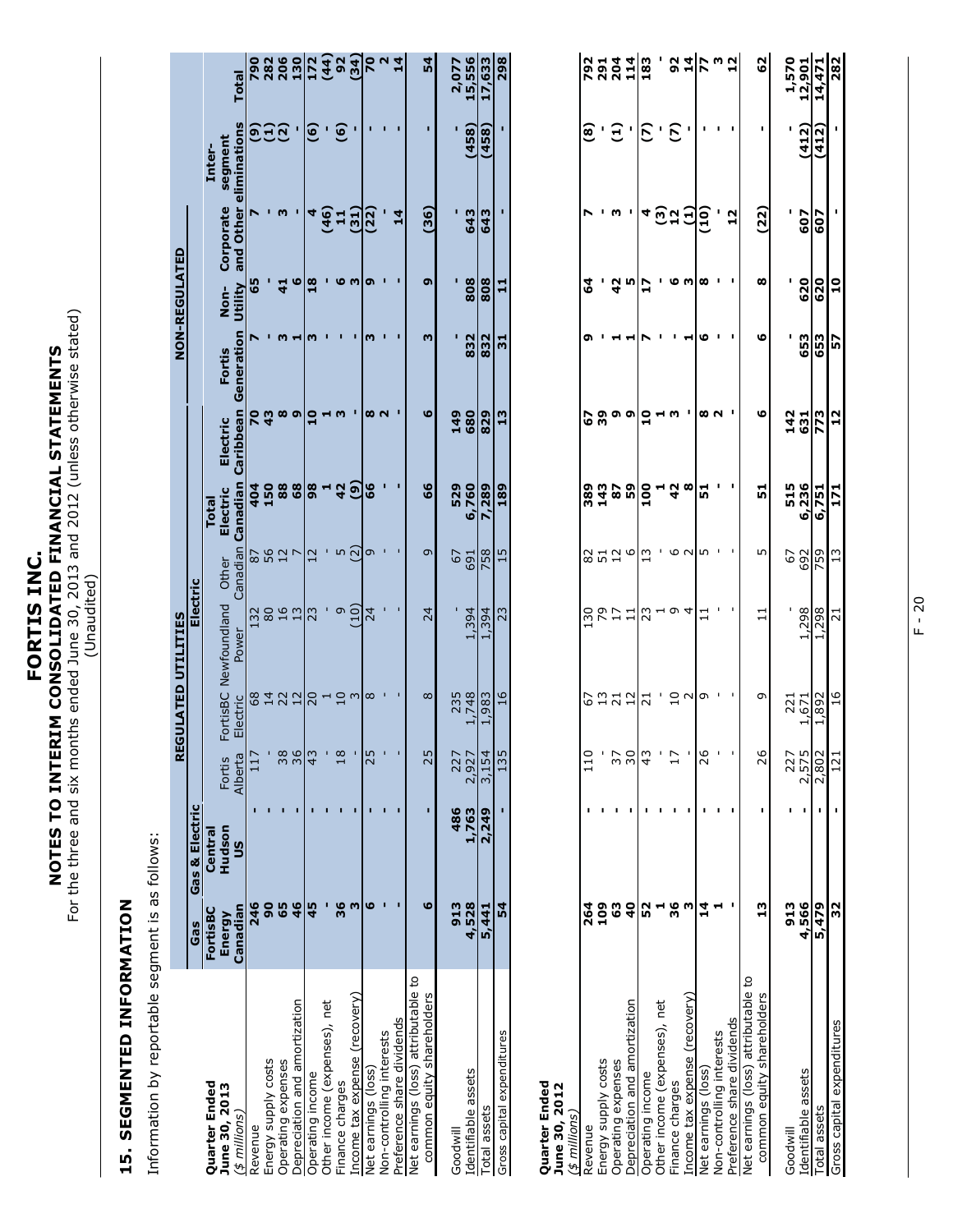# **FORTIS INC.**<br>NOTES TO INTERIM CONSOLIDATED FINANCIAL STATEMENTS<br>For the three and six months ended June 30, 2013 and 2012 (unless otherwise stated) For the three and six months ended June 30, 2013 and 2012 (unless otherwise stated) **NOTES TO INTERIM CONSOLIDATED FINANCIAL STATEMENTS**

(Unaudited)

## 15. SEGMENTED INFORMATION (cont'd) **15. SEGMENTED INFORMATION (cont'd)**

|                                                                   |                                |                         | ē                   |                         | EGULATED UTILITIES       |                   |                                      |                       |                      | NON-REGULATED   |                        |                                                             |                     |
|-------------------------------------------------------------------|--------------------------------|-------------------------|---------------------|-------------------------|--------------------------|-------------------|--------------------------------------|-----------------------|----------------------|-----------------|------------------------|-------------------------------------------------------------|---------------------|
|                                                                   | Gas                            | Gas & Electric          |                     |                         |                          | Electric          |                                      |                       |                      |                 |                        |                                                             |                     |
| June 30, 2013<br>Year-to-Date<br>(\$ millions)                    | Canadian<br>FortisBC<br>Energy | Hudson<br>Central<br>9g | Alberta<br>Fortis   | FortisBC<br>Electric    | Newfoundland<br>Power    | Canadian<br>Other | Canadian<br>Electric<br><b>Total</b> | Caribbean<br>Electric | Generation<br>Fortis | Utility<br>Non- | and Other<br>Corporate | liminations<br>segment<br>Inter-<br>$\overline{\mathbf{c}}$ | Total               |
|                                                                   | 738                            |                         | 235                 | 156                     | 329                      | 183               | 903                                  | 136                   | N<br>H               | 118             | $\frac{3}{2}$          | (17)                                                        | 1,903               |
| Energy supply costs<br>Revenue                                    | 322                            | п<br>л                  |                     |                         | 225                      | 118               | 382                                  | $\boldsymbol{a}$      |                      |                 | ٠                      |                                                             | 787                 |
| Operating expenses                                                | 137                            | п                       | 78                  |                         | 59                       | 25                | 184                                  | 16                    |                      | 83              | ဖ                      | $\Xi \widehat{\Xi}$                                         | 427                 |
| Depreciation and amortization                                     | 92                             | п                       | $\overline{2}$      | 97900                   | 25                       | 14                | 136                                  | 17                    | M <sub>N</sub>       | $\mathbf{1}$    | ÷                      |                                                             | 259                 |
| Operating income                                                  | 187                            |                         |                     |                         | 40                       | 26                | 201                                  | $\frac{9}{11}$        |                      | $\overline{2}$  | ဖ                      | (12)                                                        | 430                 |
| Other income (expenses), net                                      |                                | п                       | $85$ $\overline{C}$ | $\mathbf{\overline{u}}$ | $\mathbf{\overline{u}}$  |                   |                                      |                       |                      |                 | (44)                   |                                                             |                     |
| Finance charges                                                   | $\mathbf{z}$                   |                         |                     |                         | $18$                     |                   | 82                                   |                       |                      |                 | $\overline{21}$        | (12)                                                        | $(38)$<br>$181$     |
| Income tax expense (recovery)                                     | 26                             | п                       | 55                  | $\frac{9}{6}$           | $\circ$                  | $10$ $1$          |                                      |                       |                      | N W             | $\overline{33}$        |                                                             | $\left(4\right)$    |
| Net earnings (loss) before<br>extraordinary item                  | $\overline{91}$                |                         | 51                  | 26                      | $\overline{31}$          | m                 | 123                                  | 13                    | m                    | ൈ               | (26)                   |                                                             | 215                 |
| Extraordinary gain, net of tax                                    | ı                              | ٠                       | I                   | J.                      | I                        | п                 |                                      | л                     | $\overline{2}$       | л               |                        | п                                                           | 22                  |
| Net earnings (loss)                                               | 51                             | п                       | 51                  | 26                      | $\overline{31}$          | 15                | 123                                  | 13                    | $\overline{27}$      | G               | (26)                   |                                                             | <b>Z37</b>          |
| Non-controlling interests                                         |                                | п                       | Ţ                   |                         |                          |                   |                                      | 4                     |                      | ٠               |                        |                                                             | 4                   |
| Preference share dividends                                        | п                              |                         | ٠                   |                         |                          |                   |                                      |                       |                      | п               | 28                     |                                                             | 28                  |
| Net earnings (loss) attributable to<br>common equity shareholders | $\overline{91}$                | п                       | 51                  | 26                      | $\overline{51}$          | ഥ<br>$\mathbf{r}$ | 123                                  | ໑                     | 27                   | ໑               | (54)                   |                                                             | 205                 |
| Goodwill                                                          | 913                            | 486                     | 227                 | 235                     |                          | 67                | 529                                  | $\frac{149}{1}$       |                      |                 |                        |                                                             | 2,077               |
| Identifiable assets                                               | 4,528                          | 1,763                   | 2,927               | 1,748                   | ,394                     | 691               | 760<br>ဖဲ                            | 680                   | 832                  | 808             | 643                    | (458)                                                       | 15,556              |
| <b>Total assets</b>                                               | 5,441                          | 2,249                   | 3,154               | ,983                    | 394                      | 758               | 7,289                                | 829                   | 832                  | 808             | 643                    | (458)                                                       | 17,633              |
| Gross capital expenditures                                        | 92                             |                         | 230                 | 33                      | 38                       | 28                | 329                                  | $\overline{2}$        | 79                   | 24              |                        |                                                             | 548                 |
| June 30, 2012<br>Year-to-Date<br>$(*)$ millions)                  |                                |                         |                     |                         |                          |                   |                                      |                       |                      |                 |                        |                                                             |                     |
| Revenue                                                           | 812                            |                         | 218                 | 154                     |                          |                   | 867                                  | 130                   | $\frac{8}{11}$       | 116             | $\frac{3}{2}$          | $\overline{15}$                                             | 1,941               |
| Energy supply costs                                               | 411                            |                         |                     | $38\,$                  |                          | 173<br>109        | 368                                  | 64                    |                      |                 |                        |                                                             | 857                 |
| Operating expenses                                                | 133                            | ٠                       | 76                  | 424                     | $3272$<br>$272$<br>$272$ | 24                | 179                                  | $\mathbf{r}$          | 4                    | 82              | అ                      | පිම                                                         | 418                 |
| Depreciation and amortization                                     | 80                             | л                       | 65                  |                         |                          | $\frac{1}{2}$     | 124                                  | 16                    | N                    | $\frac{0}{1}$   | ᆏ                      |                                                             | 233                 |
| Operating income                                                  | 188                            | л                       |                     | 50                      |                          | 27                | 196                                  | 18                    | $\mathbf{r}$         | $\overline{2}$  | ဖ                      | $\mathbf{H}$                                                | 433                 |
| Other income (expenses), net                                      | Η                              | п                       | $\mathbf{\sim}$     | л,                      | $\mathbf{r}$             |                   | m                                    |                       |                      | p               | $\mathbf{a}$           | $\Xi_2^2$                                                   | <u>်ခင္ဗ</u><br>(၁) |
| Finance charges                                                   | $\mathbf{r}$                   | ٠                       | 32                  | 20                      | $\frac{8}{7}$            | $\Xi$             | $\overline{\mathbf{5}}$              | r                     |                      | 12              | 23                     |                                                             |                     |
| Income tax expense (recovery)                                     | 22                             | ٠                       | t                   | m                       |                          | 4                 | 16                                   | л                     | −                    | m               | $\overline{5}$         |                                                             | 57                  |
| Net earnings (loss)                                               | 96                             | ٠                       | $\overline{4}$      | 25                      | 18                       | 12                | 102                                  | 12                    | $\mathbf{1}$         | ຶ               | <u>ລິ</u>              | ٠                                                           | 210                 |
| Preference share dividends<br>Non-controlling interests           | ᆏ                              | $\mathbf{I}$            | 1                   |                         | ٠                        | п                 |                                      | m                     |                      |                 | 23                     | <b>T</b>                                                    | 4<br>23             |
|                                                                   |                                |                         |                     |                         |                          |                   |                                      |                       |                      |                 |                        |                                                             |                     |
| Net earnings (loss) attributable to<br>common equity shareholders | 95                             |                         | $\overline{4}$      | 25                      | 18                       | $\overline{12}$   | 102                                  | ໑                     | ⊣<br>н               | o۱              | $\frac{1}{43}$         | ٠                                                           | 183                 |
| Goodwill                                                          | 913                            | ٠                       | 227                 | 221                     |                          | 67                | 515                                  | 142                   |                      |                 |                        |                                                             | 1,570               |
| Identifiable assets                                               | 4,566                          | 1                       | 2,575               | ,671                    | ,298                     | 692               | 6,236                                | 631                   | 653                  | 620             | 607                    | (412)                                                       | 12,901              |
| Total assets                                                      | 5,479                          | ٠                       | 2,802               | ,892                    | 298                      | 759               | 6,751                                | 773                   | 653                  | 620             | 607                    | (412)                                                       | 14,471              |
| Gross capital expenditures                                        | 78                             | J.                      | 200                 | 53                      | 36                       | 22                | 291                                  | 22                    | 105                  | $\frac{15}{15}$ |                        |                                                             | 511                 |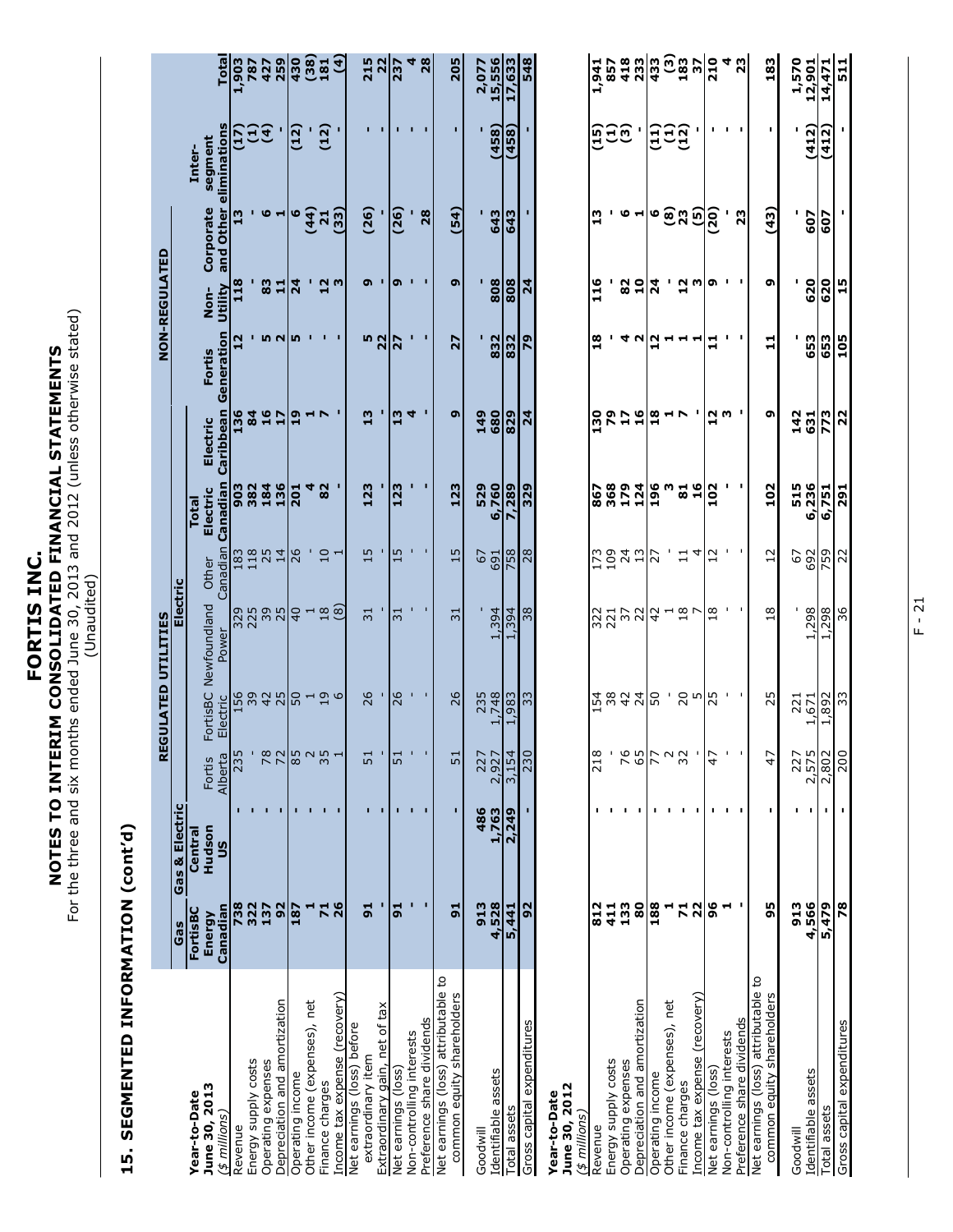For the three and six months ended June 30, 2013 and 2012 (unless otherwise stated)

(Unaudited)

### **15. SEGMENTED INFORMATION (cont'd)**

Related party transactions are in the normal course of operations and are measured at the exchange amount, which is the amount of consideration established and agreed to by the related parties. The significant related party inter-segment transactions primarily related to: (i) electricity sales from Newfoundland Power to Non-Utility; and (ii) finance charges on related party borrowings. The significant related party inter-segment transactions for the three and six months ended June 30, 2013 and 2012 were as follows:

| <b>Significant Inter-Segment Transactions</b>          | <b>Quarter Ended</b><br><b>June 30</b> |      | Year-to-Date<br>June 30 |      |
|--------------------------------------------------------|----------------------------------------|------|-------------------------|------|
| $($$ millions)                                         | 2013                                   | 2012 | 2013                    | 2012 |
| Sales from Fortis Generation to                        |                                        |      |                         |      |
| Other Canadian Electric Utilities                      |                                        |      |                         |      |
| Sales from Newfoundland Power to Non-Utility           |                                        |      |                         |      |
| Inter-segment finance charges on lending from:         |                                        |      |                         |      |
| Fortis Generation to Other Canadian Electric Utilities | н                                      |      |                         |      |
| Corporate to Regulated Electric Utilities - Caribbean  |                                        |      |                         |      |
| Corporate to Fortis Generation                         |                                        |      |                         |      |
| Corporate to Non-Utility                               |                                        |      |                         |      |

The significant inter-segment asset balances were as follows:

|                                                        | As at June 30 |      |
|--------------------------------------------------------|---------------|------|
| $(\$$ millions)                                        | 2013          | 2012 |
| Inter-segment lending from:                            |               |      |
| Fortis Generation to Other Canadian Electric Utilities | 20            | 20   |
| Corporate to Regulated Electric Utilities - Caribbean  | 85            | 77   |
| Corporate to Fortis Generation                         | 6             | 14   |
| Corporate to Non-Utility                               | 325           | 281  |
| Other inter-segment assets                             | 22            | 20   |
| Total inter-segment eliminations                       | 458           | 412  |

### **16. SUPPLEMENTARY INFORMATION TO CONSOLIDATED STATEMENTS OF CASH FLOWS**

|                                                                 | <b>Quarter Ended</b> |      | Year-to-Date |      |
|-----------------------------------------------------------------|----------------------|------|--------------|------|
|                                                                 | June 30              |      | June 30      |      |
| $($$ millions)                                                  | 2013                 | 2012 | 2013         | 2012 |
| Change in non-cash operating working capital:                   |                      |      |              |      |
| Accounts receivable                                             | 205                  | 187  | 126          | 128  |
| Prepaid expenses                                                | (1)                  | (8)  |              | (6)  |
| Inventories                                                     | (37)                 | (31) | 18           | 27   |
| Regulatory assets - current portion                             | 6                    | 5    | 40           | 48   |
| Accounts payable and other current liabilities                  | (43)                 | (76) | (73)         | (67) |
| Regulatory liabilities - current portion                        | (10)                 | 6    | 25           | 32   |
|                                                                 | 120                  | 83   | 138          | 162  |
| Non-cash investing and financing activities:                    |                      |      |              |      |
| Common share dividends reinvested                               | 15                   | 15   | 34           | 28   |
| Additions to utility and non-utility capital assets,            |                      |      |              |      |
| and intangible assets included in current liabilities           | 73                   | 72   | 73           | 72   |
| Contributions in aid of construction included in current assets | 14                   | 11   | 14           | 11   |
| Exercise of stock options into common shares                    |                      |      |              |      |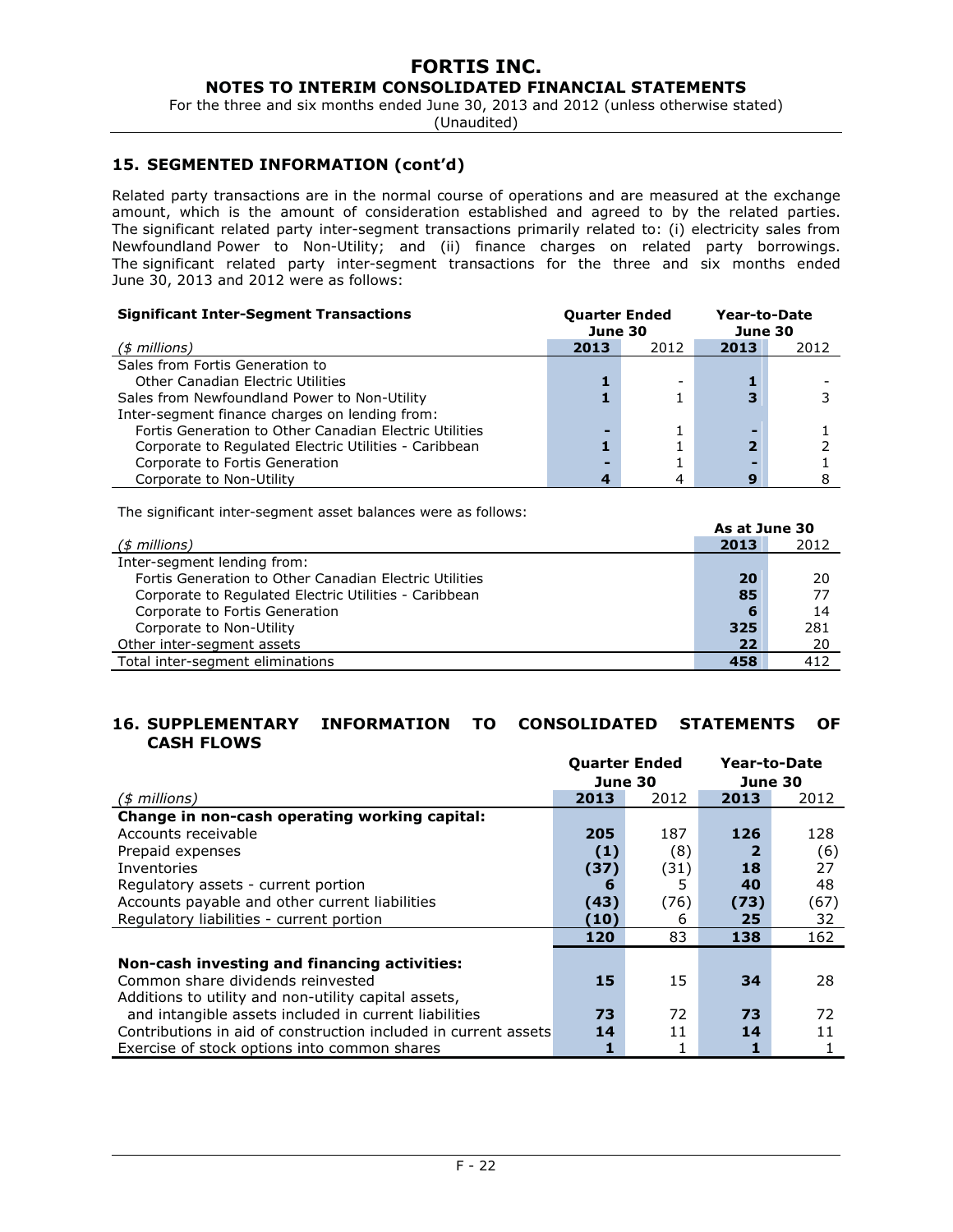For the three and six months ended June 30, 2013 and 2012 (unless otherwise stated)

(Unaudited)

### **17. DERIVATIVE INSTRUMENTS AND HEDGING ACTIVITIES**

The Corporation generally limits the use of derivative instruments to those that qualify as accounting or economic hedges. As at June 30, 2013, the Corporation's derivative contracts consisted of fuel option contracts, electricity swap contracts, natural gas swap and option contracts and gas purchase contract premiums. The fuel option contracts are held by Caribbean Utilities. Electricity swap contracts are held by Central Hudson. Gas swaps and options and gas purchase contract premiums are held by the FortisBC Energy companies and Central Hudson.

### **Volume of Derivative Activity**

As at June 30, 2013, the following notional volumes related to fuel option contracts and electricity and natural gas commodity derivatives that are expected to be settled are outlined below.

|                                                      | 2013 | 2014 | 2015                     | 2016                     | 2017 |
|------------------------------------------------------|------|------|--------------------------|--------------------------|------|
| Fuel option contracts (millions of imperial gallons) |      | -    | -                        | $\overline{\phantom{a}}$ |      |
| Electricity swap contracts (gigawatt hours)          | 653  | 876  | 657                      | 220.                     | 219  |
| Gas swaps and options (petajoules)                   |      |      | $\overline{\phantom{0}}$ | $\overline{\phantom{a}}$ |      |
| Gas purchase contract premiums (petajoules)          | 46   |      |                          | $\overline{\phantom{0}}$ |      |

### **Presentation of Derivative Instruments in the Consolidated Financial Statements**

On the Corporation's consolidated balance sheets, derivative instruments are presented on a net basis by counterparty, where the right of offset exists.

The Corporation's outstanding derivative balances were as follows:

|                                    | As at           |              |
|------------------------------------|-----------------|--------------|
|                                    | <b>June 30,</b> | December 31, |
| $($$ millions)                     | 2013            | 2012         |
| Gross derivatives balance (1)      | 34              | 60           |
| Netting $(2)$                      |                 |              |
| Cash collateral                    | -               |              |
| Total derivative balances $^{(3)}$ | 34              | 60           |

*(1)* Refer to Note 18 for a discussion of the valuation techniques used to calculate the fair value of the derivative instruments.

*(2)* Positions, by counterparty, are netted where the intent and legal right to offset exists.

*(3)* Unrealized losses of \$34 million on commodity risk-related derivative instruments as at June 30, 2013 were recognized in current regulatory assets (December 31, 2012 - \$60 million), which would otherwise be recognized on the consolidated statement of comprehensive income and in accumulated other comprehensive loss.

Cash flows associated with the settlement of all derivative instruments are included in operating cash flows on the Corporation's consolidated statements of cash flows.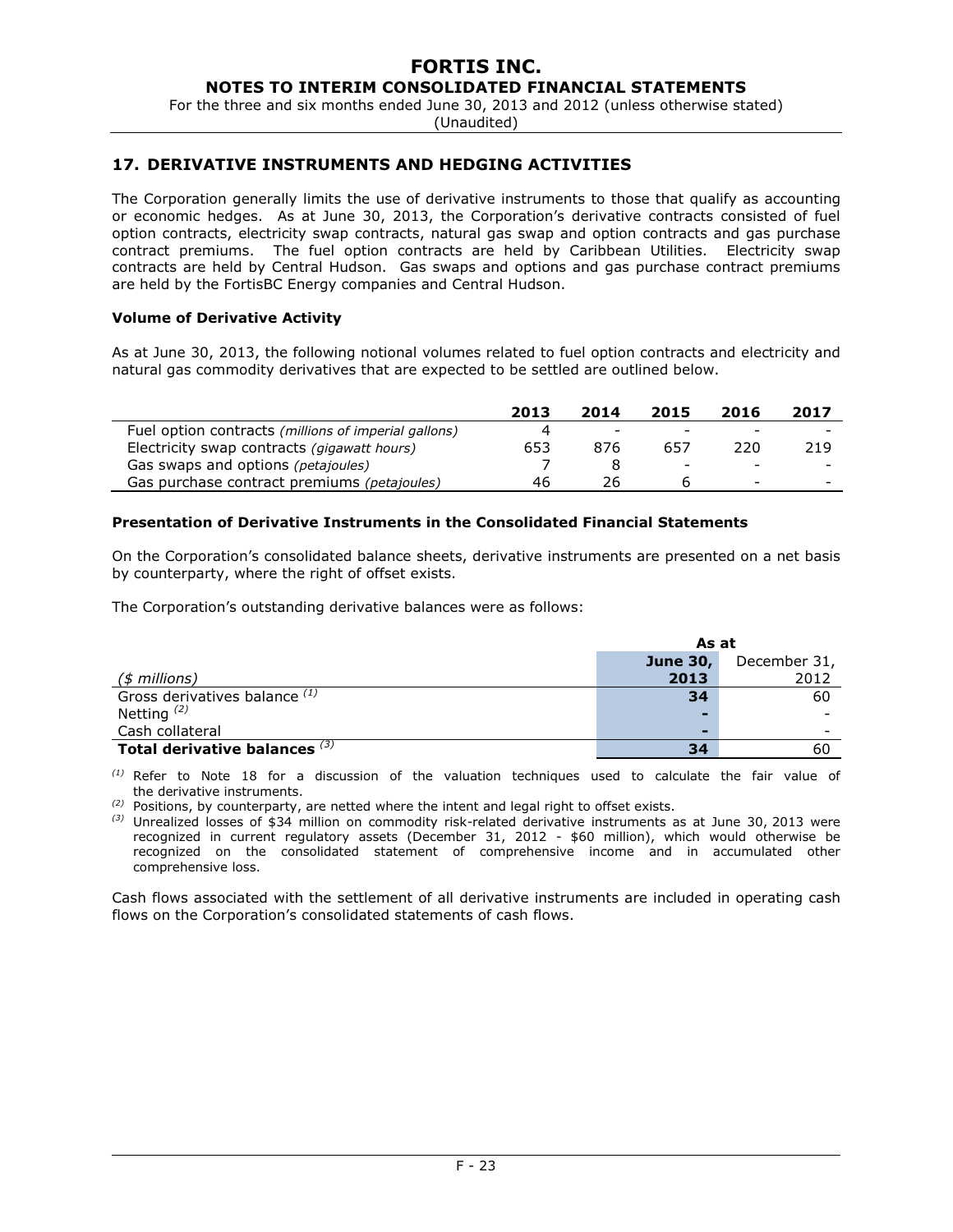### **NOTES TO INTERIM CONSOLIDATED FINANCIAL STATEMENTS**

For the three and six months ended June 30, 2013 and 2012 (unless otherwise stated)

(Unaudited)

### **18. FAIR VALUE MEASUREMENTS**

Fair value is the price at which a market participant could sell an asset or transfer a liability to an unrelated party. A fair value measurement is required to reflect the assumptions that market participants would use in pricing an asset or liability based on the best available information. These assumptions include the risks inherent in a particular valuation technique, such as a pricing model, and the risks inherent in the inputs to the model. A fair value hierarchy exists that prioritizes the inputs used to measure fair value. The Corporation is required to record all derivative instruments at fair value except for those which qualify for the normal purchase and normal sale exception.

The three levels of the fair value hierarchy are defined as follows:

- Level 1: Fair value determined using unadjusted quoted prices in active markets;
- Level 2: Fair value determined using pricing inputs that are observable; and
- Level 3: Fair value determined using unobservable inputs only when relevant observable inputs are not available.

The fair values of the Corporation's financial instruments, including derivatives, reflect point-in-time estimates based on current and relevant market information about the instruments as at the balance sheet dates. The estimates cannot be determined with precision as they involve uncertainties and matters of judgment and, therefore, may not be relevant in predicting the Corporation's future consolidated earnings or cash flows.

The following table details the estimated fair value measurements of the Corporation's financial instruments, all of which were measured using Level 2 pricing inputs, except for other investments and certain long-term debt and derivative instruments as noted. **As at**

|                                                           |                           | AS AL                   |                   |             |
|-----------------------------------------------------------|---------------------------|-------------------------|-------------------|-------------|
| <b>Asset (Liability)</b>                                  | June 30, 2013             |                         | December 31, 2012 |             |
|                                                           | <b>Carrying Estimated</b> |                         | Carrying          | Estimated   |
| $($$ millions)                                            |                           | <b>Value Fair Value</b> | Value             | Fair Value  |
| Long-term other asset - Belize Electricity <sup>(1)</sup> | 109                       | $n/a^{(2)}$             | 104               | $n/a^{(2)}$ |
| Other investments $(1)(3)$                                | g                         |                         |                   |             |
| Long-term debt, including current portion $(4)$           | (7, 186)                  | (8, 220)                | (5,900)           | (7, 338)    |
| Waneta Partnership promissory note (5)                    | (48)                      | (50)                    | (47)              | (51)        |
| Fuel option contracts (6)                                 |                           |                         | (1)               | (1)         |
| Electricity swap contracts $(6)$                          | (1)                       | (1)                     |                   |             |
| Natural gas commodity derivatives: (6)                    |                           |                         |                   |             |
| Swaps and options                                         | (31)                      | (31)                    | (51)              | (51)        |
| Gas purchase contract premiums                            |                           | 2)                      | (8)               | (8)         |

The Included in long-term other assets on the consolidated balance sheet<br>(2) The Corporation's expressived investment in Belize Electricity is required.

*(2)* The Corporation's expropriated investment in Belize Electricity is recognized at book value, including foreign exchange impacts. The actual amount of compensation that the Government of Belize may pay to Fortis is indeterminable at this time (Notes 19 and 21).

*(3)* Other investments represent a portion of the trust assets for the funding of CH Energy Group's Directors and Executives Deferred Compensation Plan. These investments were valued using Level 1 inputs.

*(4)* The Corporation's \$200 million unsecured debentures due 2039 and consolidated borrowings under credit facilities classified as long-term debt of \$829 million (December 31, 2012 - \$150 million) are valued using Level 1 inputs. All other long-term debt is valued using Level 2 inputs.

 $(5)$  Included in long-term other liabilities on the consolidated balance sheet  $(6)$ . The fair values of the derivatives were recorded in assessment payable

*(6)* The fair values of the derivatives were recorded in accounts payable and other current liabilities as at June 30, 2013 and December 31, 2012. The fair value of the fuel option contracts as at June 30, 2013 was less than \$1 million. The fair value of electricity swap contracts were determined using Level 3 inputs.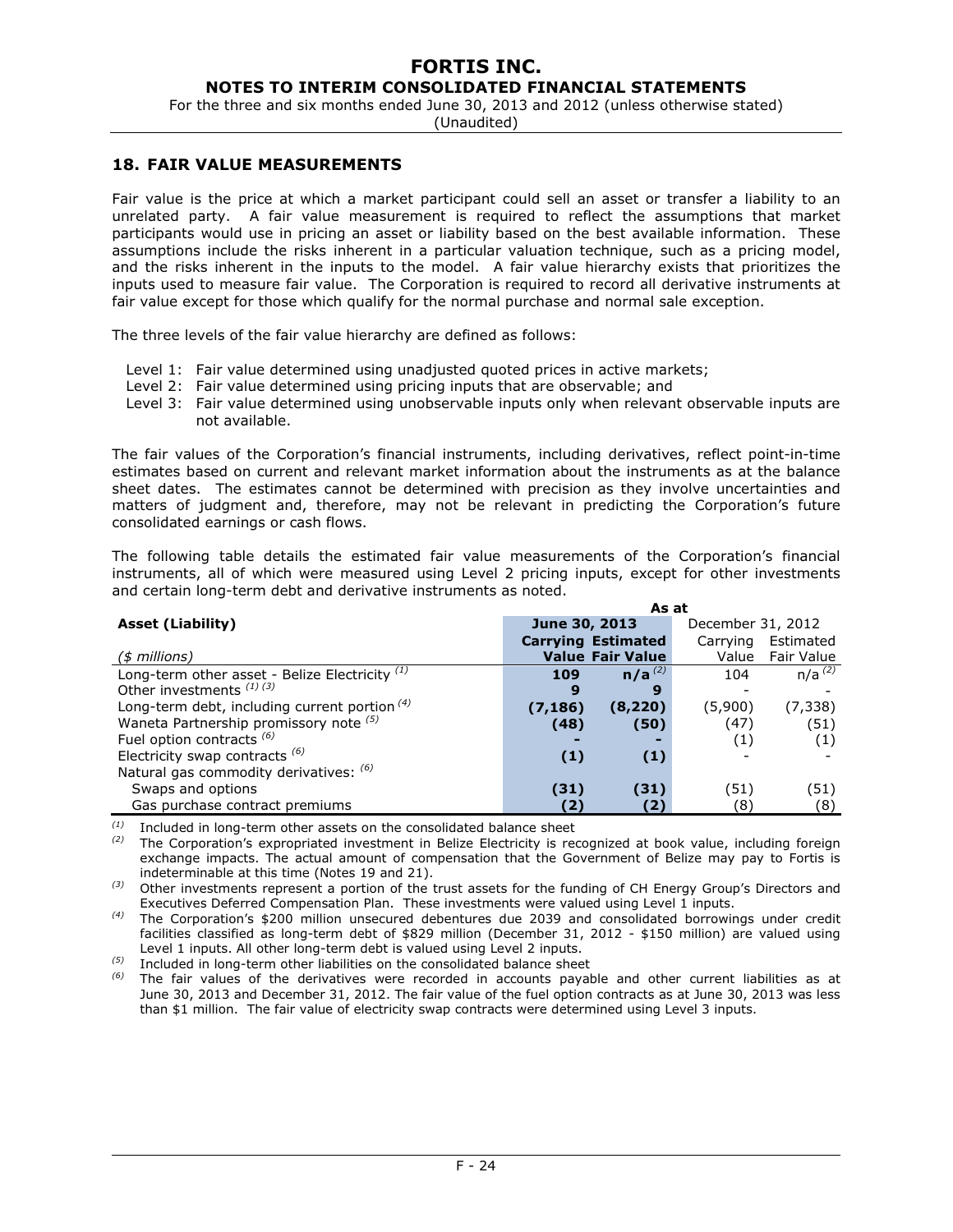For the three and six months ended June 30, 2013 and 2012 (unless otherwise stated)

(Unaudited)

## **18. FAIR VALUE MEASUREMENTS (cont'd)**

The fair value of long-term debt is calculated using quoted market prices when available. When quoted market prices are not available, as is the case with the Waneta Partnership promissory note and certain long-term debt, the fair value is determined by either: (i) discounting the future cash flows of the specific debt instrument at an estimated yield to maturity equivalent to benchmark government bonds or treasury bills, with similar terms to maturity, plus a credit risk premium equal to that of issuers of similar credit quality; or (ii) by obtaining from third parties indicative prices for the same or similarly rated issues of debt of the same remaining maturities. Since the Corporation does not intend to settle the long-term debt or promissory note prior to maturity, the excess of the estimated fair value above the carrying value does not represent an actual liability.

The fuel option contracts are used by Caribbean Utilities to reduce the impact of volatility in fuel prices on customer rates, as approved by the regulator under the Company's Fuel Price Volatility Management Program. The fair value of the fuel option contracts reflects only the value of the heating oil derivative and not the offsetting change in the value of the underlying future purchases of heating oil and was calculated using published market prices for heating oil or similar commodities where appropriate. The fuel option contracts mature in October 2013. Approximately 30% of the Company's annual diesel fuel requirements are under fuel hedging arrangements.

The electricity swap contracts and natural gas commodity derivatives are used by Central Hudson to minimize commodity price volatility for electricity and natural gas purchases for the Company's full-service customers by fixing the effective purchase price for the defined commodities. The fair values of the electricity swap contracts and natural gas commodity derivatives were calculated using forward pricing provided by independent third parties.

The natural gas commodity derivatives are used by the FortisBC Energy companies to fix the effective purchase price of natural gas, as the majority of the natural gas supply contracts have floating, rather than fixed, prices. The fair value of the natural gas commodity derivatives was calculated using the present value of cash flows based on market prices and forward curves for the commodity cost of natural gas.

The fair values of the fuel option contracts, electricity swap contracts and natural gas commodity derivatives are estimates of the amounts that the utilities would receive or have to pay to terminate the outstanding contracts as at the balance sheet dates. As at June 30, 2013, none of the fuel option contracts, electricity swap contracts and natural gas commodity derivatives were designated as hedges of fuel purchases or electricity and natural gas supply contracts. However, any gains or losses associated with changes in the fair value of the derivatives were deferred as a regulatory asset or liability for recovery from, or refund to, customers in future rates, as permitted by the regulators.

## **19. FINANCIAL RISK MANAGEMENT**

The Corporation is primarily exposed to credit risk, liquidity risk and market risk as a result of holding financial instruments in the normal course of business.

- **Credit Risk** Risk that a counterparty to a financial instrument might fail to meet its obligations under the terms of the financial instrument.
- Liquidity Risk **Risk that an entity will encounter difficulty in raising funds to meet** commitments associated with financial instruments.
- **Market Risk** Risk that the fair value or future cash flows of a financial instrument will fluctuate due to changes in market prices. The Corporation is exposed to foreign exchange risk, interest rate risk and commodity price risk.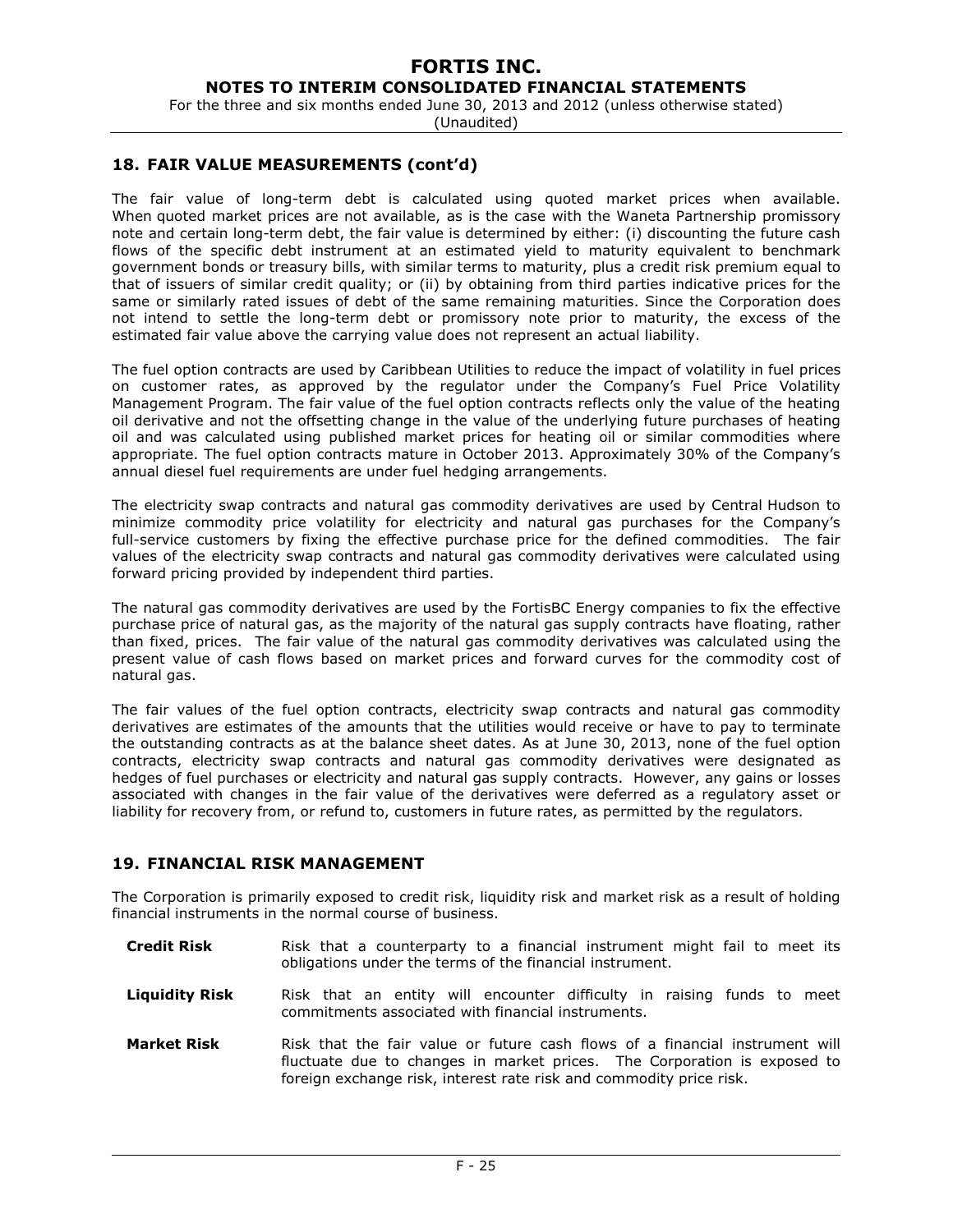For the three and six months ended June 30, 2013 and 2012 (unless otherwise stated)

(Unaudited)

## **19. FINANCIAL RISK MANAGEMENT (cont'd)**

## **Credit Risk**

For cash equivalents, trade and other accounts receivable, and long-term other receivables, the Corporation's credit risk is generally limited to the carrying value on the consolidated balance sheet. The Corporation generally has a large and diversified customer base, which minimizes the concentration of credit risk. The Corporation and its subsidiaries have various policies to minimize credit risk, which include requiring customer deposits, prepayments and/or credit checks for certain customers and performing disconnections and/or using third-party collection agencies for overdue accounts.

FortisAlberta has a concentration of credit risk as a result of its distribution service billings being to a relatively small group of retailers. As at June 30, 2013, FortisAlberta's gross credit risk exposure was approximately \$105 million, representing the projected value of retailer billings over a 37-day period. The Company has reduced its exposure to less than \$1 million by obtaining from the retailers either a cash deposit, bond, letter of credit or an investment-grade credit rating from a major rating agency, or by having the retailer obtain a financial guarantee from an entity with an investment-grade credit rating.

The FortisBC Energy companies may be exposed to credit risk in the event of non-performance by counterparties to derivative instruments. The Company uses netting arrangements to reduce credit risk and net settles payments with counterparties where net settlement provisions exist. The following table summarizes the FortisBC Energy companies' net credit risk exposure to its counterparties, as well as credit risk exposure to counterparties accounting for greater than 10% net credit exposure, as it relates to its natural gas swaps and options.

|                                                    | As at                   |                      |
|----------------------------------------------------|-------------------------|----------------------|
|                                                    | <b>June 30,</b><br>2013 | December 31,<br>2012 |
| (\$ millions, except as noted)                     |                         |                      |
| Gross credit exposure before credit collateral (1) | 31                      |                      |
| Credit collateral                                  |                         |                      |
| Net credit exposure $(2)$                          | 31                      |                      |
| Number of counterparties $> 10\%$ (#)              |                         |                      |
| Net exposure to counterparties > 10%               | 29                      | 45                   |

*(1)* Gross credit exposure equals mark-to-market value on physically and financially settled contracts, notes receivable and net receivables (payables) where netting is contractually allowed. Gross and net credit exposure amounts reported do not include adjustments for time value or liquidity.

*(2)* Net credit exposure is the gross credit exposure collateral minus credit collateral (cash deposits and letters of credit).

The Corporation is exposed to credit risk associated with the amount and timing of fair value compensation that Fortis is entitled to receive from the Government of Belize ("GOB") as a result of the expropriation of the Corporation's investment in Belize Electricity by the GOB on June 20, 2011. As at June 30, 2013, the Corporation had a long-term other asset of \$109 million (December 31, 2012 - \$104 million), including foreign exchange impacts, recognized on the consolidated balance sheet related to its expropriated investment in Belize Electricity (Notes 18 and 21).

Additionally, as at June 30, 2013, Belize Electricity owed Belize Electric Company Limited ("BECOL") approximately US\$7 million for energy purchases of which US\$3 million was overdue. In accordance with long-standing agreements, the GOB guarantees the payment of Belize Electricity's obligations to BECOL.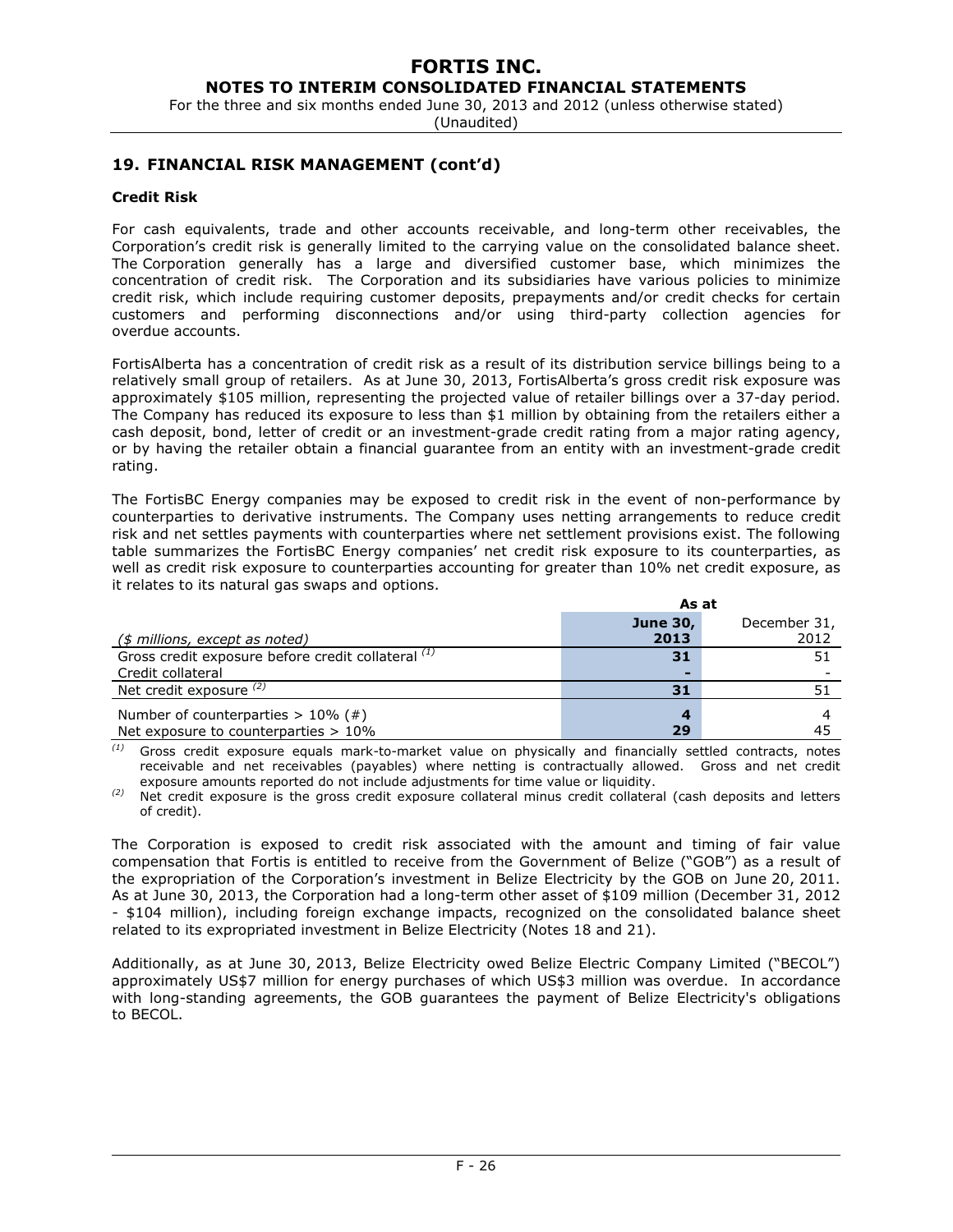For the three and six months ended June 30, 2013 and 2012 (unless otherwise stated)

(Unaudited)

## **19. FINANCIAL RISK MANAGEMENT (cont'd)**

## **Liquidity Risk**

The Corporation's consolidated financial position could be adversely affected if it, or one of its subsidiaries, fails to arrange sufficient and cost-effective financing to fund, among other things, capital expenditures and the repayment of maturing debt. The ability to arrange sufficient and cost-effective financing is subject to numerous factors, including the consolidated results of operations and financial position of the Corporation and its subsidiaries, conditions in capital and bank credit markets, ratings assigned by rating agencies and general economic conditions.

To help mitigate liquidity risk, the Corporation and its larger regulated utilities have secured committed credit facilities to support short-term financing of capital expenditures and seasonal working capital requirements.

The Corporation's committed corporate credit facility is available for interim financing of acquisitions and for general corporate purposes. Depending on the timing of cash payments from the subsidiaries, borrowings under the Corporation's committed corporate credit facility may be required from time to time to support the servicing of debt and payment of dividends. As at June 30, 2013, average annual consolidated long-term debt maturities and repayments over the next five years are expected to be approximately \$310 million, excluding borrowings under the Corporation's committed credit facility which are expected to be replaced with long-term financing. The combination of available credit facilities and relatively low annual debt maturities and repayments provide the Corporation and its subsidiaries with flexibility in the timing of access to capital markets.

As at June 30, 2013, the Corporation and its subsidiaries had consolidated credit facilities of approximately \$2.7 billion, of which \$1.7 billion was unused, including \$395 million unused under the Corporation's \$1 billion committed revolving corporate credit facility. The credit facilities are syndicated mostly with the seven largest Canadian banks, with no one bank holding more than 20% of these facilities. Approximately \$2.6 billion of the total credit facilities are committed facilities with maturities ranging from 2013 to 2018.

|                                |                  |                                |                  | As at           |              |
|--------------------------------|------------------|--------------------------------|------------------|-----------------|--------------|
|                                | <b>Requlated</b> |                                | <b>Corporate</b> | <b>June 30,</b> | December 31, |
| $($$ millions)                 | <b>Utilities</b> | <b>Non-Regulated and Other</b> |                  | 2013            | 2012         |
| Total credit facilities        | 1,560            | 112                            | 1,030            | 2,702           | 2,460        |
| Credit facilities utilized:    |                  |                                |                  |                 |              |
| Short-term borrowings $^{(1)}$ | (72)             | (27)                           | -                | (99)            | (136)        |
| Long-term debt $(2)$           | (226)            | $\overline{\phantom{0}}$       | (603)            | (829)           | (150)        |
| Letters of credit outstanding  | (66)             | $\blacksquare$                 | (2)              | (68)            | (67)         |
| Credit facilities unused       | 1,196            | 85                             | 425              | 1,706           | 2,107        |

The following table outlines the credit facilities of the Corporation and its subsidiaries.

*(1)* The weighted average interest rate on short-term borrowings was approximately 1.7% as at June 30, 2013 (December 31, 2012 - 1.9%).

*(2)* As at June 30, 2013, credit facility borrowings classified as long term included \$65 million in current installments of long-term debt on the consolidated balance sheet (December 31, 2012 - \$62 million). The weighted average interest rate on credit facility borrowings classified as long-term debt was approximately 1.7% as at June 30, 2013 (December 31, 2012 - 2.1%).

As at June 30, 2013 and December 31, 2012, certain borrowings under the Corporation's and subsidiaries' credit facilities were classified as long-term debt. These borrowings are under long-term committed credit facilities and management's intention is to refinance these borrowings with long-term permanent financing during future periods.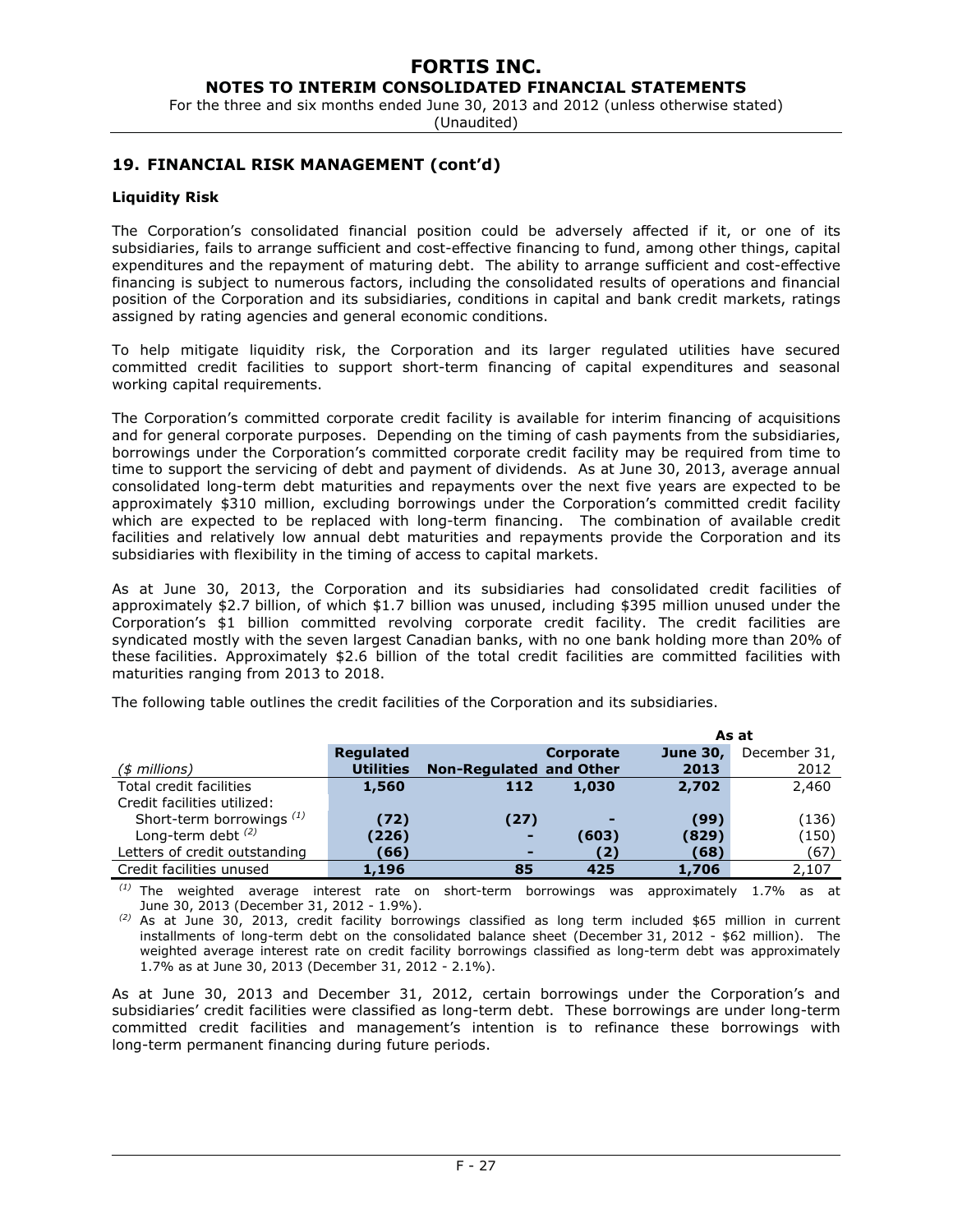For the three and six months ended June 30, 2013 and 2012 (unless otherwise stated)

(Unaudited)

# **19. FINANCIAL RISK MANAGEMENT (cont'd)**

## **Liquidity Risk (cont'd)**

In January 2013 FEVI's \$20 million unsecured committed non-revolving credit facility matured and was not replaced.

In April 2013 FortisBC Electric renegotiated and amended its credit facility agreement, resulting in an extension to the maturity of the Company's \$150 million unsecured committed revolving credit facility with \$100 million now maturing in May 2016 and \$50 million now maturing in May 2014. The amended credit facility agreement contains substantially similar terms and conditions as the previous credit facility agreement.

In April 2013 FHI extended its \$30 million unsecured committed revolving credit facility to mature in May 2014 from May 2013.

In May 2013 FortisOntario extended its \$30 million unsecured revolving credit facility to mature in June 2014 from June 2013.

In June 2013 Fortis Turks and Caicos entered into new short-term unsecured demand credit facilities for US\$31 million (\$33 million), replacing its previous US\$21 million (\$22 million) facilities. The new facilities are comprised of a revolving operating credit facility of US\$12 million (\$13 million), a capital expenditure line of credit of US\$10 million (\$11 million) and a US\$9 million (\$9 million) emergency standby loan. The capital expenditure line of credit matures in December 2013. The remaining facilities mature in June 2014. The new credit facilities reflect a decrease in pricing but otherwise contain terms and conditions substantially similar to the previous facilities.

As at June 30, 2013, CH Energy Group had a US\$100 million (\$105 million) unsecured revolving credit facility maturing in October 2015, and Central Hudson had a US\$150 million (\$158 million) unsecured committed revolving credit facility maturing in October 2016.

In July 2013 FEI, FEVI and FortisAlberta amended their \$500 million, \$200 million and \$250 million committed revolving credit facilities, resulting in extensions to the maturity dates to August 2015, December 2015 and August 2018, respectively, from August 2014, December 2013 and August 2016, respectively. The new agreements contain substantially similar terms and conditions as the previous credit facility agreements.

The Corporation and its currently rated utilities target investment-grade credit ratings to maintain capital market access at reasonable interest rates. As at June 30, 2013, the Corporation's credit ratings were as follows:

Standard & Poor's ("S&P") A- (long-term corporate and unsecured debt credit rating) DBRS A(low) (unsecured debt credit rating)

In February 2013 S&P and DBRS affirmed the Corporation's debt credit ratings. The above-noted credit ratings reflect the Corporation's business-risk profile and diversity of its operations, the stand-alone nature and financial separation of each of the regulated subsidiaries of Fortis, management's commitment to maintaining low levels of debt at the holding company level, the Corporation's reasonable credit metrics and its demonstrated ability and continued focus on acquiring and integrating stable regulated utility businesses financed on a conservative basis. The credit ratings also reflect the Corporation's financing plans for the acquisition of CH Energy Group and the expected completion of the Waneta Expansion hydroelectric generating facility on time and on budget.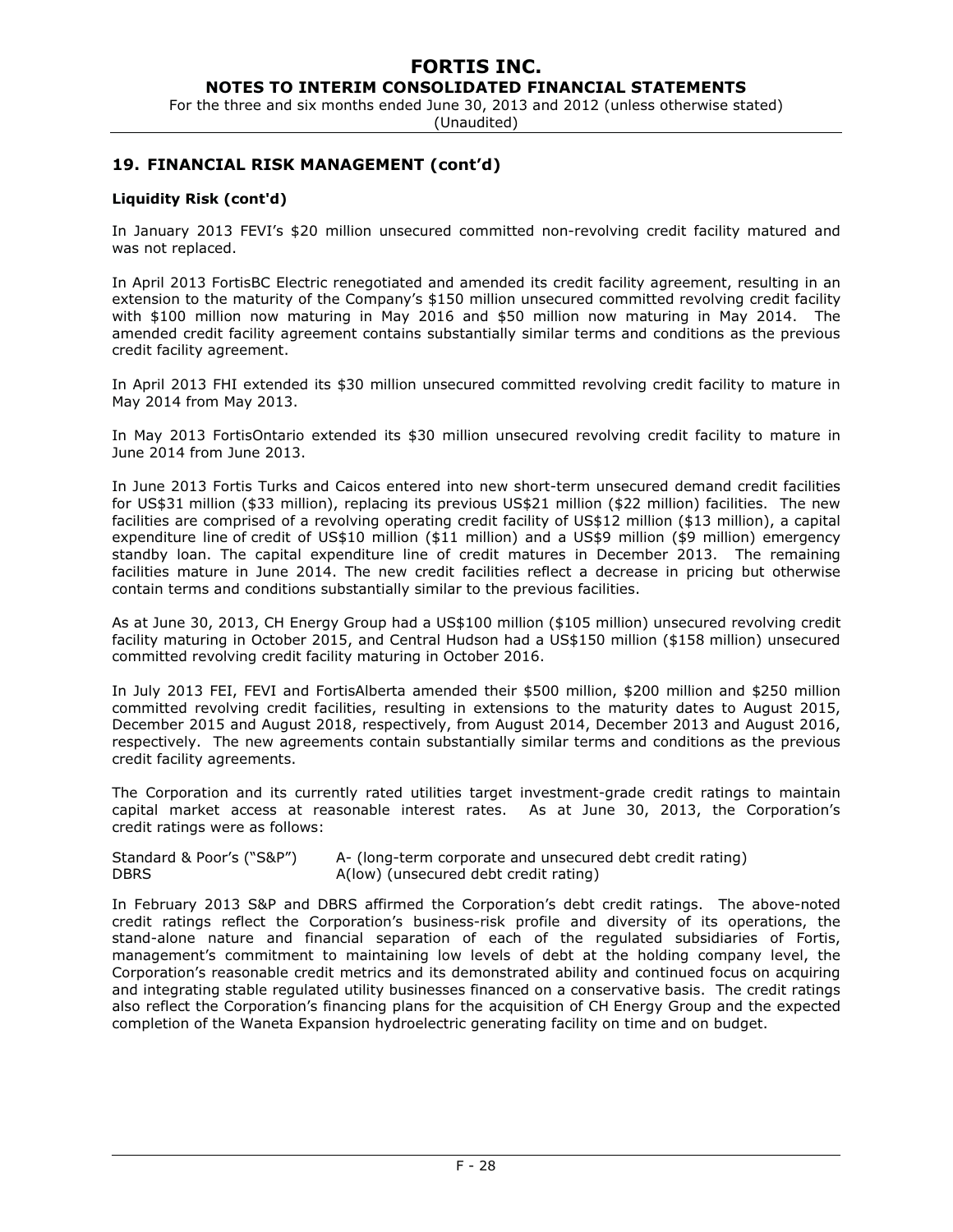For the three and six months ended June 30, 2013 and 2012 (unless otherwise stated)

(Unaudited)

## **19. FINANCIAL RISK MANAGEMENT (cont'd)**

#### **Market Risk**

#### *Foreign Exchange Risk*

The Corporation's earnings from, and net investment in, foreign subsidiaries are exposed to fluctuations in the US dollar-to-Canadian dollar exchange rate. The Corporation has effectively decreased the above-noted exposure through the use of US dollar-denominated borrowings at the corporate level. The foreign exchange gain or loss on the translation of US dollar-denominated interest expense partially offsets the foreign exchange loss or gain on the translation of the Corporation's foreign subsidiaries' earnings, which are denominated in US dollars. The reporting currency of Central Hudson, Caribbean Utilities, Fortis Turks and Caicos, FortisUS Energy Corporation, BECOL and Griffith is the US dollar.

As at June 30, 2013, the Corporation's corporately issued US\$1,052 million (December 31, 2012 – US\$557 million) long-term debt had been designated as an effective hedge of the Corporation's foreign net investments. As at June 30, 2013, the Corporation had approximately US\$534 million (December 31, 2012 – US\$17 million) in foreign net investments remaining to be hedged. Both the Corporation's US dollar-denominated long-term debt and foreign net investments as at June 30, 2013 were significantly impacted by the CH Energy Group acquisition. Foreign currency exchange rate fluctuations associated with the translation of the Corporation's corporately issued fluctuations associated with the translation of the Corporation's corporately issued US dollar-denominated borrowings designated as effective hedges are recorded in other comprehensive income and serve to help offset unrealized foreign currency exchange gains and losses on the net investments in foreign subsidiaries, which gains and losses are also recorded in other comprehensive income.

Effective from June 20, 2011, the Corporation's asset associated with its expropriated investment in Belize Electricity does not qualify for hedge accounting as Belize Electricity is no longer a foreign subsidiary of Fortis (Note 21). As a result, foreign exchange gains and losses on the translation of the long-term other asset associated with Belize Electricity are recognized in earnings. The Corporation recognized in earnings a foreign exchange gain of approximately \$3 million and \$5 million for the three and six months ended June 30 2013, respectively (\$2 million and \$0.5 million for the three and six months ended June 30 2012, respectively) (Note 9).

## *Interest Rate Risk*

The Corporation and most of its subsidiaries are exposed to interest rate risk associated with credit facility borrowings. The Corporation and its subsidiaries may enter into interest rate swap agreements to help reduce this risk.

## *Commodity Price Risk*

The FortisBC Energy companies are exposed to commodity price risk associated with changes in the market price of natural gas; Central Hudson is exposed to commodity price risk associated with changes in the market price of electricity and natural gas; and Caribbean Utilities is exposed to commodity price risk associated with changes in the market price for fuel (Notes 17 and 18). The risks have been reduced by entering into natural gas commodity derivatives, electricity derivatives and fuel option contracts that effectively fix the price of natural gas purchases, electricity purchases and fuel purchases, respectively. The natural gas and electricity derivatives and fuel option contracts are recorded on the consolidated balance sheet at fair value and any change in the fair value is deferred as a regulatory asset or liability, as permitted by the regulators, for recovery from, or refund to, customers in future rates.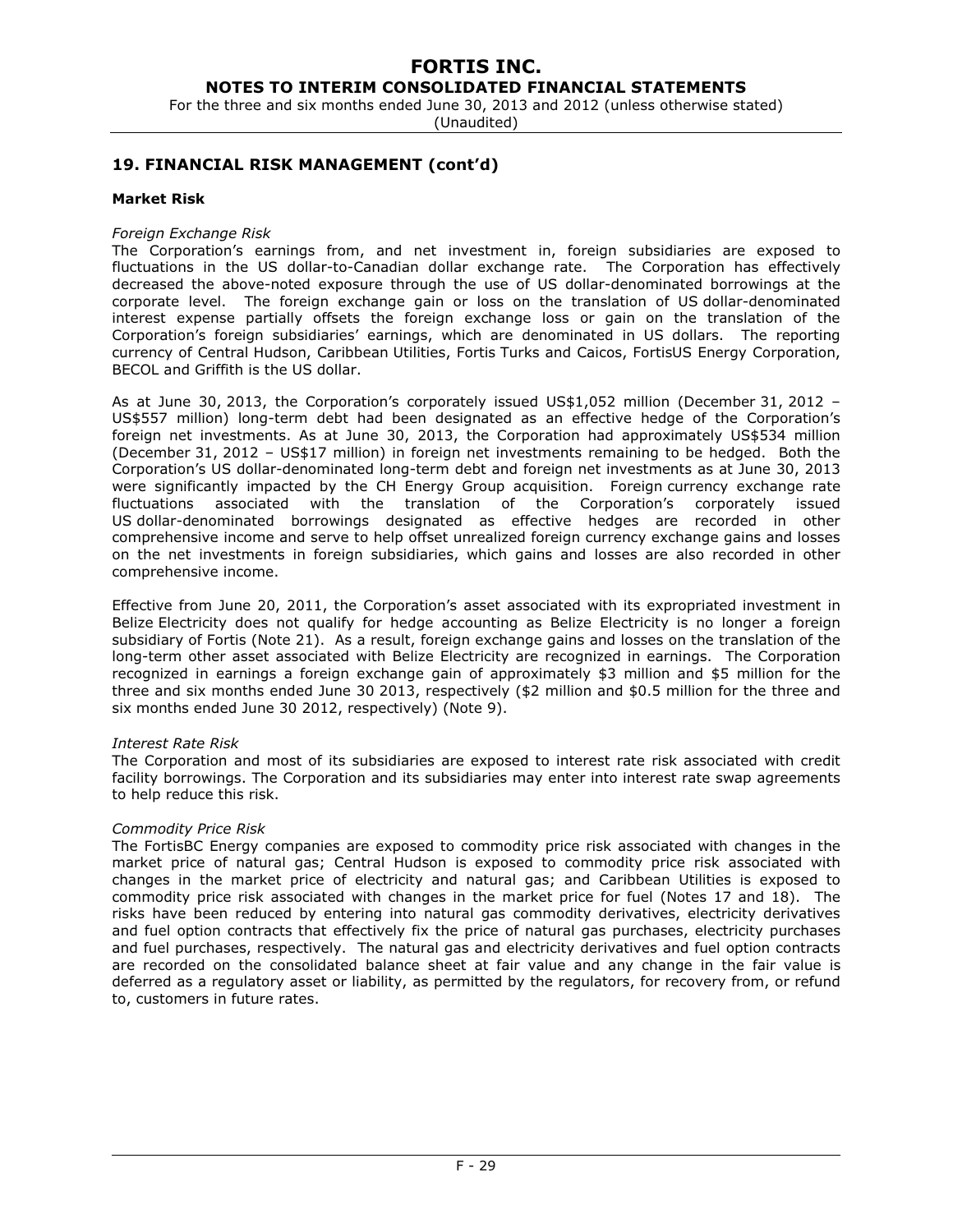# **FORTIS INC.**

**NOTES TO INTERIM CONSOLIDATED FINANCIAL STATEMENTS**

For the three and six months ended June 30, 2013 and 2012 (unless otherwise stated)

(Unaudited)

## **19. FINANCIAL RISK MANAGEMENT (cont'd)**

#### **Market Risk (cont'd)**

#### *Commodity Price Risk (cont'd)*

The price risk-management strategy of the FortisBC Energy companies aims to improve the likelihood that natural gas prices remain competitive, mitigate gas price volatility on customer rates and reduce the risk of regional price discrepancies. As directed by the regulator in 2011, the FortisBC Energy companies have suspended their commodity hedging activities with the exception of certain limited swaps as permitted by the regulator. The existing hedging contracts will continue in effect through to their maturity and the FortisBC Energy companies' ability to fully recover the commodity cost of gas in customer rates remains unchanged. Any differences between the cost of natural gas purchased and the price of natural gas included in customer rates are recorded as regulatory deferrals and are recovered from, or refunded to, customers in future rates, subject to regulatory approval.

## **20. COMMITMENTS**

There were no material changes in the nature and amount of the Corporation's commitments from the commitments disclosed in the Corporation's 2012 annual audited consolidated financial statements, except as follows.

Maritime Electric has entitlement to approximately 4.7% of the output from Point Lepreau for the life of the unit. As part of its entitlement, Maritime Electric is required to pay its share of the capital and operating costs of the unit. A major refurbishment of Point Lepreau that began in 2008 was completed and the station returned to service in November 2012. The refurbishment is expected to extend the facility's estimated life an additional 27 years and, as a result, the total estimated capital cost obligation has increased approximately \$46 million from that disclosed in the 2012 annual audited consolidated financial statements.

In May 2013 FortisBC Electric entered into a new Power Purchase Agreement ("PPA") with BC Hydro to purchase up to 200 megawatts of capacity and 1,752 gigawatt hours of associated energy annually for a 20-year term beginning October 1, 2013. This new PPA does not change the basic parameters of the BC Hydro PPA, which expires on September 30, 2013. An executed version of the new PPA was submitted by BC Hydro to the BCUC in May 2013 and is pending regulatory approval. Power purchases from the new PPA are expected to be recovered in customer rates.

Central Hudson is party to various gas purchase contracts with obligations totaling approximately \$85 million as at June 30, 2013. These obligations are predominately for long-term storage and interstate gas transportation contracts and are based on tariff rates as at June 30, 2013.

Central Hudson is also party to agreements with Entergy Nuclear Power Marketing, LLC to purchase electricity, and not capacity, on a unit-contingent basis at defined prices from January 1, 2011 through December 31, 2013. In the event the counterparty is unable to fulfill the commitment to deliver under the terms of the agreement, Central Hudson would obtain required supply from the New York Independent System Operator ("NYISO") market, with cost recovery from customers. Central Hudson must also acquire sufficient peak load capacity to meet the peak load requirements of its full-service customers. This capacity is made up of contracts with capacity providers, purchases from the NYISO capacity market and its own generating capacity. Obligations in respect of electricity purchase agreements totalled \$50 million as at June 30, 2013.

Central Hudson has various purchase commitments and contracts related to ongoing projects and operating activities with an obligation totalling approximately \$145 million as at June 30, 2013. Certain of these commitments are related to capital projects and are also included in Central Hudson's capital expenditure forecast.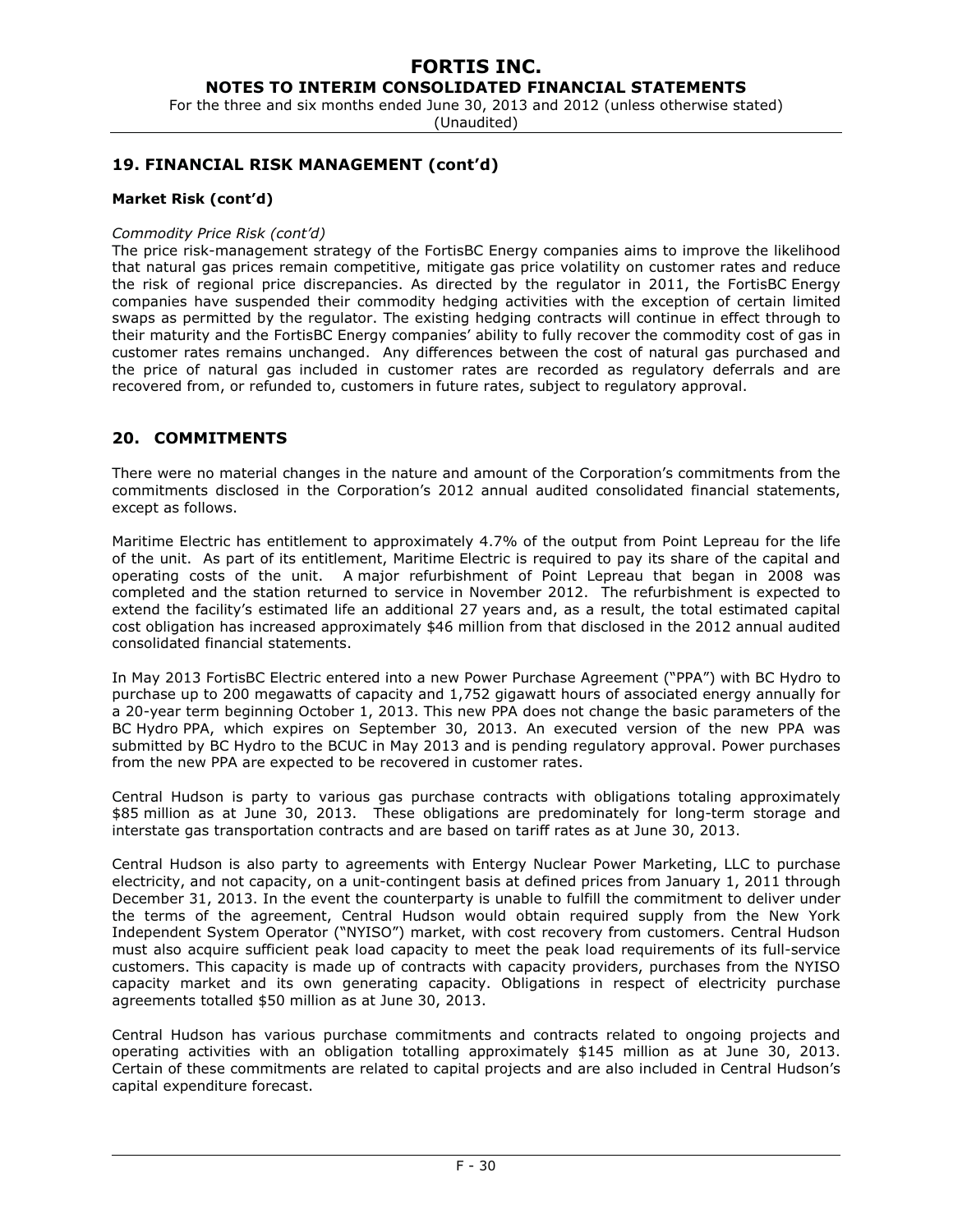For the three and six months ended June 30, 2013 and 2012 (unless otherwise stated)

(Unaudited)

## **21. EXPROPRIATED ASSETS**

On June 20, 2011, the GOB enacted legislation leading to the expropriation of the Corporation's investment in Belize Electricity. Consequent to the deprivation of control over the operations of the utility, the Corporation discontinued the consolidation method of accounting for Belize Electricity, as of June 20, 2011, and classified the book value, including foreign exchange impacts, of the expropriated investment as a long-term other asset on the consolidated balance sheet.

In October 2011 Fortis commenced an action in the Belize Supreme Court with respect to challenging the constitutionality of the expropriation of the Corporation's investment in Belize Electricity. Fortis commissioned an independent valuation of its expropriated investment and submitted its claim for compensation to the GOB in November 2011. The book value of the long-term other asset is below fair value as at the date of expropriation as determined by independent valuators. The GOB also commissioned a valuation of Belize Electricity which is significantly lower than both the fair value determined under the Corporation's valuation and the book value of the long-term other asset.

In July 2012 the Belize Supreme Court dismissed the Corporation's claim of October 2011. Also in July 2012, Fortis filed its appeal of the above-noted trial judgment in the Belize Court of Appeal. The appeal was heard in October 2012 and a decision is pending. Any decision of the Belize Court of Appeal may be appealed to the Caribbean Court of Justice, the highest court of appeal available for judicial matters in Belize.

Fortis believes it has a strong, well-positioned case before the Belize Courts supporting the unconstitutionality of the expropriation. There exists, however, a reasonable possibility that the outcome of the litigation may be unfavourable to the Corporation and the amount of compensation otherwise to be paid to Fortis under the legislation expropriating Belize Electricity could be lower than the book value of the Corporation's expropriated investment in Belize Electricity. The book value was \$109 million, including foreign exchange impacts, as at June 30, 2013 (December 31, 2012 - \$104 million). If the expropriation is held to be unconstitutional, it is not determinable at this time as to the nature of the relief that would be awarded to Fortis, for example: (i) the ordering of the return of the shares to Fortis and/or award of damages; or (ii) the ordering of compensation to be paid to Fortis for the unconstitutional expropriation of the shares. Based on presently available information, the \$109 million long-term other asset is not deemed impaired as at June 30, 2013. Fortis will continue to assess for impairment each reporting period based on evaluating the outcomes of court proceedings and/or compensation settlement negotiations. As well as continuing the constitutional challenge of the expropriation, Fortis is also pursuing alternative options for obtaining fair compensation, including compensation under the Belize/United Kingdom Bilateral Investment Treaty.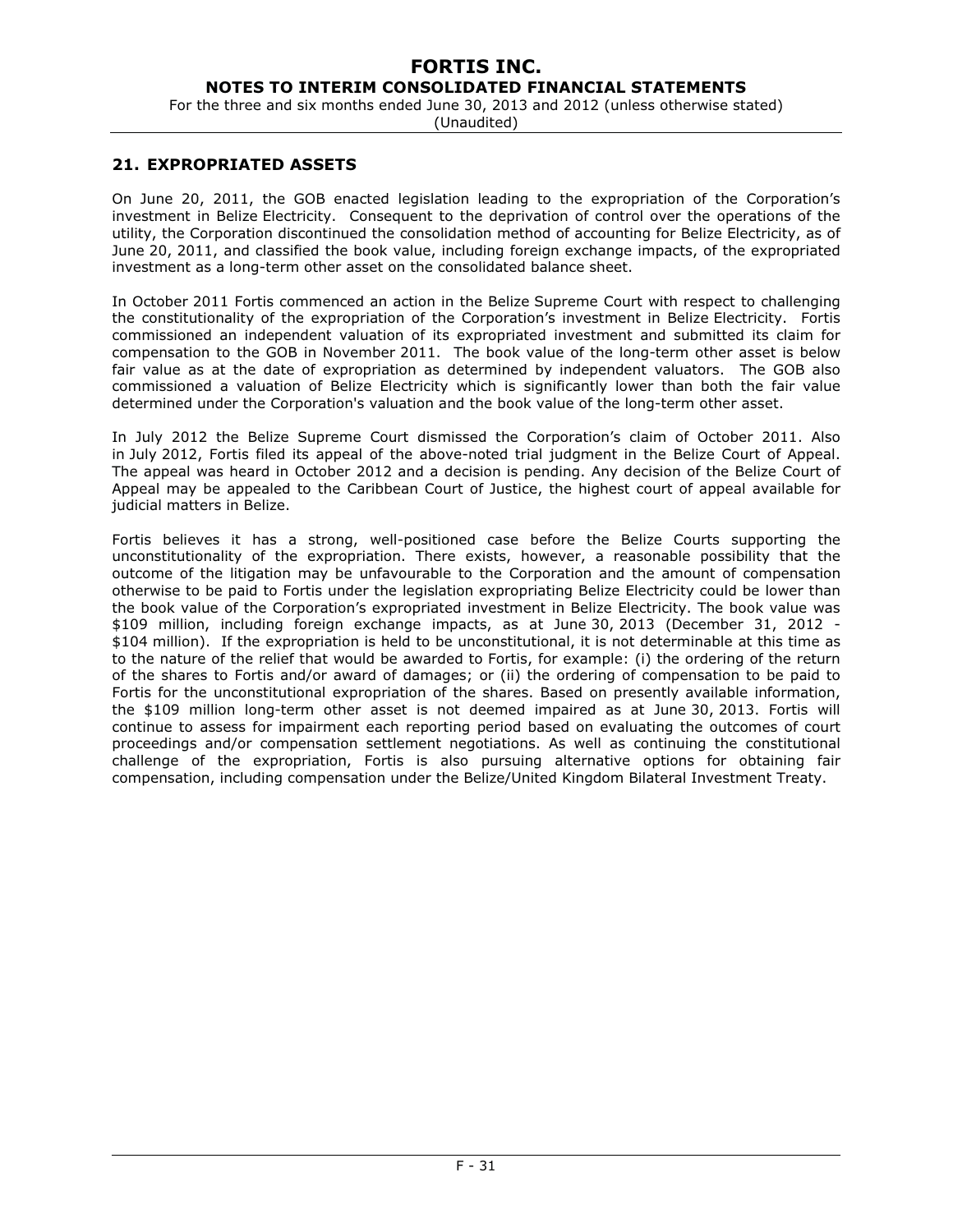For the three and six months ended June 30, 2013 and 2012 (unless otherwise stated)

(Unaudited)

## **22. CONTINGENT LIABILITIES**

The Corporation and its subsidiaries are subject to various legal proceedings and claims associated with the ordinary course of business operations. Management believes that the amount of liability, if any, from these actions would not have a material effect on the Corporation's consolidated financial position or results of operations.

The following describes the nature of the Corporation's contingent liabilities.

## **Fortis**

In May 2012 CH Energy Group and Fortis entered into a proposed settlement agreement with counsel to plaintiff shareholders pertaining to several complaints, which named Fortis and other defendants, which were filed in, or transferred to, the Supreme Court of the State of New York, County of New York, relating to the acquisition of CH Energy Group by Fortis. The complaints generally alleged that the directors of CH Energy Group breached their fiduciary duties in connection with the acquisition and that CH Energy Group, Fortis, FortisUS Inc. and Cascade Acquisition Sub Inc. aided and abetted that breach. The settlement agreement is subject to court approval.

## **FHI**

During 2007 and 2008, a non-regulated subsidiary of FHI received Notices of Assessment from CRA for additional taxes related to the taxation years 1999 through 2003. The exposure has been fully provided for in the consolidated financial statements. A settlement was reached with CRA in the second quarter of 2013 resulting in the release of income tax provisions of approximately \$5 million (Note 11).

In April 2013 FHI and Fortis were named as defendants in an action in the British Columbia Supreme Court by the Coldwater Indian Band ("Band"). The claim is in regard to interests in a pipeline right of way on reserve lands. The pipeline on the right of way was transferred by FHI (then Terasen Inc.) to Kinder Morgan Inc. in April 2007. The Band seeks orders cancelling the right of way and claims damages for wrongful interference with the Band's use and enjoyment of reserve lands. The outcome cannot be reasonably determined and estimated at this time and, accordingly, no amount has been accrued in the interim unaudited consolidated financial statements.

## **FortisBC Electric**

The Government of British Columbia has alleged breaches of the Forest Practices Code and negligence relating to a forest fire near Vaseux Lake in 2003, prior to the acquisition of FortisBC Electric by Fortis, and has filed and served a writ and statement of claim against FortisBC Electric dated August 2, 2005. The Government of British Columbia has now disclosed that its claim includes approximately \$15 million in damages as well as pre-judgment interest, but that it has not fully quantified its damages. FortisBC Electric and its insurers continue to defend the claim by the Government of British Columbia. The outcome cannot be reasonably determined and estimated at this time and, accordingly, no amount has been accrued in the interim unaudited consolidated financial statements.

The Government of British Columbia filed a claim in the British Columbia Supreme Court in June 2012 claiming on its behalf, and on behalf of approximately 17 homeowners, damages suffered as a result of a landslide caused by a dam failure in Oliver, British Columbia in 2010. The Government of British Columbia alleges in its claim that the dam failure was caused by the defendants', which includes FortisBC Electric, use of a road on top of the dam. The Government of British Columbia estimates its damages and the damages of the homeowners, on whose behalf it is claiming, to be approximately \$15 million. While FortisBC Electric has not been served, the utility has retained counsel and has notified its insurers. The outcome cannot be reasonably determined and estimated at this time and, accordingly, no amount has been accrued in the interim unaudited consolidated financial statements.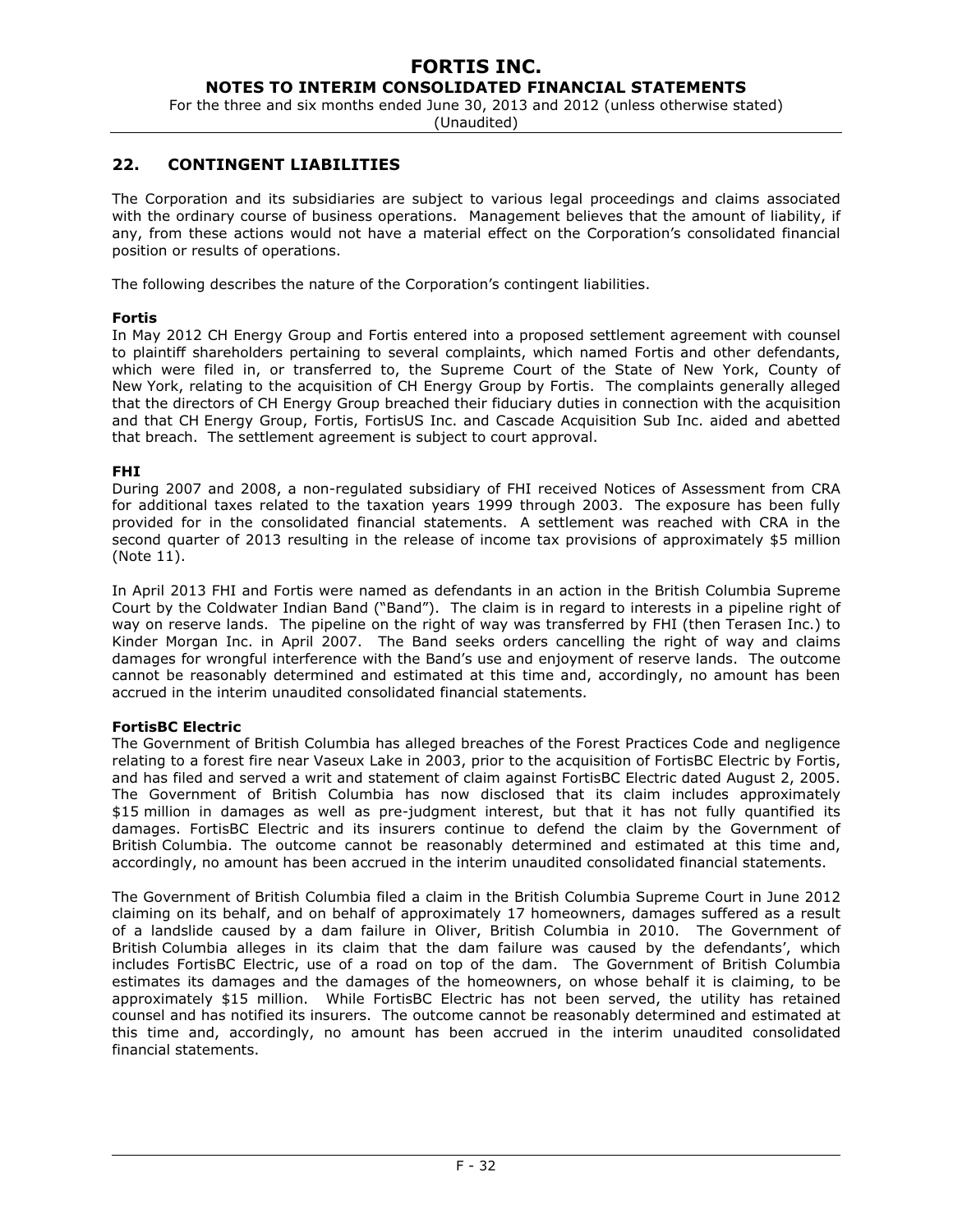For the three and six months ended June 30, 2013 and 2012 (unless otherwise stated)

(Unaudited)

# **22. CONTINGENT LIABILITIES (cont'd)**

#### **Central Hudson**

#### *Danskammer Point Steam Electric Generating Station*

In 1999, the New York State Attorney General alleged that Central Hudson may have constructed, and continued to operate, major modifications to the Danskammer Point Steam Electric Generating Station ("Danskammer Plant") without obtaining certain requisite pre-construction permits. In March 2000, the Environmental Protection Agency assumed responsibility for the investigation. Central Hudson believes any permits required for these projects were obtained in a timely manner. The Company sold the Danskammer Plant to Dynegy Inc. in January 2001. While Central Hudson could have retained liability after the sale, depending on the type of remedy, the Company believes that the statutes of limitation relating to any alleged violation of air emissions rules have lapsed.

#### *Former MGP Facilities*

Central Hudson and its predecessors owned and operated MGPs to serve their customers' heating and lighting needs. These plants manufactured gas from coal and oil beginning in the mid to late 1800s with all sites ceasing operations by the 1950s. This process produced certain by-products that may pose risks to human health and the environment.

The New York State Department of Environmental Conservation ("DEC"), which regulates the timing and extent of remediation of MGP sites in New York State, has notified Central Hudson that it believes the Company or its predecessors at one time owned and/or operated MGPs at seven sites in Central Hudson's franchise territory. The DEC has further requested that the Company investigate and, if necessary, remediate these sites under a Consent Order, Voluntary Clean-up Agreement, or Brownfield Clean-up Agreement. Central Hudson accrues for remediation costs based on the amounts that can be reasonably estimated. As at June 30, 2013, an obligation of US\$9 million was recognized in respect of MGPs remediation and, based upon cost model analysis completed in 2012, it is estimated, with a 90% confidence level, that total costs to remediate these sites over the next 30 years will not exceed US\$152 million.

Central Hudson has notified its insurers and intends to seek reimbursement from insurers for remediation, where coverage exists. Further, as authorized by the PSC, Central Hudson is currently permitted to defer, for future recovery from customers, the differences between actual costs for MGP site investigation and remediation and the associated rate allowances, with carrying charges to be accrued on the deferred balances at the authorized pre-tax rate of return (Note 4).

#### *Eltings Corners*

Central Hudson owns and operates a maintenance and warehouse facility. In the course of Central Hudson's hazardous waste permit renewal process for this facility, sediment contamination was discovered within the wetland area across the street from the main property. In cooperation with the DEC, Central Hudson continues to investigate the nature and extent of the contamination. The extent of the contamination, as well as the timing and costs for any future remediation efforts, cannot be reasonably estimated at this time and, accordingly, no amount has been accrued in the interim unaudited consolidated financial statements.

#### *Asbestos Litigation*

Prior to the acquisition of CH Energy Group, various asbestos lawsuits had been brought against Central Hudson. While a total of 3,340 asbestos cases have been raised, 1,168 remained pending as at June 30, 2013. Of the cases no longer pending against Central Hudson, 2,017 have been dismissed or discontinued without payment by the Company, and Central Hudson has settled the remaining 155 cases. The Company is presently unable to assess the validity of the remaining asbestos lawsuits; however, based on information known to Central Hudson at this time, including the Company's experience in the settlement and/or dismissal of asbestos cases, Central Hudson believes that the costs which may be incurred in connection with the remaining lawsuits will not have a material effect on its financial position, results of operations or cash flows and, accordingly, no amount has been accrued in the interim unaudited consolidated financial statements.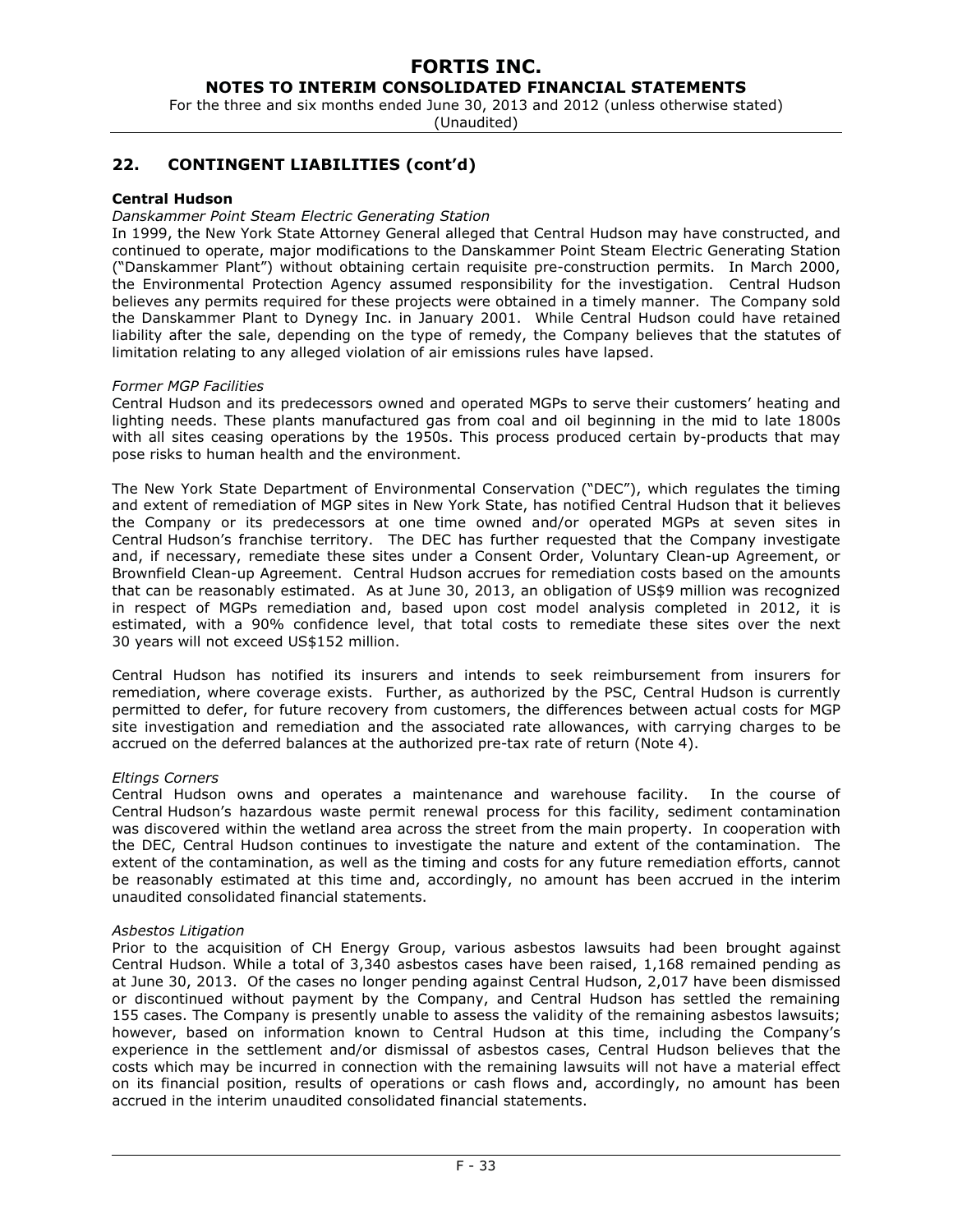For the three and six months ended June 30, 2013 and 2012 (unless otherwise stated)

(Unaudited)

## **23. SUBSEQUENT EVENTS**

On July 10, 2013, the Corporation redeemed all of the issued and outstanding \$125 million 5.45% First Preference Shares, Series C at a redemption price of \$25.1456 per share, being equal to \$25.00 plus the amount of accrued and unpaid dividends per share.

On July 18, 2013, the Corporation issued 10 million Cumulative Redeemable Fixed Rate Reset First Preference Shares, Series K at \$25.00 per share for gross proceeds of \$250 million. The net proceeds of the offering were used to repay a portion of borrowings under the Corporation's \$1 billion committed corporate credit facility, including amounts borrowed in connection with the above-noted redemption of the Corporation's First Preference Shares, Series C, the construction of the Waneta Expansion and equity injections into certain of the Corporation's subsidiaries, and for general corporate purposes.

On July 19, 2013, the Corporation priced a private placement of 10-year US\$285 million unsecured notes at 3.84% and 30-year US\$40 million unsecured notes at 5.08%. The offering is scheduled to close on October 1, 2013. Proceeds from the offering will be used to repay a portion of the Corporation's US dollar-denominated committed credit facility borrowings incurred to initially finance a portion of the CH Energy Group acquisition.

On July 26, 2013, applications for rehearing of the approval of the CH Energy Group acquisition were filed with the PSC. In addition, the parties petitioned the PSC to designate Central Hudson's rates as temporary pending further review of certain matters, including the Company's allowed ROE. The Corporation is preparing a response to the applications, which it expects to file shortly.

# **24. COMPARATIVE FIGURES**

Certain comparative figures have been reclassified to comply with current period presentation.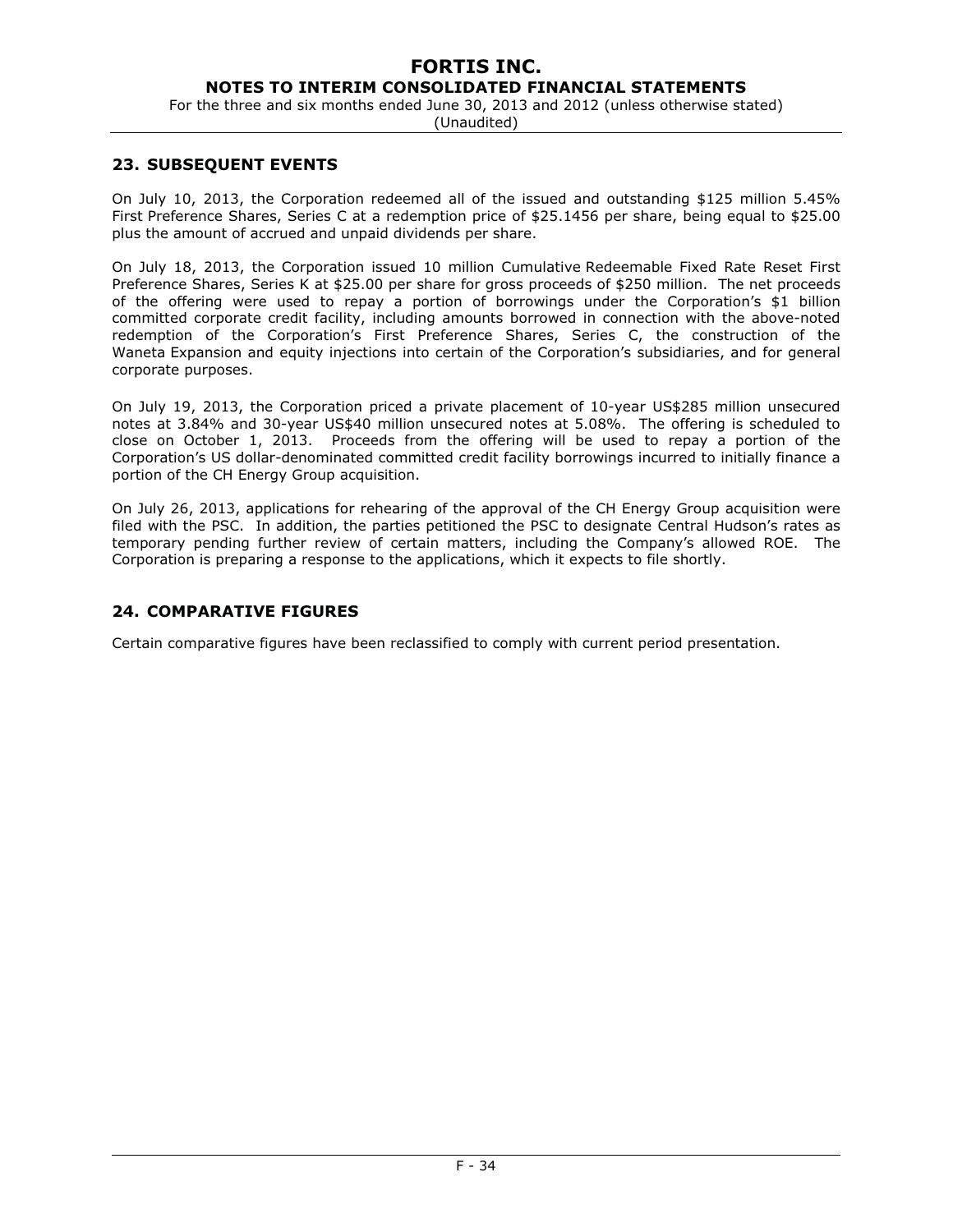# **Dates – Dividends\* and Earnings**

# **Expected Earnings Release Dates**

| November $1, 2013$ | February $6, 2014$ |
|--------------------|--------------------|
| May 6, 2014        | July 31, 2014      |

# **Dividend Record Dates**

| August 16, 2013   | November 15, 2013 |
|-------------------|-------------------|
| February 14, 2014 | May 16, 2014      |

# **Dividend Payment Dates**

| September 1, 2013 | December $1, 2013$ |
|-------------------|--------------------|
| March 1, 2014     | June 1, 2014       |

*\* The declaration and payment of dividends are subject to Board of Directors' approval.* 

# **Registrar and Transfer Agent**

Computershare Trust Company of Canada 9<sup>th</sup> Floor, 100 University Avenue Toronto, ON M5J 2Y1 T: 514-982-7555 or 1-866-586-7638 F: 416-263-9394 or 1-888-453-0330 W: www.investorcentre.com/fortisinc

# **Share Listings**

The Common Shares, First Preference Shares, Series E; First Preference Shares, Series F; First Preference Shares, Series G; First Preference Shares, Series H; First Preference Shares, Series J; and First Preference Shares, Series K of Fortis are traded on the Toronto Stock Exchange under the symbols FTS, FTS.PR.E, FTS.PR.F, FTS.PR.G, FTS.PR.H, FTS.PR.J and FTS.PR.K, respectively.

| <b>Fortis Common Shares (\$)</b> |       |       |
|----------------------------------|-------|-------|
| <b>Quarter Ended June 30</b>     |       |       |
|                                  | 2013  | 2012  |
| <b>High</b>                      | 35.14 | 34.98 |
| Low                              | 30.70 | 31.88 |
| <b>Close</b>                     | 32.19 | 32.29 |